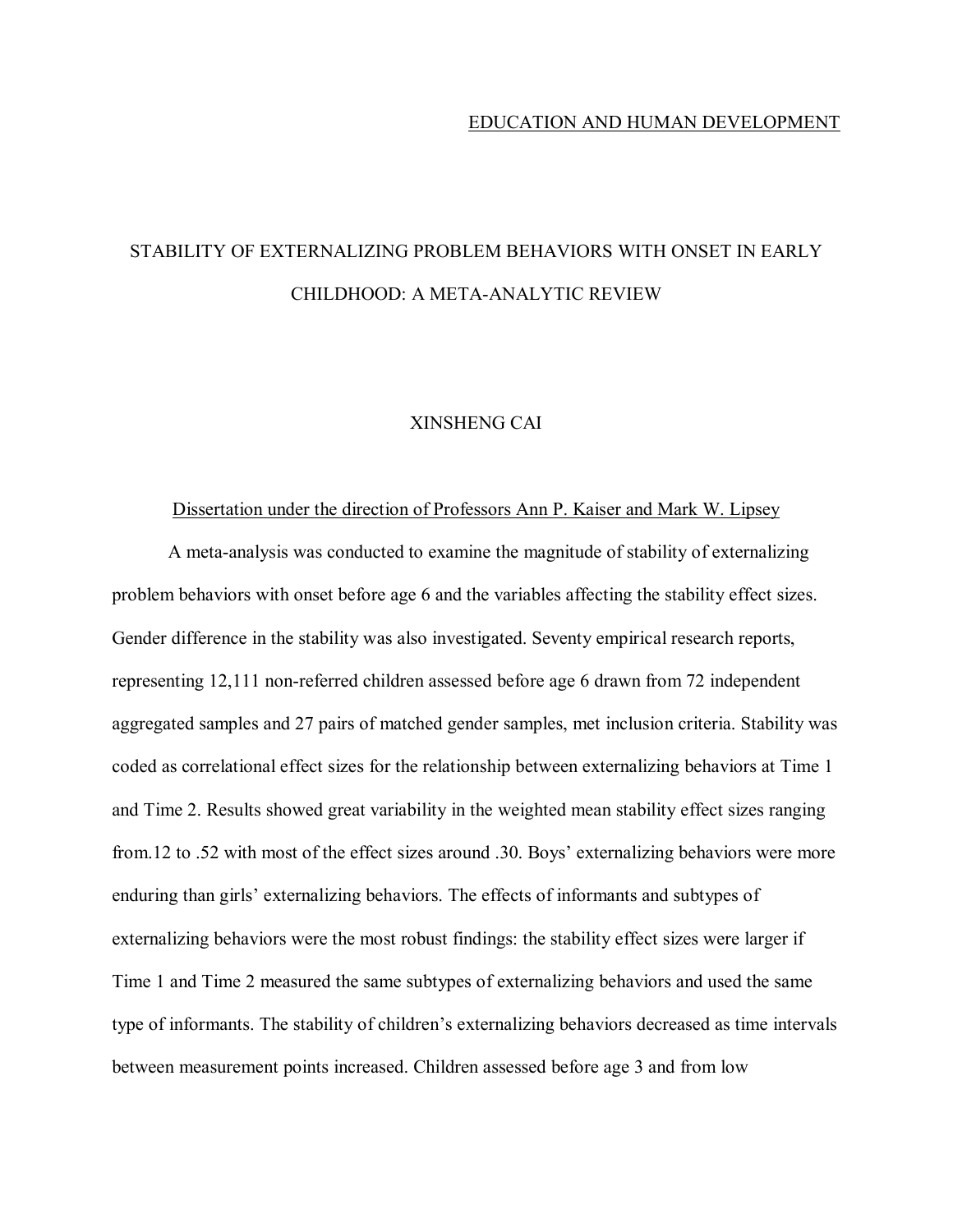socioeconomic status (SES) and Caucasian backgrounds had less stable externalizing behaviors. Low SES had differential effects on boys and girls: externalizing behaviors were less stable for boys from low SES families than girls. The findings suggest that externalizing behaviors in young children are not as stable as those in school age children and the information on externalizing behaviors in early childhood alone is insufficient to predict later antisocial behaviors accurately.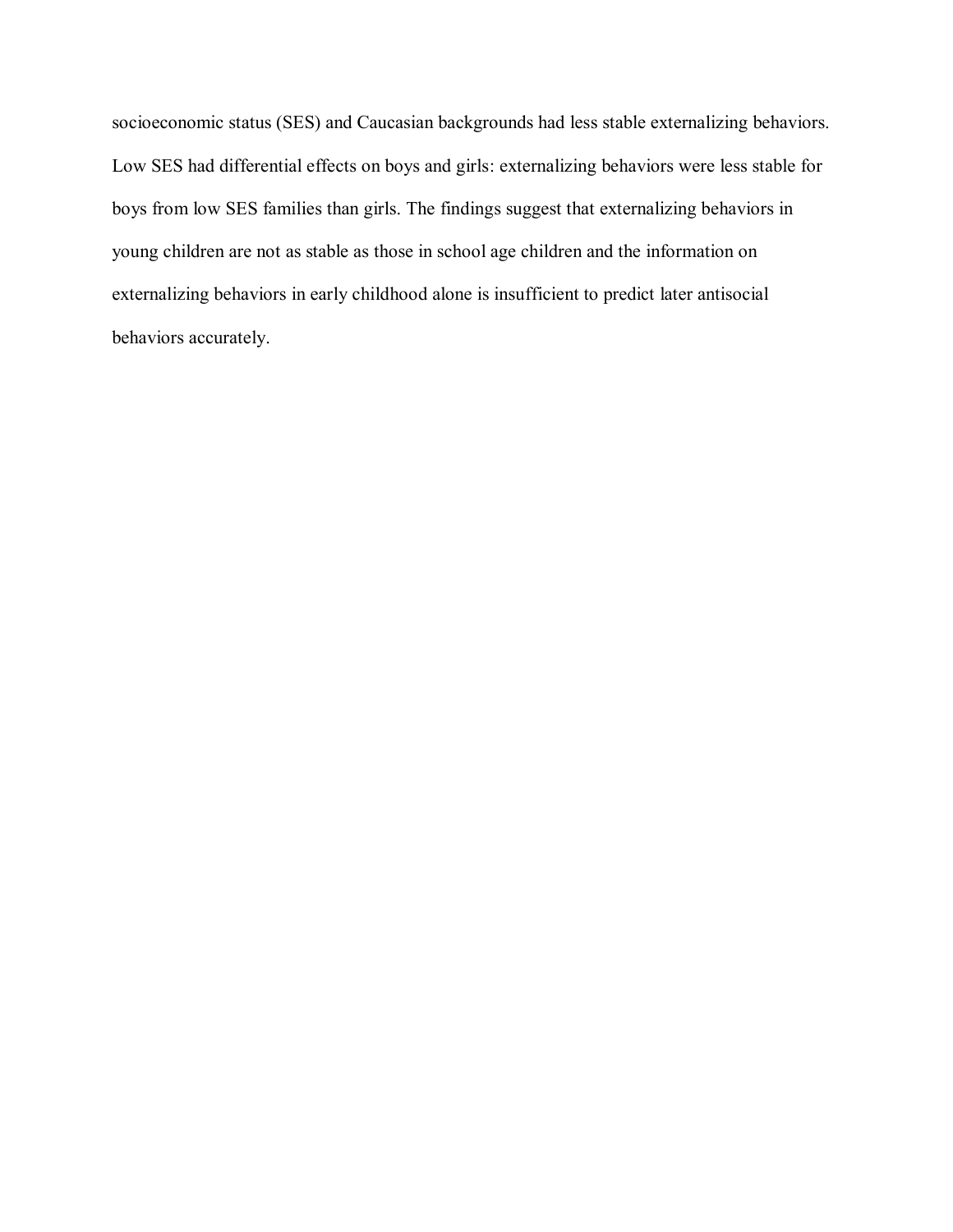# STABILITY OF EXTERNALIZING PROBLEM BEHAVIORS WITH ONSET IN EARLY CHILDHOOD: A META-ANALYTIC REVIEW

By

Xinsheng Cai

Dissertation

Submitted to the Faculty of the

Graduate School of Vanderbilt University

in partial fulfillment of the requirements

for the degree of

### DOCTOR OF PHILOSOPHY

in

Education and Human Development

December, 2004

Nashville, Tennessee

Approved:

Professor Ann P. Kaiser

Professor Mark W. Lipsey

Professor Mark Wolery

Professor Kathleen Lane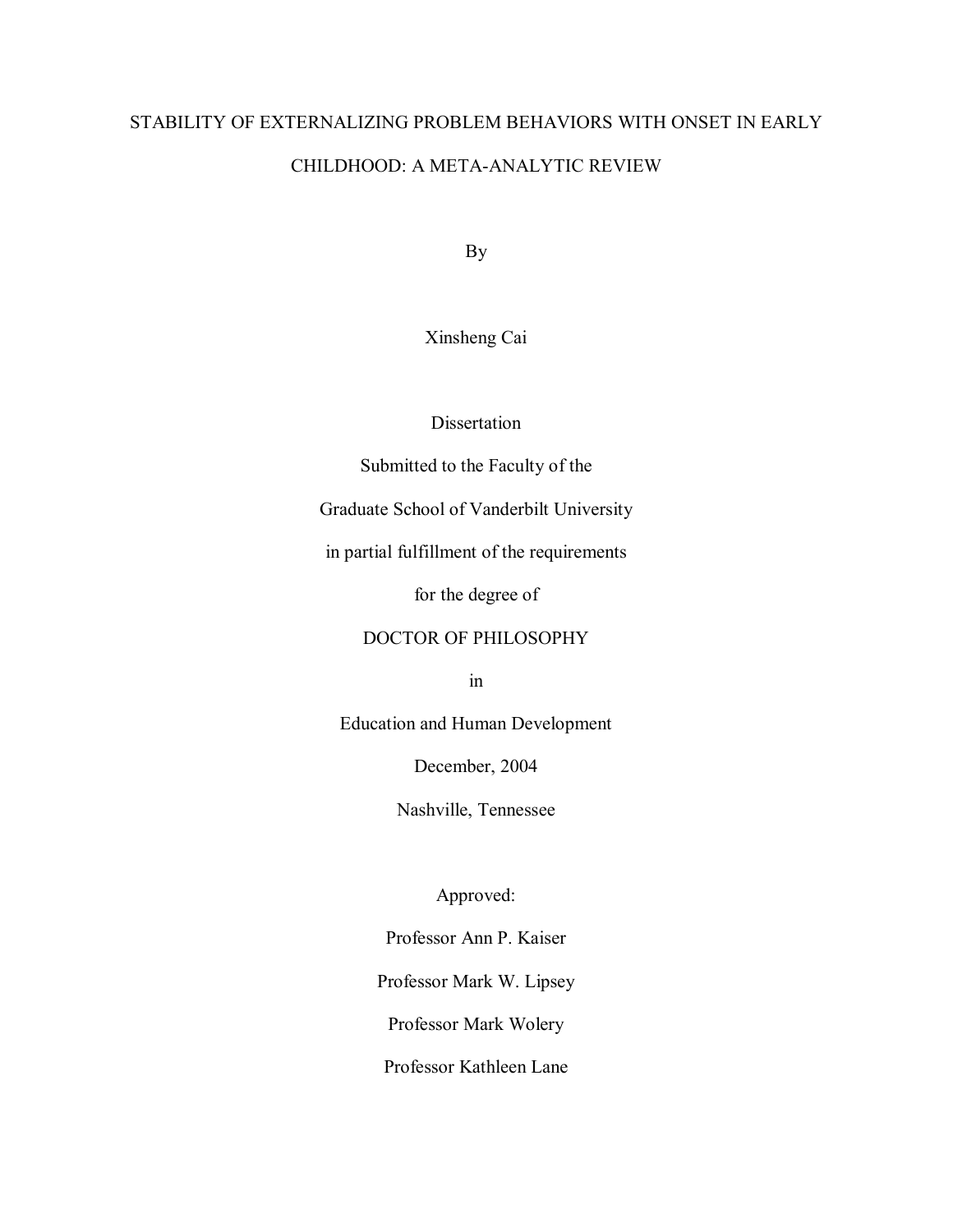To my parents, Mr. and Mrs. Changhe and Yuzhen Ma Cai, with much love and appreciation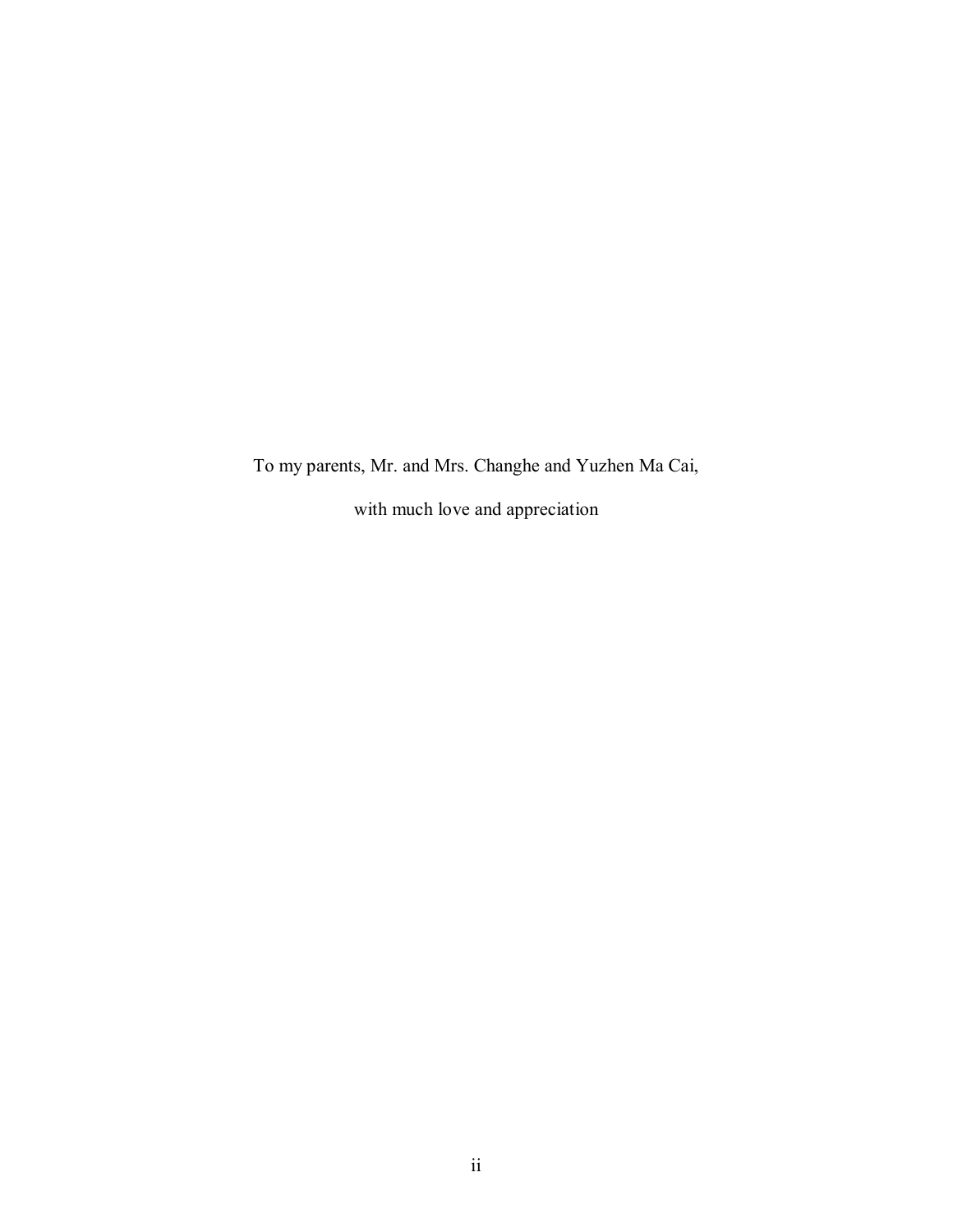#### ACKNOWLEDGEMENTS

 This work would not have been possible without the kind support of my committee members. Professors Ann Kaiser, Kathleen Lane, Mark Lipsey, and Mark Wolery took time from their busy schedule to read my dissertation, provide insightful feedbacks, and attend the defenses. Professors Ann Kaiser and Mark Lipsey have been my academic advisors and have provided me with extensive professional guidance. They taught me a great deal about doing research and unselfishly invested their time in my professional life.

 I am grateful to researchers and staff at the Center for Evaluation Research and Methodology of Vanderbilt Institutes for Public Policy Studies. They helped with literature research and shared their codebook with me. Professor Mark Lipsey is the director of the center and gave me the access to their resources.

 I am grateful to Professor Teris Schery who has taken time to mentor me throughout my time at Vanderbilt. Her insight, kindness, generosity, and encouragement are invaluable in helping me finish this project.

 I would like to thank Marjorie Boerema for proof reading the final draft of this dissertation.

 Nobody has been more important to me in my educational endeavors than my parents, Mr. and Mrs. Changhe and Yuzhen Ma Cai. They have taught me to value education, to love and honor others, and to live a life of integrity and humility. My brother, Guangyuan, and my sisters, Bingqing and Junsheng, have also been important supporters of my educational pursuit.

 I am thankful to many dear friends, particularly those from Belmont Church of Nashville, Tennessee. They have prayed for me, loved me, and given me a family to belong to.

Above all, I thank God in Jesus Christ for His divine guidance, love, grace, and strength.

iii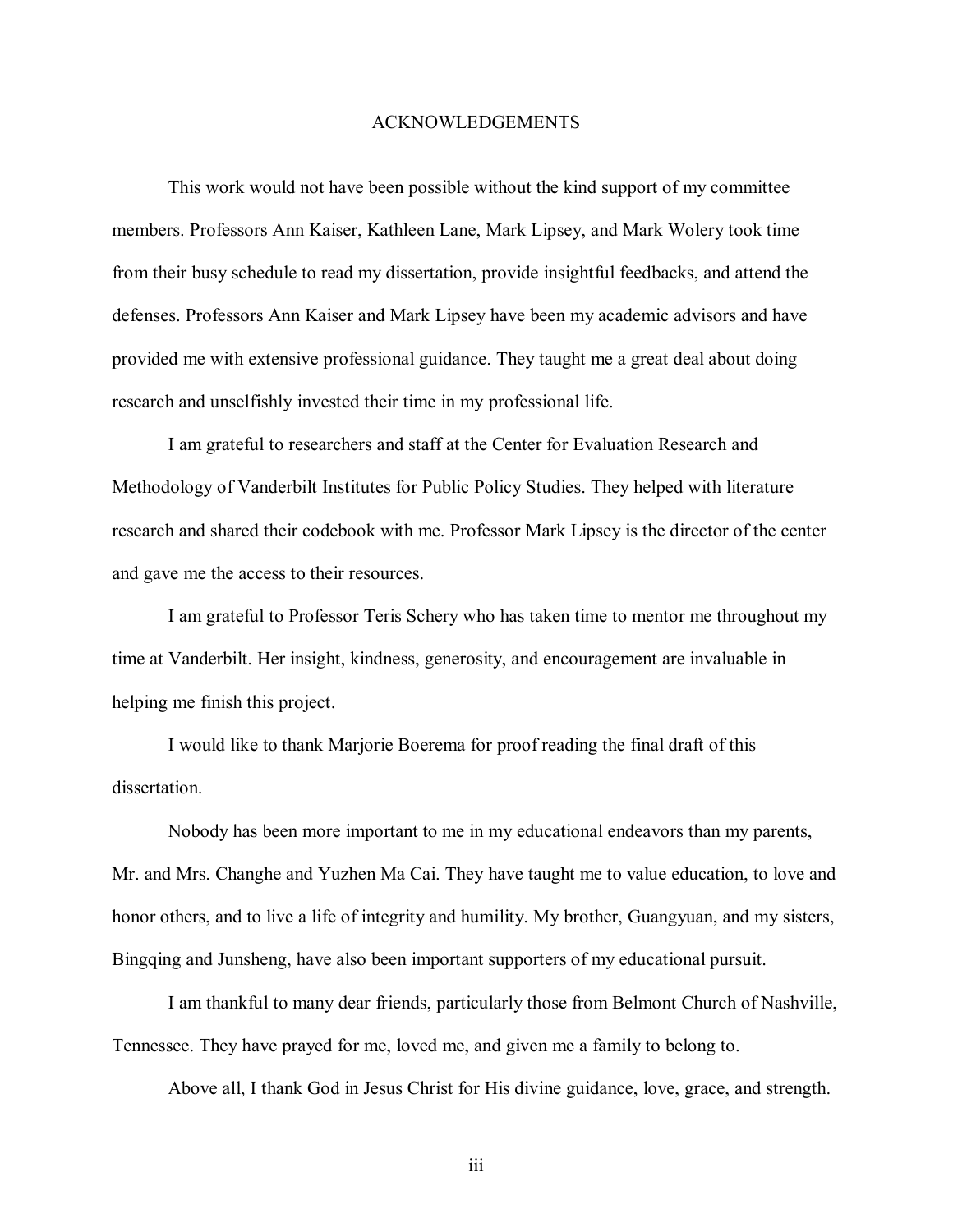## TABLE OF CONTENTS

| Chapter        |                                                                            |    |
|----------------|----------------------------------------------------------------------------|----|
| $\mathbf{I}$ . |                                                                            |    |
|                | Theoretical perspectives on stability of externalizing problem behaviors 4 |    |
| II.            |                                                                            |    |
|                |                                                                            |    |
| III.           |                                                                            | 27 |
|                |                                                                            |    |
| IV.            |                                                                            |    |
|                |                                                                            |    |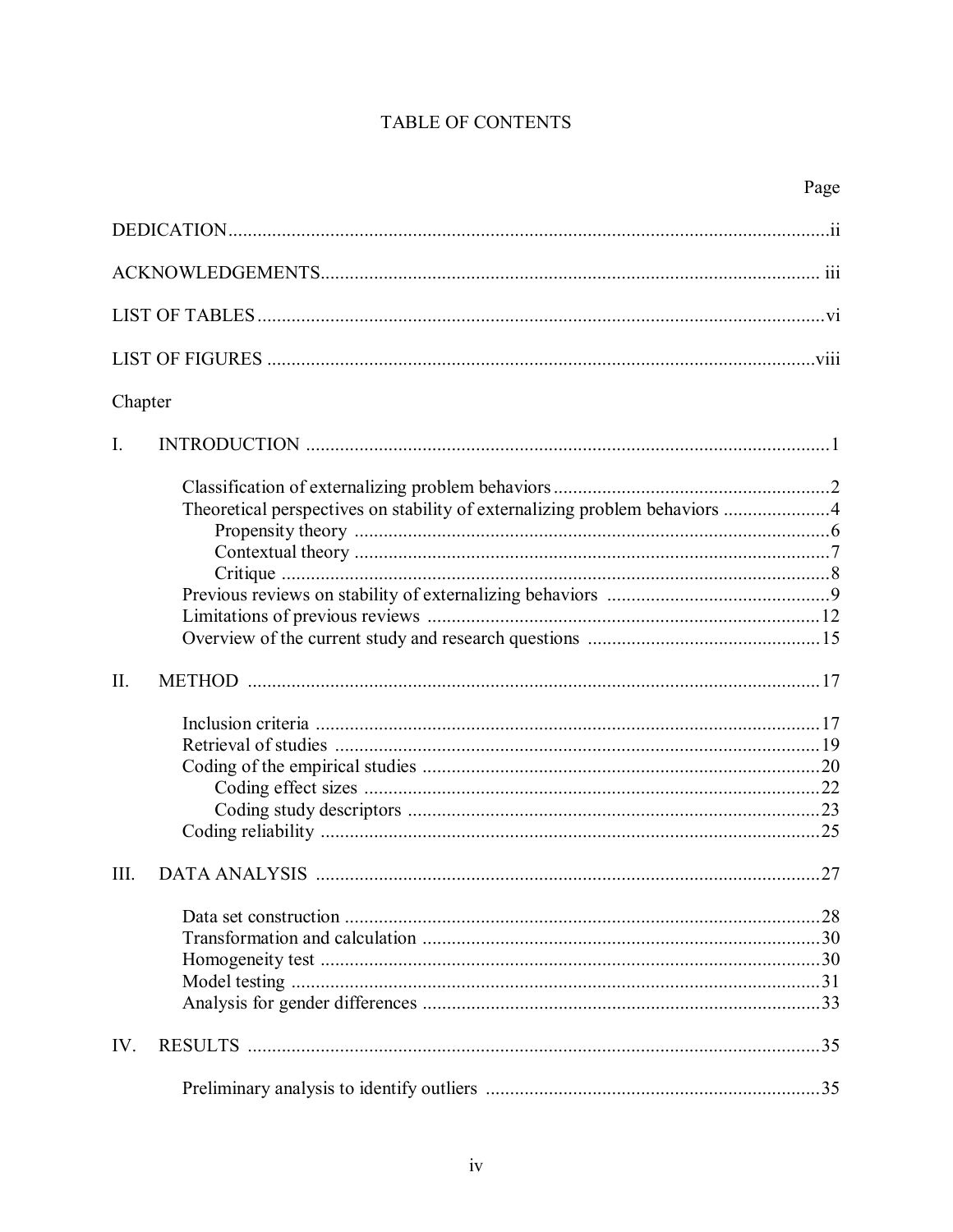| V.       |  |
|----------|--|
|          |  |
|          |  |
|          |  |
|          |  |
|          |  |
| Appendix |  |
|          |  |
|          |  |
|          |  |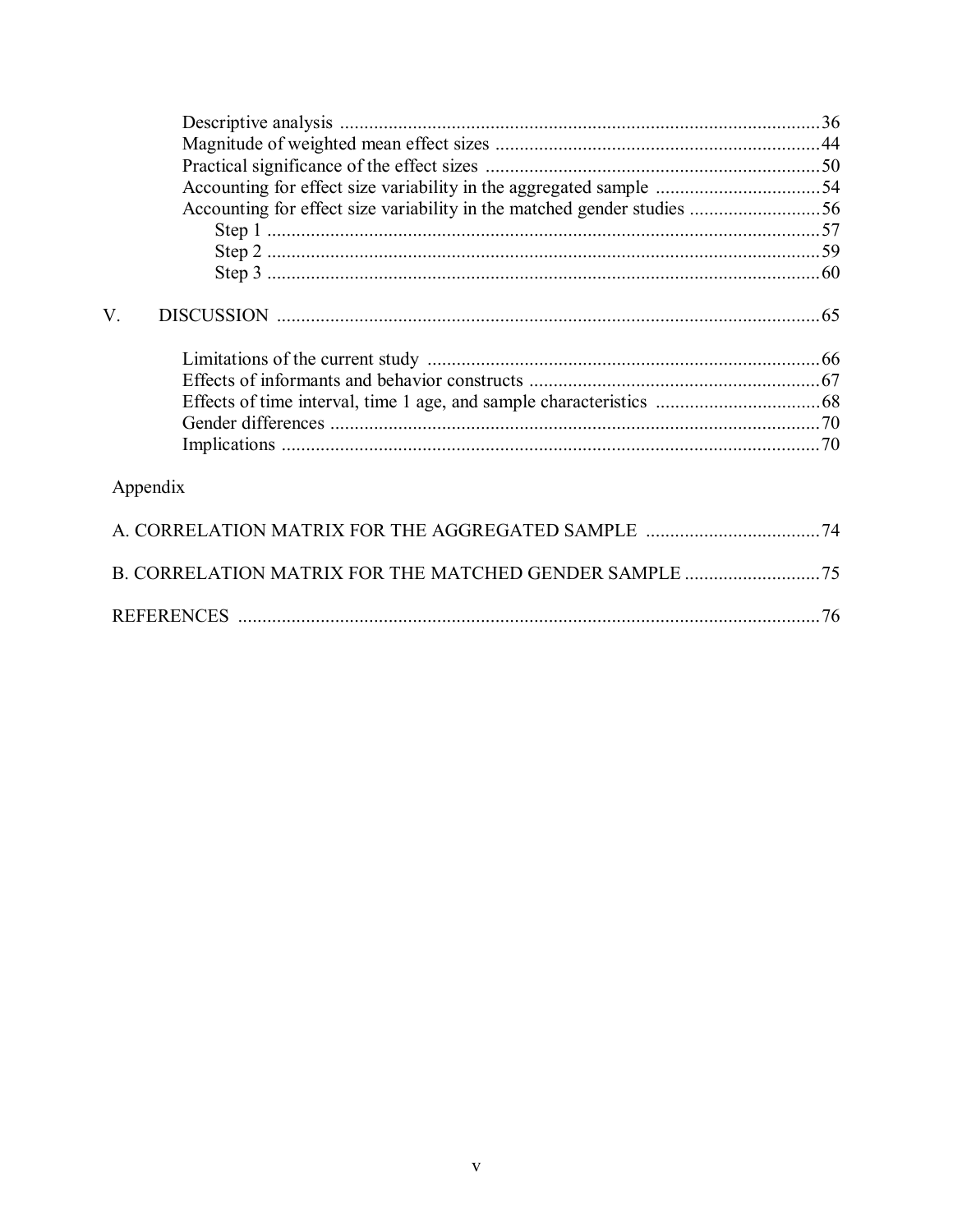## LIST OF TABLES

| Table |                                                                          | Page |
|-------|--------------------------------------------------------------------------|------|
| 1.    |                                                                          |      |
| 2.    |                                                                          |      |
| 3.    |                                                                          |      |
| 4.    |                                                                          |      |
| 5.    |                                                                          |      |
| 6.    |                                                                          |      |
| 7.    |                                                                          |      |
| 8.    |                                                                          |      |
| 9.    |                                                                          |      |
| 10.   |                                                                          |      |
| 11.   | Weighted Mean Effect Sizes by Construct and Informant for the Aggregated |      |
| 12.   | Weighted Mean Effect Sizes by Construct and Informant for the Aggregated |      |
| 13.   | Weighted Mean Effect Sizes by Construct and Informant for the Matched    |      |
| 14.   | Weighted Mean Effect Sizes by Construct and Informant for the Matched    |      |
| 15.   |                                                                          |      |
| 16.   | Summary of the Weighted Regression Analysis for the Aggregated Sample    |      |
| 17.   | Summary of Weighted Regression Analysis for the Matched Gender Sample    |      |
| 18.   | Summary of Weighted Regression Analysis for the Matched Gender Sample    |      |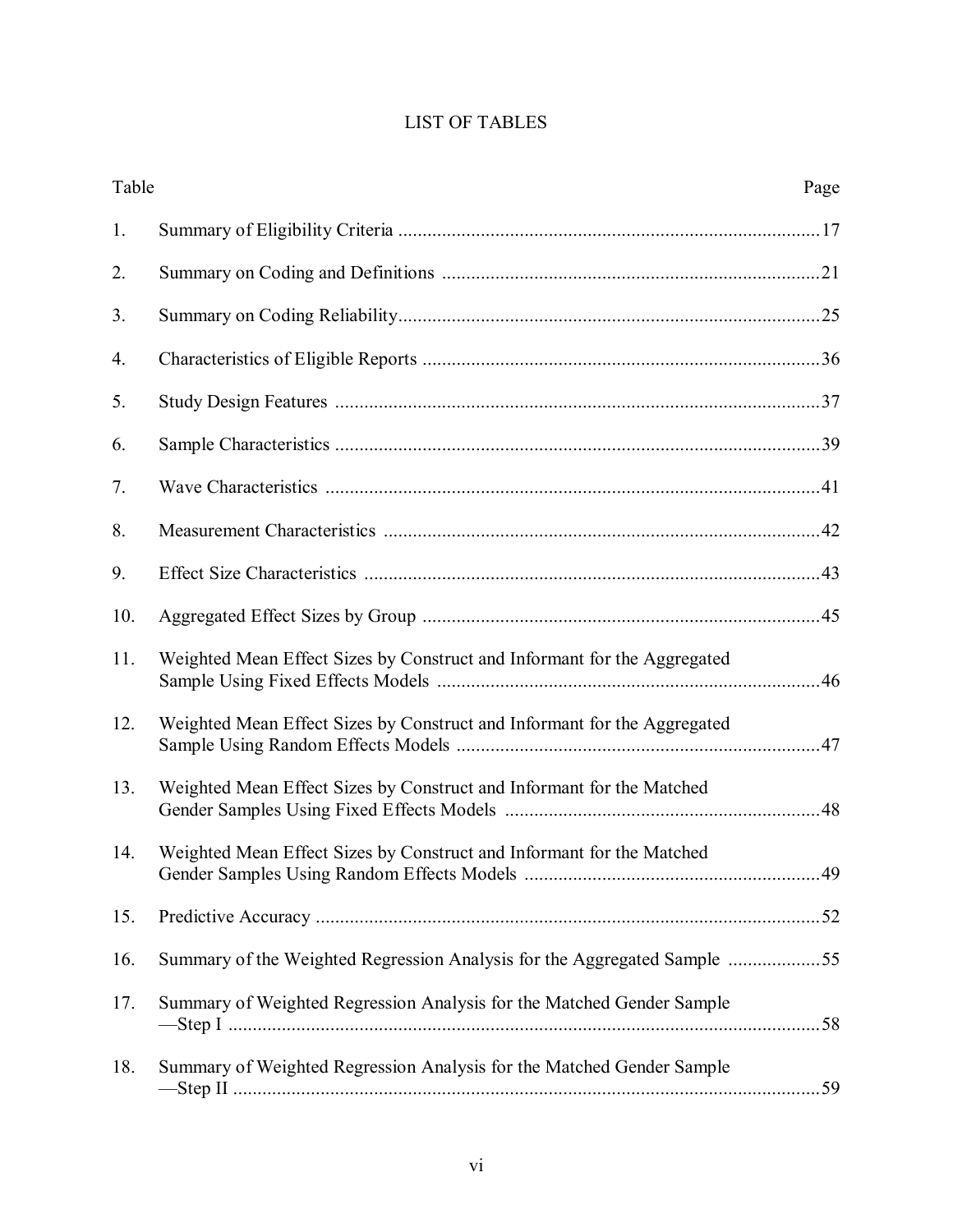| 19. Summary of Weighted Regression Analysis for the Matched Gender Sample |  |
|---------------------------------------------------------------------------|--|
|                                                                           |  |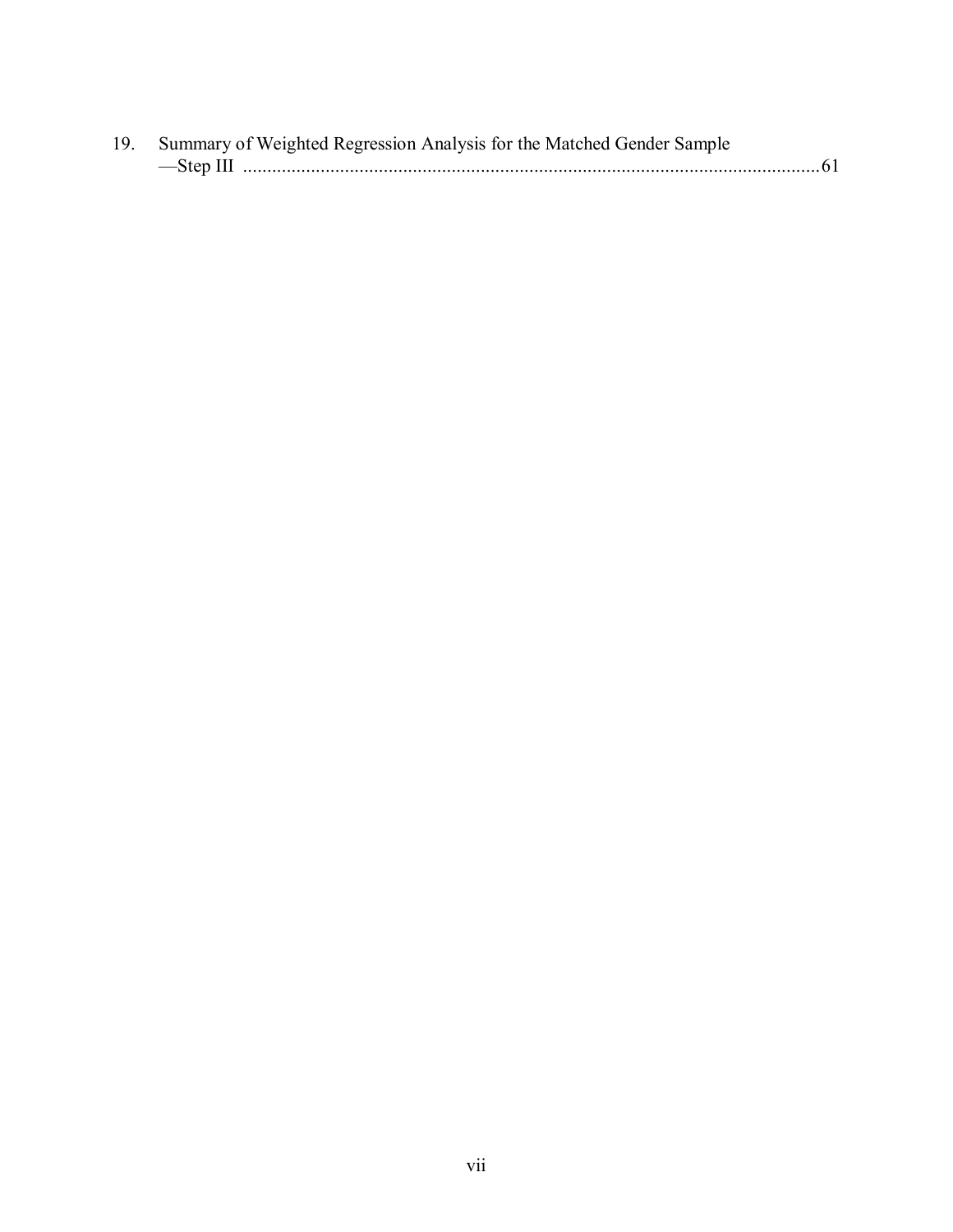### LIST OF FIGURES

| Figure       | Page |
|--------------|------|
| $\mathbf{1}$ |      |
| 2.           |      |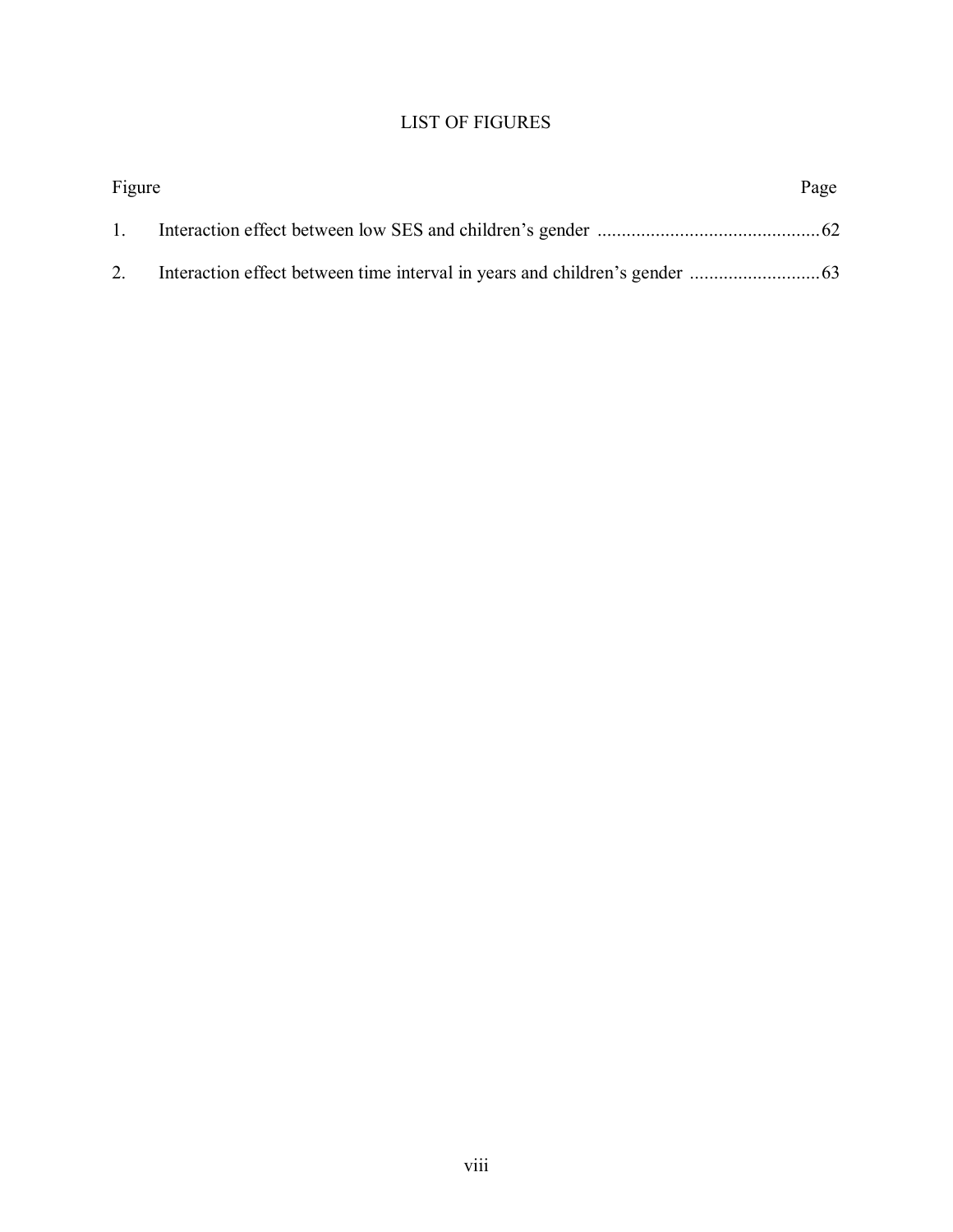#### CHAPTER I

#### **INTRODUCTION**

 Externalizing problem behaviors in young children have evolved into an important field of research in recent years. The prevalence of externalizing problem behaviors in young children is high, ranging from 3% to 21% in normative samples (Achenbach & Rescorla, 2000; Caruso & Corsini, 1994; Lavigne, Gibbons, Christoffel, Arend, Rosenbaum, Binns, Dawson, Sobel, & Issacs, 1996), and 33% to 62% in clinically referred samples (Achenbach & Rescorla, 2000; Keenan & Wakschlag, 2000). In addition, early externalizing problem behaviors negatively affect later academic, behavioral, and peer relationship outcomes (e.g., Hinshaw, 1992; Moffitt, 1993; Pettit, Clawson, Dodge, & Bates, 1996). Although early externalizing problem behaviors have high prevalence rates and severe consequences, it is not clear how stable these behaviors are in young children. It is important to determine if externalizing problem behaviors in early childhood are sufficiently stable to warrant early intervention and prevention efforts. The major purpose of this study was to examine the longitudinal consistency of externalizing problem behaviors in non-referred children before age 6 as indicated in extant empirical research reports.

 The study of stability of early externalizing behaviors is an important topic, which has relevance in understanding of the origin, causes, and control of deviant behaviors in children. Over decades, researchers from diverse disciplines have conducted studies to determine to what extent later antisocial problem behaviors can be explained by early problem behaviors, and what accounts for the consistency and change in problem behaviors.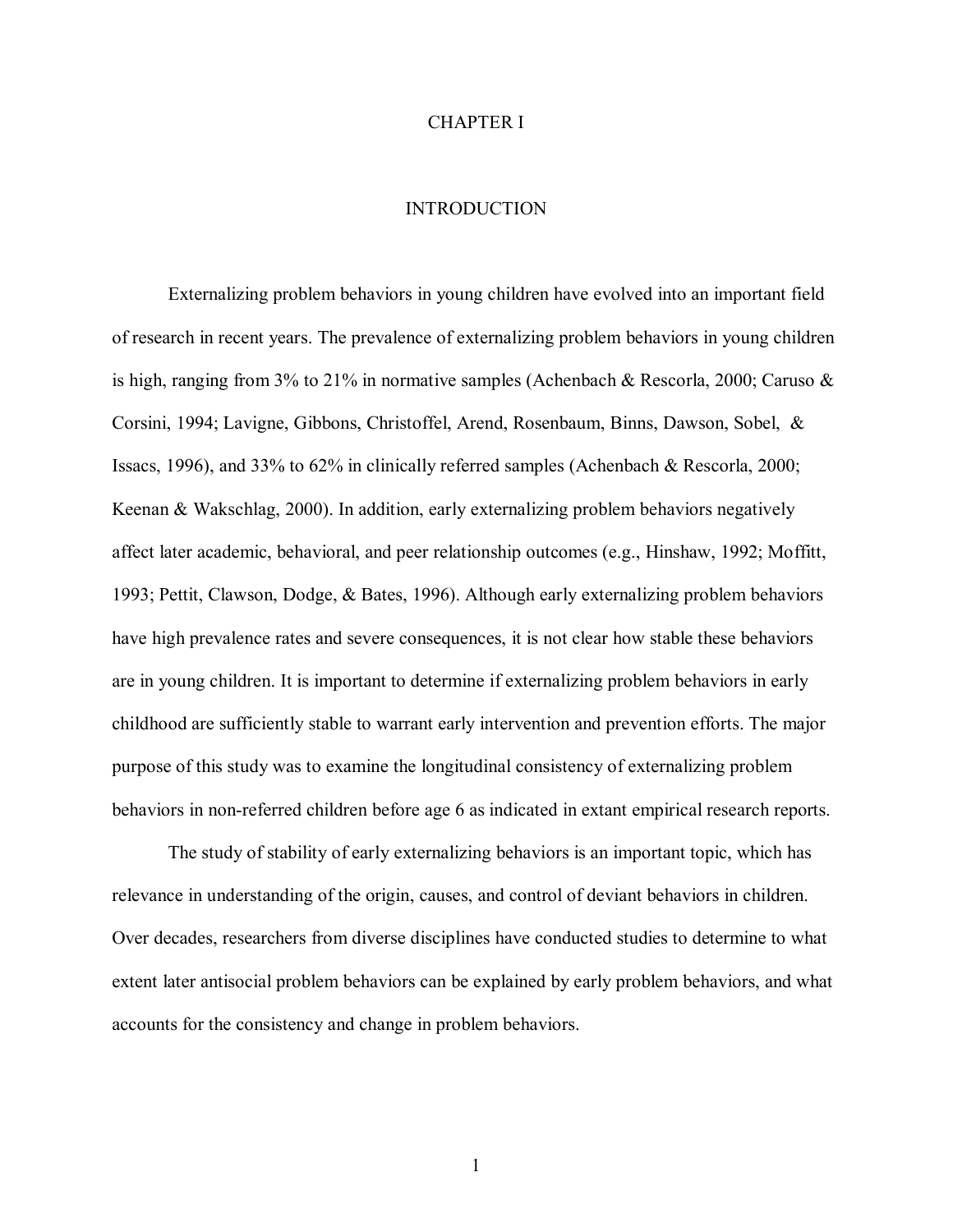In the literature review section, externalizing behaviors will be classified first. Next, the theoretical perspectives for understanding the stability of externalizing problem behaviors will be discussed. Then, findings from previous meta-analytic studies on the stability of externalizing problem behaviors will be reviewed. Finally, research questions to be addressed in this study will be presented.

#### Classification of Externalizing Problem Behaviors

Externalizing problem behaviors in childhood refer to a wide variety of behavior symptoms such as attention deficit, hyperactivity, oppositional defiant behaviors, aggression, and conduct disorders (Campbell, 1990, 1995; Campbell, Shaw, & Gilliom, 2000; Keenan, Shaw, Delliquadri, Giovannelli, & Walsh, 1998). Although some researchers (e.g., Quay, 1979) posited that subtypes of externalizing behaviors were not distinct, empirical evidence has shown that subtypes of externalizing behaviors have differential etiologies and trajectories (e.g., Fergusson & Horwood, 1995; Hinshaw, 1987, 1992; Hinshaw & Anderson, 1996; Hinshaw, Lahey, & Hart, 1993). Hinshaw (1987) reviewed 60 factor analytic studies to determine the validity for classifying subcategories of externalizing behaviors. The majority of the studies Hinshaw reviewed (41 of 60) yielded two distinctive factorial dimensions: attention-deficit hyperactive disorders (ADHD) and conduct disorders/aggression (CD) across different sources of informants (e.g., parents, teachers), and different gender and age groups. Further examination of the associated features of ADHD and CD with external criterion variables provided more evidence that ADHD and CD were at least partially independent disorders. Aggression/CD disorders were more likely to be associated with environmental variables such as socioeconomic status, family risk variables (e.g., negative-family interaction, family adversity), and later delinquency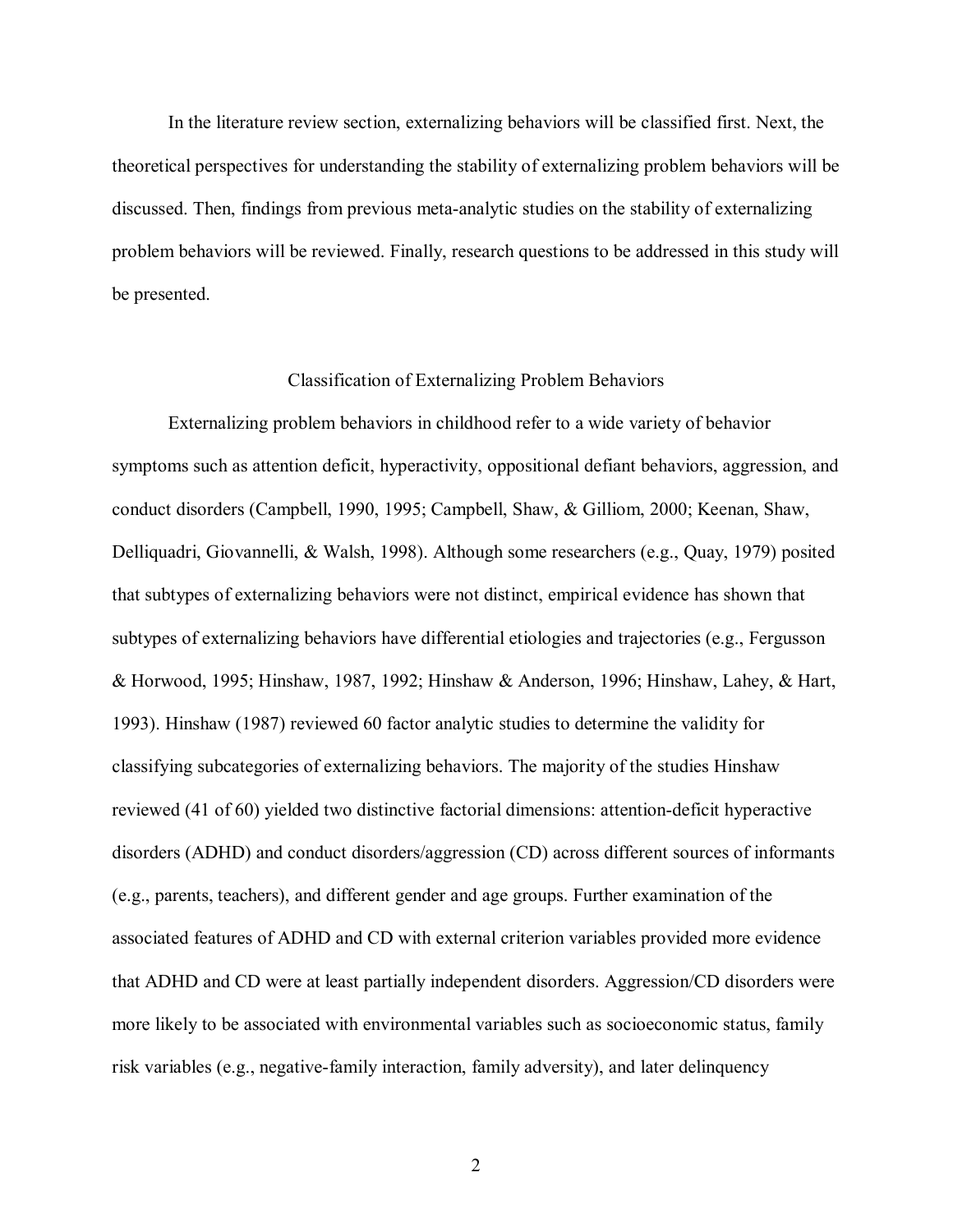(Fergusson & Horwood, 1995; Fergusson, Horwood, & Lynskey, 1993; Hinshaw, 1989, 1992; Nadder, Rutter, Silberg, Maes, & Eaves, 2002). On the other hand, ADHD had much higher heritability, and was less influenced by environmental variables but was more strongly related to cognitive development and later academic failure (Fergusson & Horwood, 1995; Hinshaw, 1989, 1992; McGee, Willams, & Silva, 1985; Nadder et al., 2002; Thapar, Holmers, Poulton, & Harrington, 1999).

Although ample empirical evidence is available to demonstrate the independence of ADHD and conduct disorders as subcategories of externalizing problem behaviors, these two disorders often overlap. It is estimated that 30%-90% of children in one category also will be classified in the other category. Comorbidity rates are much higher for clinical than nonclinical samples (Hinshaw, 1987; Jensen, Martin, & Cantwell, 1997; McConaughy & Achenbach, 1994; McGee, Williams, & Feehan, 1992). Children with ADHD, conduct disorders, and comorbid ADHD and conduct disorders differ with respect to family risk variables, severity of antisocial behaviors, cognitive abilities, peer status, academic achievement, and prognosis (Barkley, Fischer, Edelbrock, & Smallish, 1990, 1991; Coie & Dodge, 1998; Hinshaw & Anderson, 1996; Hinshaw et al., 1993; Jensen et al., 1997; McGee et al., 1992). Therefore, researchers suggested that the construct for co-occurring ADHD and conduct disorders should be treated as a third distinct subclassification of externalizing behaviors (Biederman, Newcorn, & Sprich, 1991; Jensen et al., 1997).

Based on research related to the taxonomy of externalizing behaviors discussed above, in the current study externalizing problem behaviors were classified into three major categories: 1) attention deficit, hyperactive, and/or impulsive behaviors that conflict with age-appropriate expectations, 2) oppositional defiant, conduct or aggressive behaviors that violate the basic rights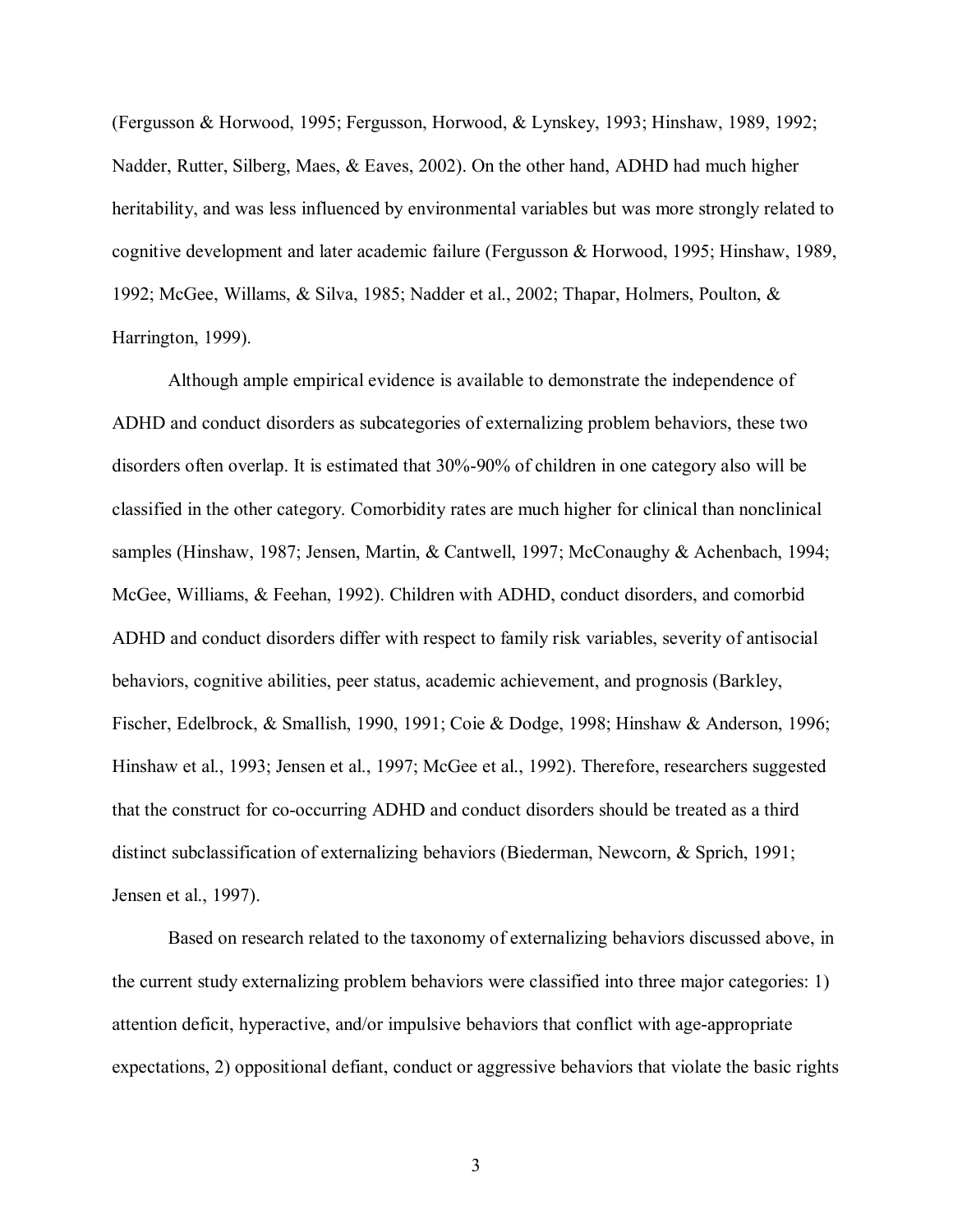of other people, inflict harm or pain on other people, or conflict with major age-appropriate social rules (e.g., hostile to adult or peers; disobedient to parents; object or physical aggression), and 3) the combination of these two categories. ADHD is generally characterized by three major symptoms: attention deficit, hyperactive and impulsive behaviors. Different types of ADHD have been proposed. Behavior genetic studies have shown that at the phenotypic level, these three behaviors are derived from the same underlying behavioral construct (Nadder, Silber, Rutter, Maes, & Eaves, 2001). Therefore, ADHD refers to various symptoms characterizing ADHD in this study. Oppositional deviant disorders (ODD) are listed as a separate category of antisocial behaviors in the Diagnostics and Statistical Manual of Mental Disorders (DSM-IV-TR; American Psychiatric Association, 2000). However, ODD in essence represents a milder form of conduct disorders and taps the same underlying construct as CD (Hinshaw, 1987; Hinshaw, et al., 1993; Lahey, Waldman, & McBurnett, 1999; Nadder et al., 2002). Behavior genetic studies (Eaves, Rutter, Silberg, Shillady, Maes, & Pickles, 2000) have shown that CD and ODD share the same underlying genetic liability. In research reports, it is common to combine these two categories of problem behaviors (e.g., Nadder et al., 2002). In the current study, ODD and CD were combined and treated as the same subcategory of externalizing behaviors. Further, for individuals over 18 years old, antisocial personality, delinquent behaviors or crimes also are considered as externalizing behaviors in the same subcategory with CD.

#### Theoretical Perspectives on Stability of Externalizing Problem Behaviors

 The longitudinal consistency of externalizing behaviors in this study is defined as the persistence of a single type of externalizing behavior at different times (e.g., aggression at both time 1 and time 2) and the heterotypic continuity of phenotypically different behaviors (Kagan,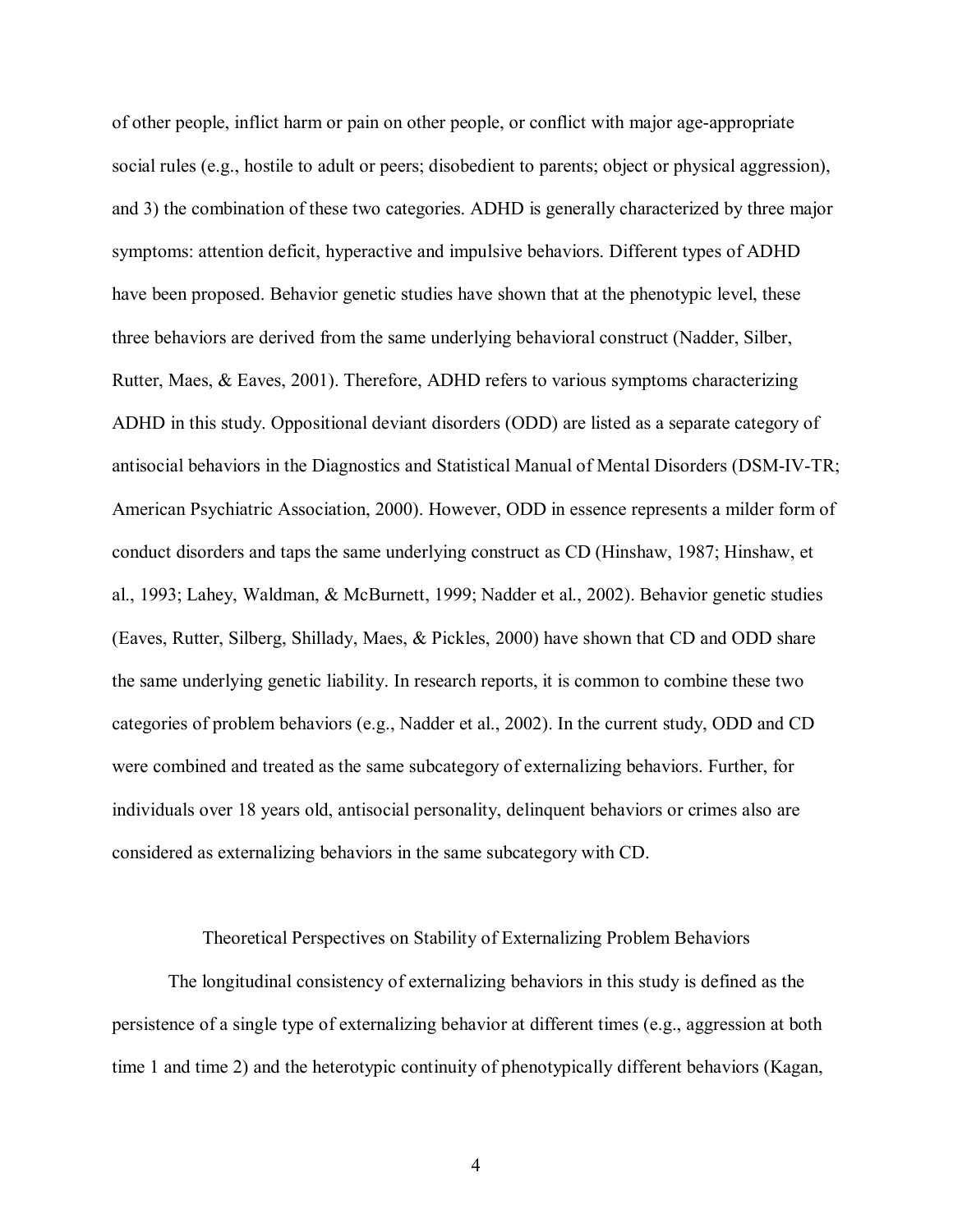1969; Moffitt, 1993; Pulkkinen, 2001; e.g., conduct disorders at T1 and the comorbidity of ADHD and CD at time 2) that presumably have the same genotypic process (Moffitt, 1993). Although researchers usually agree that the early deviant behaviors are a precursor of later antisocial behaviors in children (e.g., Farrington, 1995; Gottfredson & Hirschi, 1990; Robins, 1966, 1978; Nagin & Farrington, 1992; White, Moffitt, Earls, Robins, & Silva, 1990) and that problem behaviors achieve at least modest stability (e.g., Olweus, 1979, 1984; Zumkley, 1992, 1994), the cause and mechanism of the persistence of problem behaviors over time are much debated.

Classical psychological and developmental theories have emphasized continuity in development. For example, Freud's psychoanalytical theory posits that later behaviors have their origins in early childhood. Piaget's stage theory suggests the cohesiveness in development because each new stage of cognitive development is built on the foundation of previous stages of development. Although such theories have contributed to our understanding of child development, those theories have lost their prominent influences in the fields of special education, child development, developmental psychopathology, and criminology because they do not explain the mechanism of development and lack specific empirical support (Bird, 2001; Campbell, 1990). Empirically driven theories and models have begun to dominate the field (Bird, 2001; Campbell, 1990; Rutter & Sroufe, 2000). In recent years the fields of special education, child development, developmental psychopathology, and criminology have flourished with empirically driven theories and models. Two theoretical perspectives that are relevant in explaining the continuity of problem behaviors in children will be reviewed and later be tested using data from the current study. These theories are: propensity theory and the contextual theory.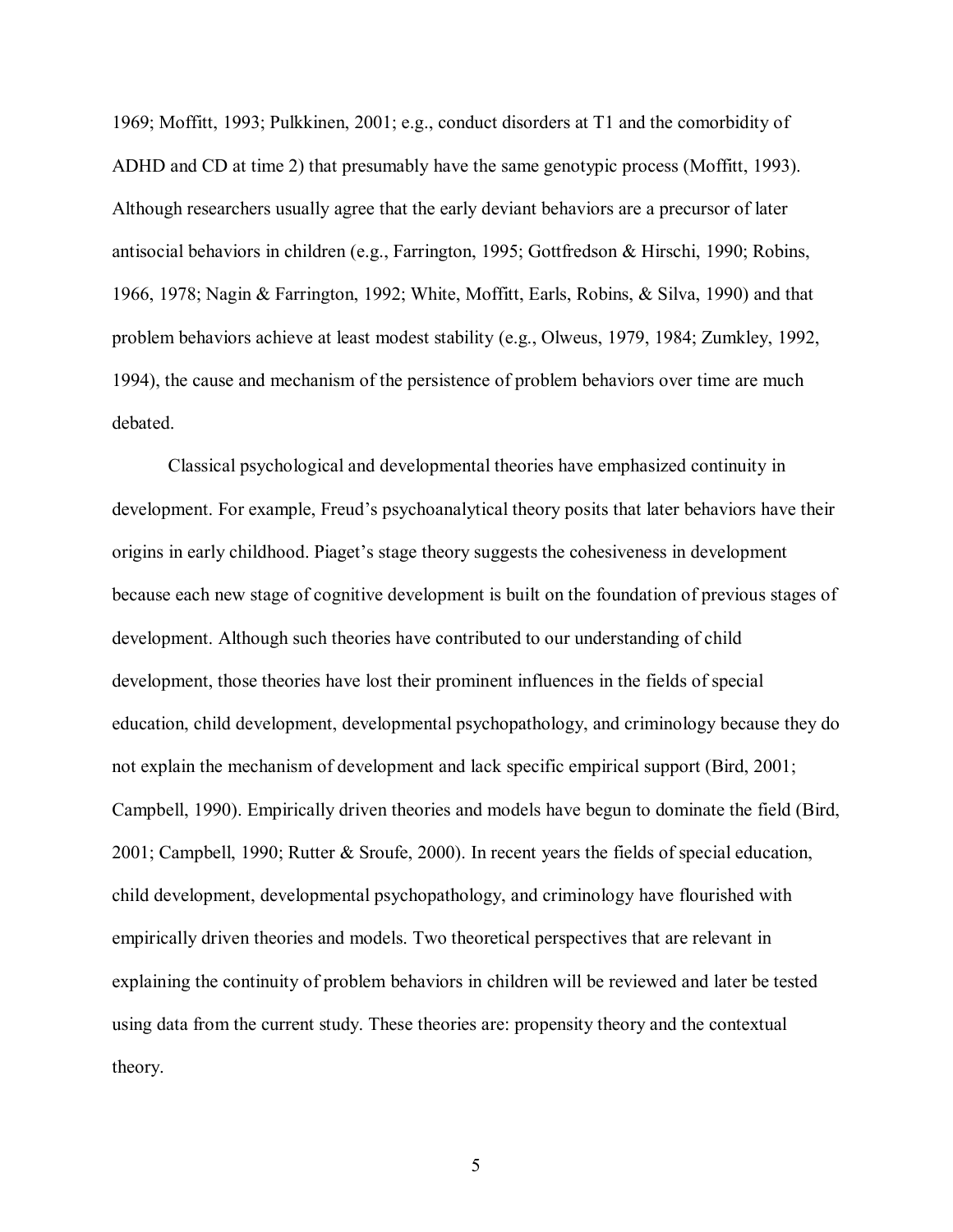Propensity theory

The basic premise of propensity theory is that stable antisocial behavior is caused by enduring individual characteristics. For example, one such individual characteristic is the criminal propensity. In summarizing findings from the Cambridge Study, a longitudinal study on male delinquency, Farrington (1995) stated, "There are individual differences between people in some general underlying theoretical construct which might be termed 'antisocial tendency,' which is relatively stable from childhood to adulthood" (p. 956). Therefore, criminal propensity is a latent characteristic rather than an indicator of fully measured behaviors. According to propensity theory, such criminal propensity or disposition in children remains stable over time. Findings from several empirical studies provide evidence supporting propensity theory because persistent criminal behaviors were usually preceded by a history of antisocial behaviors during early childhood and adolescence (Mottiff, 1993; Nagin & Farrington, 1992; Robins, 1966, 1978; White et al., 1990). In her classical study on sturdy childhood predictors of adult antisocial behaviors, Robins (1978) demonstrated that all types of childhood antisocial behaviors predicted a high level of adult antisocial behaviors. In addition, adult antisocial behaviors were predicted better by childhood behaviors than by family background and socioeconomic status variables. Robins' major conclusion was replicated across four samples with different racial compositions in her study. White et al. (1990) used a New Zealand birth cohort of 1037 children to determine the predictive efficacy of preschool predictors of antisocial behaviors. They conducted discriminate analysis to identify early childhood variables that distinguished children with and without antisocial behaviors at age 11. Their results indicated parent-reported problem behaviors at age 5 were the single best predictor of antisocial behaviors determined by multiple informant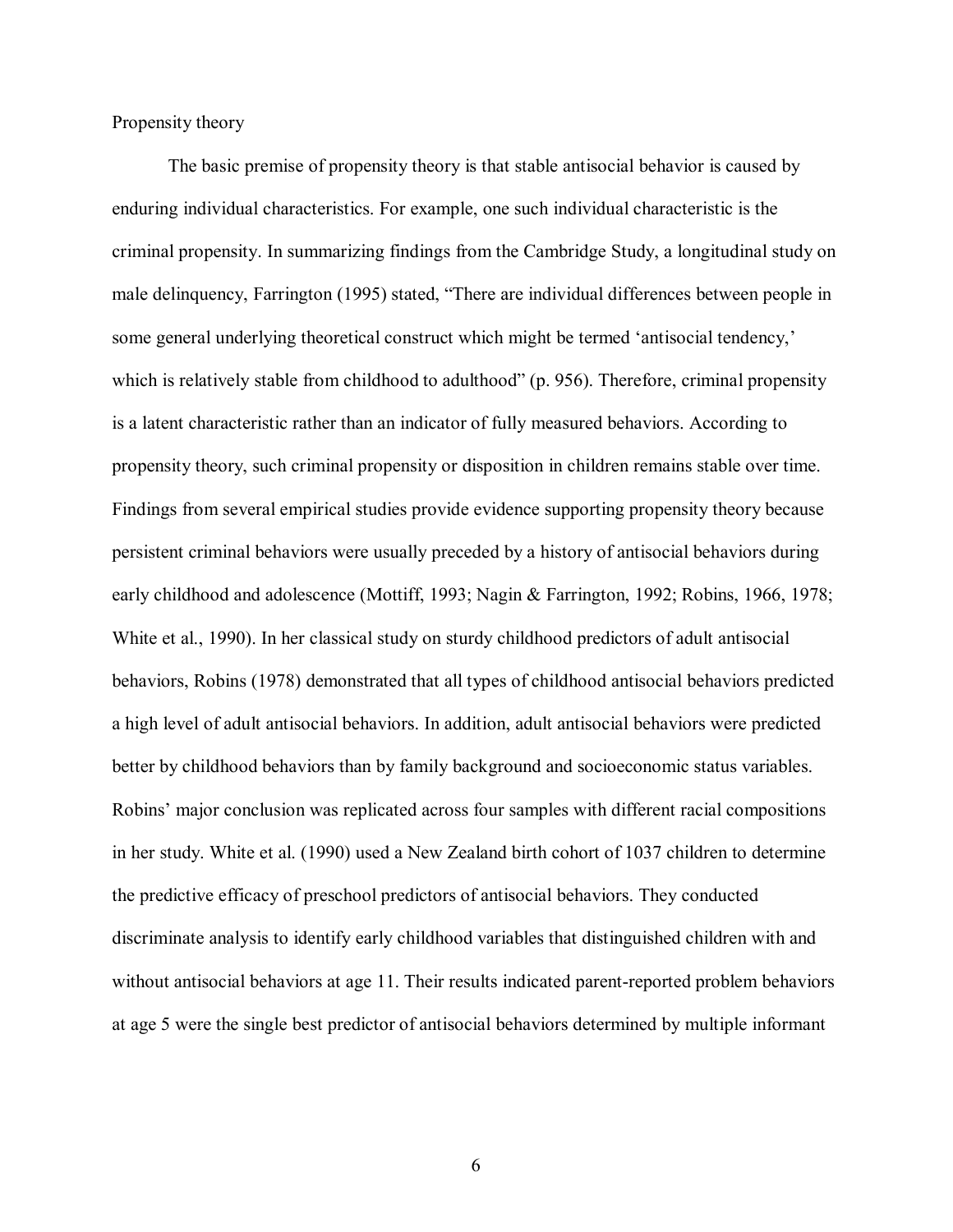reports at age 11. Thus, behavior problems in early childhood were the most reliable predictor for later behavior problems and thus supported the view of propensity theory.

#### Contextual theory

In contrast, the environmental or contextual theory (Kolvin, Miller, Scott, Gatzanis, & Fleeting, 1990; Lewis, 1990, 1999) postulates that the stability of antisocial behaviors is due to the continuing influences or consistency of the risk factors in the environment. Among the environmental or contextual risks, low socioeconomic status is one factor frequently associated with problem behaviors in children (e.g., Cottle, Lee, & Helbrun, 2001; Dodge, Pettit, & Bates, 1994; Duncan, Brooks-Gunn, & Klebanov, 1994; Gagnon, Craig, Tremblay, Zhou, & Vitrao, 1995; Greenberg, Lengua, Coie, Pinderhughes, & the Conduct Problems Prevention Research Group, 1999; Keenan, Shaw, Walsh, Delliquadri, & Giovannelli, 1996; Kolvin et al., 1990; Pagani, Boulerice, Vitaro, & Tremblay, 1999). The incidence of externalizing behaviors was much higher in children from low-income families than in children from community samples (Keenan et al., 1996). Socio-economic status has been shown to predict externalizing problem behaviors in children (Dodge et al., 1994; Greenberg et al., 1999). For example, Dodge et al. (1994) reported that children's socioeconomic status assessed in preschool significantly predicted teacher-rated externalizing behaviors from kindergarten through third grade in a sample of 585 children. Similarly, Duncan et al. (1994) demonstrated that low-income status predicted children's externalizing behaviors at age of 5 and the time when children became poor during early childhood had the same effect on later problem behaviors. In the Newcastle 1000 family study in England, Kolvin et al. (1990) demonstrated that total family deprivation was a stable phenomenon. The correlation of total deprivation scores between 1952 and 1957 when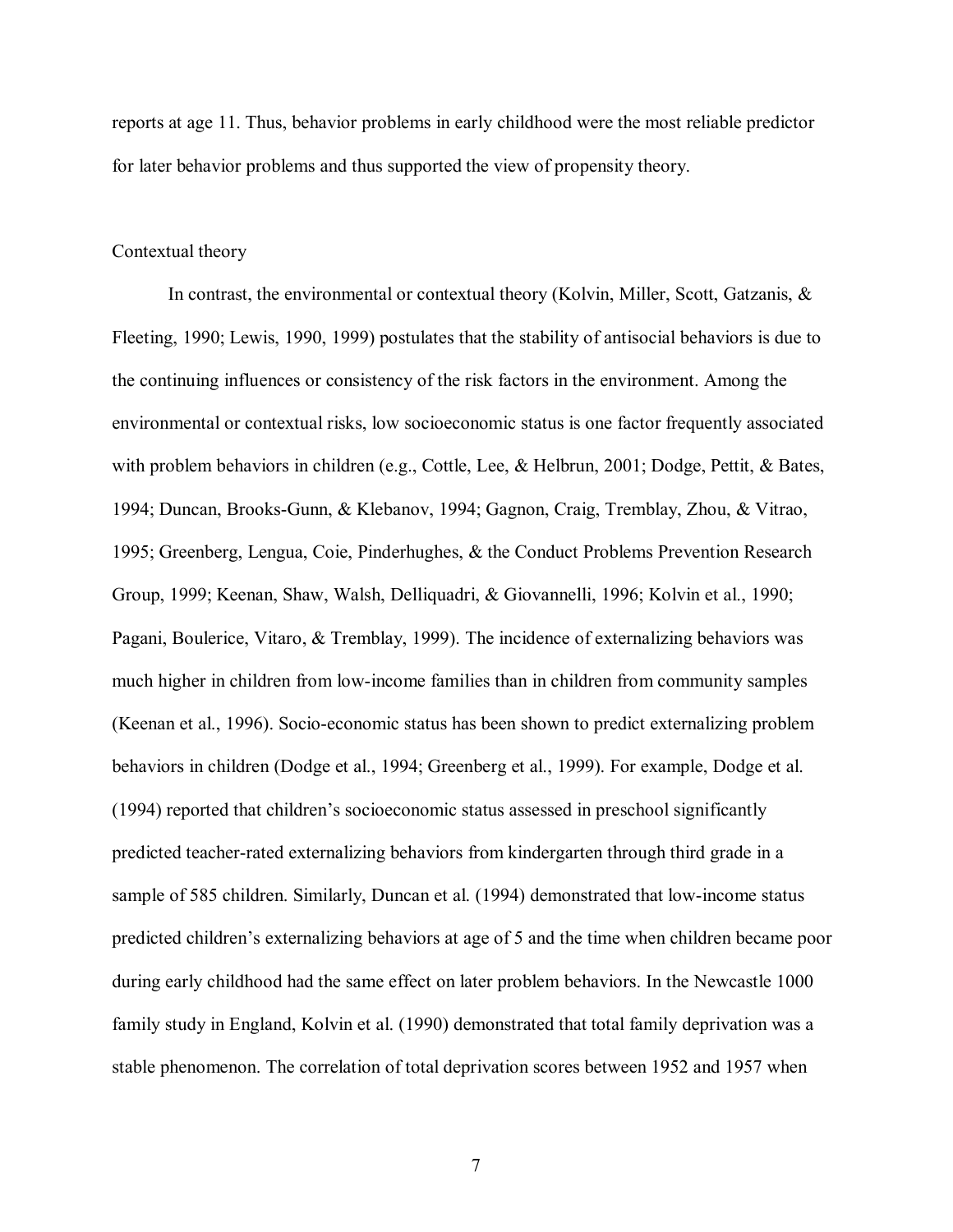children were 5 and 10 years old was .61. During that time period, if the family moved into deprivation, the rate of offending by children at the age of 15 from those families increased by 50%. If the family moved out of deprivation, the rate of offending by children from those families decreased by 40%. Changes in children's behaviors related to family income. Therefore, their results provided evidence for their original hypothesis that "the total conditions under which a child lives influence his or her development and functioning in physical, social, emotional and intellectual terms" (Kolvin et al., 1990, p. 5).

#### **Critique**

Both propensity theory and contextual theory have been challenged because they do not explain fully the development of antisocial behaviors. Although early antisocial behavior was the best predictor for adult antisocial behaviors, the use of early antisocial behavior as the only predictor for later antisocial behaviors sometimes results in high false positive rates. For example, in White et al.'s study, 84.7% of the children who were predicted to have antisocial behaviors at age 11 from their early childhood problem behaviors failed to develop stable antisocial behaviors. The trait or propensity in children may be the necessary but not sufficient condition to develop antisocial behaviors later in life. Similarly, low-income status predicted children's externalizing behaviors; however, the effect was usually small. For example, in Duncan et al.'s study (1994), the inclusion of family income status in the regression model for predicting externalizing behaviors resulted in negligible change in the amount of variance explained. Therefore, low-income status of the family cannot be solely responsible for the development of externalizing behaviors in children.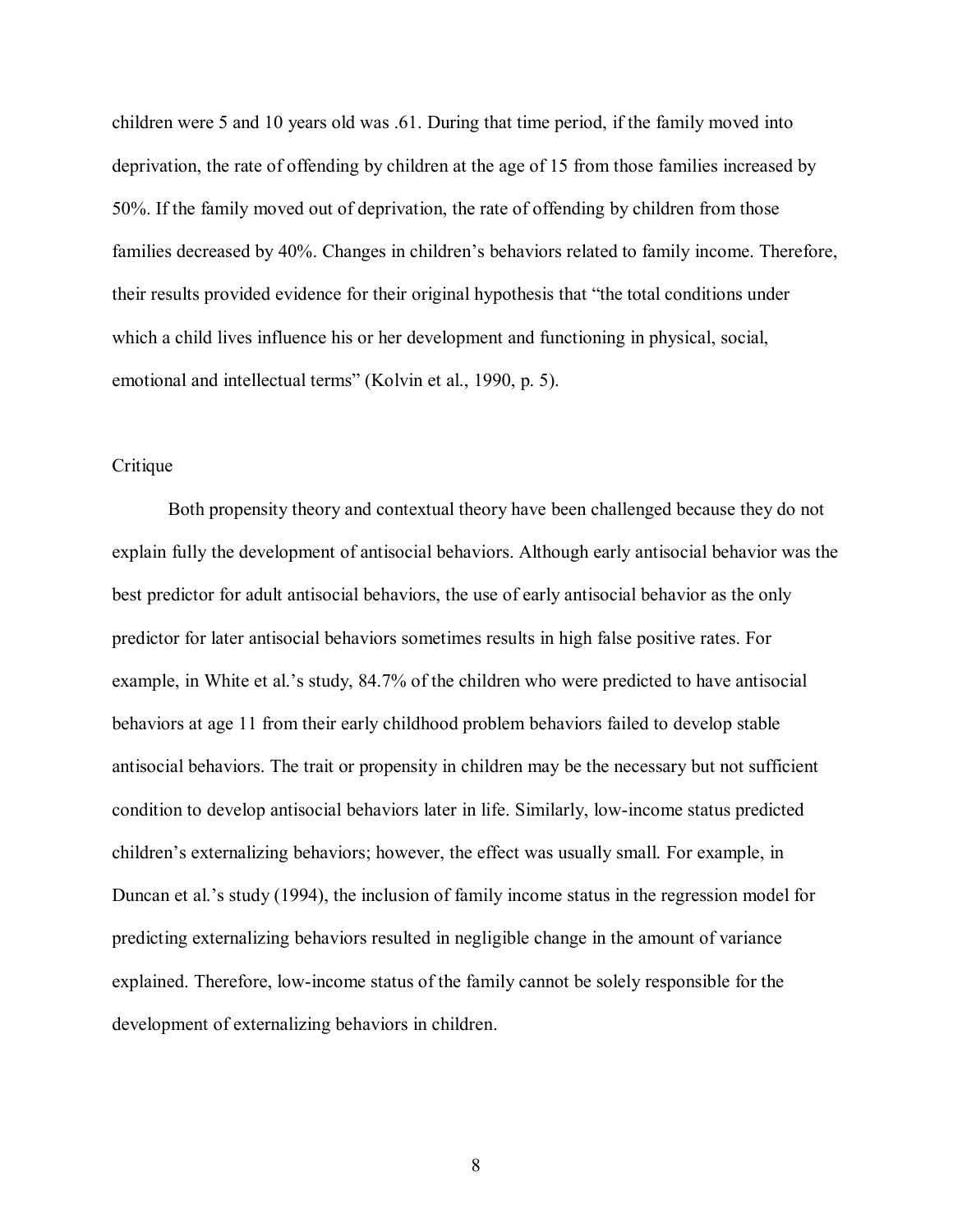Although these two theories alone could not explain fully the development and continuity of antisocial behaviors in children, they highlight the contribution of individual traits and environmental risks to the development and continuity of problem behaviors in children. Thus, findings based on these theories help intervention and prevention programs target individual trait factors and environmental risks to reduce antisocial behaviors. These theoretical perspectives are mainly based on the findings from school age children. The current study might provide empirical evidence for propensity and contextual theories to determine the magnitude of antisocial propensity in the form of externalizing behaviors in young children and the influence of environmental risk factors on the continuity of early externalizing problem behaviors in these children. If the propensity theory is true, the externalizing behavior problems with onset in early childhood should achieve high stability in the current study. Likewise, if contextual theory is correct, then a significant influence of socioeconomic status on the stability of externalizing behaviors should be evident in the data.

#### Previous Reviews on Stability of Externalizing Behaviors

Two types of quantitative literature reviews have been conducted to synthesize empirical findings on the stability of externalizing behaviors: (a) reviews with sole focus on longitudinal consistency of these behaviors (Bennett, Lipman, Racine & Offord, 1998; Olweus, 1979, 1984; Zumkley, 1992, 1994), and (b) reviews of various predictors of later antisocial behaviors (Cottle et al., 2001; Hubbard & Pratt, 2002; Lipsey & Derzon, 1998; Loeber & Dishion, 1983). The most frequently used index for effect sizes of the stability of externalizing behaviors is correlation coefficients (Cottle et al., 2001; Hubbard & Pratt, 2002; Lipsey & Derzon, 1998; Olweus, 1979, 1984; Zumkley, 1992, 1994). Although approaches to examining the literature on stability of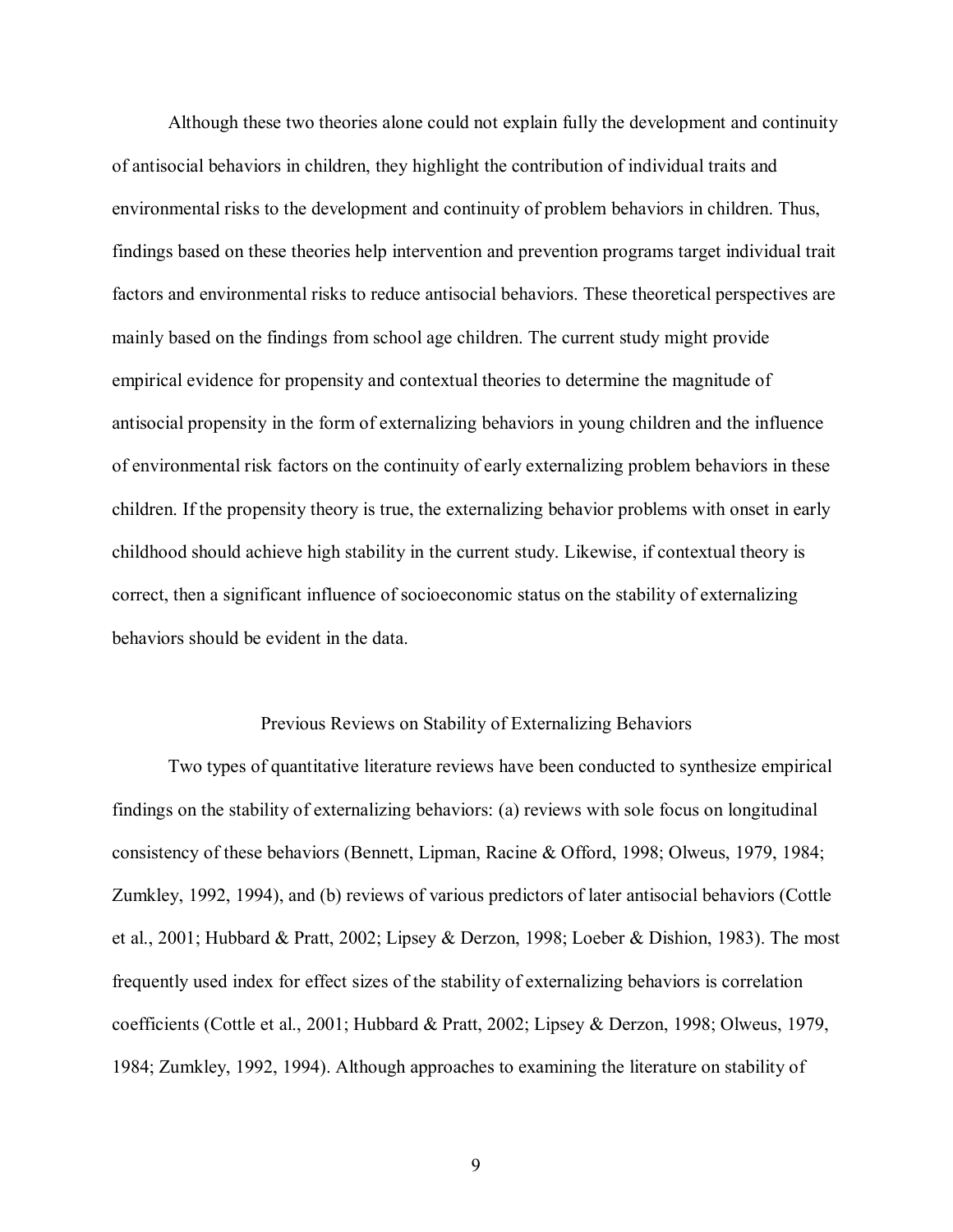externalizing behaviors have varied, findings from most reviews support the notion that childhood externalizing behaviors have considerable stability into adolescence and adulthood.

In a systematic review of stability of aggressive behaviors, Olweus (1979) reported an average stability effect size using correlation coefficients of .55 based on 16 independent samples of males in 14 publications. The ages of the subjects ranged from 2 to 18 years at the first time of measurement. The interval between time 1 (T1) and time 2 (T2) measures ranged from 6 months to 21 years with a mean of 5.7 years. Following the criteria formulated by Olweus (1979), Zumkley (1994) examined the longitudinal consistency of aggressive behaviors in 14 independent samples of males described in 12 research reports published after Olweus' article in 1979. Zumkley reported an average stability effect size using correlation coefficients of .49. The ages of the subjects in Zumkley's review varied from 2 to 19 years at the first time of measurement. The interval between T1 and T2 measures ranged from 1 to 22 years with a mean of 5.7 years.

The stability correlations reported in Olweus' studies (1979, 1984) and Zumkley's studies (1992, 1994) indicated externalizing behaviors in childhood achieved considerable stability over time. Using a different analytical approach, Bennett and colleagues (1998) reviewed studies on longitudinal stability of externalizing behavior by examining how accurately externalizing problem behaviors measured during kindergarten and first grade predicted later externalizing problem behaviors. In their review, which included 13 longitudinal studies, Bennett et al (1998) reported high false positive and false negative rates when early externalizing behaviors were used to predict later externalizing behaviors. For example, among the 15 estimates, two thirds of them had sensitivity at or below 50%, and only 2 of the 14 estimates had specificity over 90%. They concluded that externalizing problem behaviors first measured in kindergarten and first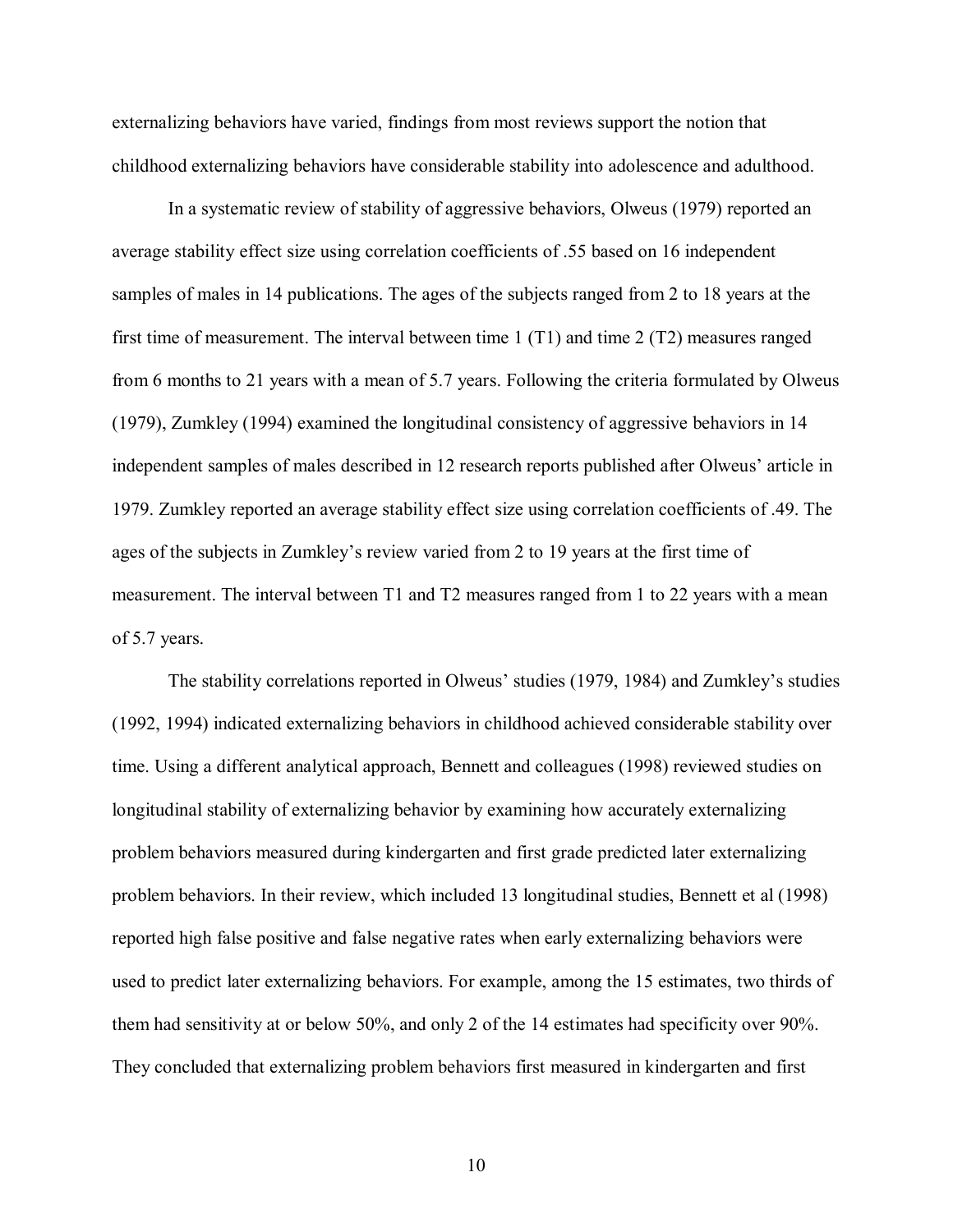grade children were only modestly enduring and less stable than had been claimed in the literature. The samples in the review the Bennett et al. (1998) review were non-referred children and the interval between T1 and T2 measurements ranged from 1 to 7 years.

Reviews synthesizing research on predictors of antisocial behaviors in adolescence and adulthood have also provided evidence about the stability of externalizing problem behaviors. In general, the stability effect sizes in the format of correlation coefficients in these reviews were slightly lower than those reported in the first type of reviews. For example, in their meta-analytic review of 66 publications, Lipsey and Derzon (1998) found significant effect sizes ranging from .16 to .35 for various antisocial behaviors measured at 6-11 years of age and violent behaviors measured at 15-25 years of age. The effect sizes for various antisocial behaviors (e.g., aggression, general offenses) measured at 12-14 years of age and violent behaviors measured at 15-25 years of age were also significant but slightly lower, ranging from .07 to .27. Compared to other types of early predictors (i.e., personal characteristics, family characteristics, and social factors), several antisocial behaviors (e.g., aggression, general offenses) at an early age were among the top three strongest predictors of later violent behaviors. Similarly, early antisocial behaviors were found to be a strong predictor for juvenile recidivism in the Cottle et al. (2001) meta-analytic study of 23 publications on 22 independent samples. Early conduct problems correlated with juvenile recidivism at .26. The average age at the first measurement point in their study was 14.7 years ranging from 6 to 12 years. The average interval between T1 and T2 measures was 3.8 years, with a range from 1 month to 16 years.

 In another review of early predictors of male delinquency, Loeber and Dishion (1983) used the relative improvement over chance (RIOC) as an index for the appraisal of the strength of various predictors for male delinquency in their review of 11 unique samples. Early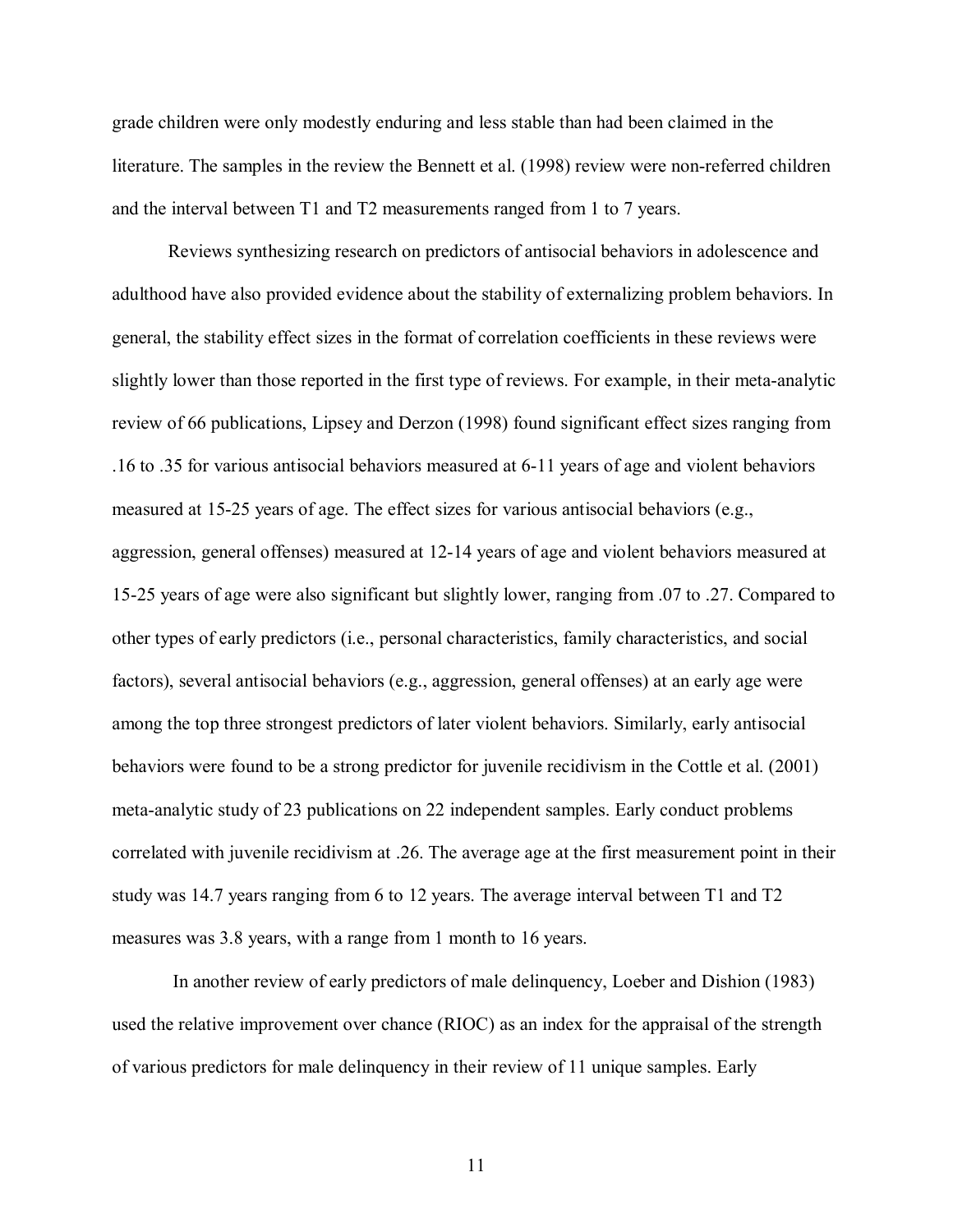problematic behaviors (including aggression) and reports of stealing and lying were the second and third best predictors of delinquency after the composite measures of parental family management techniques. These two predictors improved the prediction by 32% and 26 % respectively. The meta-analytic review by Hubbard and Pratt (2002) examined the association between early history of antisocial behaviors and later delinquency among girls, and provided some further evidence about the stability of externalizing behaviors. Hubbard and Pratt (2002) included 11 published research reports and found an average correlation between prior history of antisocial behavior and delinquency of .48.

The two types of quantitative literature reviews on stability of externalizing behaviors have provided consistent evidence that externalizing behavior problems are relatively stable over time. However, there are several limitations in the previous literature reviews. Critical examination of these limitations could help future research to address the areas needing improvement.

#### Limitations of Previous Reviews

Five issues might limit the findings from previous reviews of the stability of externalizing problem behaviors. First, most of the studies examined the stability of externalizing problem behaviors in school age children. Existing reviews included few studies with the first measurement occurring before children entered elementary school. For example, 7 out of 16 studies in Olweus' review (1979) used samples of children aged below 6 years old at T1 measurement point; the mean stability effect size for preschool children was not reported. In Zumkley's review, only 1 study examined the externalizing behaviors starting in early childhood. The only review focusing on younger children (Bennett et al., 1998) had a very limited age range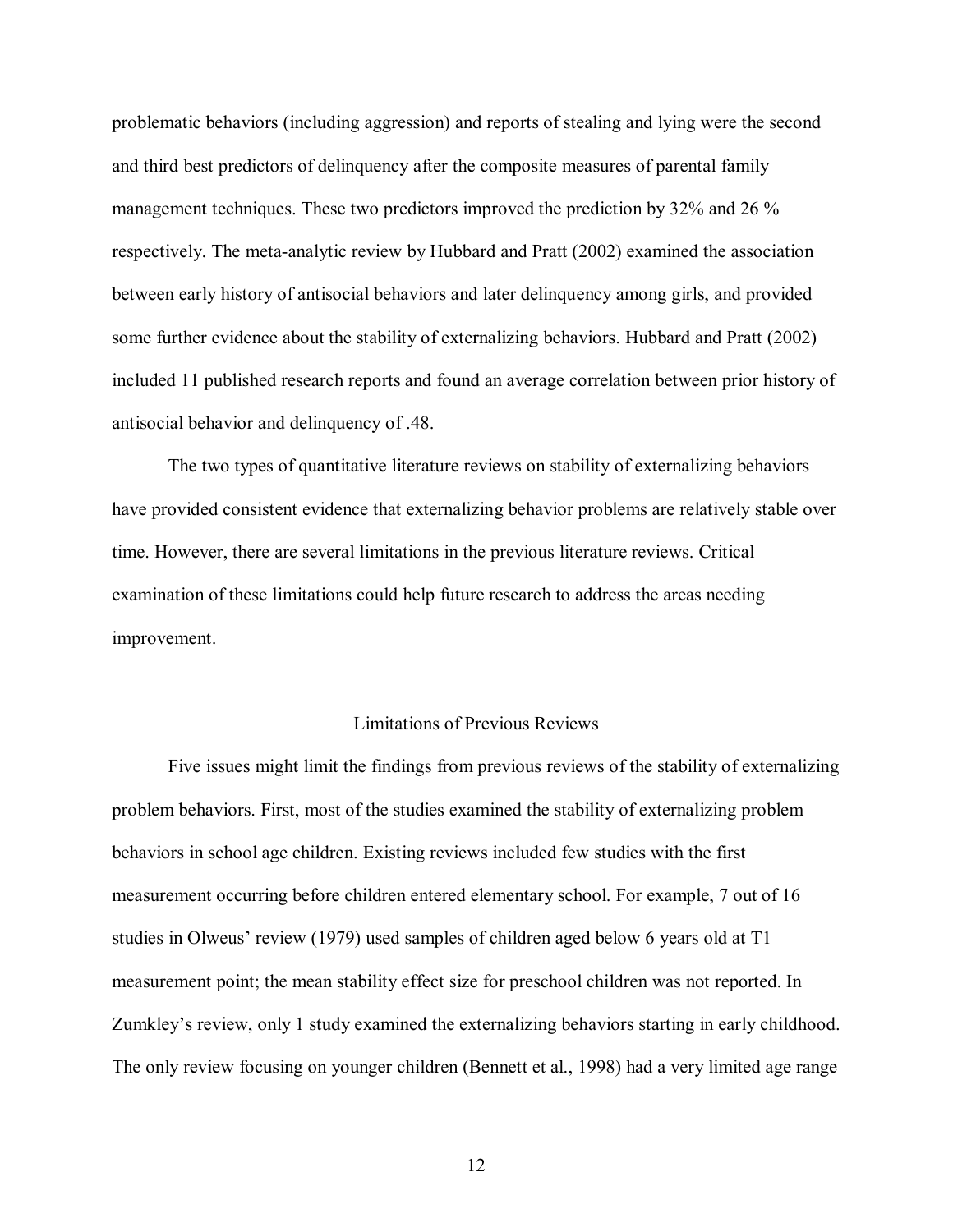at T1 between kindergarten to  $1<sup>st</sup>$  grade, and included children who had already started formal schooling. The stability of externalizing behaviors with onset during early childhood is not clear from the previous reviews. Because of the unique developmental changes occurring before age 6, it is not appropriate to generalize findings about stability based on school age children to young children. In addition, different development stages (e.g., toddler and preschool periods) in early childhood may have effect on the stability of externalizing behaviors because children's development in the areas of language, self-control, and social development are different in toddler and preschool periods (e.g., Campbell, 1990; Erikson, 1963; Kopp, 1982).

 Second, as discussed earlier, externalizing behaviors in early childhood refer to a wide variety of behavior symptoms with differential etiologies and trajectories (Hinshaw, 1987, 1992). Previous literature reviews on stability of problem behaviors have either grouped all the subtypes of externalizing behaviors together (Bennett et al., 1998) or examined the stability of a single type of externalizing behavior such as aggression (Olweus, 1979; Zumkley, 1994). It is not clear if the stability of externalizing behavior differs if measured as the same (i.e., homotypic stability) or different subtypes (i.e., heterotypic stability) of externalizing behaviors at T1 and T2.

Third, the contribution of informants to the assessment of stability has not been systematically analyzed. In previous reviews, the stability effect sizes were usually aggregated across measures by various informants with one exception (Bennett et al., 1998). Research studies have provided overwhelming evidence of strong informant effects in behavior ratings and in longitudinal stability that behavior ratings correlated much higher between the same type of informants than different types of informants (e.g., Achenbach, McConaughy, & Howell, 1987b; Fagot & Leve, 1998; Garrison & Earls, 1985; Schmitz & Fulker, 1995). For example, Fagot and Leve (1998) found very little evidence of continuity between parent reported externalizing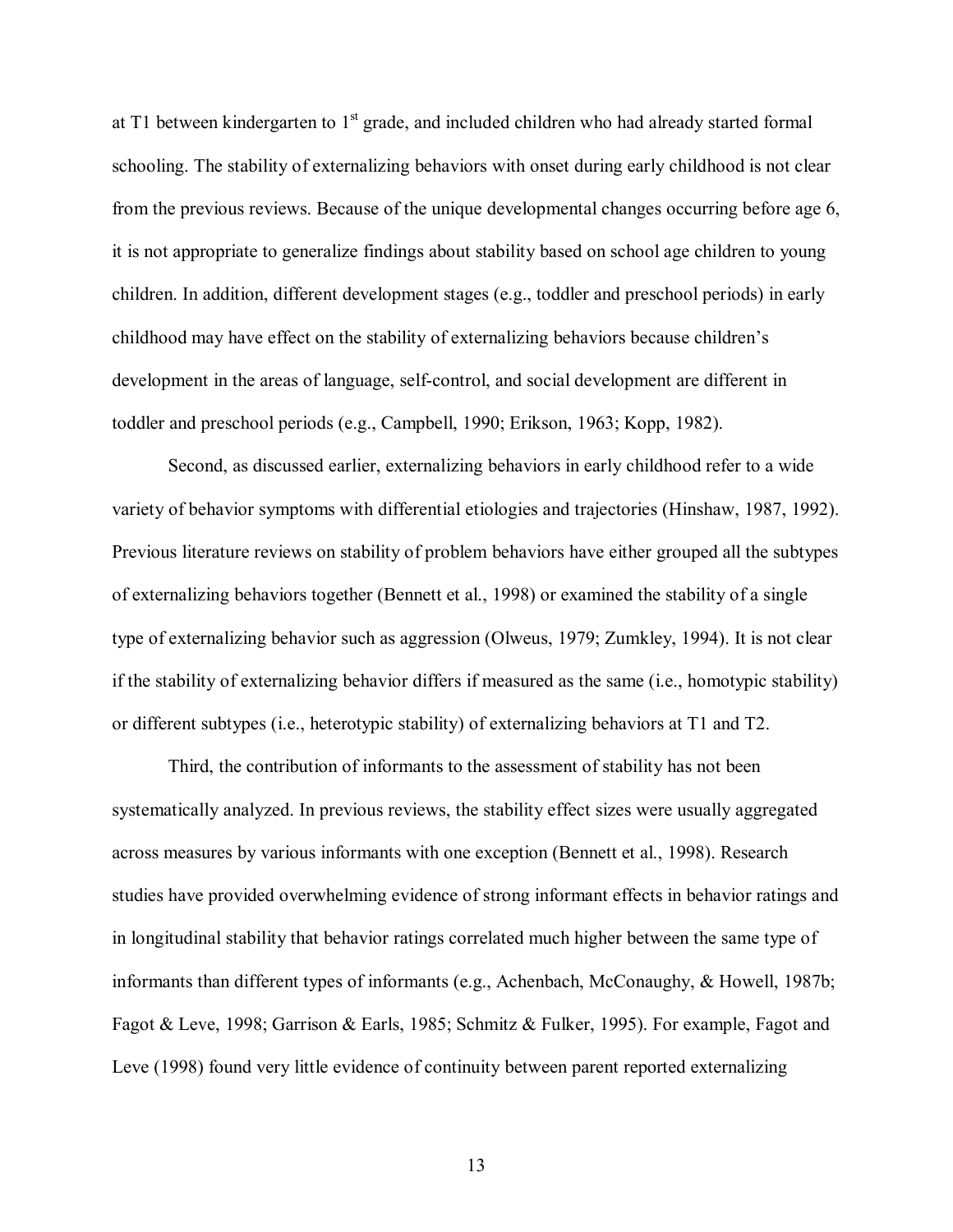behaviors of children at age 2 and teacher reported externalizing behaviors at age 5 in their longitudinal study. However, considerable stability was found for externalizing behaviors reported by parents at T1 and T2. Systematic examination of the effect of informants on longitudinal consistency of externalizing behaviors is needed.

Fourth, great variability was found in the stability correlations for externalizing problem behaviors in previous review studies. Only the effect of time on stability of externalizing behaviors has been examined systematically. Olweus (1979) and Zumkley (1994) reported similar findings: the stability effect sizes were affected by the length of the interval between T1 and T2 measurements. Aggressive behaviors became less stable as the time interval increased. Although Olweus (1979) attempted to characterize the effects of environmental and methodological variables on the stability of aggressive behaviors in some studies, his description was qualitative rather than empirical.

Fifth, gender differences in the longitudinal consistency of externalizing problem behaviors have not been adequately examined in previous reviews. Gender differences in externalizing behaviors emerge at about age four (Keenan & Shaw, 1997). For example, the prevalence of externalizing behaviors is much higher in boys than in girls during preschool (Earls, 1987; Keenan & Shaw, 1997). Most reviews of stability of externalizing behaviors have used male only samples or mixed gender samples. Only two reviews (Olweus, 1984; Zumkley, 1992) examined gender differences in the stability of externalizing behaviors using matched samples of males and females. Olweus (1984) found the average stability correlation for aggressive behaviors was .50 for males and .44 for females in six matched male and female samples. Gender differences in stability correlations for aggressive behaviors were greater in Zumkley's review of eight matched samples of males and females: .56 for males and .44 for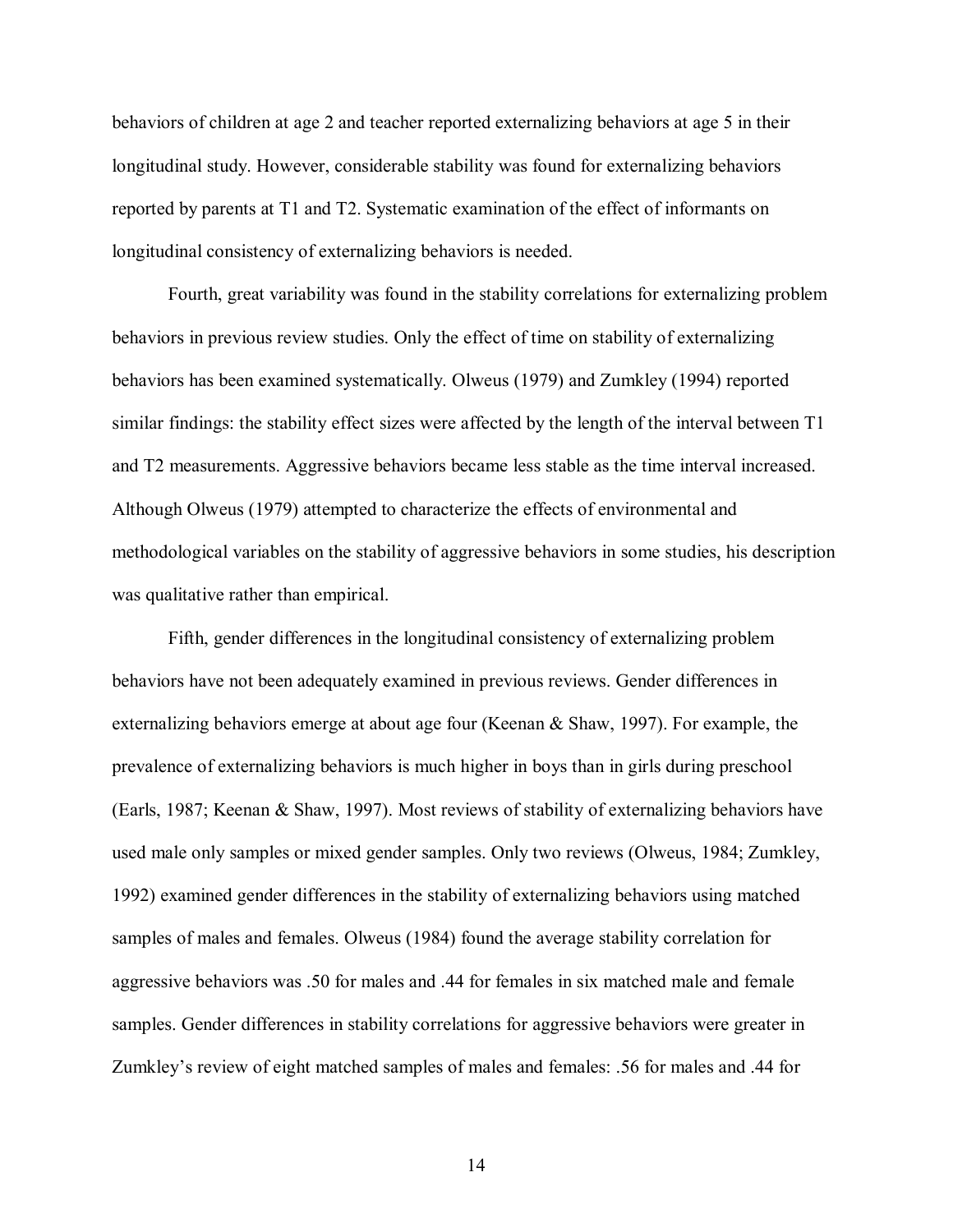females. Findings from previous reviews suggested that males' externalizing behaviors were more enduring than the externalizing behaviors of females, but that externalizing behaviors in females also had a high degree of stability. The small number of independent matched samples in previous reviews limits confidence in generalizing these results. The sample populations in which gender differences were explored were mainly school age children in the previous reviews. Gender might have different effects on the stability of externalizing behaviors in younger children.

#### Overview of the Current Study and Research Questions

The current study utilized a meta-analytic approach to examine the empirical findings from longitudinal studies to determine the magnitude of stability of externalizing problem behaviors with onset before the age of 6. The study explored factors that might account for the variability in stability effect sizes, and investigated gender differences in the stability of externalizing behaviors. Specifically, the study addressed the following research questions:

- 1) What is the magnitude of stability of externalizing problem behaviors with onset before age 6?
- 2) What variables (e.g., time, measurement, sample characteristics) account for the variability in stability effect sizes of externalizing problem behaviors?
- 3) What are the gender differences in the magnitude of stability effect sizes and variables accounting for the variability in stability effect sizes?

In sum, the present study filled the void in current literature by examining the stability of externalizing behaviors with onset before the age of 6 in general and by examining the stability of externalizing behaviors with onset during toddler and preschool periods in particular. To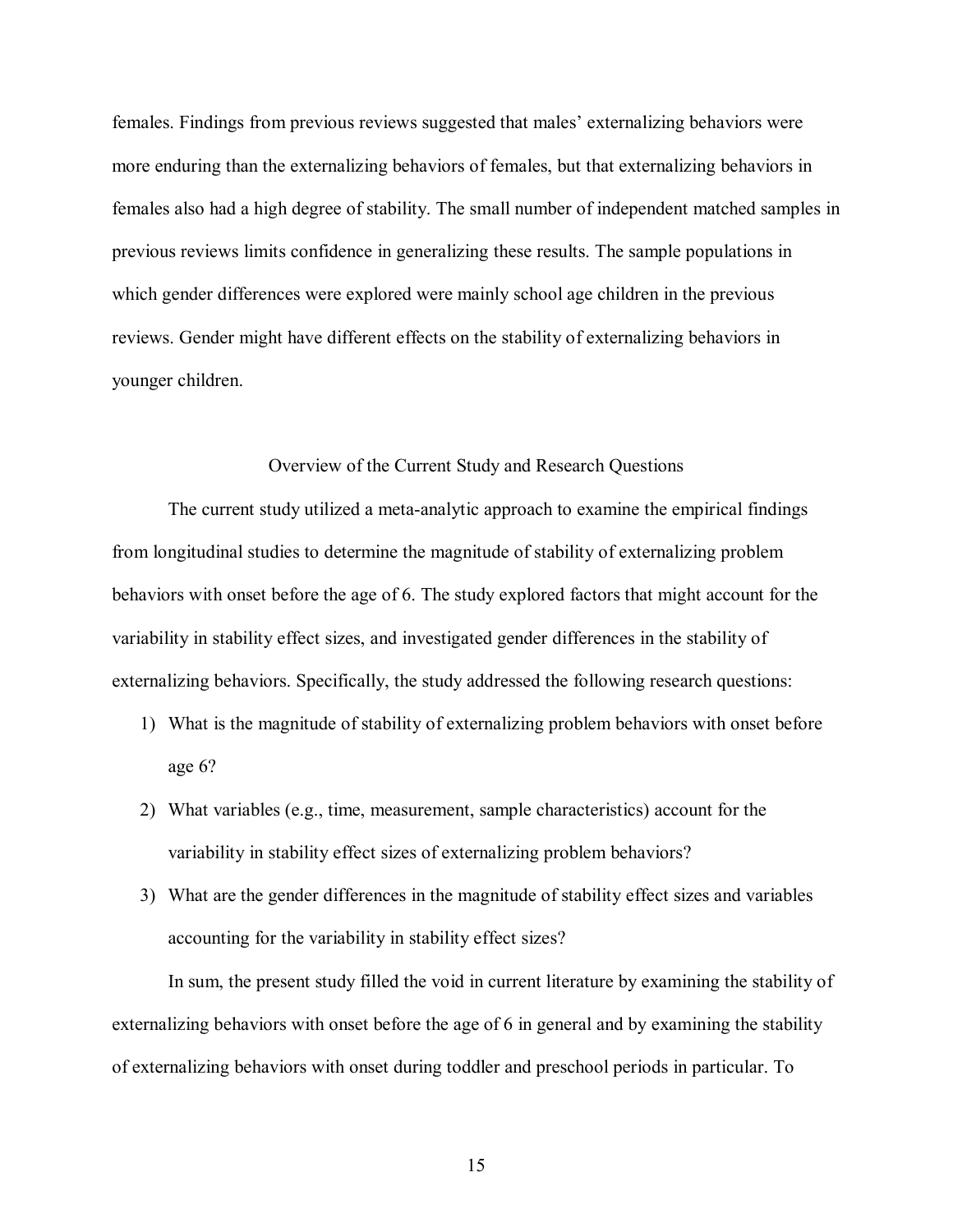disentangle the effect of behavioral construct, the current study examined both homotypic and heterotypic stability of externalizing behaviors. To address the informant effect, the current study compared the stability of externalizing problem behaviors measured by the same and different informants at T1 and T2 measurement points. To disaggregate the effects of informant and construct types, the stability of externalizing behaviors was examined by forming more homogeneous subgroups of studies based on T1 and T2 informants and behavioral constructs. Unlike the previous reviews, the current study coded information of various aspects of the eligible reports to determine the effects of time, measurement features, and demographic characteristics of the sample (e.g., SES, race) on the stability of externalizing behaviors. Moreover, the current study used 27 pairs of matched gender samples to examine gender differences in the stability of externalizing behaviors in young children. The current study also examined if the effects of time, measurement, and sample characteristics on the stability of externalizing problem behaviors varied by gender.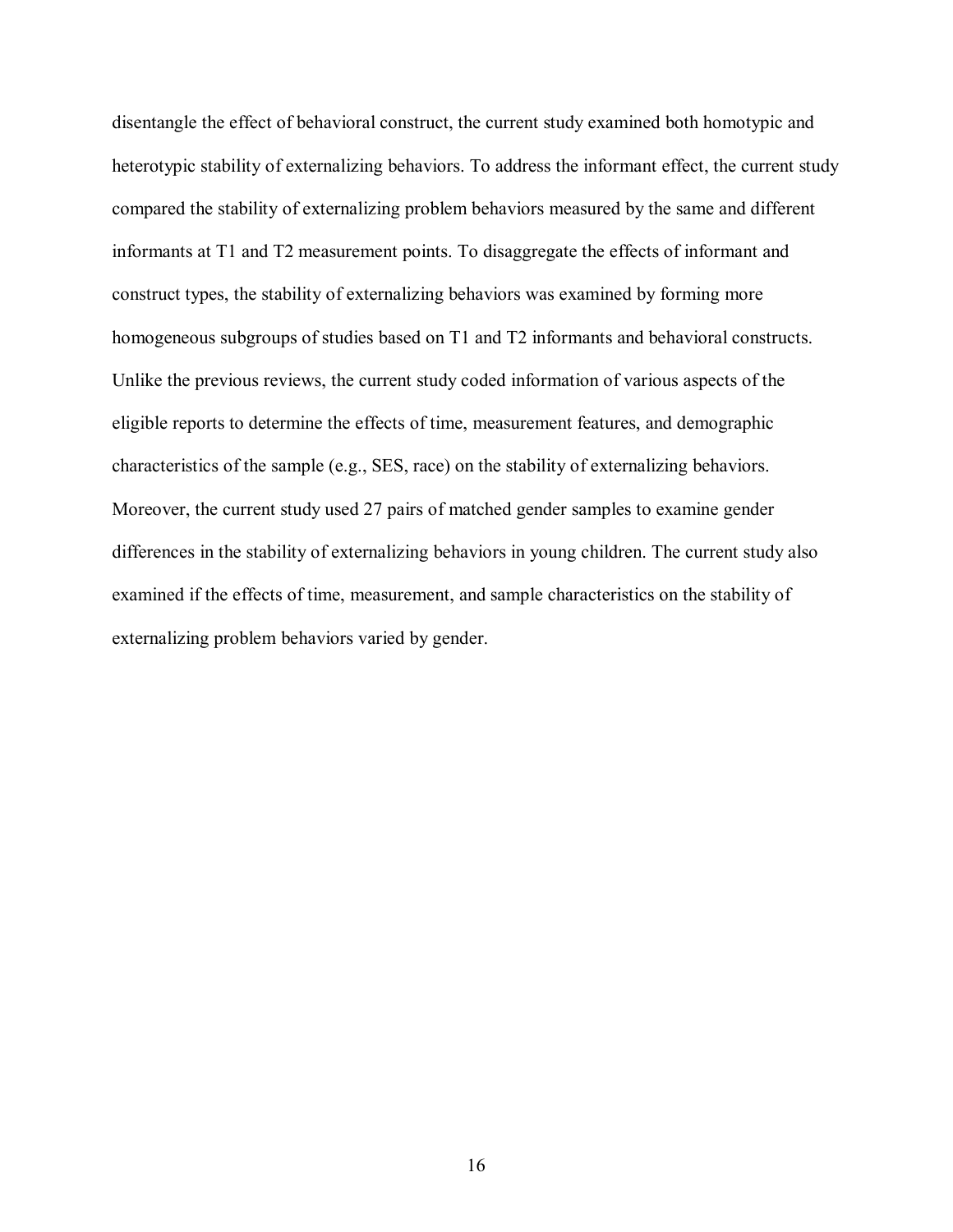#### CHAPTER II

#### **METHOD**

#### Inclusion Criteria

The inclusion criteria for this study are summarized in Table 1. These criteria were

| <b>Area</b>   | Criteria for eligibility              | <b>Examples of ineligibility</b>         |
|---------------|---------------------------------------|------------------------------------------|
| Design        | Longitudinal and prospective design;  | Cross-sectional and retrospective        |
|               | children should not receive any       | studies; children received intervention  |
|               | interventions on problem behaviors    | because of low birth weight              |
| Construct     | <b>Externalizing behaviors</b>        | Internalizing and total problem          |
|               |                                       | behaviors                                |
| Effect size   | Reporting $r$ or sufficient data to   | Mean and standard deviation of           |
|               | calculate an effect size              | externalizing behavior scores at time 1  |
|               |                                       | and time 2                               |
| Age           | Children below age 6 at time 1;       | School age children with no              |
|               | sufficient details to make inference  | information regarding the grade level or |
|               | about age                             | age                                      |
| Child subject | General population or at risk         | Children with developmental and          |
|               | population; children in good physical | psychiatric disorders;                   |
|               | health without mental disabilities    | children referred for clinical treatment |
| Publication   | Studies must be published after 1950  | Berkeley Guidance Growth Study with      |
|               | and the data collection finished by   | children born in the late 1920s; studies |
|               | 1945; studies conducted in Western    | published in German only; studies        |
|               | cultures, and published in English    | conducted in India and published in      |
|               |                                       | English                                  |

#### Table 1. Summary of eligibility criteria

adapted from those used in a large meta-analysis underway by Lipsey and colleagues (Lipsey & Derzon, 1998; Derzon & Lipsey, 1999) regarding the predictors of antisocial behavior and substance abuse conducted at the Center for Evaluation Research and Methodology of Vanderbilt Institutes for Public Policy Studies (2001). To be eligible for the current meta-analysis, the study must have used a longitudinal panel design. Specifically, each study must have obtained at least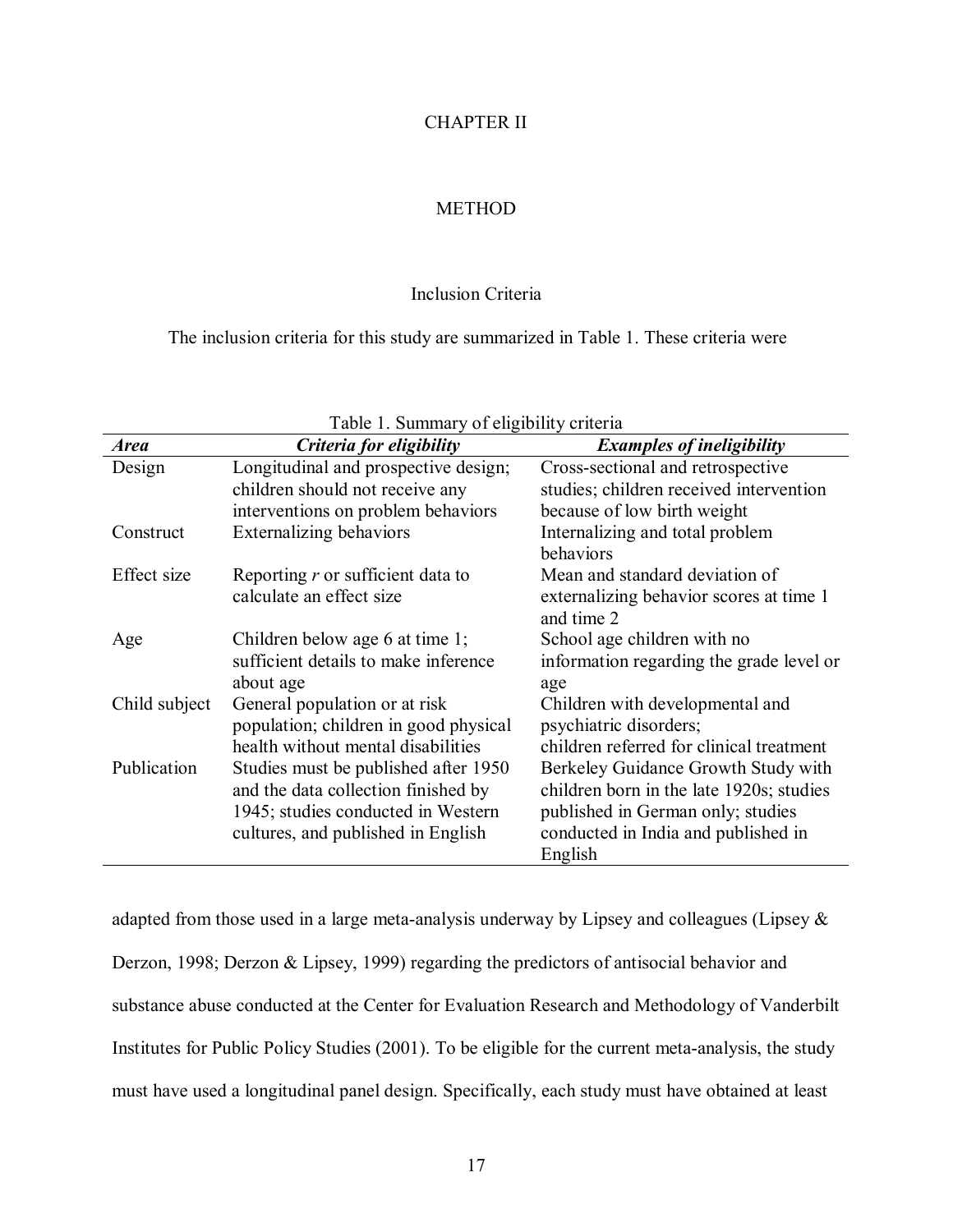two waves of measures on the same persons. The first wave of data must have occurred before children entered elementary school and their ages were not older than 6. However, the second wave of data collection could occur anytime after the first wave of data had been collected and children's age could be younger or older than 6. Only prospective longitudinal studies were included. Retrospective studies were excluded because behaviors measured in retrospective fashion may have been contaminated by distorted memory and/or the tendency to evaluate previous behaviors using current behaviors as reference.

Studies evaluating the effectiveness of interventions were excluded because the focus of the current study was the stability of externalizing behaviors in natural environment/conditions. For example, the study by Achenbach, Edelbrock, and Howell (1987a) was not included because the subjects in that study were involved in a treatment program for low birth weight infants.

The construct of the problem behaviors at T1 and T2 was externalizing behavior. Behavioral measures at either T1 or T2 using total problem behaviors scores based on internalizing and externalizing behaviors or including items of feeding, sleeping, physical problems of the children were not included in this meta-analysis (e.g., Richman, Stevenson,  $\&$ Graham, 1982). Temperament measures were not included because temperament is widely used as a construct of natural disposition of an individual and is considered to be biologically rooted (e.g., Bates, Pettit, Dodge, & Ridge, 1998). Unlike externalizing behaviors, temperament is usually not a target for early intervention or prevention efforts. Only measures assessing observable and actually occurring externalizing behaviors were included. Social-cognitive processes indicating aggressive styles were not included. For example, correlations between aggressive solutions in solving problems at T1 and externalizing behaviors at T2 were excluded (e.g., Coy, Speltz, DeKlyen, & Jones, 2001).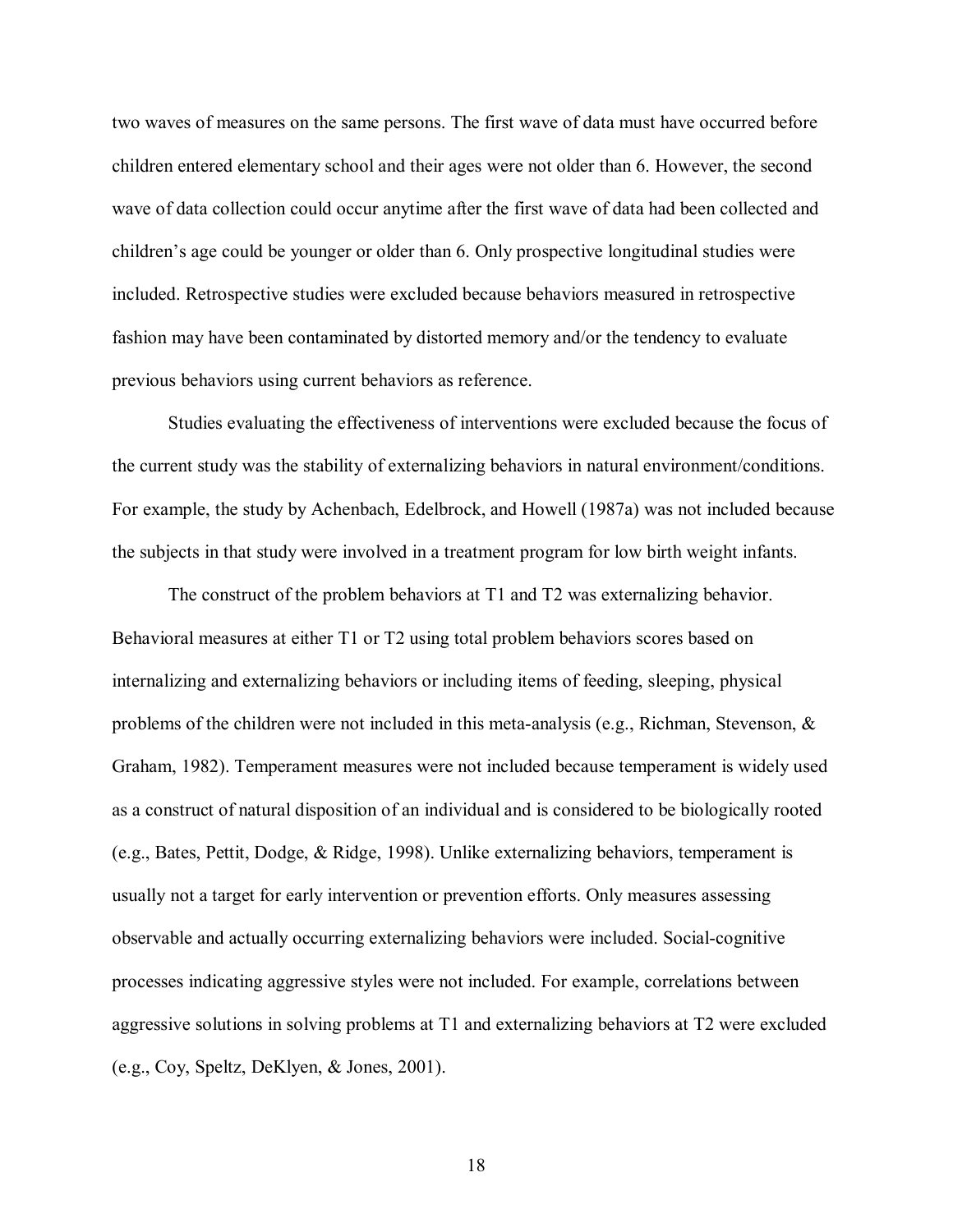To be included, the study must have provided at least one longitudinal effect size on the stability of externalizing behaviors. The study must have reported correlational effect sizes or provided sufficient quantitative data to compute an effect size in the form of Pearson correlation coefficient on the relationship between T1 and T2 externalizing problem behaviors.

 The age of the sample must have been described in sufficient detail to allow reasonable inference about the age of the sample at each time of measurement. For example, a study may provide the age information at T1 measurement point and indicate that T2 measures were taken 6 months later. In such case, age information can be inferred for the study sample at T2.

 Child participants in selected studies were from the general population and the population at-risk for antisocial behaviors due to disadvantaged SES and family environments. These children were in good physical health and without signs of gross brain damage, severely delayed or impaired language development, or severe developmental or psychiatric disorders (i.e., mental retardation or autistic-like behavior). Studies that enrolled children who were clinically referred for problem behaviors were not included in the current study.

 Eligible studies must have been published after 1950 and the data collections must have been finished since1945 to reflect the research and life after World War II. Both published and nonpublished studies were included to minimize publication biases. In addition, eligible studies were conducted in a Western, economically developed culture, although studies may have included minority members of that culture.

#### Retrieval of Studies

 Relevant studies were retrieved in four ways. First, PsyINFO, Education Abstracts, Exceptional Child Education Resources, Education Resources Information Center (ERIC),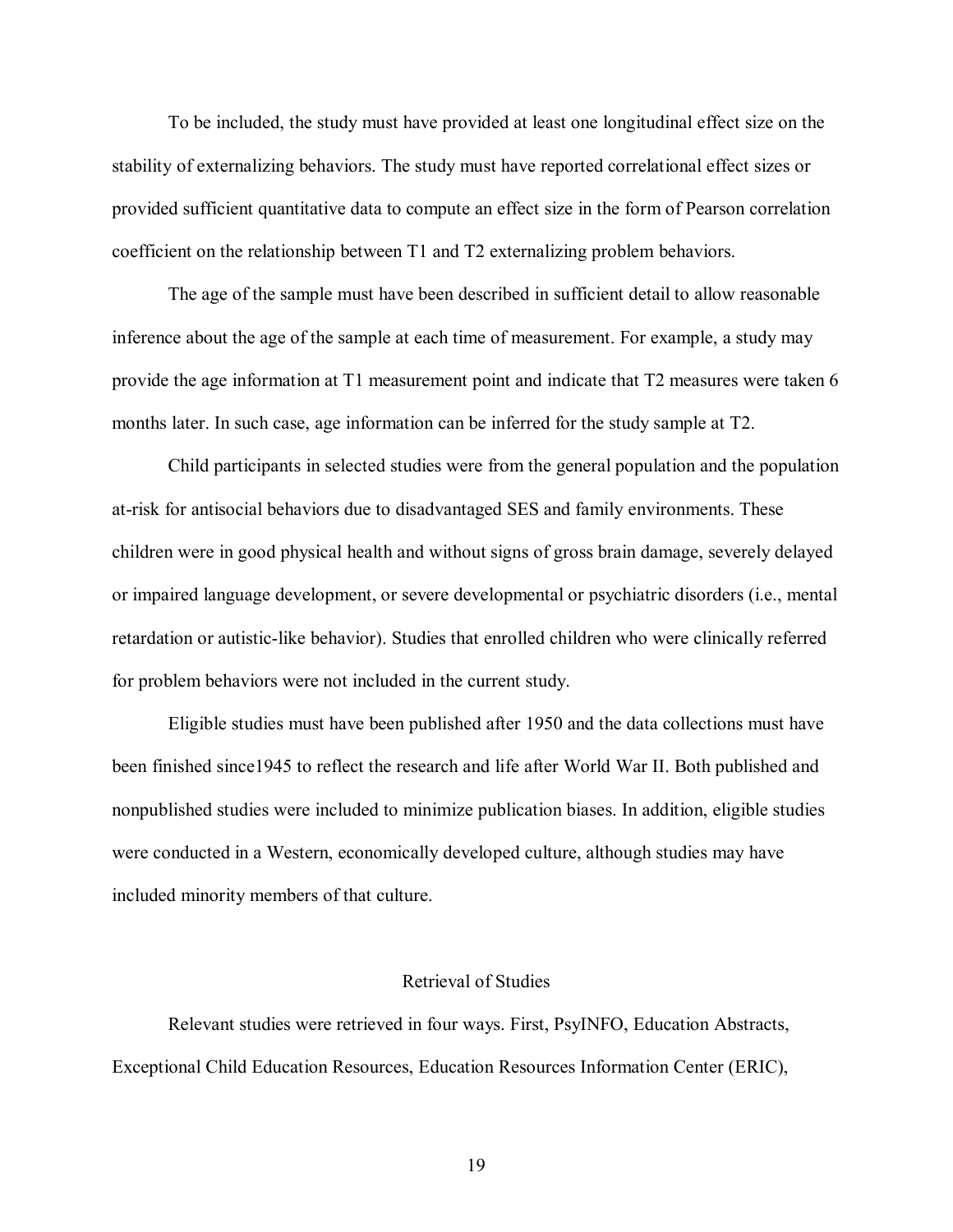Sociological Abstracts, and PubMed were searched for potential eligible studies. The search terms used were modified according to the indices of the particular database. The general terms used were: problem behavior, externalizing behavior, disruptive behavior, impulsive, antisocial behavior, acting out, aggressive behavior, conduct disorder, attention deficit disorder, oppositional defiant disorder, psychopathology, behavior problems, fighting, and longitudinal. Second, previous meta-analysis and conventional reviews of the stability literature were searched for potential eligible studies. Third, the reference lists of coded reports were examined for additional studies. Fourth, the database of predictors of antisocial behaviors and substance abuse from the Center for Evaluation Research and Methodology (CERM) at Vanderbilt Institute for Public Policy Studies (VIPPS) was searched and eligible studies were included. The database at CREM included both published and unpublished research reports on antisocial behaviors and substance abuse obtained through various sources. References of all the eligible research reports for this meta-analytic study are included in the reference section with asterisks.

#### Coding of the Empirical Studies

 Studies meeting the criteria specified above were coded by the author into a FileMaker database using the modified codebook originally developed by the Center for Evaluation Research and Methodology at VIPPS (2001) for the project on antecedent risk predictors of antisocial behavior (Lipsey & Derzon, 1998; Derzon & Lipsey, 1999). Information extracted from each eligible study falls into two categories: (a) information regarding the effect sizes, and (b) information regarding the study descriptors (Lipsey & Wilson, 2001). Information regarding the effect sizes is the outcome variable for the meta-analysis, while information regarding the study descriptors is similar to independent variables that may account for the variation in effect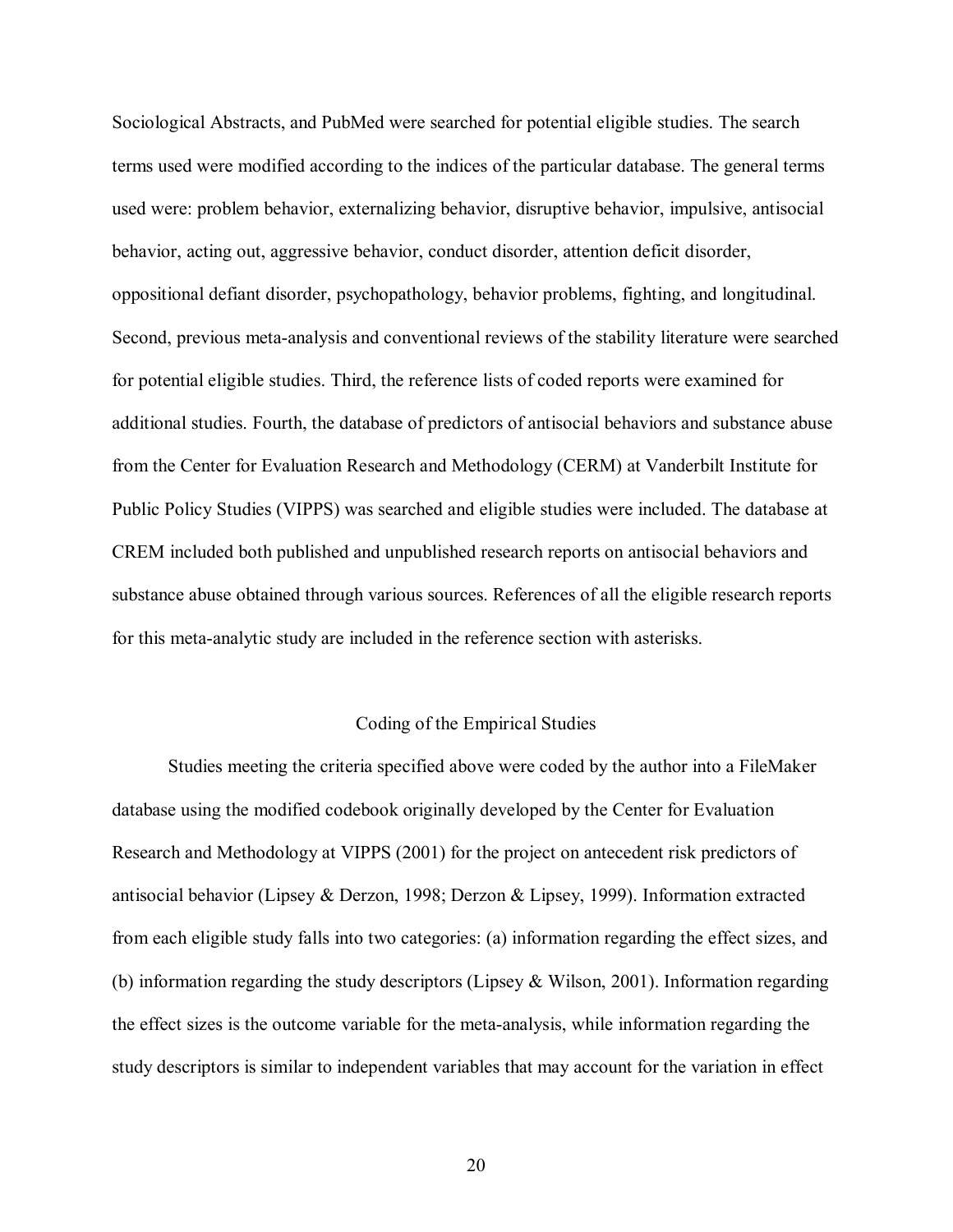sizes across studies. Table 2 summarizes the information abstracted from each eligible study.

The following are highlights on each section of the coding.

| Table 2. Summary on coding and definitions |                                                                           |  |  |  |
|--------------------------------------------|---------------------------------------------------------------------------|--|--|--|
| Area of coding                             | <b>Definition</b>                                                         |  |  |  |
| <b>Study Level Information</b>             |                                                                           |  |  |  |
| Country                                    | Country where the study was conducted                                     |  |  |  |
| Design                                     | Type of longitudinal design: e.g., single cohort or multiple cohort       |  |  |  |
|                                            | designs                                                                   |  |  |  |
| Population                                 | Type of population from which the sample was drawn: e.g., general         |  |  |  |
|                                            | population, at-risk population for behavior problems                      |  |  |  |
| <b>Wave Information</b>                    |                                                                           |  |  |  |
| Low year                                   | The year when the measurement period began                                |  |  |  |
| High year                                  | The year when the measurement period ended                                |  |  |  |
| Low age                                    | Age of the subjects when the measurement period began                     |  |  |  |
| High age                                   | Age of the subjects when the measurement period ended                     |  |  |  |
| Age-average                                | Average age of the subjects                                               |  |  |  |
| Total sample size                          | Total number of subject measured at each wave                             |  |  |  |
| Check attrition effect                     | Researchers tested the effect of attrition: 1=yes, 2=no                   |  |  |  |
| Any attrition effect?                      | If tested, were there any attrition effects found: $1 = yes$ , $2 = no$   |  |  |  |
| Sample Information                         |                                                                           |  |  |  |
| Type of sample:                            | Aggregated or subsamples                                                  |  |  |  |
| Total sample size                          | Total number of subject in the sample                                     |  |  |  |
| Number of boys                             | Total number of boys in the sample                                        |  |  |  |
| Number of girls                            | Total number of girls in the sample                                       |  |  |  |
| SES-Poor/Low                               | Total number of low SES subjects in the sample                            |  |  |  |
| SES --Working                              | Total number of working class subjects in sample (unskilled laborers)     |  |  |  |
| SES --Middle +                             | Total number of middle class or above subjects in sample                  |  |  |  |
|                                            | (professionals, skilled laborers)                                         |  |  |  |
| Rank SES                                   | If the exact number of subjects in each SES categories was not reported,  |  |  |  |
| breakdowns                                 | rank SES breakdowns using a 3-point scale: 1=majority, 2=present,         |  |  |  |
|                                            | 3=clearly minority                                                        |  |  |  |
| Race-White                                 | Total number of white                                                     |  |  |  |
| Race-Black                                 | Total number of black                                                     |  |  |  |
| Race-Hispanic                              | Total number of Hispanic                                                  |  |  |  |
| Race-Other                                 | Total number of other minority                                            |  |  |  |
| Rank race                                  | If the exact number of subjects in each race categories was not reported, |  |  |  |
| breakdown                                  | rank race breakdowns using a 3-point scale: 1=majority, 2=present,        |  |  |  |
|                                            | 3=clearly minority                                                        |  |  |  |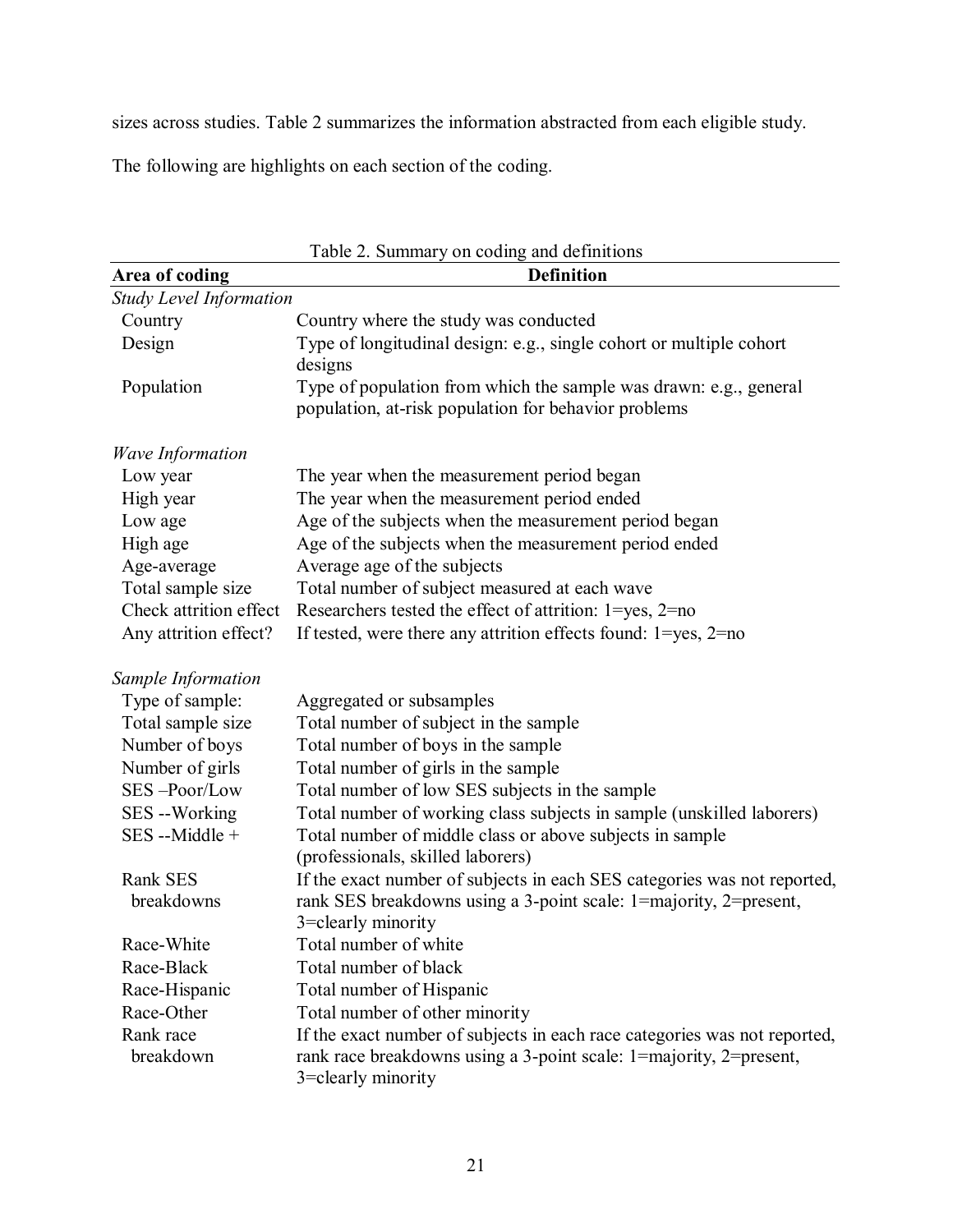Table 2 continued

| <b>Construct Information</b>   |                                                                                                                                                                                                                                                                                               |
|--------------------------------|-----------------------------------------------------------------------------------------------------------------------------------------------------------------------------------------------------------------------------------------------------------------------------------------------|
| Description                    | Describe in detail the behavior measures used: e.g., type of behaviors,<br>name of the measure.                                                                                                                                                                                               |
| Type of behavior               | Type of externalizing behaviors: 1=attention deficit and hyperactivity,<br>2=conduct disorder/aggression, 3=comorbidity                                                                                                                                                                       |
| Method of data<br>collections  | How were the data collected: 1=questionnaire, $2$ =interview, $3$ =archival<br>records, 4=observation, 5=physical tests, 6=more than more types of<br>method.                                                                                                                                 |
| Informant                      | Who provided the information: e.g., parents, teachers, observers,<br>psychologist, etc.                                                                                                                                                                                                       |
| Type of measures               | Information on how the measure was derived: e.g., single item,<br>unvalidated multiple items, factor scales, standardized instrument                                                                                                                                                          |
| <b>Effect Size Information</b> |                                                                                                                                                                                                                                                                                               |
| Type of effect sizes           | How the original effect sizes were reported: e.g., correlation, t-test, chi-<br>square, etc.                                                                                                                                                                                                  |
| Type of scale at T1            | The state of the data at point of analysis: dichotomized scale(i.e.,<br>measurements with only two categories), discrete scale (i.e., interval<br>scales with 3 to 8 categories), and continuous scale (i.e., ratio or<br>continuous scales, or interval scales with more than 8 categories). |
| Type of scale at T2            | The state of the data at point of analysis: dichotomized scale(i.e.,<br>measurements with only two categories), discrete scale (i.e., interval<br>scales with 3 to 8 categories), and continuous scale (i.e., ratio or<br>continuous scales, or interval scales with more than 8 categories). |
| Sample size                    | Sample size on which the effect sizes was based                                                                                                                                                                                                                                               |
| <b>Effect</b> sizes            | Magnitude of the effect sizes                                                                                                                                                                                                                                                                 |
| Significance                   | Indicate if the effect size was reported as statistically significant at the<br>$.05$ level.                                                                                                                                                                                                  |

#### Coding effect sizes

Pearson correlation coefficient was used as the index of stability of externalizing behaviors in the present study because *r* statistic has been most frequently used in studies on stability of personality. If a correlation coefficient was not reported in a study but sufficient information was available, the correlation effect sizes were calculated. The formulas for converting various statistics, such as contingency tables, *F*-test statistics, *t*-test statistics, chisquare test statistics, and significant *p* values of correlation tests, into correlation coefficients can be found in Lipsey and Wilson (2001). It is common for a study to report more than one eligible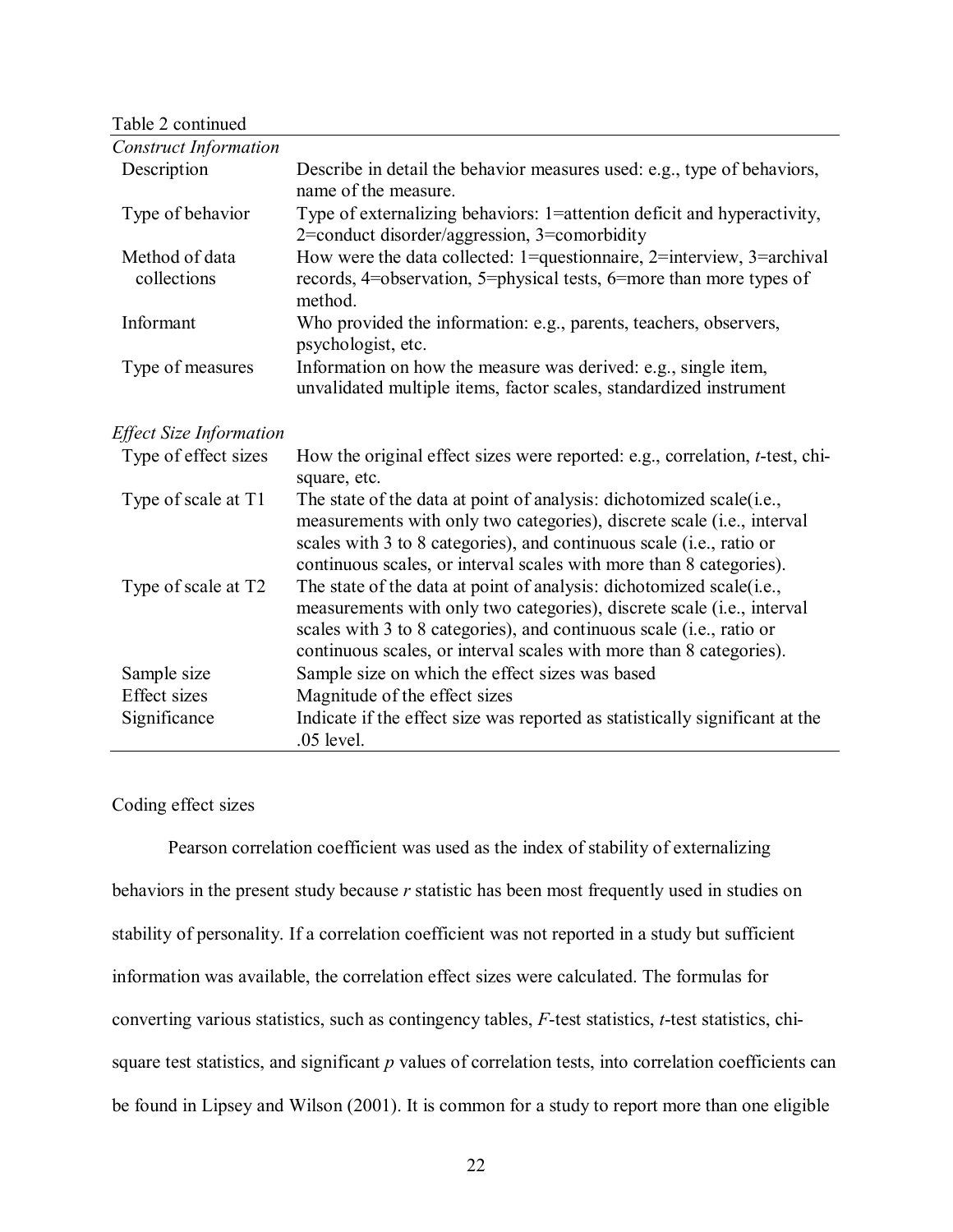effect size. For example, a study may report stability correlations for different gender and age groups on multiple measures of externalizing behaviors at different points of measurement. All eligible longitudinal effect sizes were coded.

#### Coding study descriptors

Four major categories of study descriptors were coded: study level, wave, sample, and construct information. The study level information section includes information on study design (e.g., how the sample was drawn, the type of sample, and the location of the study). Although multiple research reports were included for an independent study, there was only one record for coding study design information for each study. Previous meta-analytic studies indicated that study design variables affected effect sizes (Knight, Fabes, & Higgins, 1996; Lipsey & Derzon, 1998). For example, Lipsey and Derzon (1998) found that the country where studies were conducted and the type of samples used had significant influence on the effect sizes representing the relationship between predictors and violent or serious delinquency in adolescents and early adulthood. Therefore, information regarding the population and study design may help researchers decide to which population the study results may be generalized.

The wave section includes information on when the measurements were taken, sample sizes at each measurement point, and attrition information. The number of wave records corresponds to the number of measurement points for a particular study. Information on all eligible waves was coded. Each study had at least two Wave records corresponding to T1 and T2 measurement points. Longitudinal studies may have more than two waves.

Olweus (1979) and Zumkley (1994) found the time interval influenced the stability correlations of externalizing behavior problems in their analyses: the stability correlations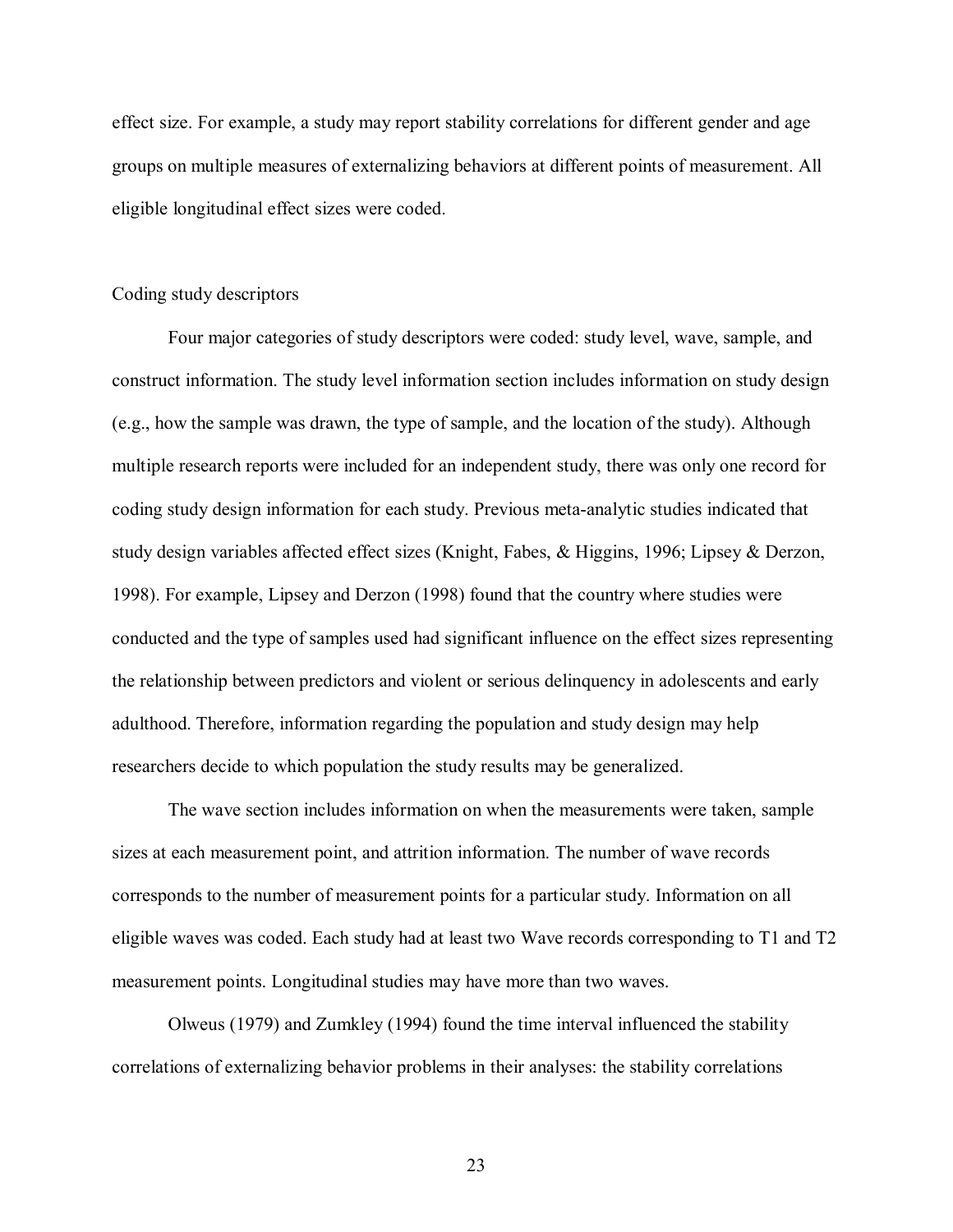decreased as the time interval between the two measurement points increased. Wave information coded in this study will be used in the final analyses to determine how various predictors regarding time effects may influence the stability correlations of externalizing behaviors in young children.

The sample information section includes information on the demographic characteristics of the sample: gender, age, race, and socioeconomic status of the subjects. When a study reported stability data on more than one sample, for example, the whole sample, and boy and girl subsamples, one record was created for each sample and subsample. The number of sample records for one study corresponds to the number for the total sample plus the number for all eligible subsamples.

Previous research has shown that children's externalizing behaviors are influenced by various demographic and environmental risk factors such as gender, race, and SES (e.g., Kolvin et al., 1990; Olweus, 1979; Zumkley, 1994; Feld, 1999). Regarding the gender effect, the level of externalizing behavior problems has been found to be much higher for boys than for girls (Keenan & Shaw, 1997) and the continuity of externalizing behaviors is greater for boys than for girls (Olweus, 1979; Zumkley, 1994). Regarding the race effect, children from African American and other minority backgrounds have been found to be associated with higher crime rates and race predicted antisocial behaviors (Cottle et al., 2001; Feld, 1999). Regarding the effect of SES, findings from previous research indicated children from low-income families were more likely to develop problem behaviors than children from middle class families and problem behaviors of children from low-income families were more likely to persist (Kolvin et al., 1990). In this study, the effect of demographic and environmental risk factors on the stability of externalizing behaviors will be examined.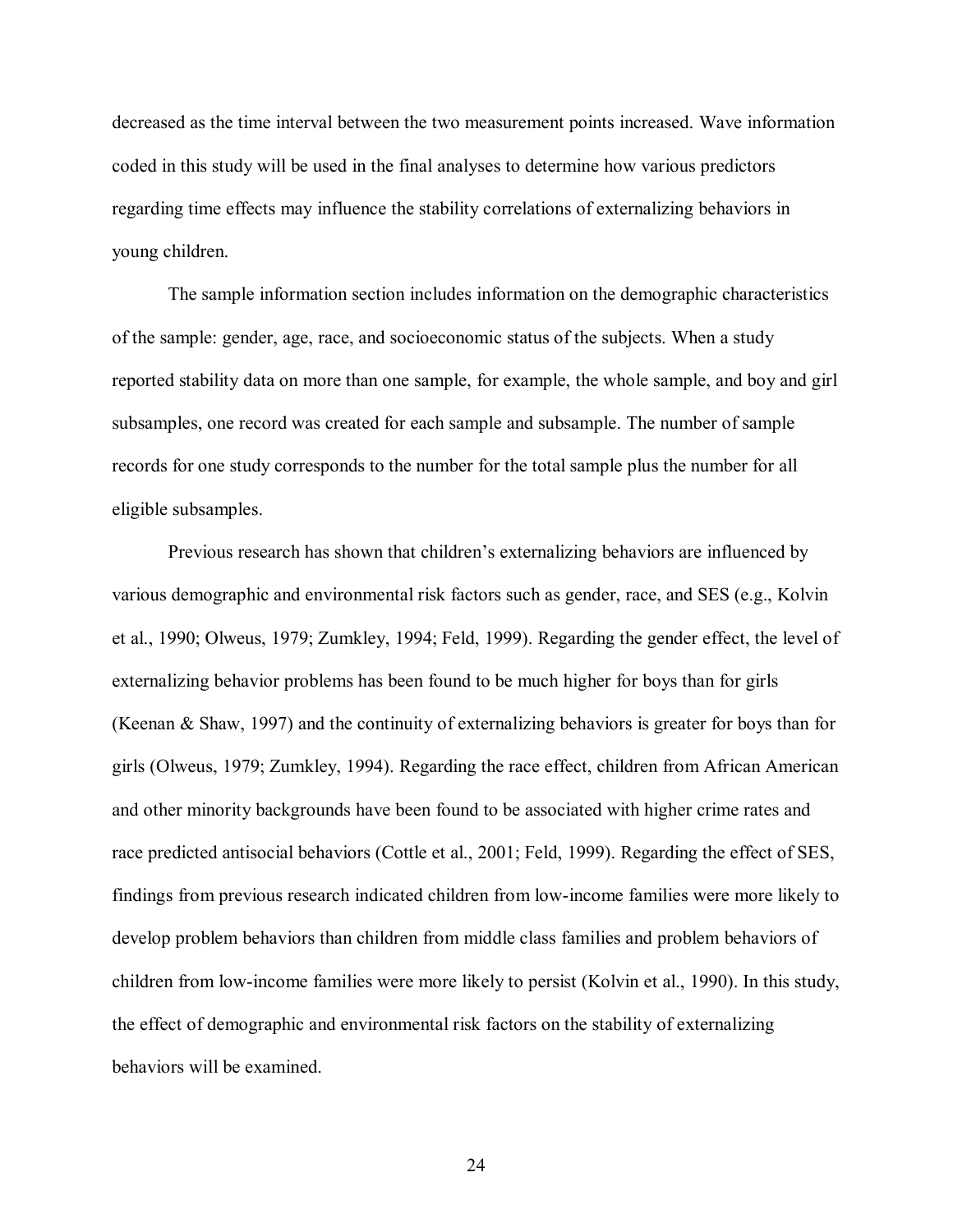The construct section includes information on eligible measures assessing the construct of interest (e.g., the description of a measure, how a measure was taken, the type of the measure, and the type of behaviors measured). If a study reported more than one eligible measure (e.g., different measures assessing conduct disorders), one record was created for each eligible measure for each independent study. Construct information helps examine the effects of different subtypes of externalizing behaviors and informants on the stability of externalizing behaviors.

#### Coding Reliability

The author of the study was the primary coder for this meta-analysis project and coded all the eligible studies. Ten percent of the studies were coded independently by another trained coder from the Center for Evaluation and Research Methodology at VIPPS to determine the reliability of the coding. Coding reliability was calculated using the point-by-point agreement formula (Kazdin, 1982):

point-by-point agreement = 
$$
\frac{A}{A+D} \times 100
$$

where  $A =$  agreement for the coding and  $D =$  disagreement for the coding.

Table 3 summarizes the coding reliability. In general, the averaged reliability for each

| Variable                  | Mean | Range          |
|---------------------------|------|----------------|
| Study features            | 95%  | $67\% - 100\%$ |
| Wave information          | 97%  | $89\% - 100\%$ |
| Sample characteristics    | 91%  | $75\% - 100\%$ |
| <b>Construct features</b> | 91%  | $63\% - 100\%$ |
| Effect sizes features     | 99%  | $93\% - 100\%$ |
| Overall reliability       | 96%  | $88\% - 100\%$ |

|  | Table 3. Summary on coding reliability |  |  |
|--|----------------------------------------|--|--|
|  |                                        |  |  |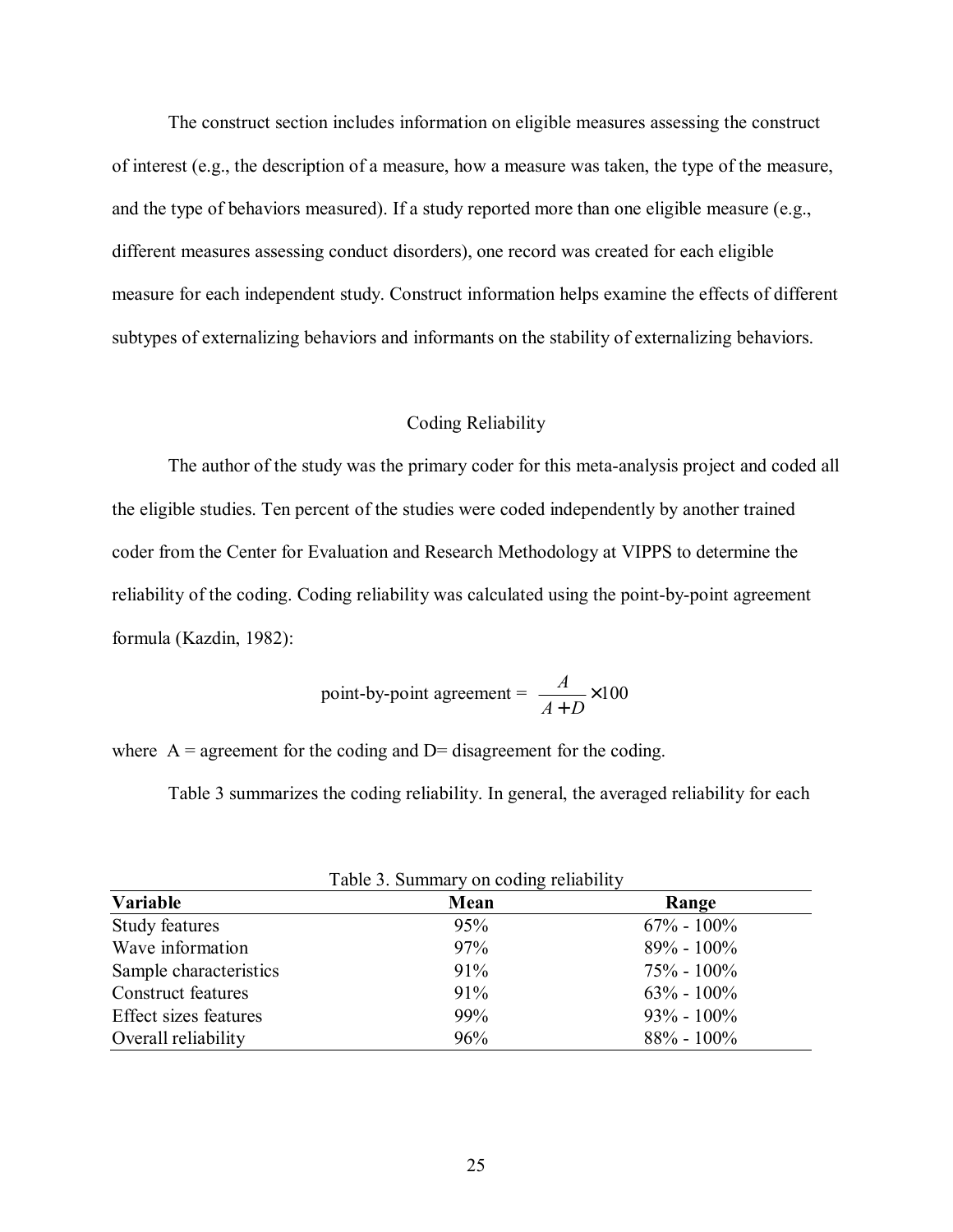section of the coding was above 90%. The reliability for the overall coding ranged from 88% to 100% with a mean of 96%. In addition, the coding of all eligible reports was checked by the primary coder a second time to ensure accuracy particularly in the areas indicated by the coding reliability data that errors were more likely to occur.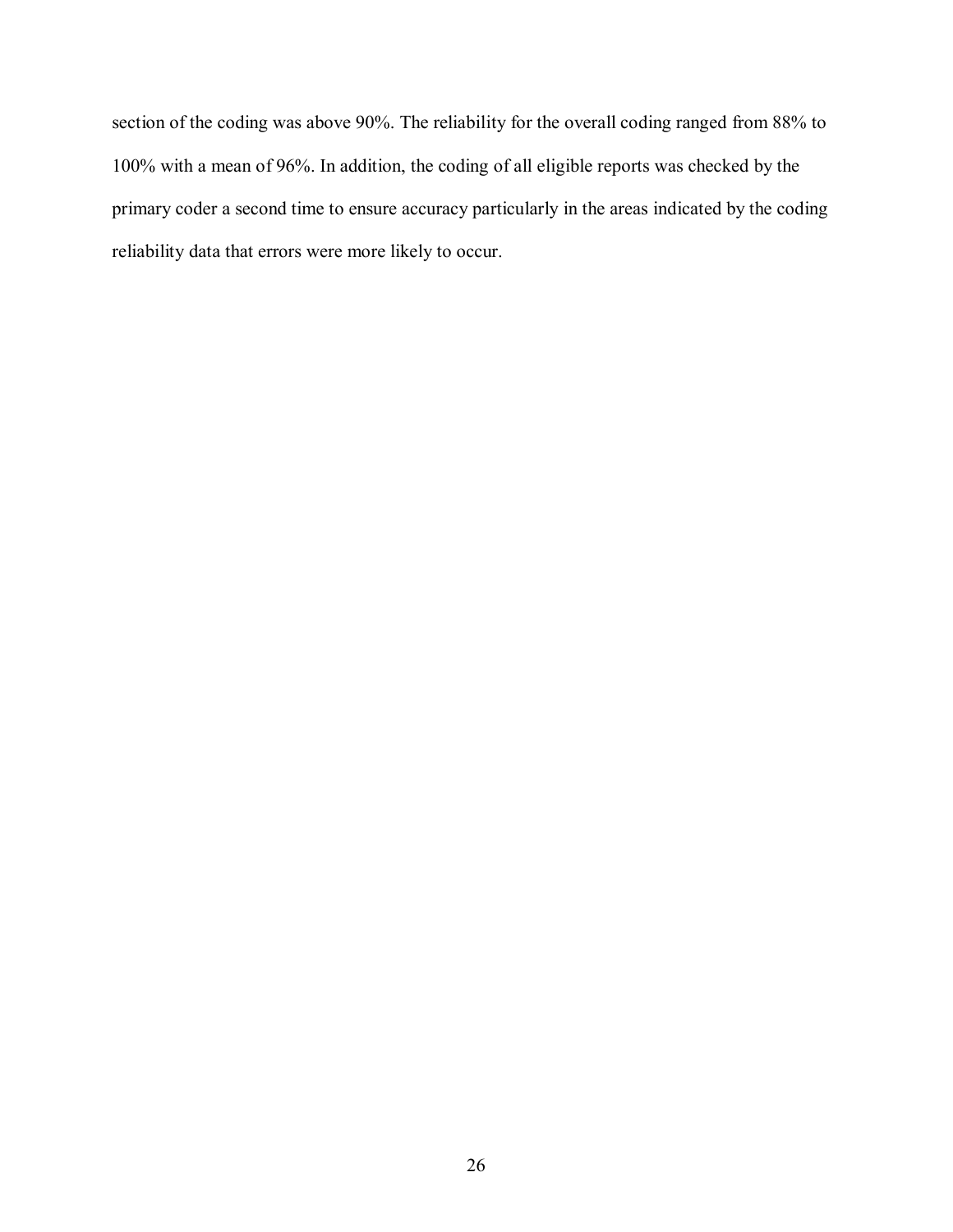### CHAPTER III

# DATA ANALYSIS

 Data analyses in meta-analytic review studies include analyzing both the effect sizes and the study descriptors. Descriptive statistical analyses are used to describe study design, wave, sample, and construct characteristics. Inferential statistical analyses are conducted to estimate the magnitude of effect sizes and to determine the sources of variability in the effect sizes. Because the descriptive statistical analysis for study descriptors is quite straightforward, this section will be devoted to the discussion of inferential statistical tests for meta-analysis in relation to how they might be applied to the current study.

Inferential statistical techniques in meta-analysis can be grouped into two categories: single effect-size and multivariate effect-size data analyses depending on whether one or multiple effect sizes will be used from an independent study for a single analysis. If one effect size is chosen from an independent study, single effect-size data analytic approaches should be applied. If more than one effect size is chosen per study for a single analysis and the dependence of these effect sizes is modeled, multivariate effect-size data analytic approaches should be applied (Becker, 2000; Becker & Schram, 1994). The two categories of inferential statistical approaches to meta-analysis depend largely on the data structure.

 Single effect-size data analytic techniques were used to analyze the data in this study because most of the studies failed to provide information on the correlations among the eligible dependent variables, which is critical to estimate the dependence of multiple effect sizes from a single study in the multivariate meta-analysis. Single effect-size data analytic techniques involve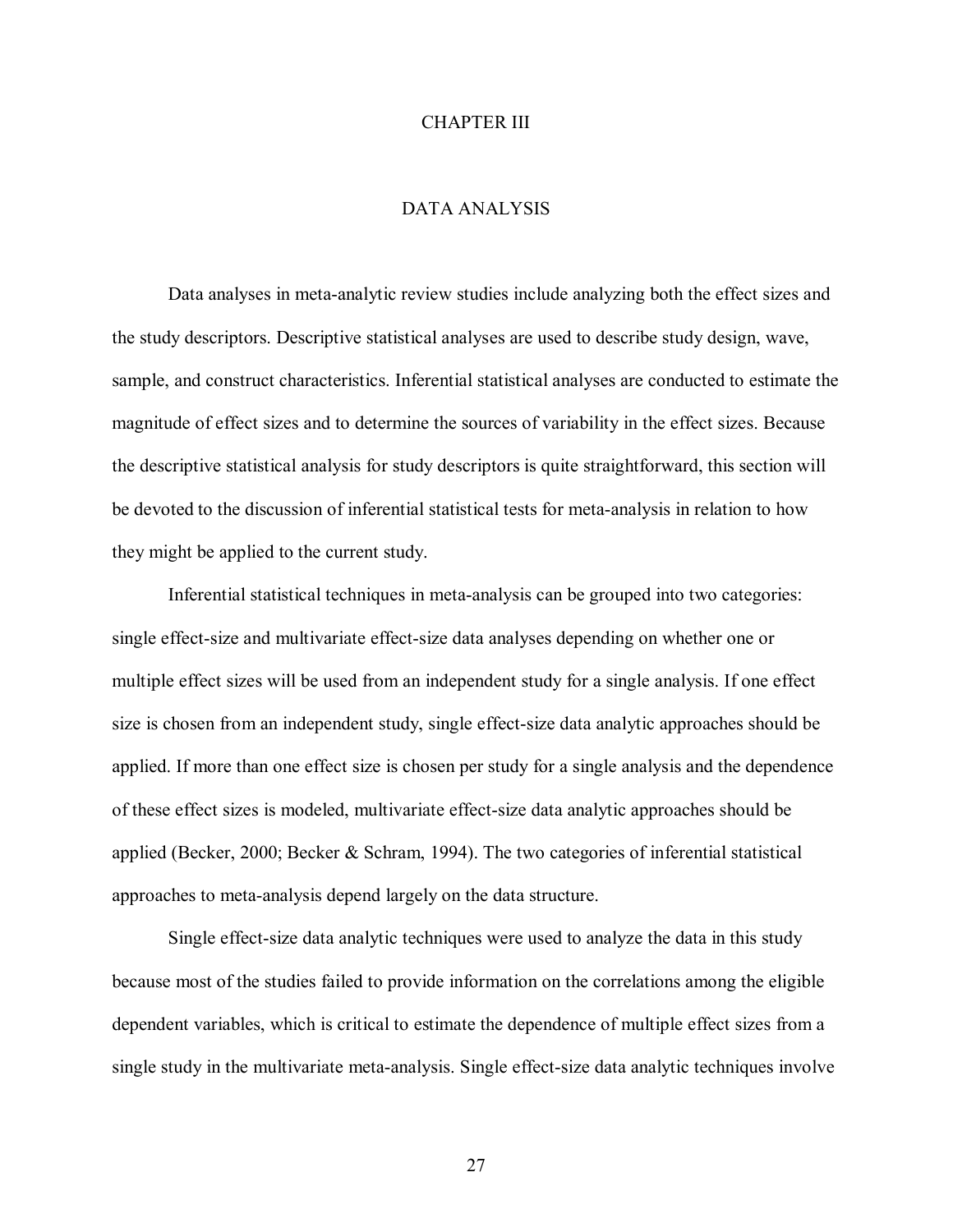a sequence of statistical testing procedures including: preparing data for analysis, applying adjustments to effect sizes, testing homogeneity of the effect sizes, and modeling variability in effect sizes. These procedures apply only in situations in which one effect size for an independent study is selected for any single analysis.

# Data Set Construction

The initial step of data analysis in univariate meta-analysis is to prepare sets of data with only one effect size from each study for different analyses. One effect size can be obtained by (a) selecting randomly one effect size from all the eligible effect sizes within a study, (b) selecting an effect size according to specified criteria (e.g., quality of construct), or (c) averaging all the eligible effect sizes within a study (Becker, 2000; Lipsey & Wilson, 2001). In addition to using the study as the unit of effect size selection, researchers could also use variables of interest, such as constructs and measurement points. For example, if more than one effect size is provided for more than one eligible construct, then one effect size can be selected for each eligible construct using the strategies noted above, and separate analysis can be conducted for each construct of interest.

In this study, the strategies of averaging effect sizes using certain criteria and selecting effect sizes randomly were both used to create data sets with independent effect sizes. The effect sizes were first averaged by samples. Independent samples rather than independent studies were used to select effect sizes for each analysis. There are two types of samples in the current metaanalysis: aggregated samples and matched gender samples. An aggregated sample includes all child participants from one independent study. An matched gender sample includes children of the same sex. Effect sizes for boy and girl samples are matched on sample characteristics (e.g.,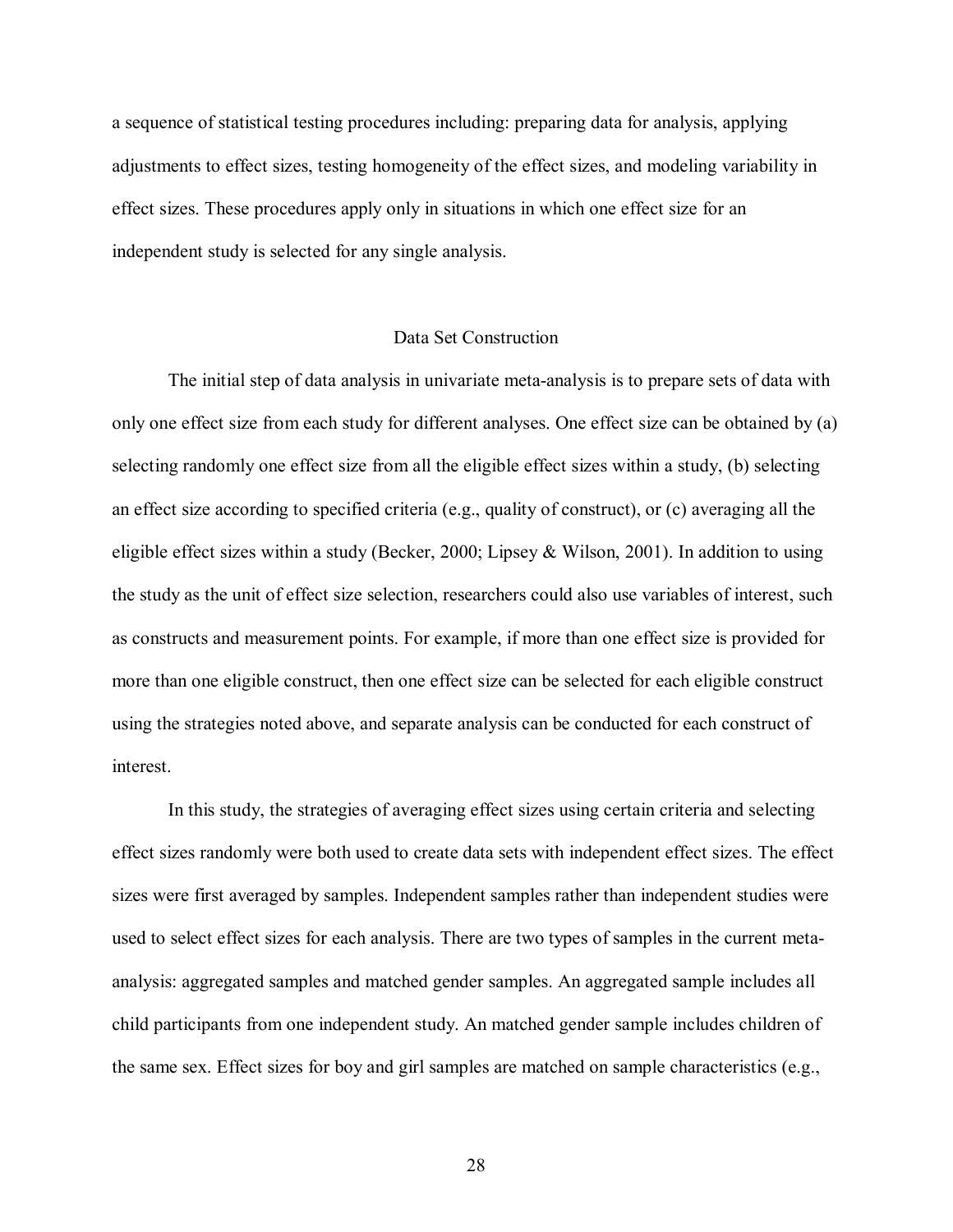SES, age), time variables (e.g., time interval), construct features (e.g., informant and construct types), and effect size characteristics (e.g., scale type)

Because the stability effect sizes might vary as a function of subtypes of externalizing behaviors and informants used at T1 and T2, averaging effect sizes by samples across different constructs and informants might conceal meaningful differences related to different constructs and informants. In addition, the stability might be different for externalizing behaviors with onset in toddlerhood from those with onset in preschool. It is inappropriate to average effect sizes measured in these two different developmental periods. Therefore, in addition to samples, effect sizes were also averaged T1 age categories (i.e., before and after age 3), informants (i.e., if T1 and T2 used the same or different informants), and subtypes of externalizing behaviors. For example, if one study provided three effect sizes on aggressive behaviors using three different behavior measures rated by parents at both T1 and T2 for children who were first assessed at age 4, these three effect sizes were averaged to form a single effect size. In another study, if one effect size was provided on correlation between aggression rated by parents at T1 and ADHD rated by teachers at T2 when children were age 5, and one effect size was provided on correlation between aggression rated by parents at T1 and ADHD rated by parents at T1 when children were age 5, these two effect sizes could not be averaged. Averaging effect sizes according to these criteria within a study still resulted in more than one effect size from a single study. In the analyses of estimating weighted mean effect sizes by informants and constructs, such strategy of averaging effect sizes was sufficient. However, in the weighted multiple regression analyses, random numbers were created to select one effect size among multiple effect sizes from each study. Similar strategies for creating data sets of independent effect sizes were used for all samples. Criteria for aggregating effect sizes changed slightly because of the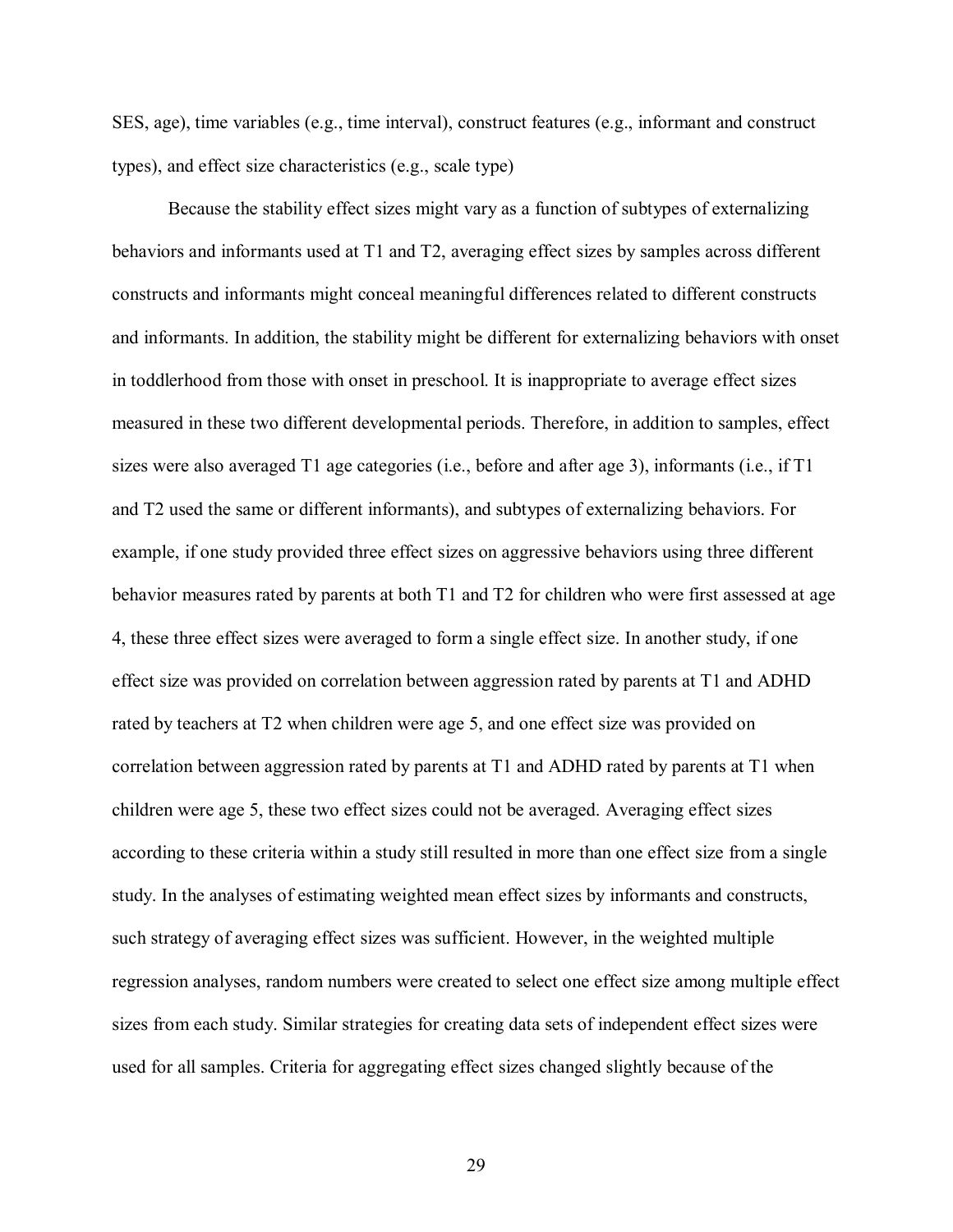different purposes of different analyses. A brief description on how the data set was created for a particular analysis is given in the results section.

### Transformation and Calculation

After the data sets of effect sizes are prepared, the next step is to apply effect size adjustment. The sample size on which an effect size is based affects how precisely the effect size represents the relationship of interest in the population. Effect sizes based on small sample sizes are less precise estimates of the relationship in the population than effect sizes from large sample sizes. In this study, the inverse variance was used as the weight to represent the reliability of information associated with each effect size (Lipsey & Wilson, 2001). First, the correlation effect sizes were transformed using Fisher Z transformation (Hedges & Olkin, 1985; Hunter & Schmidt, 1990; Lipsey & Wilson, 2001). The formula is:  $z = .05 \ln(1 + r)/(1 - r)$ , where *z* is Fisher *z*-transformed correlation and *r* is the Pearson correlation coefficient. Next, the inverse sampling error variance weight was applied, which is  $w = n - 3$  (*n* is the sample size), to each *z*transformed effect sizes for estimating the weighted mean effect size using the formula:

$$
\overline{z} = \sum (w_i z_i) / \sum w_i \tag{1}
$$

where  $i = 1, 2, \ldots, k$  independent studies. The weighted *z*-transformed mean effect size was converted back to correlation effect sizes for interpretation using the formula:  $r = \frac{\exp(2z - \mu)}{2a}$  $1)/(exp(2z + 1))$ .

#### Homogeneity Test

The homogeneity test (i.e., *Q* statistic) was performed to determine if effect sizes from different studies share a common population effect size (Hedges & Olkin, 1985). Nonsignificant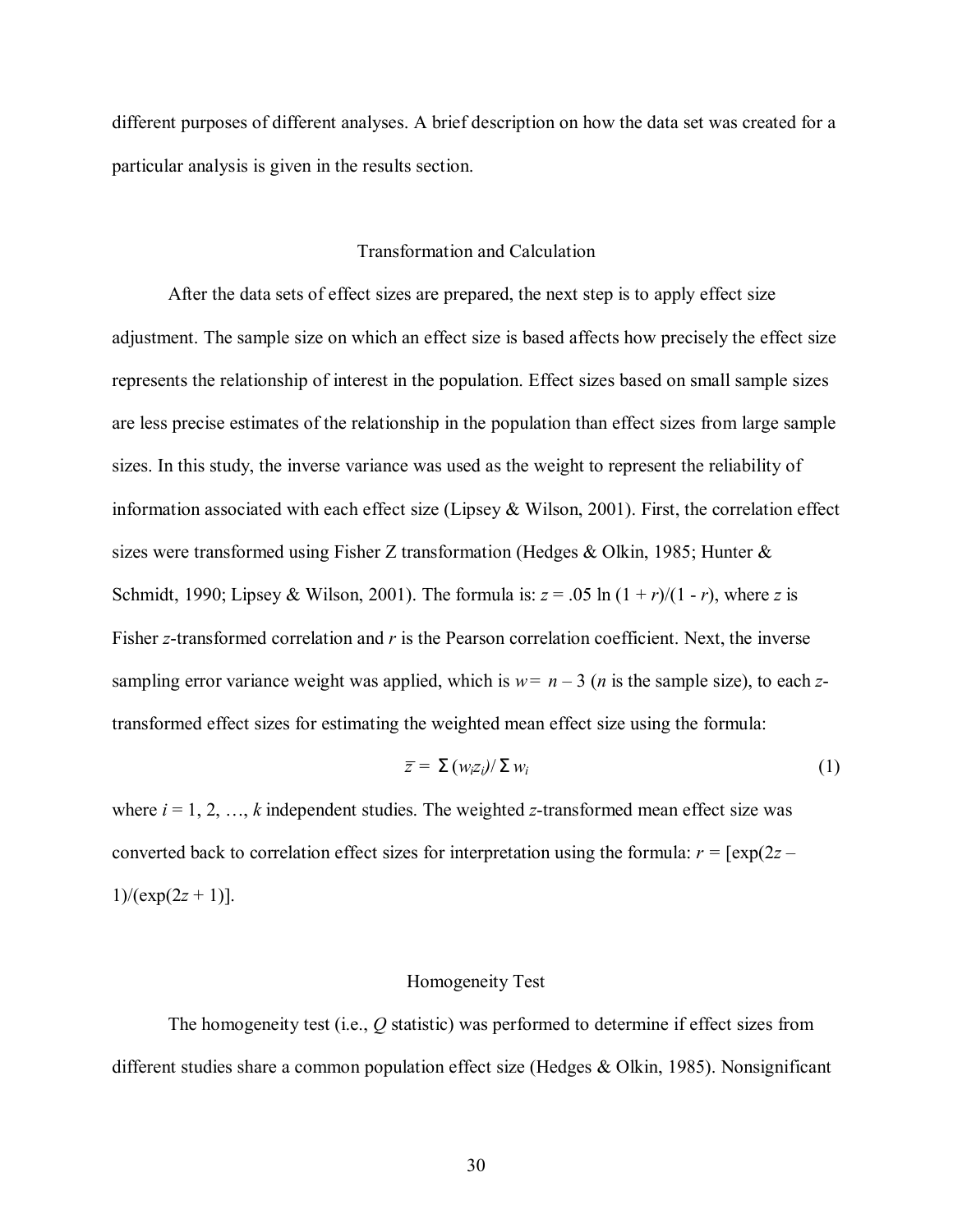*Q* statistic suggests the effect sizes may be selected from the same population of effect sizes. Significant *Q* statistic suggests the variability in the effect sizes is not likely to be the result of sampling error alone.

The test of homogeneity for correlation effect sizes based on Fisher's *z*-transformed effect sizes is the following formula:

$$
Q = \sum_{i=1}^{k} (n_i - 3)(z_i - \bar{z})^2
$$
 (2)

where  $z_i$  is z-transformed effect size for study  $i = 1, 2, \ldots k$  independent studies, and  $\bar{z}$  is the weighted mean effect size. Under homogeneity, *Q*s are asymptotically distributed as a Chi square distribution with *k*-1 degrees of freedom. The homogeneity test has relatively low power to detect heterogeneity in samples with small sample sizes (Lipsey & Wilson, 2001).

# Model Testing

 Model testing is an important issue in estimating weighted mean effect sizes because the estimates might differ when different types of models are used. Two different classes of models can be used to estimate weighted mean effect sizes: fixed and random effects models (Hedges & Olkin, 1985; Hedges, 1994; Overton, 1998; Raudenbush, 1994). These two types of models differ in the weights used in the analysis and in their statistical and theoretical assumptions. The fixed effects model assumes that all effect sizes are used to estimate the same population effect size and the variability in the effect sizes can be totally explained by subject level sampling error. Such a fixed effects model is appropriate when empirical studies in the meta-analysis are selected through an exhaustive search, the findings of the meta-analysis are generalized to studies similar to those under investigation, and effect sizes are assumed not to vary randomly from each other (Hedges, 1994; Overton, 1998). The weight used in the fixed effects model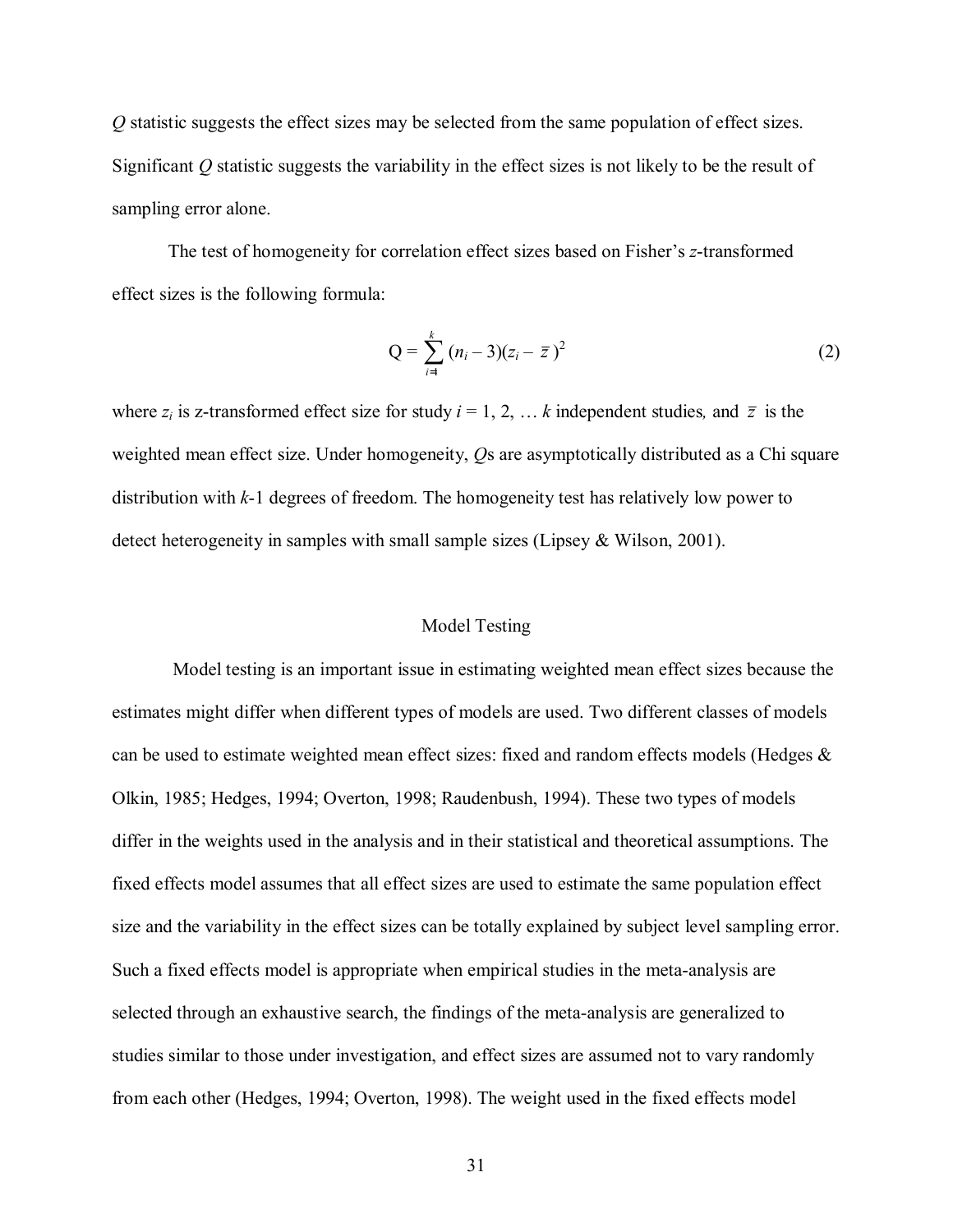contains only the inverse sampling error variance. In contrast, the random effects model assumes effect sizes in the sample may come from a population of effect sizes that truly differ across studies (Becker, 2000). The weight for random effects models consists of the sampling error variance and the random variance component, which can be derived from the total *Q* statistic estimated by the fixed effects model. A random effects model is recommended when the homogeneity hypothesis is rejected in the fixed effects model (Lipsey & Wilson, 2001) and the studies selected for the meta-analysis are assumed to be a random sample of a hypothetical universe of possible eligible studies (Raudenbush, 1994; Overton, 1998). Data analysts usually disagree about which assumptions best fit in various research situations. Results from both fixed and random effects models were reported and interpreted in relation to their generalizability. Reporting findings from both types of models might inform research about the magnitude of stability of externalizing behaviors under different theoretical assumptions and help theory building in the field.

Similarly, there are two types of models to explain the variability in the effect sizes using weighted regression analyses: fixed effects models with predictors and mixed effects models (Hedges, 1994; Lipsey & Wilson, 2001; Overton, 1998; Raudenbush, 1994). A fixed effects model assumes that the variability in the effect sizes can be explained by the sampling error within subjects and systematic differences between studies. Under the assumption of the fixed effects model with predictors, researchers can conduct weighted multiple regression analyses using coded information such as sample characteristics, time variables, and constructs as independent variables and the sampling error variance matrix as the weight. In contrast, a mixed effect model assumes that the variability in the effect sizes can be partitioned into sampling error, systematic differences between studies, and random variation across studies (Lipsey & Wilson,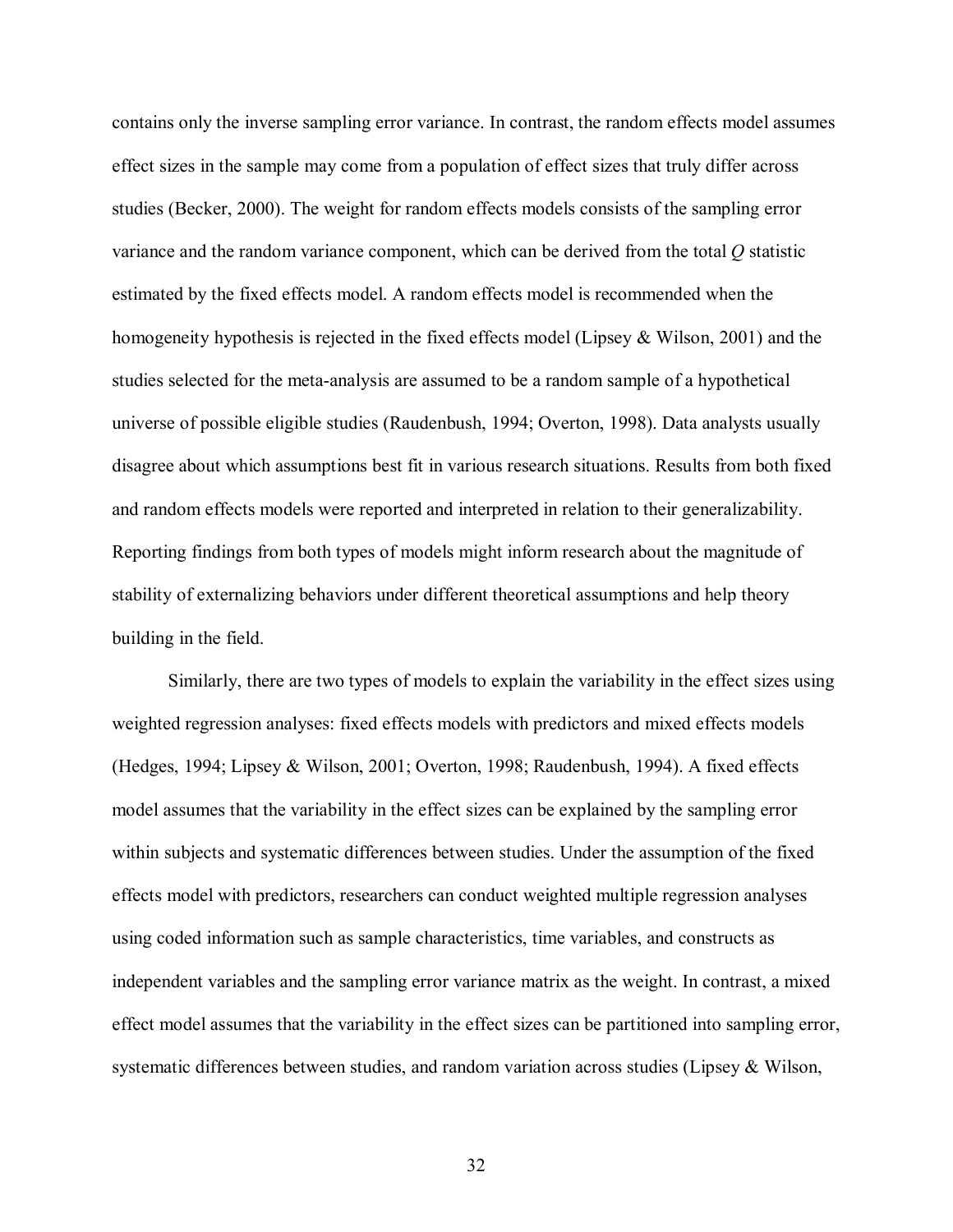2001). Therefore, the weights incorporate both the sampling variance and the random error variance, which is the residual estimated by the fixed effects model with predictors. Although more conservative than the fixed effects model, the mixed effects model results have greater generalizability because the estimation of mixed effects models take into consideration the random errors across studies. In the current study, results from both the fixed and mixed effects models for explaining the variability in the stability effect sizes are reported and interpreted in relation to their generalizability.

# Analysis for Gender Differences

 The procedures described above applied to the data analyses for the aggregated samples as well as matched gender samples. The weighted mean effect sizes were calculated for the boy and girl samples separately using fixed and random effects models. The variability in the effect sizes was examined using weighted multiple regression analysis in fixed and mixed effects models including both effect sizes from the boy and girl samples. One exception in the weighted multiple regression analyses for matched gender samples was that interaction effects between gender and other predictors as well as the main effects of predictors were tested to determine if certain predictors had differential effects on the stability effect sizes for boys and girls. A Q-test of between-group difference was conducted to determine if the stability of externalizing behaviors was different for boys and girls. The Q-test of between-group difference is a variation of fixed effects model using ANOVA procedures to test group differences in weighted mean effect sizes (Hedges, 1996; Lipsey & Wilson, 2001). The Q-test of between-group difference partitions the variability in the effect sizes into variability between groups and within groups. If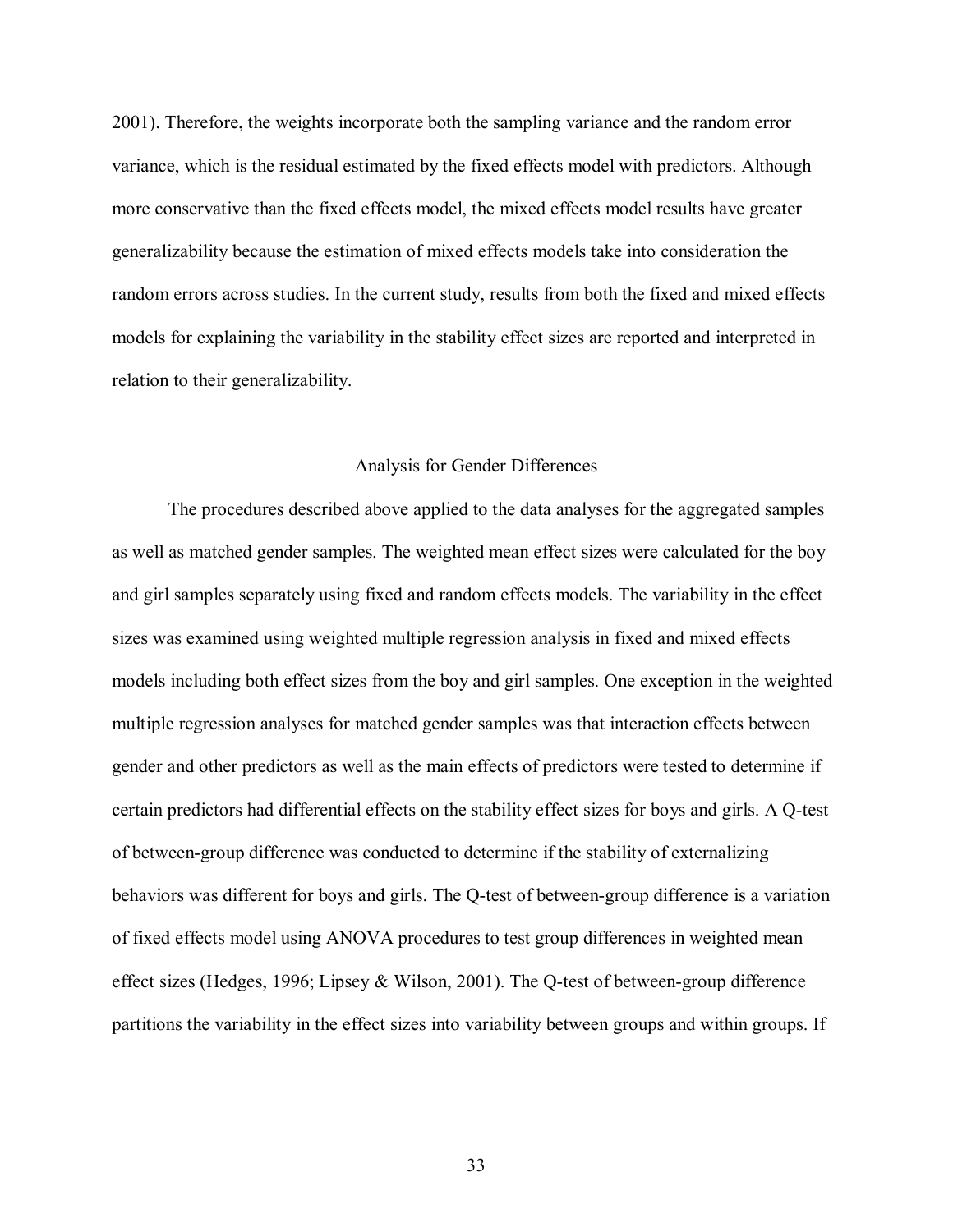the variability between groups is significant, the differences in the weighted mean effect sizes are significantly different between groups.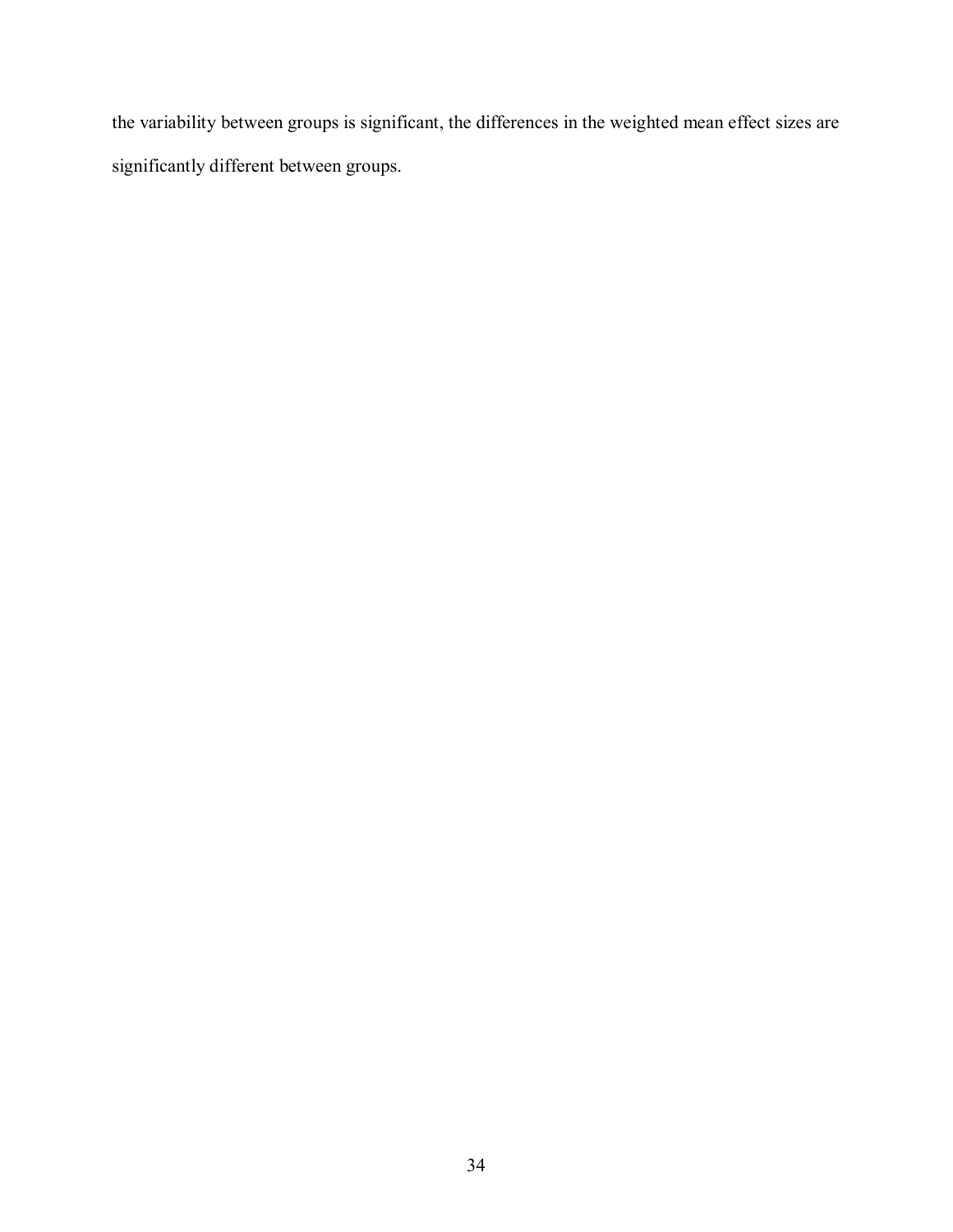### CHAPTER IV

# RESULTS

 The results were developed through five major sets of analyses. First, the distributions of the effect sizes and sample sizes were examined to identify outliners. Second, characteristics of the eligible empirical research studies included in this meta-analysis were described. Third, weighted mean effect sizes were calculated aggregated by samples, informants, and constructs for the aggregated and matched gender groups. Fourth, weighted multiple regression analyses were conducted to account for the variability in the effect sizes for the aggregated sample. Fifth, the issue of gender differences was investigated regarding the variables accounting for the variability in the effect sizes for matched gender samples. Because the sample sizes in this study were relatively small, the  $\alpha$  level was set at .10 as the significance level to increase statistical power and to minimize Type II error rates (Lipsey, 1998).

### Preliminary Analysis to Identify Outliers

 Before proceeding with the major data analyses, the distribution of effect sizes was examined for extreme values. Because the main goal of meta-analytical reviews is to obtain a general estimate of the effect sizes in a body of empirical research studies, extreme values may be misleading and distort the analysis of the effect sizes (Hunter & Schmidt, 1990; Lipsey & Wilson, 2001). No extreme values were found in the distribution of the aggregated effect sizes from the aggregated and matched gender samples. All the effect sizes were within three standard deviations from the mean. Because effect sizes were weighted by the inverse variance weight,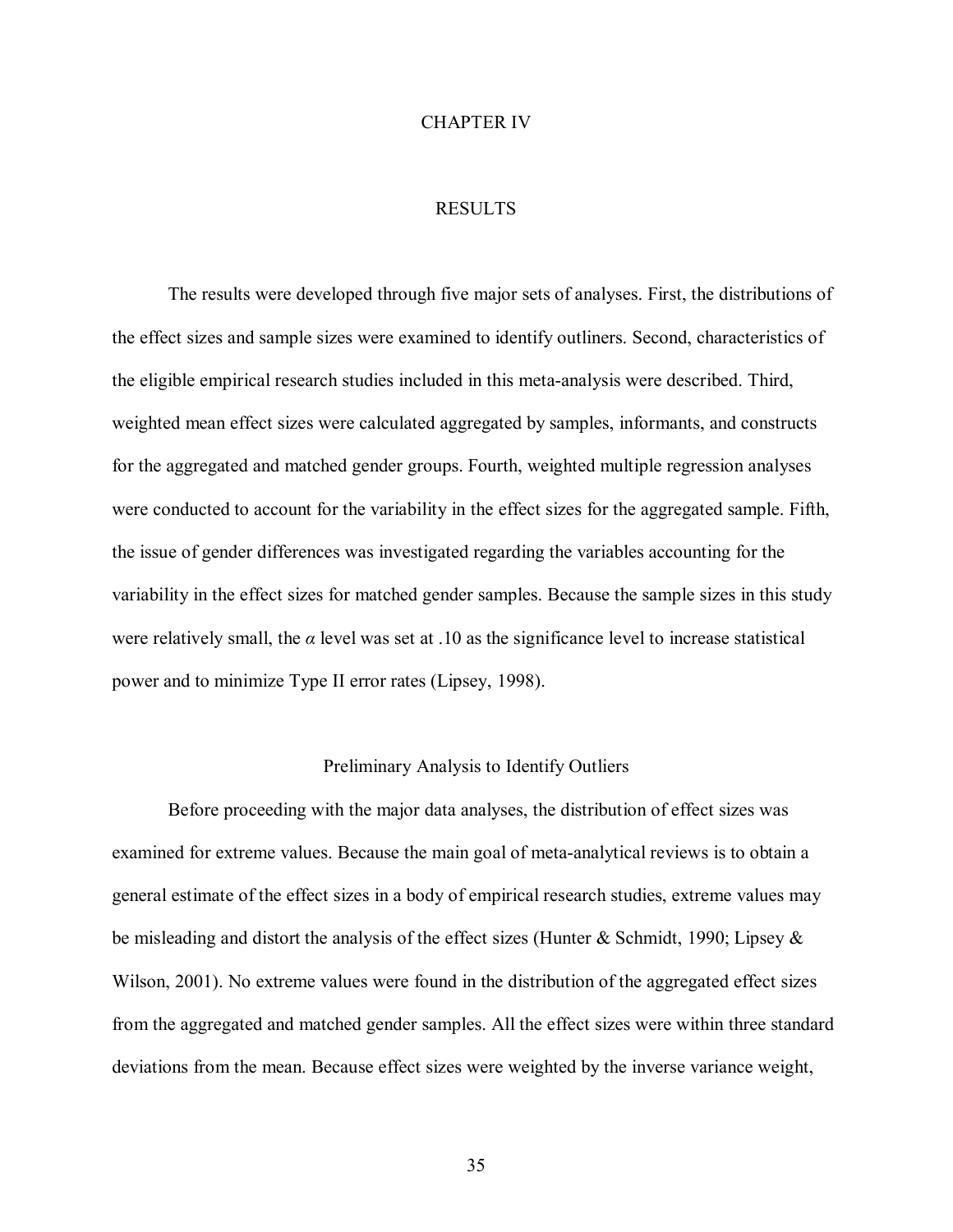which is influenced greatly by sample size, extreme values of the sample sizes could have significant influence on the effect sizes. Therefore, sample sizes were also examined for outliers. A few studies had extremely large sample sizes. Sample sizes over 500 were adjusted and were recoded into 500, a procedure known as Winsorizing (Lipsey & Wilson, 2001). A sensitivity analysis was conducted to determine the effect of Winsorizing sample sizes on the estimation of weighted mean effect sizes. Sensitivity analysis is a systematic approach to determine how sensitive the conclusion is to the methods of analysis (Greenhouse & Iyengar, 1996). The results showed that the weighted mean effect sizes using the original sample sizes were similar to those using Winsorized sample sizes (see Table 10). Thus, Winsorized sample sizes were used for all the inferential statistical analyses in this study.

# Descriptive Analysis

 Tables 4 through 9 present the information on the characteristics of the eligible research reports included in this meta-analysis. Seventy research reports (see Table 4) met eligibility

| Variable                | N  | $\frac{6}{9}$ |  |
|-------------------------|----|---------------|--|
| <b>Publication Type</b> |    |               |  |
| Journal articles        | 56 | 80.0%         |  |
| Book or book chapters   | 5  | $7.0\%$       |  |
| Conference proceedings  |    | $1.0\%$       |  |
| <b>Dissertations</b>    | 8  | 11.0%         |  |
| Year of Publication     |    |               |  |
| 1960-1969               | 2  | $3.0\%$       |  |
| 1970-1979               | 2  | $3.0\%$       |  |
| 1980-1989               | 13 | 19.0%         |  |
| 1990-1999               | 35 | 50.0%         |  |
| 2000-2003               | 18 | 26.0%         |  |

 $T<sub>ch</sub>1<sub>2</sub>$   $A$  Characteristics of eligible reports  $(N=70)$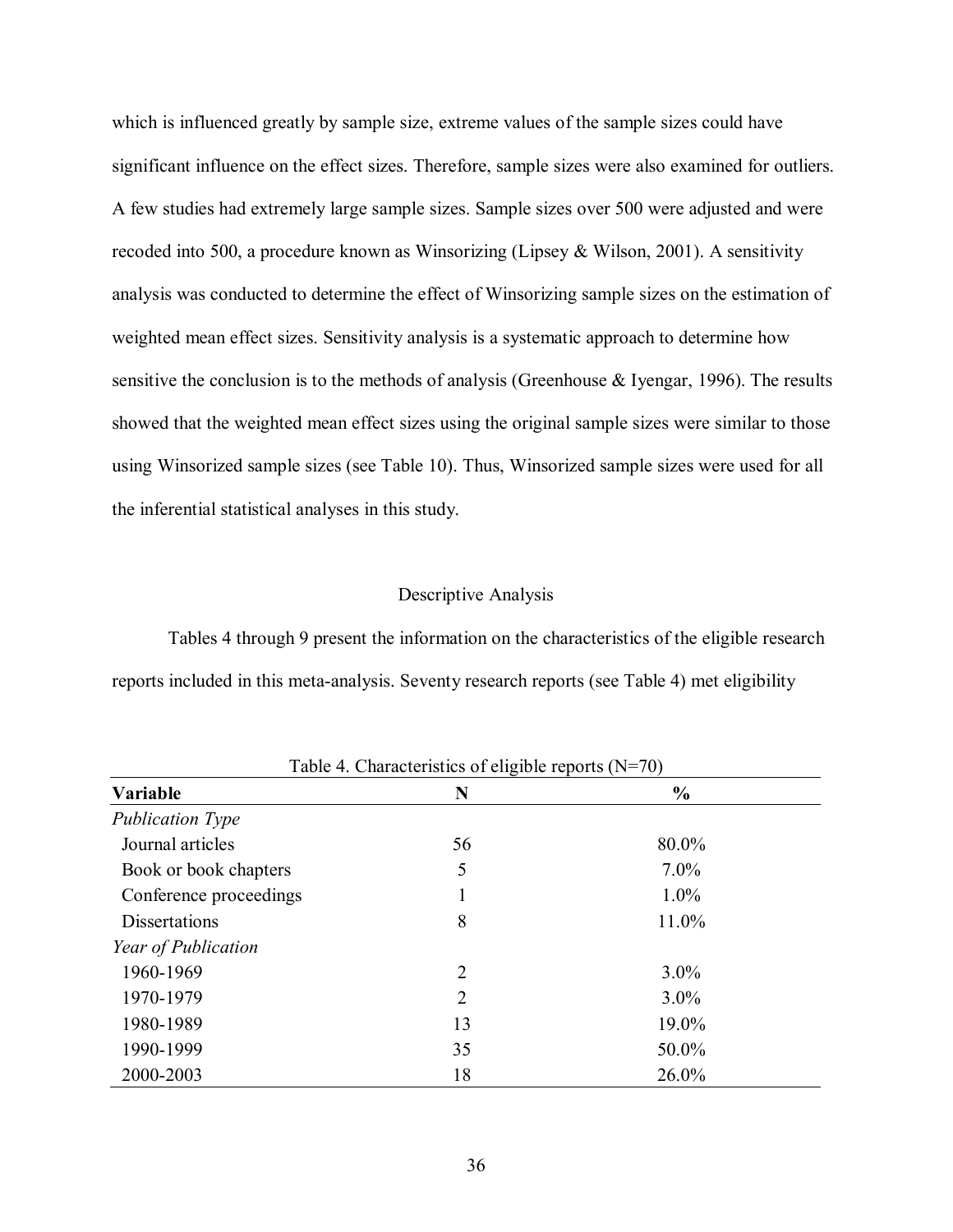criteria for the study. The majority of the research reports were journal articles (80%). Nineteen percent of the reports were published in the 1980s, 50% were published in 1990s, and 26% were published between 2000 and 2003. Two reports were published in the 1960s and two were published in the 1970s.

Table 5 summarizes the characteristics of study design features. The frequency counts in

|                                        |                | <b>Aggregated sample</b> | <b>Matched gender sample</b> |               |  |
|----------------------------------------|----------------|--------------------------|------------------------------|---------------|--|
| Variable                               | N              | $\frac{0}{0}$            | N                            | $\frac{0}{0}$ |  |
| Country where study was conducted      |                |                          |                              |               |  |
| <b>USA</b>                             | 60             | 83.3%                    | 44                           | 81.5%         |  |
| <b>Great Britain</b>                   | 1              | 1.4%                     | $\boldsymbol{0}$             | $0\%$         |  |
| Canada                                 | $\overline{4}$ | 5.6%                     | 4                            | 7.4%          |  |
| Scandinavia                            | 3              | 4.2%                     | $\overline{2}$               | 3.7%          |  |
| Australia New Zealand                  | 1              | 1.4%                     | $\overline{2}$               | 3.7%          |  |
| Other Western European Countries       | 3              | 4.2%                     | $\overline{2}$               | 3.7%          |  |
| <b>Study Design Features</b>           |                |                          |                              |               |  |
| Single cohort follow-up                | 49             | 68.1%                    | 36                           | 66.7%         |  |
| Multiple cohort follow-up              | 23             | 31.9%                    | 18                           | 33.3%         |  |
| <b>Attrition Rate</b>                  |                |                          |                              |               |  |
| $0\%$ to 5%                            | 31             | 43.1%                    | 18                           | 33.3%         |  |
| 5 % to 10%                             | 6              | 8.3%                     | 5                            | 9.3%          |  |
| 10% to 20%                             | 11             | 15.3%                    | 11                           | 20.4%         |  |
| 20% to 30%                             | 11             | 15.3%                    | $\tau$                       | 13.0%         |  |
| 30% to 40%                             | $\overline{4}$ | 5.6%                     | $\mathbf{1}$                 | 1.9%          |  |
| 40% to 51%                             | 9              | 12.5%                    | 12                           | 22.2%         |  |
| <b>Attrition Effect</b>                |                |                          |                              |               |  |
| Tested attrition effect                | 22             | 30.6%                    | 20                           | 37.0%         |  |
| Did not test attrition effect          | 50             | 69.4%                    | 34                           | 63.0%         |  |
| Significant attrition effect found     | 5              | 22.7%                    | $\overline{2}$               | $10.0\%$      |  |
| Significant attrition effect not found | 17             | 77.3%                    | 18                           | 90.0%         |  |

Table 5. Study design features. The sample size for the aggregated sample is 72. The sample size for the matched gender sample is 54.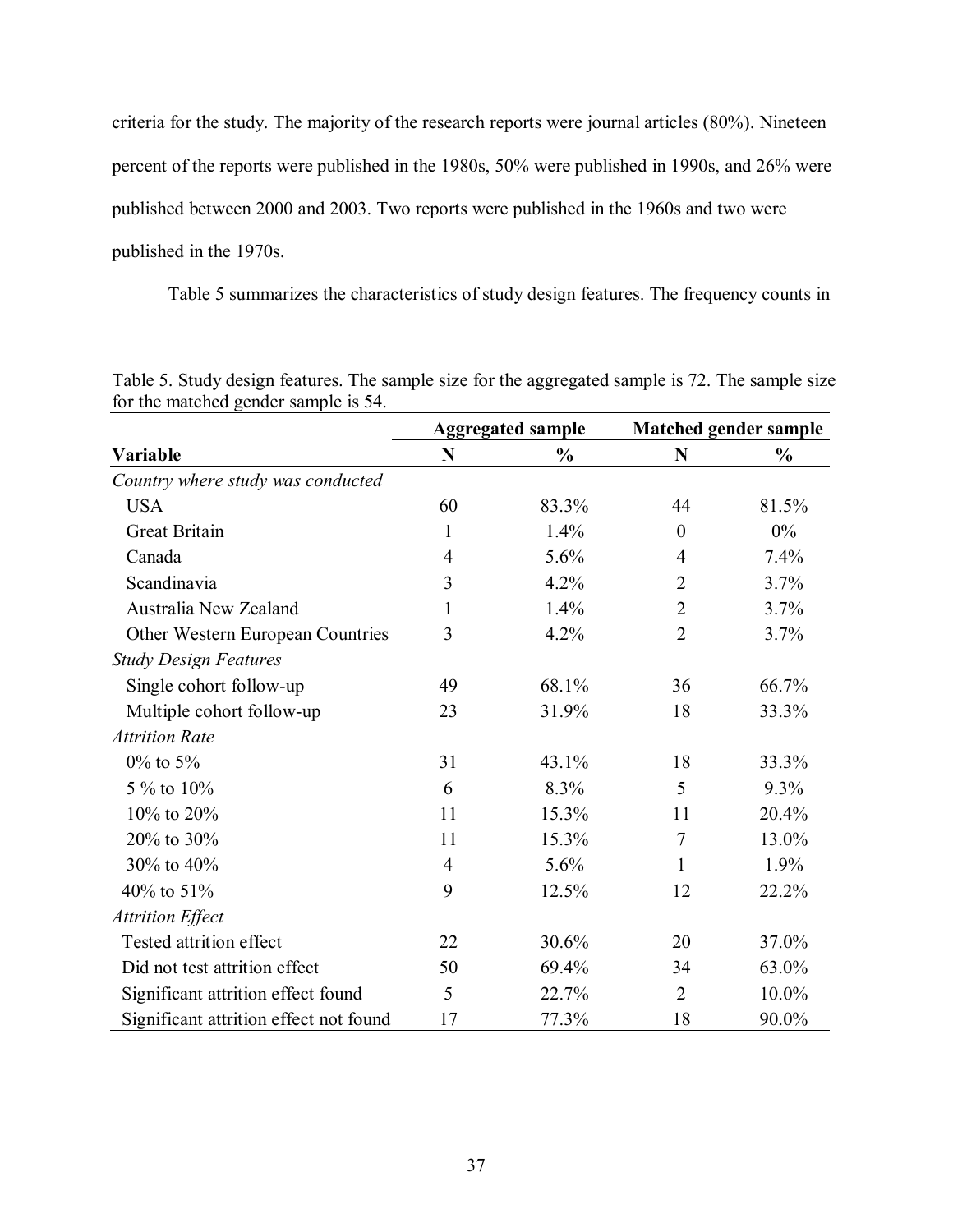the table indicate the characteristics of independent samples or groups, which are considered as independent studies in this meta-analysis. The aggregated  $(N=72)$  and matched gender  $(N=54)$ studies were very similar in study design features and other characteristics. Over 80% of the aggregated and matched gender studies were conducted in the United States. Two-thirds of the studies used single cohort follow-up designs and the rest used multiple age group designs. Over 60% of the studies had attrition rates less than 20%. One-third of the studies (22 aggregated samples and 20 matched gender samples) tested whether participants who stayed and those who dropped out of the studies were significantly different on important demographic and behavioral variables. For aggregated samples, 5 of the 22 studies that examined attrition found significant attrition effects (23%). Attrition effects were not consistent because some research reports indicated that children with higher risks remained in the longitudinal studies while others indicated that children with lower risks remained in the studies. For example, children who participated in the later waves of measurements were reported to have more behavior problems (Schmitz, Fulker, & Mrazek, 1995; Verhulst & Althaus, 1988), consist of fewer boys with fewer behavior problems (Garrison & Earls, 1985), have lower ratings in mother and child communication, neighborhood violence, and neighborhood disorders (Ingoldsby, 2002), or come from families with lower socioeconomic status (Verhulst & Althaus, 1988). For matched gender studies, two studies from one report found significant attrition effects (Verhulst & Althaus, 1988). The mean SES at T1 for non-responders was significantly lower than the mean SES for the responders. In addition, the mean of total problem scores by parent reports was slightly but significantly higher for nonresponders than responders.

 For both aggregated and matched gender studies (see Table 6), the majority of the samples were drawn from the normal population of children, 74% and 82% for the aggregated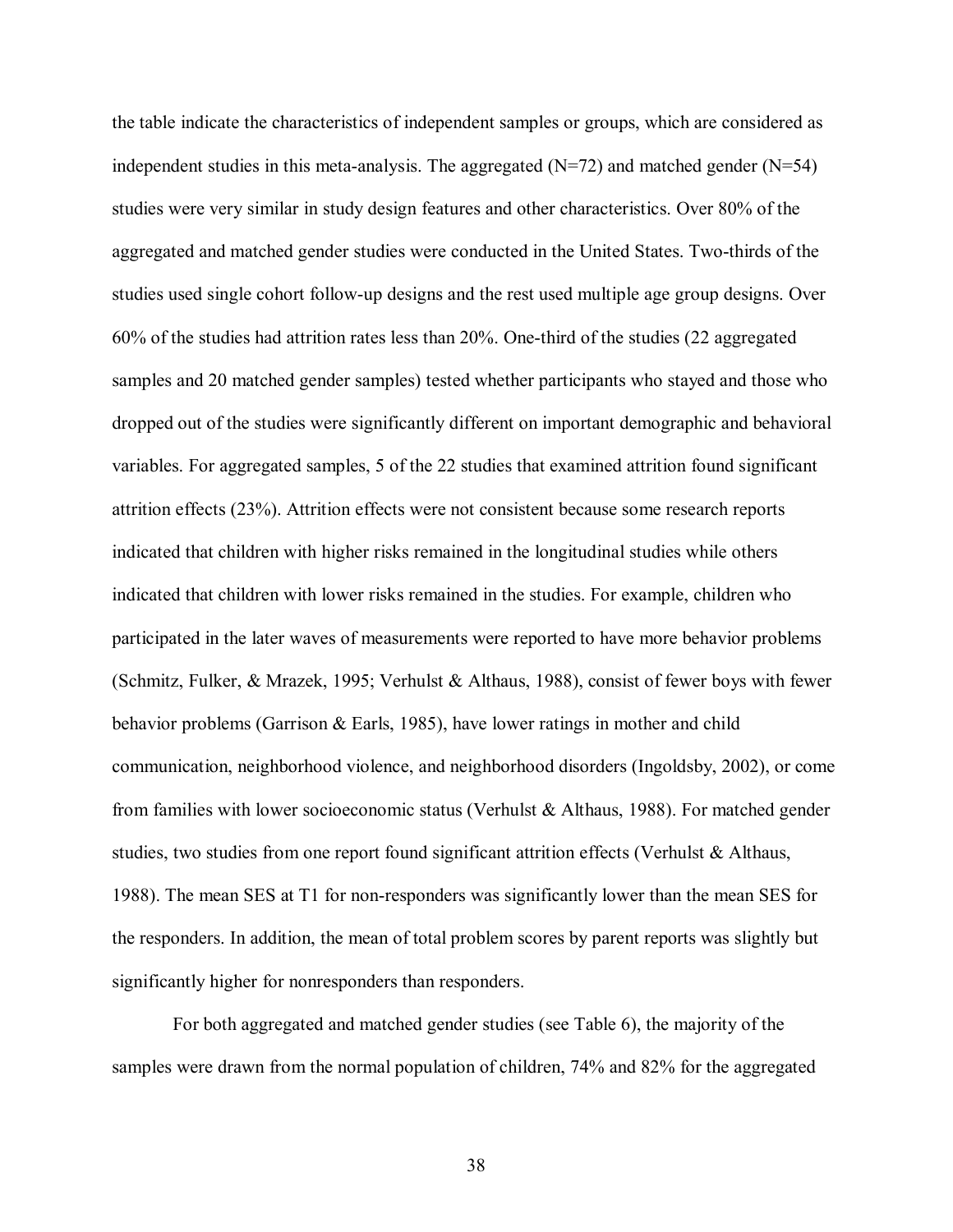|                                             |                | <b>Aggregated sample</b> | <b>Matched gender sample</b> |               |  |
|---------------------------------------------|----------------|--------------------------|------------------------------|---------------|--|
| Variable                                    | N              | $\frac{0}{0}$            | N                            | $\frac{0}{0}$ |  |
| <b>Population Risk</b>                      |                |                          |                              |               |  |
| Normal population                           | 53             | 73.6%                    | 44                           | 81.5%         |  |
| Risk population                             | 19             | 26.4%                    | 10                           | 18.5%         |  |
| Gender                                      |                |                          |                              |               |  |
| All males $(>95%)$                          | 18             | 25.0%                    | 27                           | 50.0%         |  |
| 60% -95% males                              | $\overline{2}$ | 2.8%                     | $\boldsymbol{0}$             | 0%            |  |
| 50% - 60% males                             | 30             | 41.7%                    | $\boldsymbol{0}$             | 0%            |  |
| $<50\%$ males                               | $\tau$         | 9.7%                     | $\theta$                     | $0\%$         |  |
| No males $(\leq 5\%)$                       | 15             | 20.8%                    | 27                           | 50.0%         |  |
| Ethnicity                                   |                |                          |                              |               |  |
| All white $(>\!\!95\%)$                     | 34             | 47.2%                    | 26                           | 48.1%         |  |
| 60% -95% white                              | 17             | 23.6%                    | 14                           | 25.9%         |  |
| 50% - 60% white                             | $\overline{4}$ | 5.6%                     | $\overline{4}$               | 7.4%          |  |
| $\leq 50\%$ white                           | 13             | 18.1%                    | $\tau$                       | 13.0%         |  |
| No white $(\leq 5\%)$                       | $\overline{4}$ | 5.6%                     | 3                            | 5.6%          |  |
| Middle and above SES                        |                |                          |                              |               |  |
| All middle and above middle SES $(>95%)$    | 17             | 23.6%                    | 14                           | 25.9%         |  |
| 60% -95% middle and above middle SES        | 16             | 22.2%                    | 6                            | 11.1%         |  |
| 50% - 60% middle and above middle SES       | 3              | 4.2%                     | $\overline{0}$               | $0\%$         |  |
| $\leq 50\%$ middle and above middle SES     | 17             | 23.6%                    | 22                           | 40.7%         |  |
| No middle and above middle SES $(\leq 5\%)$ | 19             | 26.4%                    | 10                           | 22.2%         |  |
| Low SES                                     |                |                          |                              |               |  |
| All low SES $(>95\%)$                       | 15             | 20.8%                    | 10                           | 18.5%         |  |
| 60% -95% low SES                            | 3              | 4.2%                     | $\overline{2}$               | 3.7%          |  |
| 50% - 60% low SES                           | $\overline{2}$ | 2.8%                     | $\boldsymbol{0}$             | $0.0\%$       |  |
| $<$ 50% low SES                             | 22             | 30.6%                    | 24                           | 44.4%         |  |
| No low SES $(\leq 5\%)$                     | 30             | 41.7%                    | 18                           | 33.3%         |  |
| Mean number of subjects                     |                |                          |                              |               |  |
| Less than 100                               | 32             | 44.4%                    | 32                           | 59.2%         |  |
| 101-200                                     | 19             | 26.4%                    | 13                           | 24.1%         |  |
| 201-500                                     | 13             | 18.1%                    | 7                            | 13.0%         |  |
| 501-1000                                    | 5              | 6.9%                     | 2                            | 3.7%          |  |

Table 6. Sample characteristics (N=72 for aggregated sample and N=54 for matched gender Sample)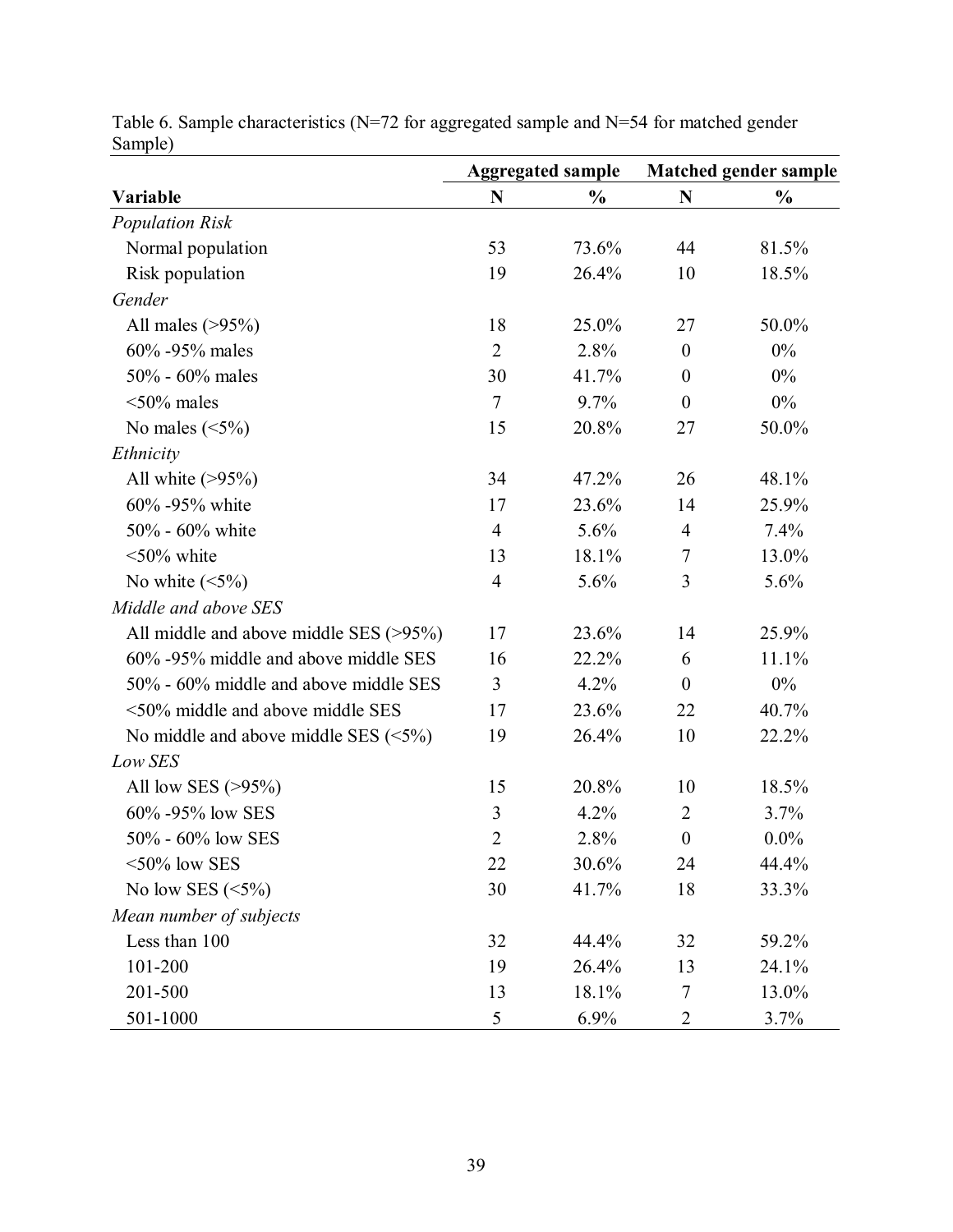and matched gender samples respectively. The majority of the children in these samples were Caucasian. Children in the eligible studies were from diverse SES backgrounds with over one third of the samples consisting of predominantly middle or above middle class families. Most samples (42%) had an equal number of boy and girl participants in the aggregated sample. For the aggregated samples, the sample sizes ranged from 18 to 1244 with a median of 122; 71% of these studies had sample sizes with less than 200. For matched gender samples, the sample sizes ranged from 24 to 580 with a median of 80; 80% of these studies had sample sizes with less than 200.

The wave characteristics were similar for the aggregated and matched gender samples (see Table 7). For the aggregated samples, the age of the child participants at T1 ranged from 1.1 to 6.2 years with a median of 4 years. For the matched gender samples, the age of the child participants at T1 ranged from 1.5 to 6 years with a median of 4 years. The average age at T2 ranged from 2 to 24 years with a median of 6 years for aggregated group and ranged from 2 to 15.5 years with a median of 6.9 years for matched gender groups. At T1, most of the children were between 3 and 6 years old and at T2 most of the children were between 3 and 12 years old across different samples. A majority of the T1 and T2 measurements were taken after the 1980s. For the aggregated samples, the time intervals between T1 and T2 measures ranged from .04 to 20.5 years with a median of 2 years. For the matched gender samples, the time intervals between T1 and T2 measures ranged from .3 to 13.3 years with a median of 2.8 years.

 For both the aggregated and matched gender samples, a majority of the measures assessed the construct of oppositional defiant behaviors, aggression, and conduct disorders at T1 and T2 (see Table 8). Close to 90% of the measures used at T1 and T2 were behavior scales consisting of multiple items derived through factor analysis techniques or validated through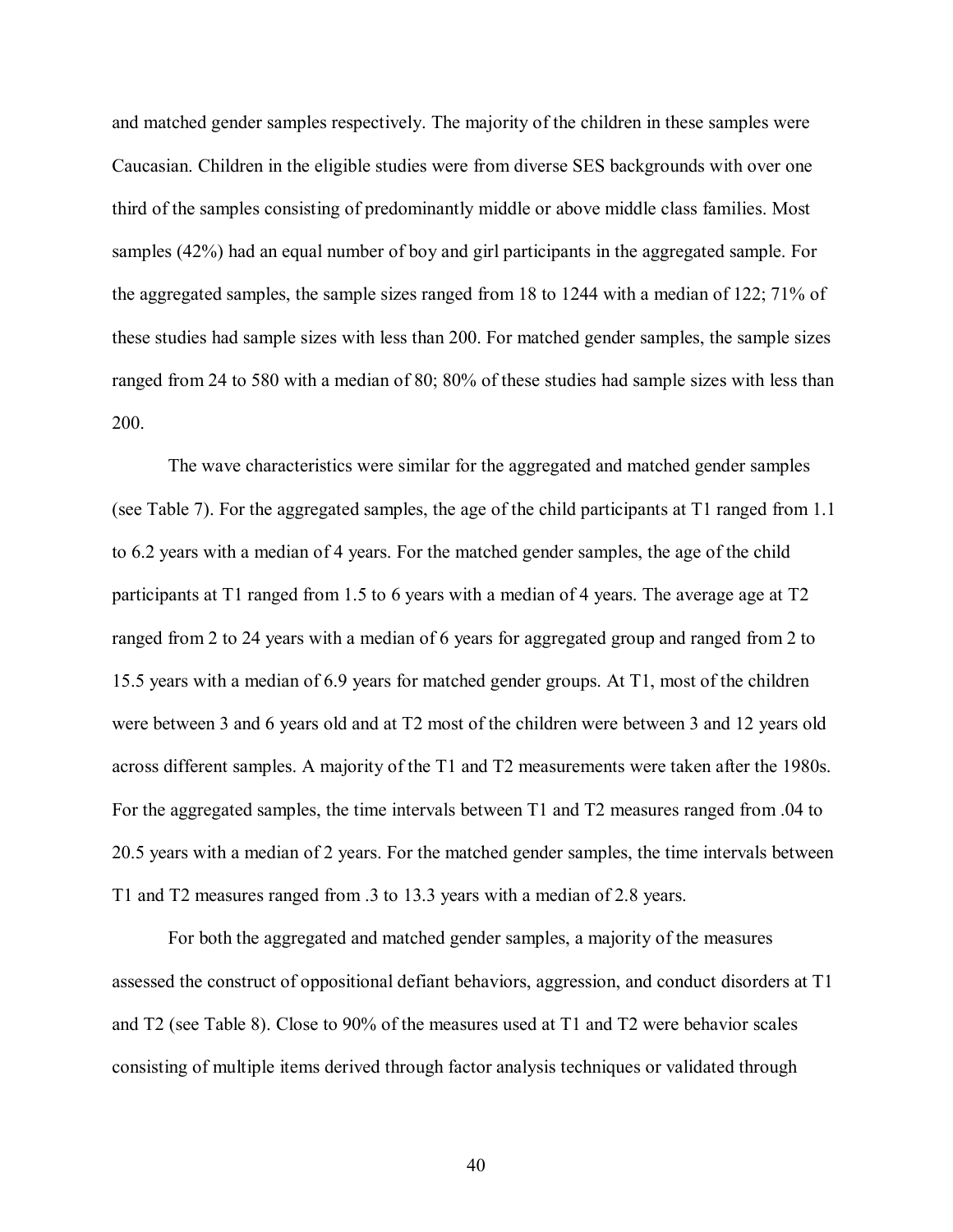empirical research. Very few studies used measures with single items (e.g., "can't sit still") at either time points. Questionnaires and clinical interviews constituted the most frequent methods

|                                |                | <b>Aggregated sample</b> | <b>Matched gender sample</b> |                |  |
|--------------------------------|----------------|--------------------------|------------------------------|----------------|--|
| Variable                       | N              | $\frac{0}{0}$            | $\mathbf N$                  | $\frac{0}{0}$  |  |
| Mean Age at T1                 |                |                          |                              |                |  |
| T1 age $0-3$                   | 36             | 22.1%                    | 42                           | 31.8%          |  |
| T1 age 3-6                     | 127            | 77.9%                    | 90                           | 68.2%          |  |
| Mean Age at T2                 |                |                          |                              |                |  |
| T1 age 0-3                     | $\overline{3}$ | 1.8%                     | $\overline{4}$               | 3.0%           |  |
| T1 age 3-6                     | 73             | 44.8%                    | 32                           | 24.2%          |  |
| T2 age 6-12 yrs                | 77             | 47.2%                    | 76                           | 57.6%          |  |
| T2 adolescent age 12-18 yrs    | 9              | 5.5%                     | 20                           | 15.2%          |  |
| T2 age $>18$ yrs               | $\mathbf{1}$   | 0.6%                     | $\boldsymbol{0}$             | $0.0\%$        |  |
| Mean year T1 measure was taken |                |                          |                              |                |  |
| 1945-1959                      | 6              | 3.7%                     | $\overline{0}$               | $0.0\%$        |  |
| 1960-1969                      | 31<br>25       | 19.0%<br>15.3%           | 28<br>46                     | 21.2%<br>34.8% |  |
| 1970-1979                      |                |                          |                              |                |  |
| 1980-1989                      | 39             | 23.9%                    | 40                           | 30.3%          |  |
| 1990-2002                      | 62             | 38.0%                    | 18                           | 13.6%          |  |
| Mean year T2 measure was taken |                |                          |                              |                |  |
| 1945-1959                      | 6              | 3.7%                     | $\boldsymbol{0}$             | $0.0\%$        |  |
| 1960-1969                      | 25             | 15.3%                    | 16                           | 12.1%          |  |
| 1970-1979                      | 21             | 12.9%                    | 34                           | 25.8%          |  |
| 1980-1989                      | 42             | 25.8%                    | 64                           | 48.5%          |  |
| 1990-2001                      | 69             | 42.3%                    | 18                           | 13.6%          |  |
| Mean interval between measures |                |                          |                              |                |  |
| Less than 1 year               | 39             | 23.9%                    | 12                           | 9.1%           |  |
| 1-3 years                      | 60             | 36.8%                    | 54                           | 40.9%          |  |
| 3-5 years                      | 32             | 19.6%                    | 24                           | 18.2%          |  |
| $5-10$ years                   | 28             | 17.2%                    | 34                           | 25.8%          |  |
| $10 - 15$ years                | $\overline{3}$ | 1.8%                     | 8                            | 6.1%           |  |
| Over 15 years                  | $\mathbf{1}$   | 0.6%                     | $\boldsymbol{0}$             | $0.0\%$        |  |

Table 7. Wave characteristics. The number of unique wave pairs for the aggregated sample is 163 for the aggregated sample and 132 for the matched gender sample.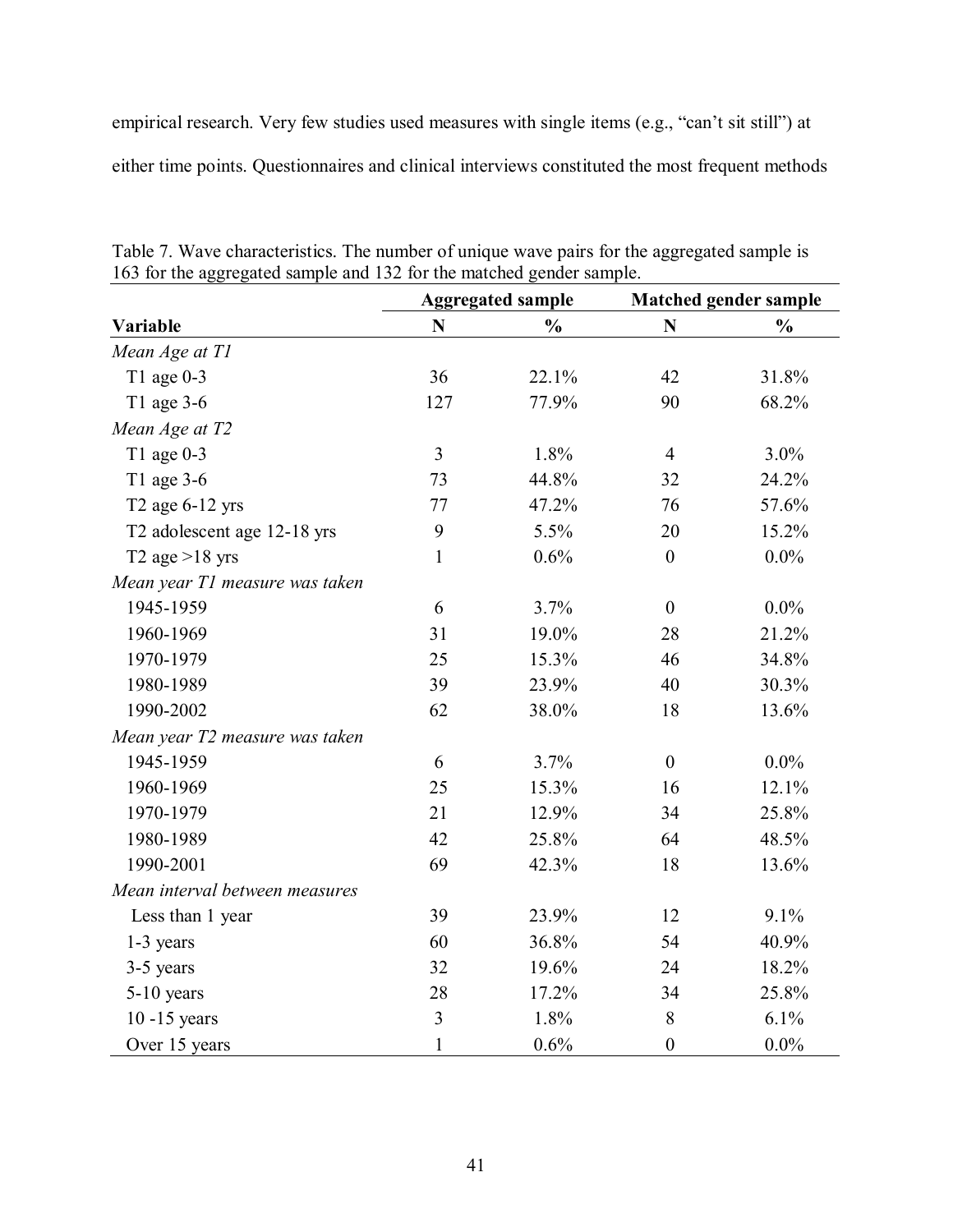|                                 | <b>Aggregated sample</b> |               | <b>Matched gender sample</b> |               |
|---------------------------------|--------------------------|---------------|------------------------------|---------------|
| Variable                        | N                        | $\frac{0}{0}$ | $\mathbf N$                  | $\frac{0}{0}$ |
| Type of behavior at T1          |                          |               |                              |               |
| <b>ADHD</b>                     | 38                       | 12.5%         | 26                           | 12.0%         |
| Oppositional/aggressive/conduct | 200                      | 65.6%         | 156                          | 72.2%         |
| Comorbidity                     | 67                       | 22.0%         | 34                           | 15.8%         |
| Type of behavior at T2          |                          |               |                              |               |
| <b>ADHD</b>                     | 30                       | 9.8%          | 26                           | 12.0%         |
| Oppositional/aggressive/conduct | 215                      | 70.5%         | 144                          | 66.7%         |
| Comorbidity                     | 60                       | 19.7%         | 46                           | 21.3%         |
| Type of T1 measures             |                          |               |                              |               |
| Single item                     | 33                       | 10.8%         | 6                            | 2.8%          |
| Multiple items                  | 272                      | 89.2%         | 210                          | 97.2%         |
| Type of T2 measures             |                          |               |                              |               |
| Single item                     | 5                        | 1.6%          | $\boldsymbol{0}$             | $0.0\%$       |
| Multiple items                  | 300                      | 98.4%         | 216                          | 100.0%        |
| How T1 Measure was collected    |                          |               |                              |               |
| Questionnaire                   | 165                      | 54.1%<br>104  |                              | 48.1%         |
| Interview                       | 44                       | 14.4%<br>26   |                              | 12.0%         |
| Observation                     | 94                       | 30.8%         | 86                           | 39.8%         |
| More than one type of measure   | $\overline{2}$           | 7.0%          | $\boldsymbol{0}$             | $0.0\%$       |
| How T2 Measure was collected    |                          |               |                              |               |
| Questionnaire                   | 182                      | 59.7%         | 110                          | 50.9%         |
| Interview                       | 38                       | 12.5%         | 26                           | 12.0%         |
| Archival record                 | 13                       | 4.3%          | 6                            | 2.8%          |
| Observation                     | 72                       | 23.6%         | 74                           | 34.3%         |
| Source of T1 measure            |                          |               |                              |               |
| Parent                          | 128                      | 42.0%         | 92                           | 42.6%         |
| Teacher                         | 67                       | 22.0%         | 38                           | 17.6%         |
| Peer                            | 13                       | 4.3%          | $\boldsymbol{0}$             | $0.0\%$       |
| Researcher/observer             | 94                       | 30.8%         | 86                           | 39.8%         |
| Multiple sources                | 3                        | 1.0%          | $\boldsymbol{0}$             | $0.0\%$       |
| Source of T2 measure            |                          |               |                              |               |
| Self-report                     | 15                       | 4.9%          | $\overline{2}$               | 0.9%          |
| Parent                          | 96                       | 31.5%         | 90                           | 41.7%         |
| Teacher                         | 86                       | 28.2%         | 42                           | 19.4%         |
| Peers                           | 18                       | 5.9%          | $\overline{4}$               | 1.9%          |

Table 8. Measurement characteristics. A total of 305 measures were used in the aggregated sample and 216 measures were used in the matched gender sample.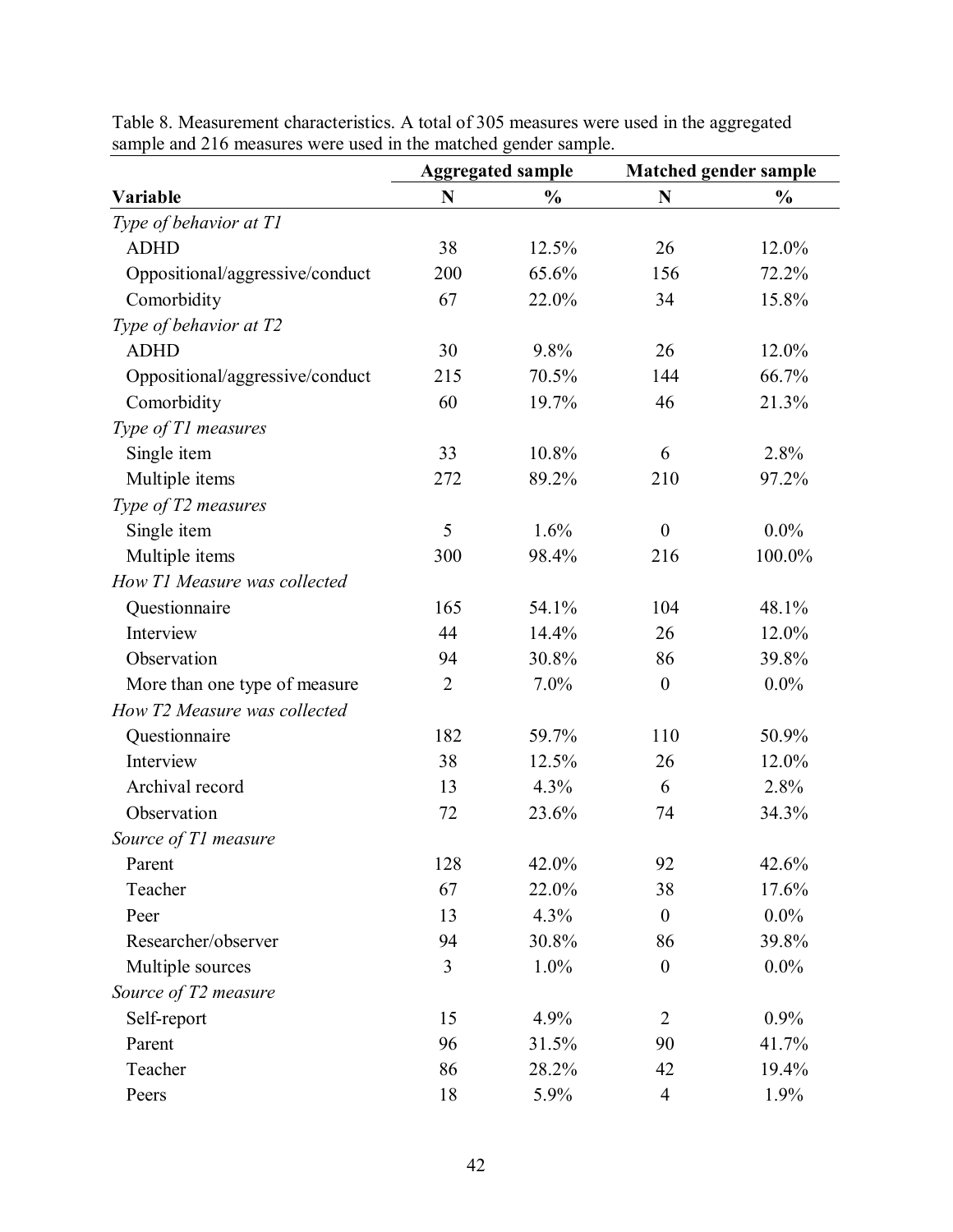| Table 8, continued   |    |         |    |         |
|----------------------|----|---------|----|---------|
| Police               |    | $3.9\%$ |    | 1.9%    |
| Researcher/observers | 72 | 23.6%   | 74 | 34.3%   |
| Multiple sources     | n  | $2.0\%$ |    | $0.0\%$ |

of behavior assessments at both T1 and T2. Parents, teachers, and observers/researchers were the top three most frequent informants for assessing children's externalizing behavior problems at both T1 and T2.

A total of 607 effect sizes was used for data analysis for the aggregated sample and 325 effect sizes were used for the matched gender samples (see Table 9). Over 90% of the effect

Table 9. Effect size characteristics ( $N=607$  for the aggregated sample and  $N=325$  for the matched gender sample).

|                                 |     | <b>Aggregated sample</b> |          | <b>Matched gender sample</b> |  |  |
|---------------------------------|-----|--------------------------|----------|------------------------------|--|--|
| Variable                        | N   | $\frac{0}{0}$            | N        | $\frac{0}{0}$                |  |  |
| Scaling of T1 measure           |     |                          |          |                              |  |  |
| Dichotomized                    | 27  | 4.4%                     | 6        | 1.8%                         |  |  |
| Discrete (3-8 categories)       | 48  | $8.0\%$                  | 29       | 8.9%                         |  |  |
| Continuous (>8 categories)      | 532 | 87.6%                    | 290      | 89.2%                        |  |  |
| Scaling of T2 measure           |     |                          |          |                              |  |  |
| Dichotomized                    | 25  | $4.1\%$                  | 6        | 1.8%                         |  |  |
| Discrete (3-8 categories)       | 19  | $3.1\%$                  | 21       | 6.5%                         |  |  |
| Continuous (>8 categories)      | 563 | 92.8%                    | 298      | 91.7%                        |  |  |
| Original effect size statistics |     |                          |          |                              |  |  |
| Correlation                     | 577 | 95.1%                    | 317      | 97.5%                        |  |  |
| Crosstab frequency table        | 16  | 2.6%                     | 6        | 1.8%                         |  |  |
| Chi square analysis             | 6   | $1.0\%$                  | $\theta$ | $0.0\%$                      |  |  |
| Mean and Standard Deviation     | 6   | $1.0\%$                  | $\theta$ | $0.0\%$                      |  |  |
| Imputed from significance level | 2   | 0.3%                     | 2        | 0.6%                         |  |  |

sizes were calculated on continuous measures for both aggregated and matched gender samples at both T1 and T2. Very few effect sizes were calculated on dichotomized or discrete measures.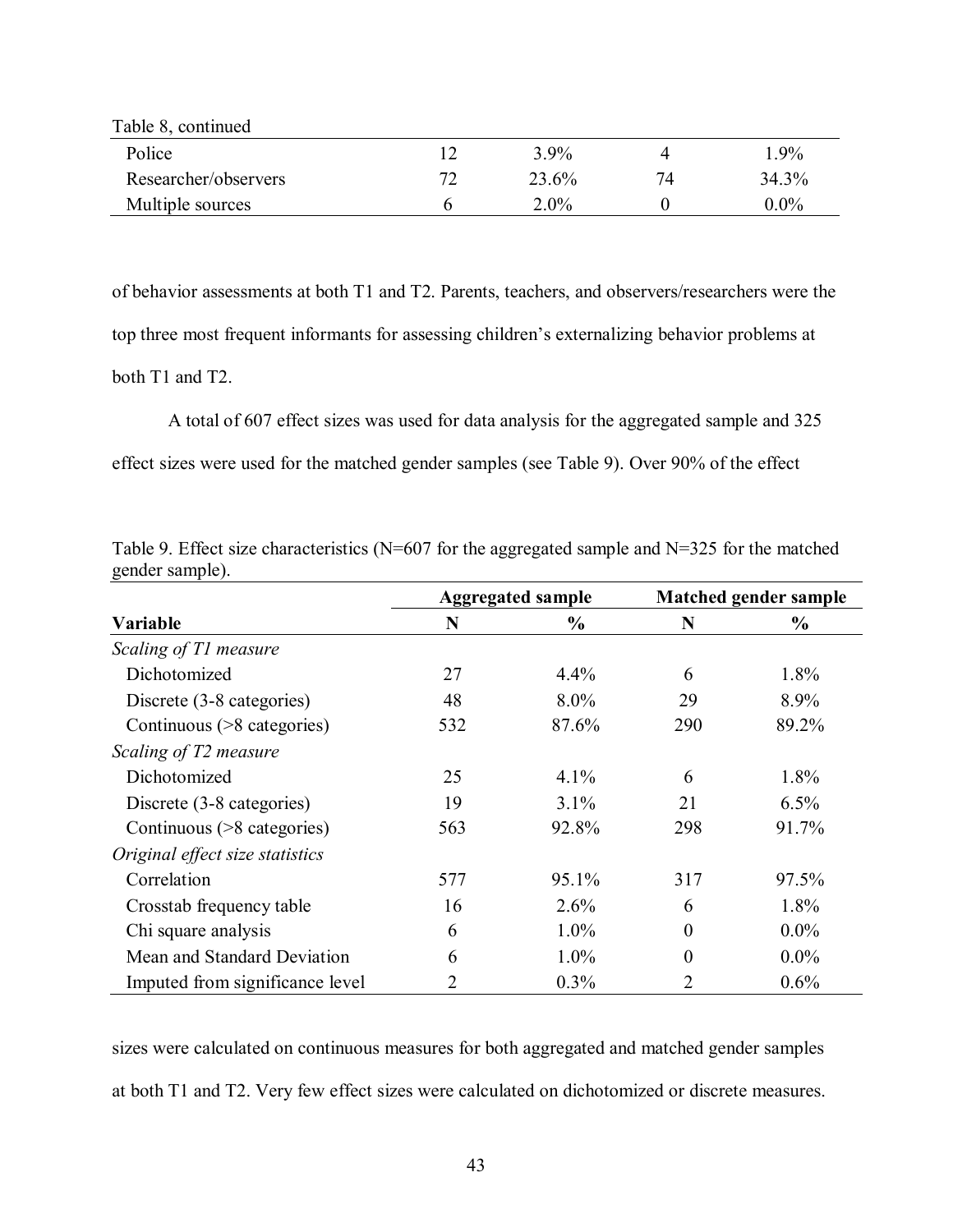Over 95% of the effect sizes were reported in the form of Pearson correlation coefficients. Less than 10% of the effect sizes were calculated by using information in frequency tables, Chi square test results, mean and standard deviation, or the significance level of the correlation coefficients provided in the reports across samples.

# Magnitude of Weighted Mean Effect Sizes

 Table 10 presents the weighted mean effect sizes for different samples using both fixed and random effects models. In this analysis effect sizes were aggregated by independent samples. For the aggregated sample, the weighted mean effect size estimated using a fixed effects model was .40, significantly greater than zero, with a 95% confidence interval of .39 to .42. For matched gender samples, the weighted mean effect size was .44 for boys (95% confidence interval: .41 to .47), and .38 for girls (95% confidence interval: .35 to .42). The weighted mean effect sizes estimated by random effects models were slightly higher than those estimated by fixed effects models with wider 95% confident intervals. The Q-tests for between-group difference were conducted to determine whether boy and girl effect sizes were significantly different using both fixed and random effects models. The Q-test for between-group difference using the fixed effects model showed significant between differences with Hedges' Q between = 4.70 and *p*=.03 indicating the stability effect sizes were larger for boys than for girls. However, the Q-test for between group-difference using the random effects model did not show significant group differences.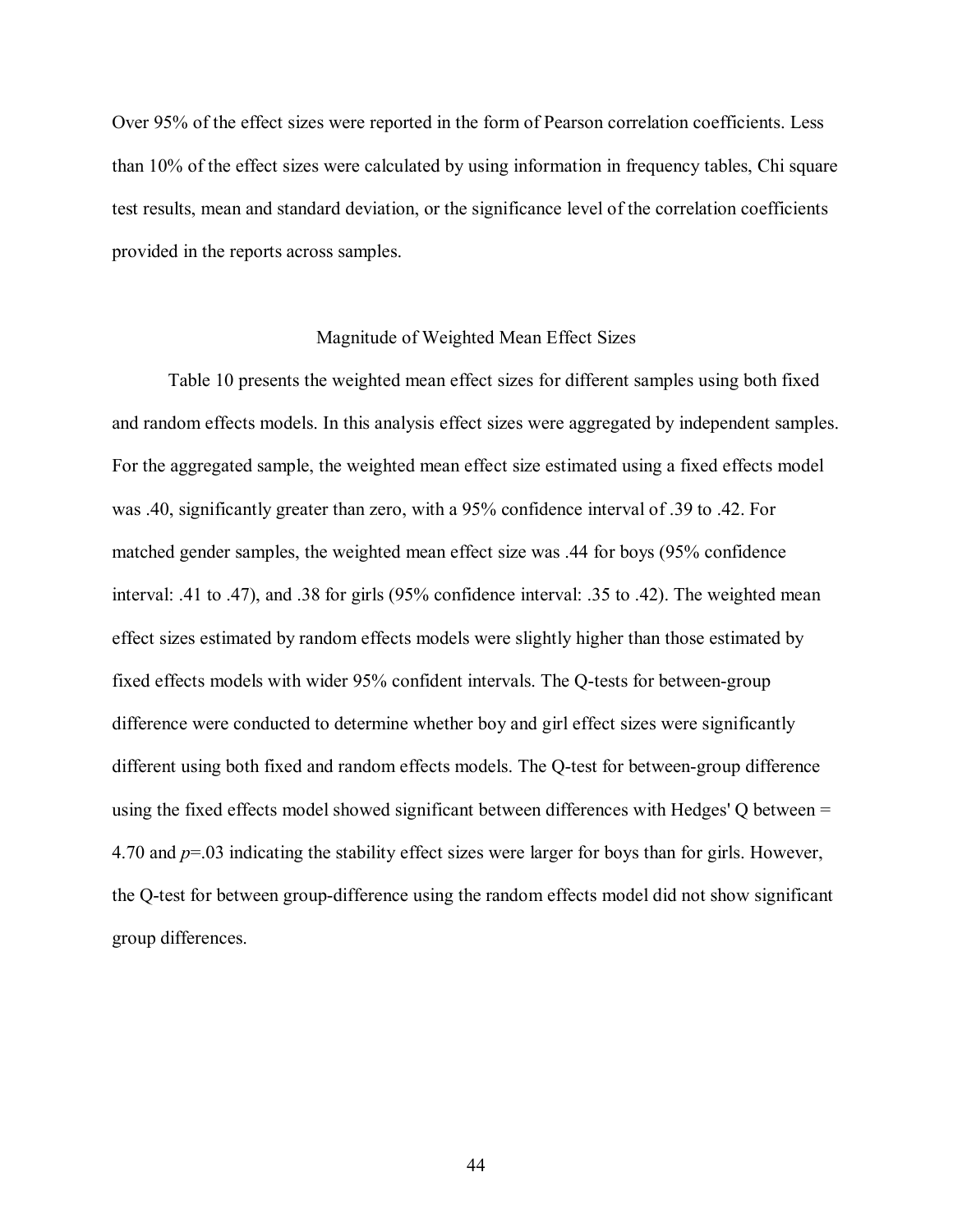Table 10. Aggregated effect sizes by sample. ES refers to effect sizes. 95% CI refers to 95% confidence interval. Winsor refers to weighted mean effect sizes calculated using winsorized sample sizes. Original refers to weighted mean effect sizes calculated using original sample sizes. *Q* refers to homogeneity test used to determine heterogeneity in the sample. *p* refers to the *s*ignificant level for homogeneity tests. *N* refers to the number of effect sizes used in estimating the weighted mean effect sizes.

|               |                   | Weighted |                      |            |        |                  |                  |
|---------------|-------------------|----------|----------------------|------------|--------|------------------|------------------|
| <b>Sample</b> | <b>Type of ES</b> | mean ES  | -95% CI              | $+95\%$ CI | 0      | $\boldsymbol{P}$ | $\boldsymbol{N}$ |
|               |                   |          | Fixed effects model  |            |        |                  |                  |
| Aggregated    | Winsor            | 0.40     | 0.39                 | 0.42       | 392.81 | 0.00             | 72               |
| sample        | Original          | 0.39     | 0.38                 | 0.41       | 451.08 | 0.00             | 72               |
| Boy sample    | Winsor            | 0.44     | 0.41                 | 0.47       | 80.38  | 0.00             | 27               |
|               | Original          | 0.44     | 0.41                 | 0.47       | 80.38  | 0.00             | 27               |
| Girl sample   | Winsor            | 0.38     | 0.35                 | 0.42       | 104.95 | 0.00             | 27               |
|               | Original          | 0.38     | 0.35                 | 0.42       | 104.95 | 0.00             | 27               |
|               |                   |          | Random effects model |            |        |                  |                  |
| Aggregated    | Winsor            | 0.43     | 0.39                 | 0.47       | 69.95  | 0.51             | 72               |
| sample        | Original          | 0.43     | 0.39                 | 0.47       | 69.99  | 0.51             | 72               |
|               | Winsor            | 0.45     | 0.39                 | 0.51       | 24.74  | 0.53             | 27               |
| Boy sample    | Original          | 0.45     | 0.39                 | 0.51       | 24.81  | 0.53             | 27               |
| Girl sample   | Winsor            | 0.39     | 0.32                 | 0.47       | 27.52  | 0.38             | 27               |
|               | Original          | 0.39     | 0.32                 | 0.47       | 27.52  | 0.38             | 27               |

Next, weighted mean effect sizes were examined by sample, informant categories (if T1 and T2 used the same or different types of informant), T1 construct categories (i.e., ADHD, Aggression/CD, and Comorbidity), and T2 construct categories (i.e., ADHD, Aggression/CD, and Comorbidity) for the aggregated sample using fixed effects models (see Table 11) and random effects models (see Table 12). A clear pattern of informant and construct effects was seen using both fixed and random effects models. The weighted mean effect sizes measuring the same subtype of externalizing behaviors rated by the same type of informant at T1 and T2 were much higher than effect sizes measuring different subtypes of externalizing behaviors rated by different types of informant. For example, in the fixed effects model (Table 11), the weighted mean effect size was .50 if T1 and T2 measured aggression/CD rated by the same informant.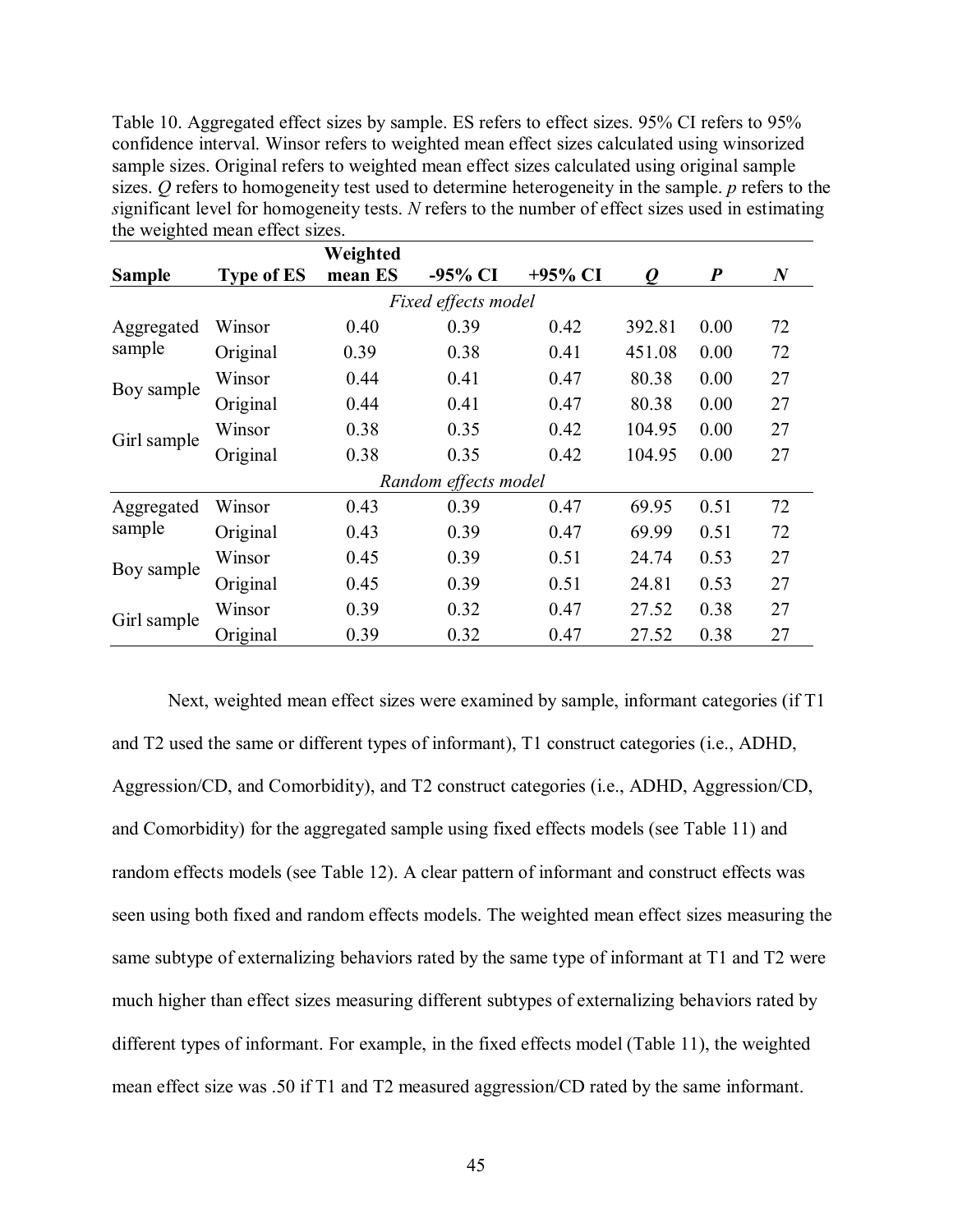However, the weighted mean effect size was only .23 if T1 and T2 measured aggression/CD but used different informants. In another example, the weighted mean effect size was .55 if T1 and T2 measured the same subtypes of externalizing behaviors—comorbidity of ADHD and CD by the same type of informant. But the weighted mean effect size was only .32 if T1 measured comorbidity and T2 measured ADHD by different types of informant.

Table 11. Weighted mean effect sizes by sample, construct, and informant for the aggregated sample using fixed effects models. ES refers to effect sizes. 95% CI refers to 95% confidence interval. *Q* refers to homogeneity test used to determine heterogeneity in the sample. *p* refers to the *s*ignificant level for homogeneity tests. *N* refers to the number of effect sizes used in estimating the weighted mean effect sizes. n/a refers to Not Available.

| Time 1         | 95% CI<br>Weighted<br>Time 2 |                                           |         |              |                  |      |                  |
|----------------|------------------------------|-------------------------------------------|---------|--------------|------------------|------|------------------|
| Construct      | Construct                    | <b>Mean ES</b>                            | Lower   | <b>Upper</b> | $\boldsymbol{Q}$ | D    | $\boldsymbol{N}$ |
|                |                              | Same informant at time 1 and time 2       |         |              |                  |      |                  |
|                | <b>ADHD</b>                  | 0.41                                      | 0.35    | 0.48         | 22.097           | 0.01 | 11               |
| <b>ADHD</b>    | CD                           | 0.41                                      | 0.29    | 0.51         | $\theta$         | n/a  | $\mathbf{1}$     |
|                | Comorbidity                  | n/a                                       | n/a     | n/a          | n/a              | n/a  | n/a              |
|                | <b>ADHD</b>                  | 0.30                                      | 0.10    | 0.47         | 0.48             | 0.49 | $\overline{2}$   |
| CD             | CD                           | 0.50                                      | 0.48    | 0.52         | 249.80           | 0.00 | 49               |
|                | Comorbidity                  | 0.42                                      | 0.38    | 0.47         | 23.66            | 0.01 | 11               |
|                | <b>ADHD</b>                  | 0.32                                      | 0.19    | 0.44         | 1.86             | 0.39 | 3                |
| Comorbidity CD |                              | 0.39                                      | 0.27    | 0.49         | 1.95             | 0.58 | $\overline{4}$   |
|                | Comorbidity                  | 0.55                                      | 0.51    | 0.58         | 34.93            | 0.00 | 17               |
|                |                              | Different informants at time 1 and time 2 |         |              |                  |      |                  |
|                | <b>ADHD</b>                  | 0.23                                      | 0.15    | 0.31         | 0.92             | 0.82 | 4                |
| <b>ADHD</b>    | CD                           | 0.15                                      | 0.11    | 0.20         | 2.25             | 0.90 | 7                |
|                | Comorbidity                  | 0.20                                      | $-0.03$ | 0.41         | 0.00             | n/a  | 1                |
|                | <b>ADHD</b>                  | 0.19                                      | 0.09    | 0.29         | 0.18             | 0.67 | $\overline{2}$   |
| CD             | CD                           | 0.23                                      | 0.19    | 0.26         | 24.03            | 0.09 | 17               |
|                | Comorbidity                  | 0.25                                      | 0.14    | 0.36         | 4.77             | 0.57 | $\tau$           |
|                | <b>ADHD</b>                  | $-0.01$                                   | $-0.40$ | 0.39         | 0.00             | n/a  | $\mathbf{1}$     |
| Comorbidity CD |                              | 0.25                                      | 0.15    | 0.34         | 5.19             | 0.52 | 7                |
|                | Comorbidity                  | 0.38                                      | 0.31    | 0.44         | 5.50             | 0.48 | 7                |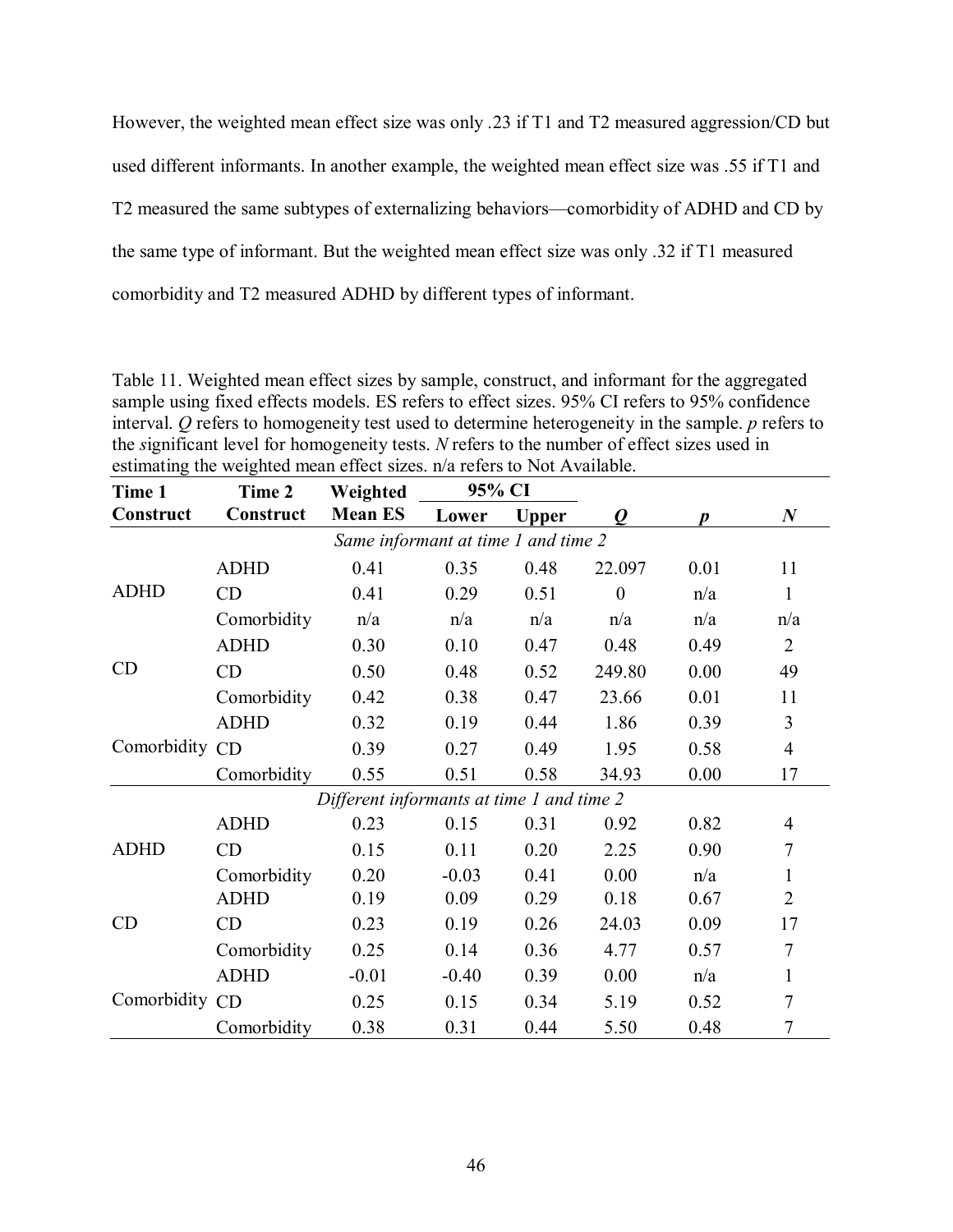Table 12. Weighted mean effect sizes by construct and informant for the aggregated sample using random effects models. ES refers to effect sizes. 95% CI refers to 95% confidence interval. *Q* refers to homogeneity test used to determine heterogeneity in the sample. *p* refers to the significant level for homogeneity tests. *N* refers to the number of effect sizes used in estimating the weighted mean effect sizes. n/a means Not Available.

| Time 1         | Time 2      | Weighted                                  |       | 95% CI       |       |                  |                  |
|----------------|-------------|-------------------------------------------|-------|--------------|-------|------------------|------------------|
| Construct      | Construct   | <b>Mean ES</b>                            | Lower | <b>Upper</b> | 0     | $\boldsymbol{p}$ | $\boldsymbol{N}$ |
|                |             | Same informant at time 1 and time 2       |       |              |       |                  |                  |
|                | <b>ADHD</b> | 0.40                                      | 0.29  | 0.49         | 10.34 | 0.41             | 11               |
| <b>ADHD</b>    | CD          | n/a                                       | n/a   | n/a          | n/a   | n/a              | n/a              |
|                | Comorbidity | n/a                                       | n/a   | n/a          | n/a   | n/a              | n/a              |
|                | <b>ADHD</b> | 0.30                                      | 0.10  | 0.47         | 0.48  | 0.49             | $\overline{2}$   |
| CD             | CD          | 0.49                                      | 0.45  | 0.54         | 50.57 | 0.37             | 49               |
|                | Comorbidity | 0.41                                      | 0.32  | 0.48         | 5.58  | 0.85             | 11               |
| Comorbidity CD | <b>ADHD</b> | 0.32                                      | 0.19  | 0.44         | 1.86  | 0.39             | 3                |
|                |             | 0.39                                      | 0.27  | 0.49         | 1.95  | 0.58             | $\overline{4}$   |
|                | Comorbidity | 0.55                                      | 0.50  | 0.61         | 16.33 | 0.43             | 17               |
|                |             | Different informants at time 1 and time 2 |       |              |       |                  |                  |
|                | <b>ADHD</b> | 0.23                                      | 0.15  | 0.31         | 0.92  | 0.82             | 4                |
| <b>ADHD</b>    | CD          | 0.15                                      | 0.11  | 0.20         | 2.25  | 0.90             | $\tau$           |
|                | Comorbidity | n/a                                       | n/a   | n/a          | n/a   | n/a              | n/a              |
|                | <b>ADHD</b> | 0.19                                      | 0.09  | 0.29         | 0.18  | 0.67             | $\overline{2}$   |
| CD             | CD          | 0.22                                      | 0.18  | 0.26         | 15.36 | 0.50             | 17               |
|                | Comorbidity | 0.25                                      | 0.14  | 0.36         | 4.77  | 0.57             | $\overline{7}$   |
|                | <b>ADHD</b> | n/a                                       | n/a   | n/a          | n/a   | n/a              | n/a              |
| Comorbidity CD |             | 0.25                                      | 0.15  | 0.34         | 5.19  | 0.52             | 7                |
|                | Comorbidity | 0.38                                      | 0.31  | 0.44         | 5.50  | 0.48             | 7                |

For matched gender groups, weighted mean effect sizes were examined by sample, and T1 and T2 informant and construct categories using fixed (see Table 13) and random effects models (see Table 14). Similar informant and construct effects were found for the boy and girl samples as were found for the aggregated sample using both fixed and random effects models. The weighted mean effect sizes were much higher if T1 and T2 used the same type of informant and measured the same subtype of externalizing behaviors. The Q-tests of between-group difference were conducted for samples with at least 10 matched gender effect sizes using both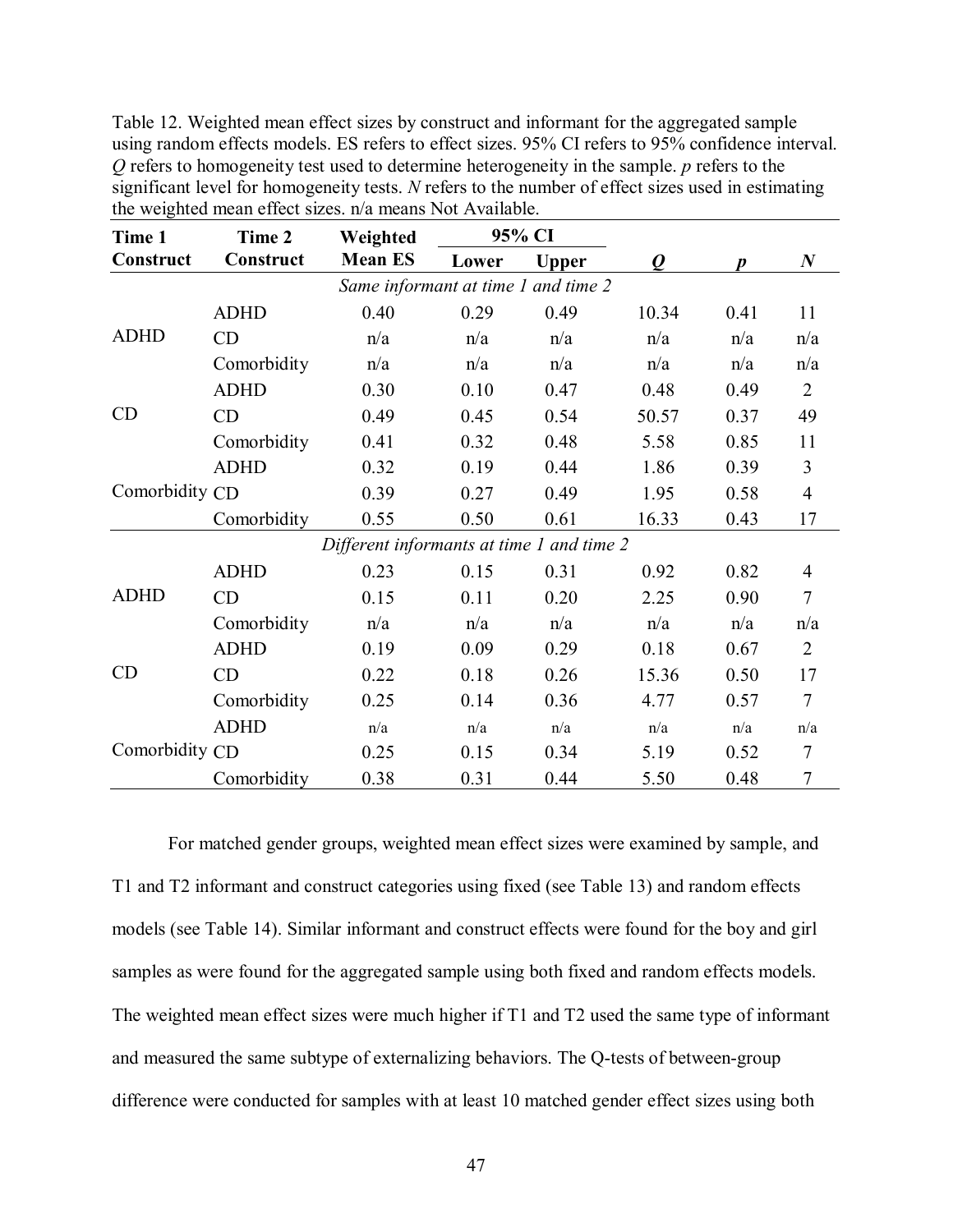fixed and random effects models. The stability of externalizing behaviors was similar for boys and girls. Only one Q-test of between-group difference using the fixed effects model approached significance level with Hedges'  $Q = 2.56$  and  $p = .11$ . The stability of externalizing behaviors rated by the same type of informant and measuring aggression/CD at both T1 and T2 were slightly higher for boys than for girls. Results from random effects models found no significant gender differences.

Table 13. Weighted mean effect sizes by sample, construct, and informant for the matched gender samples using fixed effects models. ES refers to effect sizes. 95% CI refers to 95% confidence interval. *Q* refers to homogeneity test used to determine heterogeneity in the sample. *p* refers to the significant level for homogeneity tests. *N* refers to the number of effect sizes used in estimating the weighted mean effect sizes. n/a means Not Available.

|             | Time 1         | Time 2      | Weighted                            |         | 95% CI       |                |      |                  |
|-------------|----------------|-------------|-------------------------------------|---------|--------------|----------------|------|------------------|
| Gender      | Construct      | Construct   | <b>Mean ES</b>                      | Lower   | <b>Upper</b> | 0              | D    | $\boldsymbol{N}$ |
|             |                |             | Same informant at time 1 and time 2 |         |              |                |      |                  |
|             |                | <b>ADHD</b> | 0.48                                | 0.38    | 0.57         | 9.557          | 0.05 | 5                |
|             | <b>ADHD</b>    | CD          | 0.50                                | 0.22    | 0.70         | $\overline{0}$ | n/a  | $\mathbf{1}$     |
|             |                | Comorbidity | n/a                                 | n/a     | n/a          | n/a            | n/a  | n/a              |
|             |                | <b>ADHD</b> | 0.41                                | 0.22    | 0.58         | 0.29           | 0.59 | $\overline{2}$   |
| <b>Boys</b> | CD             | CD          | 0.46                                | 0.42    | 0.49         | 60.94          | 0.00 | 19               |
|             |                | Comorbidity | 0.36                                | 0.26    | 0.45         | 1.04           | 0.90 | 5                |
|             | Comorbidity CD | <b>ADHD</b> | n/a                                 | n/a     | n/a          | n/a            | n/a  | n/a              |
|             |                |             | n/a                                 | n/a     | n/a          | n/a            | n/a  | n/a              |
|             |                | Comorbidity | 0.56                                | 0.49    | 0.62         | 1.76           | 0.88 | 6                |
|             |                | <b>ADHD</b> | 0.39                                | 0.28    | 0.49         | 9.096          | 0.06 | 5                |
|             | <b>ADHD</b>    | CD          | 0.33                                | $-0.06$ | 0.63         | $\theta$       | n/a  | $\mathbf{1}$     |
|             |                | Comorbidity | n/a                                 | n/a     | n/a          | n/a            | n/a  | n/a              |
|             |                | <b>ADHD</b> | 0.28                                | 0.05    | 0.48         | 0.32           | 0.57 | $\overline{2}$   |
| Girls       | CD             | CD          | 0.41                                | 0.37    | 0.45         | 90.74          | 0.00 | 19               |
|             |                | Comorbidity | 0.28                                | 0.17    | 0.38         | 4.55           | 0.34 | 5                |
|             |                | <b>ADHD</b> | n/a                                 | n/a     | n/a          | n/a            | n/a  | n/a              |
|             | Comorbidity CD |             | n/a                                 | n/a     | n/a          | n/a            | n/a  | n/a              |
|             |                | Comorbidity | 0.55                                | 0.48    | 0.62         | 5.13           | 0.40 | 6                |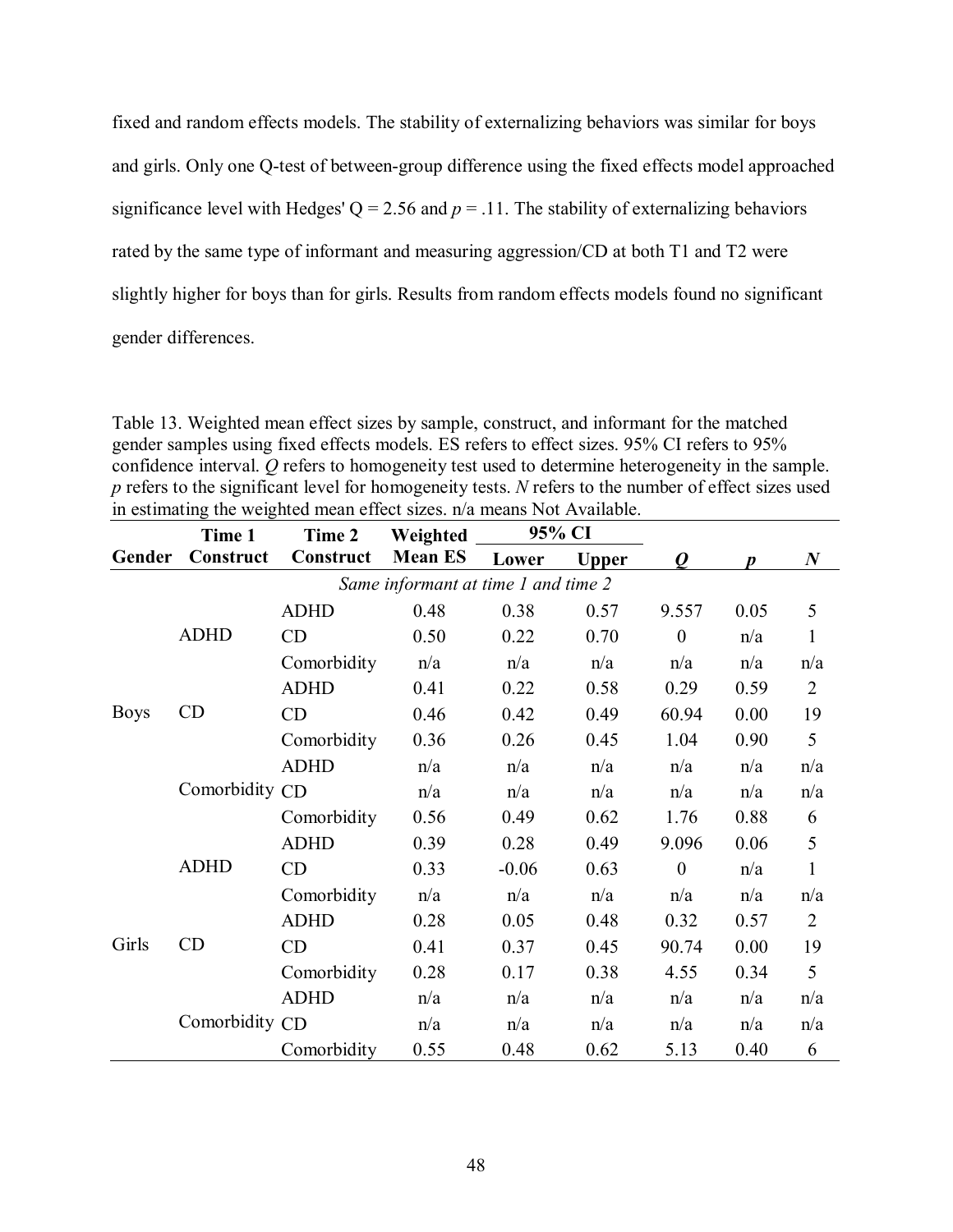|             | Different informants at time 1 and time 2 |             |      |         |      |       |       |                |
|-------------|-------------------------------------------|-------------|------|---------|------|-------|-------|----------------|
|             |                                           | <b>ADHD</b> | 0.27 | 0.10    | 0.41 | 0.42  | 0.52  | $\overline{2}$ |
|             | <b>ADHD</b>                               | CD          | 0.32 | 0.18    | 0.45 | 3.00  | 0.08  | $\overline{2}$ |
|             |                                           | Comorbidity | n/a  | n/a     | n/a  | n/a   | n/a   | n/a            |
|             |                                           | <b>ADHD</b> | n/a  | n/a     | n/a  | n/a   | n/a   | n/a            |
| <b>Boys</b> | CD                                        | CD          | 0.19 | 0.09    | 0.29 | 3.04  | 0.55  | 5              |
|             |                                           | Comorbidity | 0.32 | 0.11    | 0.51 | 0.68  | 0.41  | $\overline{2}$ |
|             |                                           | <b>ADHD</b> | n/a  | n/a     | n/a  | n/a   | n/a   | n/a            |
|             | Comorbidity CD                            |             | 0.39 | 0.14    | 0.60 | 0.02  | 0.88  | $\overline{2}$ |
|             |                                           | Comorbidity | 0.43 | 0.17    | 0.63 | 0.09  | 0.76  | $\overline{2}$ |
|             |                                           | <b>ADHD</b> | 0.27 | 0.10    | 0.42 | 0.581 | 0.45  | $\overline{2}$ |
|             | <b>ADHD</b>                               | CD          | 0.34 | 0.21    | 0.46 | 2.022 | 0.155 | $\overline{2}$ |
|             |                                           | Comorbidity | n/a  | n/a     | n/a  | n/a   | n/a   | n/a            |
|             |                                           | <b>ADHD</b> | n/a  | n/a     | n/a  | n/a   | n/a   | n/a            |
| Girls       | CD                                        | CD          | 0.16 | 0.06    | 0.26 | 3.87  | 0.42  | 5              |
|             |                                           | Comorbidity | 0.16 | $-0.12$ | 0.41 | 2.77  | 0.10  | $\overline{2}$ |
|             |                                           | <b>ADHD</b> | n/a  | n/a     | n/a  | n/a   | n/a   | n/a            |
|             | Comorbidity CD                            |             | 0.39 | 0.12    | 0.60 | 0.06  | 0.81  | $\overline{2}$ |
|             |                                           | Comorbidity | 0.38 | 0.11    | 0.60 | 0.04  | 0.85  | $\overline{2}$ |

Table 13 continued

Table 14. Weighted mean effect sizes by sample, construct, and informant for the matched gender samples using random effects models. ES refers to effect sizes. 95% CI refers to 95% confidence interval. *Q* refers to homogeneity test used to determine heterogeneity in the sample. *p* refers to the significant level for homogeneity tests. *N* refers to the number of effect sizes used in estimating the weighted mean effect sizes. n/a means not available.

|             | Time 1         | Time 2      | Weighted                            |       | 95% CI       |       |      |                  |
|-------------|----------------|-------------|-------------------------------------|-------|--------------|-------|------|------------------|
| Gender      | Construct      | Construct   | <b>Mean ES</b>                      | Lower | <b>Upper</b> |       |      | $\boldsymbol{N}$ |
|             |                |             | Same informant at time 1 and time 2 |       |              |       |      |                  |
|             |                | <b>ADHD</b> | 0.47                                | 0.30  | 0.61         | 4.961 | 0.29 | 5                |
|             | <b>ADHD</b>    | CD          | n/a                                 | n/a   | n/a          | n/a   | n/a  | n/a              |
|             |                | Comorbidity | n/a                                 | n/a   | n/a          | n/a   | n/a  | n/a              |
|             |                | <b>ADHD</b> | 0.41                                | 0.22  | 0.58         | 0.29  | 0.59 | 2                |
| <b>Boys</b> | CD             | CD          | 0.47                                | 0.40  | 0.54         | 18.64 | 0.41 | 19               |
|             |                | Comorbidity | 0.36                                | 0.26  | 0.45         | 1.04  | 0.90 | 5                |
|             |                | <b>ADHD</b> | n/a                                 | n/a   | n/a          | n/a   | n/a  | n/a              |
|             | Comorbidity CD |             | n/a                                 | n/a   | n/a          | n/a   | n/a  | n/a              |
|             |                | Comorbidity | 0.56                                | 0.49  | 0.62         | 1.76  | 0.88 | 6.0              |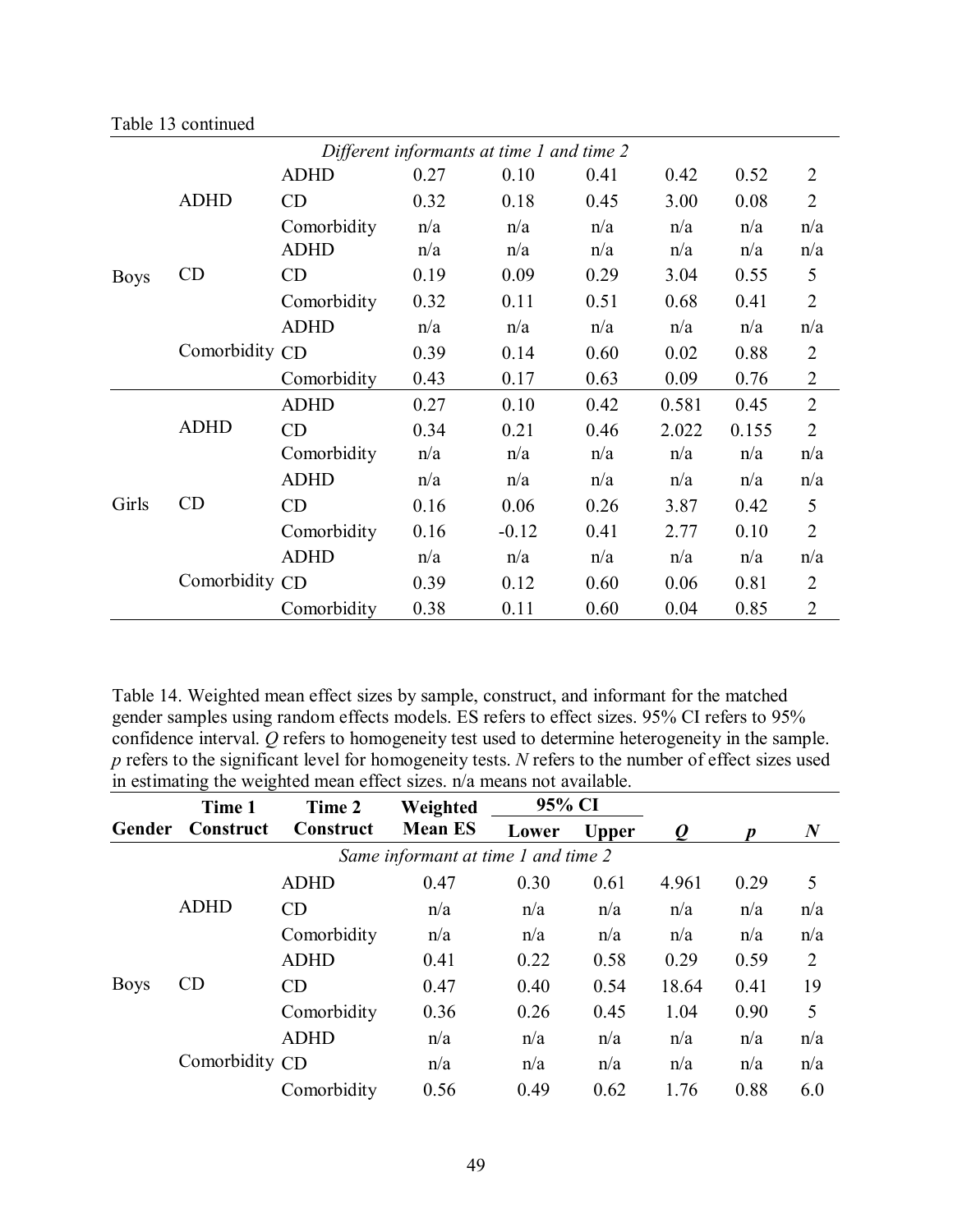|             |                   | <b>ADHD</b> | 0.37                                      | 0.18     | 0.53 | 3.581        | 0.47  | 5              |
|-------------|-------------------|-------------|-------------------------------------------|----------|------|--------------|-------|----------------|
|             | <b>ADHD</b>       | CD          | n/a                                       | n/a      | n/a  | n/a          | n/a   | n/a            |
|             |                   | Comorbidity | n/a                                       | n/a      | n/a  | n/a          | n/a   | n/a            |
|             |                   | <b>ADHD</b> | 0.28                                      | 0.05     | 0.48 | 0.32         | 0.57  | $\overline{2}$ |
| Girls       | CD                | CD          | 0.44                                      | 0.34     | 0.53 | 21.73        | 0.24  | 19             |
|             |                   | Comorbidity | 0.30                                      | 0.17     | 0.42 | 3.55         | 0.47  | 5              |
|             |                   | <b>ADHD</b> | n/a                                       | n/a      | n/a  | n/a          | n/a   | n/a            |
|             | Comorbidity CD    |             | n/a                                       | n/a      | n/a  | n/a          | n/a   | n/a            |
|             |                   | Comorbidity | 0.55                                      | 0.48     | 0.62 | 5.13         | 0.40  | 6              |
|             |                   |             | Different informants at time 1 and time 2 |          |      |              |       |                |
|             |                   | <b>ADHD</b> | 0.27                                      | 0.10     | 0.41 | 0.42         | 0.52  | $\overline{2}$ |
|             | <b>ADHD</b><br>CD | CD          | 0.28                                      | $-0.007$ | 0.52 | 1.00         | 0.32  | $\overline{2}$ |
|             |                   | Comorbidity | n/a                                       | n/a      | n/a  | n/a          | n/a   | n/a            |
|             |                   | <b>ADHD</b> | n/a                                       | n/a      | n/a  | n/a          | n/a   | n/a            |
| <b>Boys</b> |                   | CD          | 0.19                                      | 0.09     | 0.29 | 3.04         | 0.55  | 5              |
|             |                   | Comorbidity | 0.32                                      | 0.11     | 0.51 | 0.68         | 0.41  | $\overline{2}$ |
|             |                   | <b>ADHD</b> | n/a                                       | n/a      | n/a  | n/a          | n/a   | n/a            |
|             | Comorbidity CD    |             | 0.39                                      | 0.14     | 0.60 | 0.02         | 0.88  | $\overline{2}$ |
|             |                   | Comorbidity | 0.43                                      | 0.17     | 0.63 | 0.09         | 0.76  | $\overline{c}$ |
|             |                   | <b>ADHD</b> | 0.27                                      | 0.10     | 0.42 | 0.581        | 0.45  | $\overline{2}$ |
|             | <b>ADHD</b>       | CD          | 0.32                                      | 0.11     | 0.50 | $\mathbf{1}$ | 0.317 | $\overline{2}$ |
|             |                   | Comorbidity | n/a                                       | n/a      | n/a  | n/a          | n/a   | n/a            |
|             |                   | <b>ADHD</b> | n/a                                       | n/a      | n/a  | n/a          | n/a   | n/a            |
| Girls       | CD                | CD          | 0.16                                      | 0.06     | 0.26 | 3.87         | 0.42  | 5              |
|             |                   | Comorbidity | 0.19                                      | $-0.27$  | 0.58 | 1.00         | 0.32  | $\overline{2}$ |
|             |                   | <b>ADHD</b> | n/a                                       | n/a      | n/a  | n/a          | n/a   | n/a            |
|             | Comorbidity CD    |             | 0.39                                      | 0.12     | 0.60 | 0.06         | 0.81  | $\overline{2}$ |
|             |                   | Comorbidity | 0.38                                      | 0.11     | 0.60 | 0.04         | 0.85  | $\overline{2}$ |

# Table 14 Continued

# Practical Significance of the Effect Sizes

To understand the practical significance of the correlational effect sizes, the stability effect sizes were translated into various indicators of predictive accuracy in terms of positive predictive value, sensitivity, negative predictive value, and specificity using different prevalence rates of externalizing behaviors at T1 and T2 measurement points. *Positive predictive value* is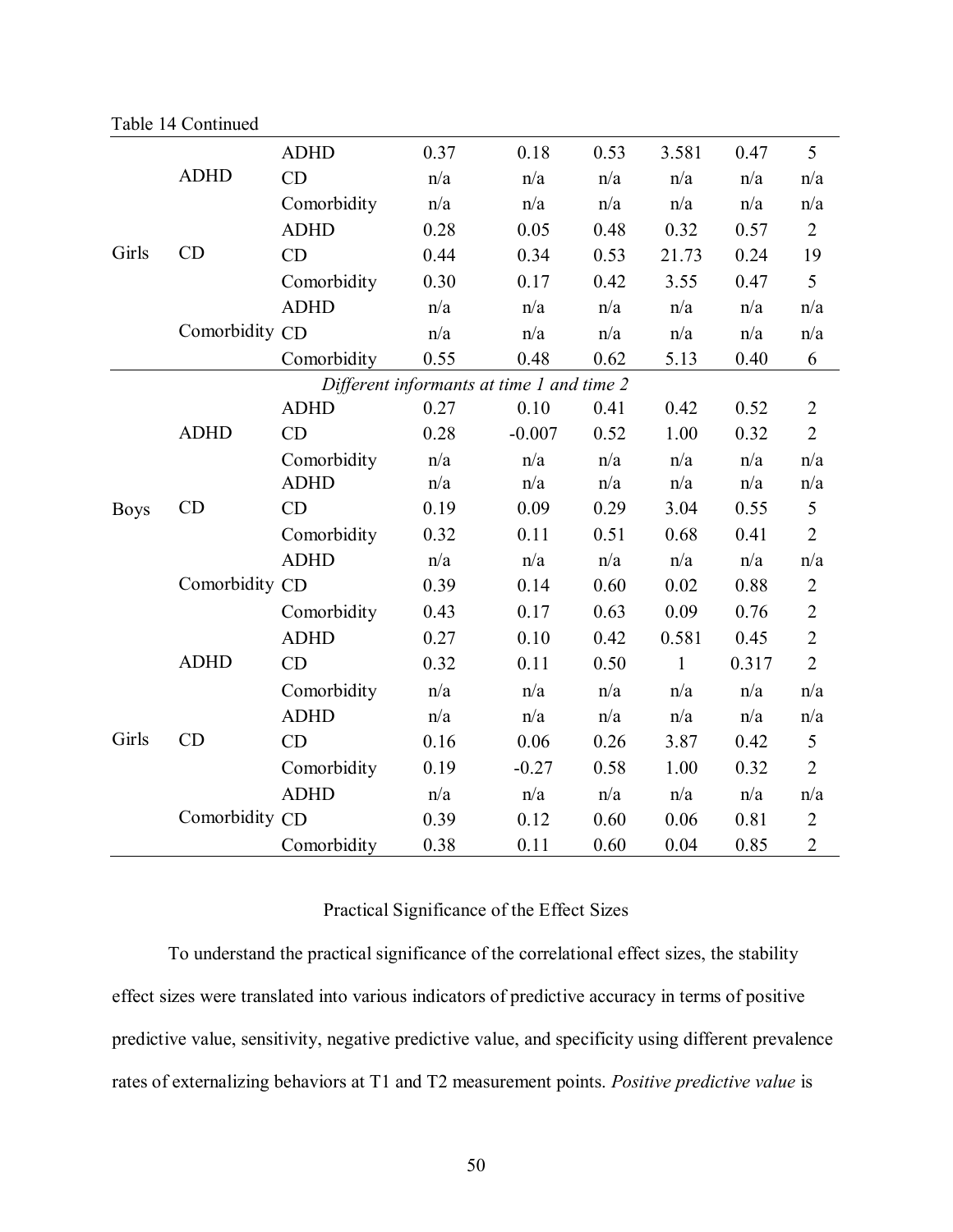the proportion of children with externalizing behavior problems at T1 who continue to have externalizing behavior problems at T2. *Sensitivity* is the proportion of children with externalizing behavior problems at T2 who also have externalizing behavior problems at T1. *Negative predictive value* is the proportion of children without externalizing behavior problems at T1 who did not develop externalizing behavior problems at T2. *Specificity* is the proportion of children without externalizing behavior problems at T2 who do not have externalizing behavior problems at T1 either. To simplify interpretation, the prevalence rates of T1 and T2 externalizing behavior problems were set at the same values: 5%, 10%, and 20% because the prevalence rates of externalizing behaviors were reported in the range of less than 5%, between 5-10%, and between 10-20% for preschoolers as well as school age children from the normal population (American Psychiatric Association, 2000; Achenbach, 1991; Achenbach & Rescorla, 2000; Bird, 1996; Caruso & Corsini, 1994; Lavigne et al., 1996; Offord, Boyle, Racine, Szatmari, Fleming, Sanford, & Lipman, 1996; Rietveld, Hudziak, Bartels, Beijsterveldt, & Boomsma, 2004). The prevalence rates of externalizing behaviors reported in the literature were based on different measures and thresholds for defining clinical behaviors, and the prevalence rates that were set for translating correlational effect sizes into predictive accuracy were rather arbitrary. However, the indicators derived for predictive accuracy might, to certain extent, represent the reality of research on externalizing behaviors problems in children.

Table 15 displays the indicators of predictive accuracy when the prevalence rates of externalizing behaviors at T1 and T2 were set at 5%, 10%, and 20% across different stability effect sizes. The values in Table 15 were calculated through two steps. First, Taylor-Russell Tables (Taylor & Russell, 1939) were consulted to determine the true positives in a 2x2 frequency table of prediction for a certain correlation effect size at given prevalence rates of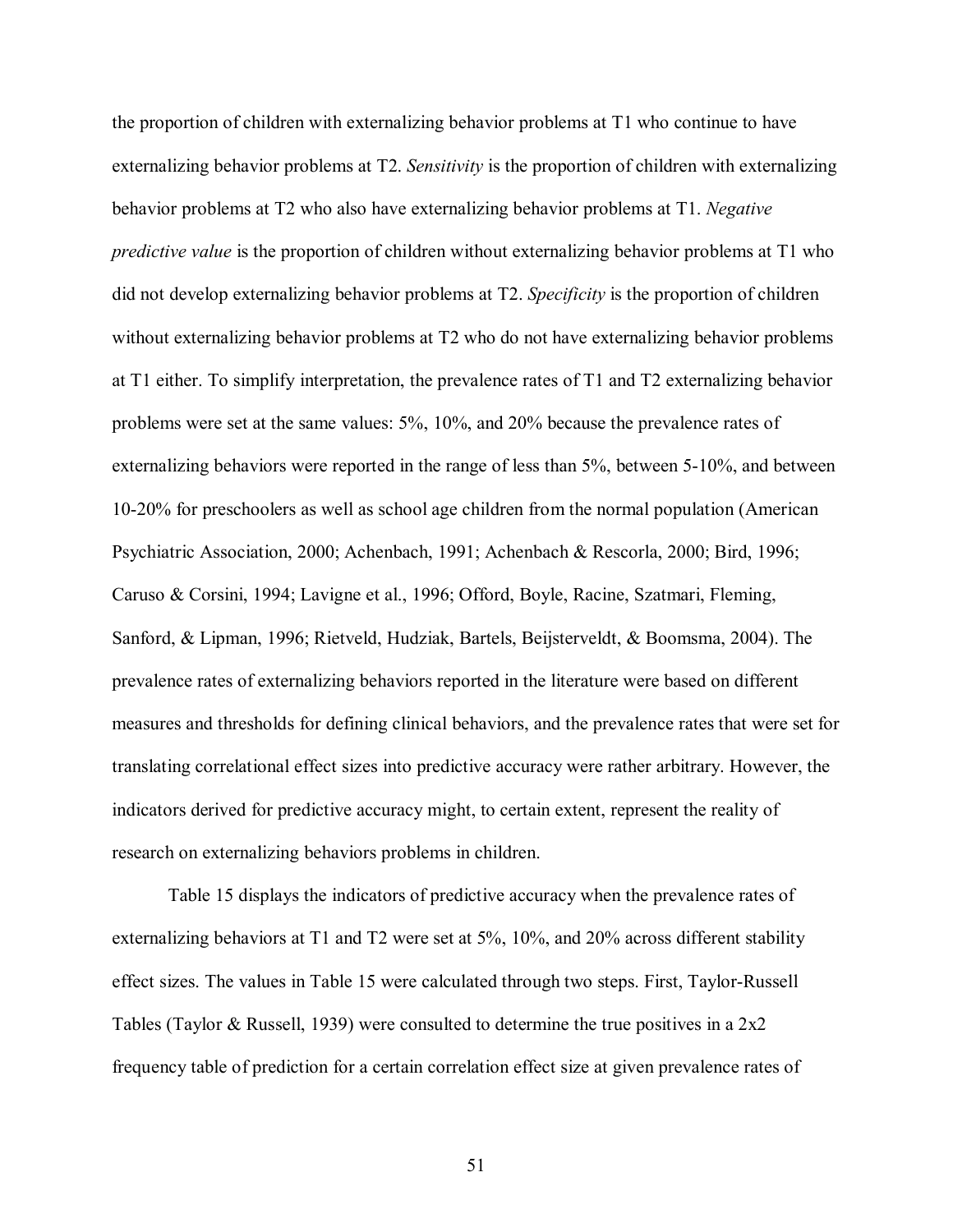| <b>Effect size</b> |       |       | Positive predictive values Sensitivity Negative predictive values Specificity |       |
|--------------------|-------|-------|-------------------------------------------------------------------------------|-------|
|                    |       |       | Prevalence rates of externalizing behaviors at T1 and $T2 = .05$              |       |
| 0.10               | 0.070 | 0.070 | 0.951                                                                         | 0.951 |
| 0.15               | 0.090 | 0.090 | 0.952                                                                         | 0.952 |
| 0.20               | 0.110 | 0.110 | 0.953                                                                         | 0.953 |
| 0.25               | 0.120 | 0.120 | 0.954                                                                         | 0.954 |
| 0.30               | 0.140 | 0.140 | 0.955                                                                         | 0.955 |
| 0.35               | 0.170 | 0.170 | 0.956                                                                         | 0.956 |
| 0.40               | 0.190 | 0.190 | 0.957                                                                         | 0.957 |
| 0.45               | 0.220 | 0.220 | 0.959                                                                         | 0.959 |
| 0.50               | 0.240 | 0.240 | 0.960                                                                         | 0.960 |
|                    |       |       | Prevalence rates of externalizing behaviors at T1 and $T2 = .10$              |       |
| 0.10               | 0.130 | 0.130 | 0.903                                                                         | 0.903 |
| 0.15               | 0.150 | 0.150 | 0.906                                                                         | 0.906 |
| 0.20               | 0.170 | 0.170 | 0.908                                                                         | 0.908 |
| 0.25               | 0.190 | 0.190 | 0.910                                                                         | 0.910 |
| 0.30               | 0.220 | 0.220 | 0.913                                                                         | 0.913 |
| 0.35               | 0.240 | 0.240 | 0.916                                                                         | 0.916 |
| 0.40               | 0.270 | 0.270 | 0.919                                                                         | 0.919 |
| 0.45               | 0.290 | 0.290 | 0.921                                                                         | 0.921 |
| 0.50               | 0.320 | 0.320 | 0.924                                                                         | 0.924 |
|                    |       |       | Prevalence rates of externalizing behaviors at T1 and $T2 = .20$              |       |
| 0.10               | 0.240 | 0.240 | 0.810                                                                         | 0.810 |
| 0.15               | 0.260 | 0.260 | 0.815                                                                         | 0.815 |
| 0.20               | 0.280 | 0.280 | 0.820                                                                         | 0.820 |
| 0.25               | 0.310 | 0.310 | 0.828                                                                         | 0.828 |
| 0.30               | 0.330 | 0.330 | 0.833                                                                         | 0.833 |
| 0.35               | 0.360 | 0.360 | 0.840                                                                         | 0.840 |
| 0.40               | 0.380 | 0.380 | 0.845                                                                         | 0.845 |
| 0.45               | 0.410 | 0.410 | 0.853                                                                         | 0.853 |
| 0.50               | 0.440 | 0.440 | 0.860                                                                         | 0.860 |

Table 15. Predictive accuracy

externalizing behaviors at T1 and T2. Second, when the true positives were determined, values in other cells of the prediction table were imputed for given marginal prevalence rates and the prediction statistics in terms of positive predictive value, negative predictive value, sensitivity, and specificity were computed. Because the prevalence rate of T1 externalizing behavior problems was set to be the same as that of T2 externalizing behavior problems, the values of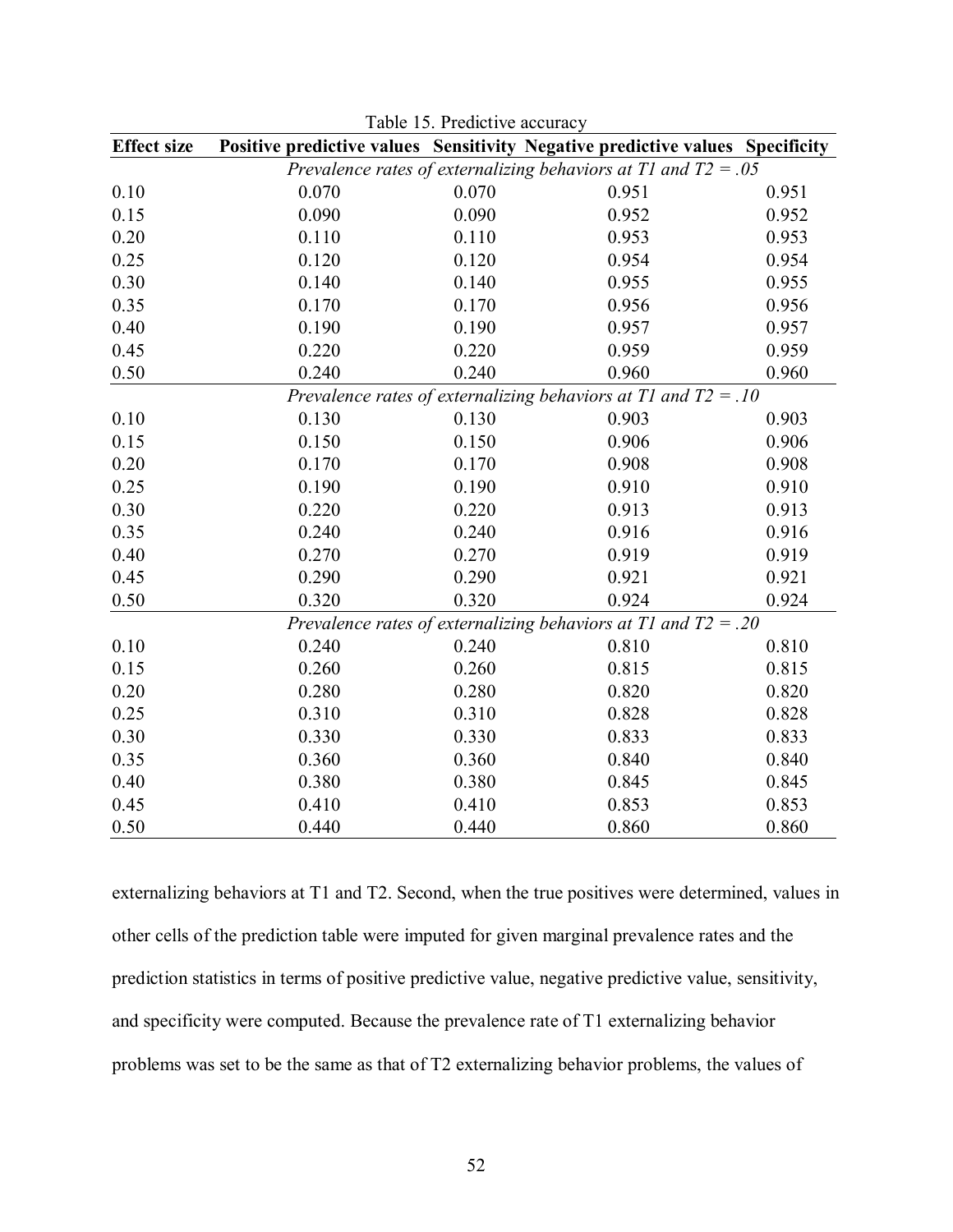positive predictive power equaled the values of sensitivity and the values of negative predictive power equaled the values of specificity.

The findings were consistent across different prevalence rates and various effect size values. If T1 and T2 externalizing behaviors correlated between .10 and .50, the positive predictive values and sensitivity ranged from 7% to 24% for a prevalence rate of externalizing behaviors of 5%. The positive predictive values and sensitivity ranged from 13% to 32% for a prevalence rate of externalizing behaviors of 10%. The positive predictive values and sensitivity ranged from 24% to 44% for a prevalence rate of externalizing behaviors of 20%. The positive predictive values and sensitivity were higher if the prevalence rates of externalizing behaviors and stability effect sizes were larger. Nevertheless, these indicators were all below 50% under the three prevalence conditions (5%, 10%, and 20%) and across different values of the correlational effect sizes. Less than 55% of the children with externalizing problem behaviors at T1 would be expected to show externalizing behavior problems at T2 in all these prevalence scenarios. Likewise, 7% to 54% of the children with externalizing behaviors at T2 (46% to 93% false negative rates) would be expected to have externalizing behavior problems at T1. The negative predictive values and specificity were in the range of 90% if the prevalence rates of externalizing behaviors were 5% and 10%, and in the range of 80% if the prevalence rate was 20%. Thus, children without externalizing behavior problems at T1 are not likely to develop them at T2 and children without externalizing behavior problems at T2 were not likely to have them at T1 (with 10% to 20% false positive rates). In sum, using Time 1 externalizing problem behaviors to predict Time 2 externalizing problem behaviors may result high error rates.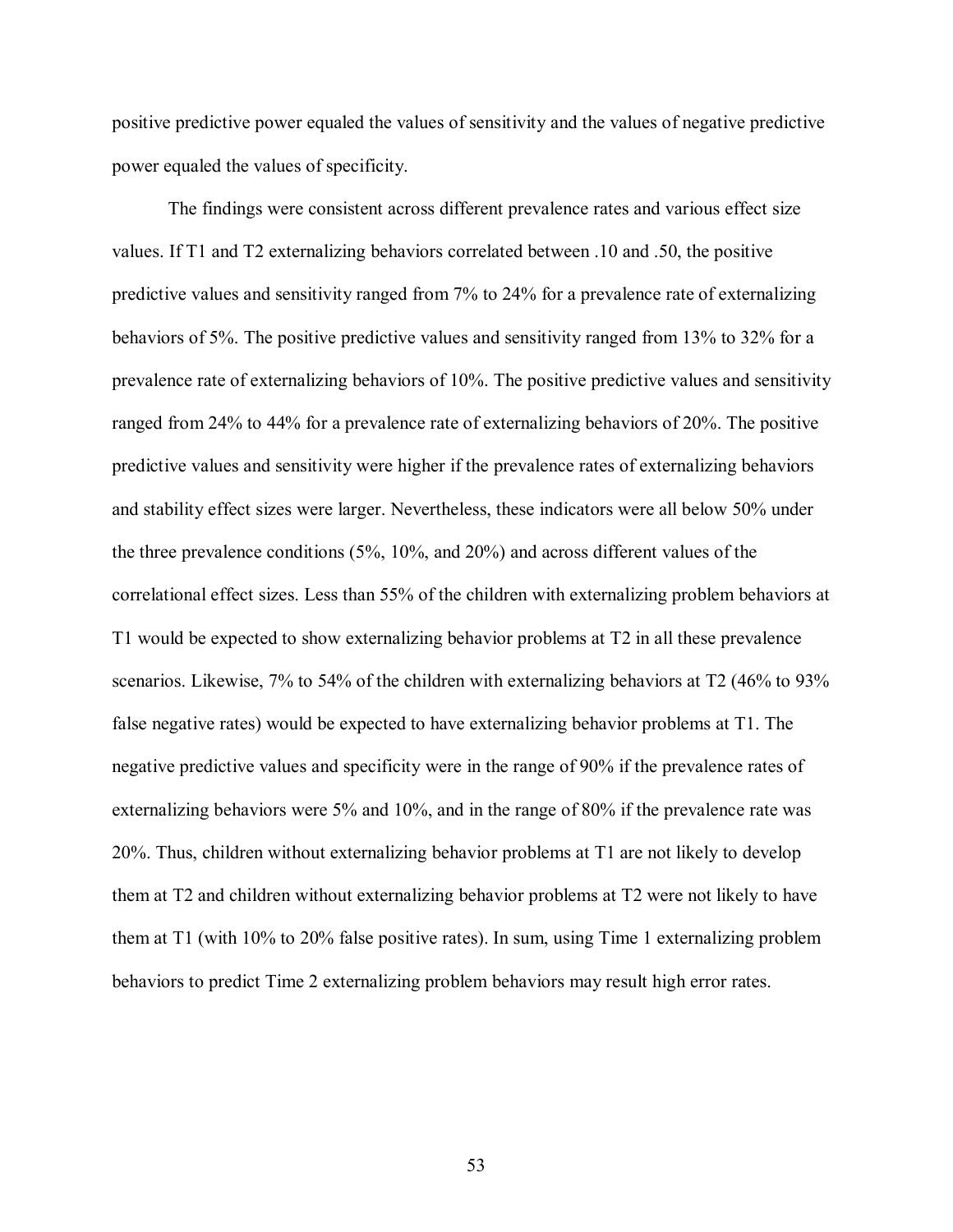Accounting for Effect Size Variability in the Aggregated Sample

 To account for the variability in the effect sizes for the aggregated sample, weighted multiple regression analyses were conducted using both fixed and mixed effects models. Effect sizes were first averaged to uniquely represent the combination of following criteria: (a) independent samples, (b) T1 age categories (i.e., before and after age 3), (c) informant categories (i.e., whether T1 and T2 used the same or different types of informants), and (d) construct categories (i.e., whether T1 and T2 measured the same or different subtypes of externalizing behaviors). For studies that contributed more than one effect size according to these selection criteria, random numbers were created and one effect size was randomly chosen for each independent sample to form the data set for the analysis. Random numbers were used to select one effect size for 27 (of 70) aggregated samples that provided more than one effect size after effect sizes were averaged by the criteria discussed above.

 Predictor variables in the weighted multiple regression analyses were chosen based on the strength of their correlations with the dependent variables, the intercorrelations of the predictor variables, and the theoretical importance of the predictor variables in accounting for the stability of externalizing behavior problems. A correlation matrix is included in Appendix A on the relationship among effect size and other study variables. The following predictors were used in the regression models: T1 age categories (1=Before age 3 at T1 and 0=After age 3 at T1), informant effect (1=T1 and T2 used the same type of informants and 0=T1 and T2 used different types of informants), construct effect  $(1=T1)$  and T2 measured the same subtypes of externalizing behaviors and 0=T1 and T2 measured the same subtypes of externalizing behaviors), the time interval in years between T1 and T2 measurement points, the proportion of children from low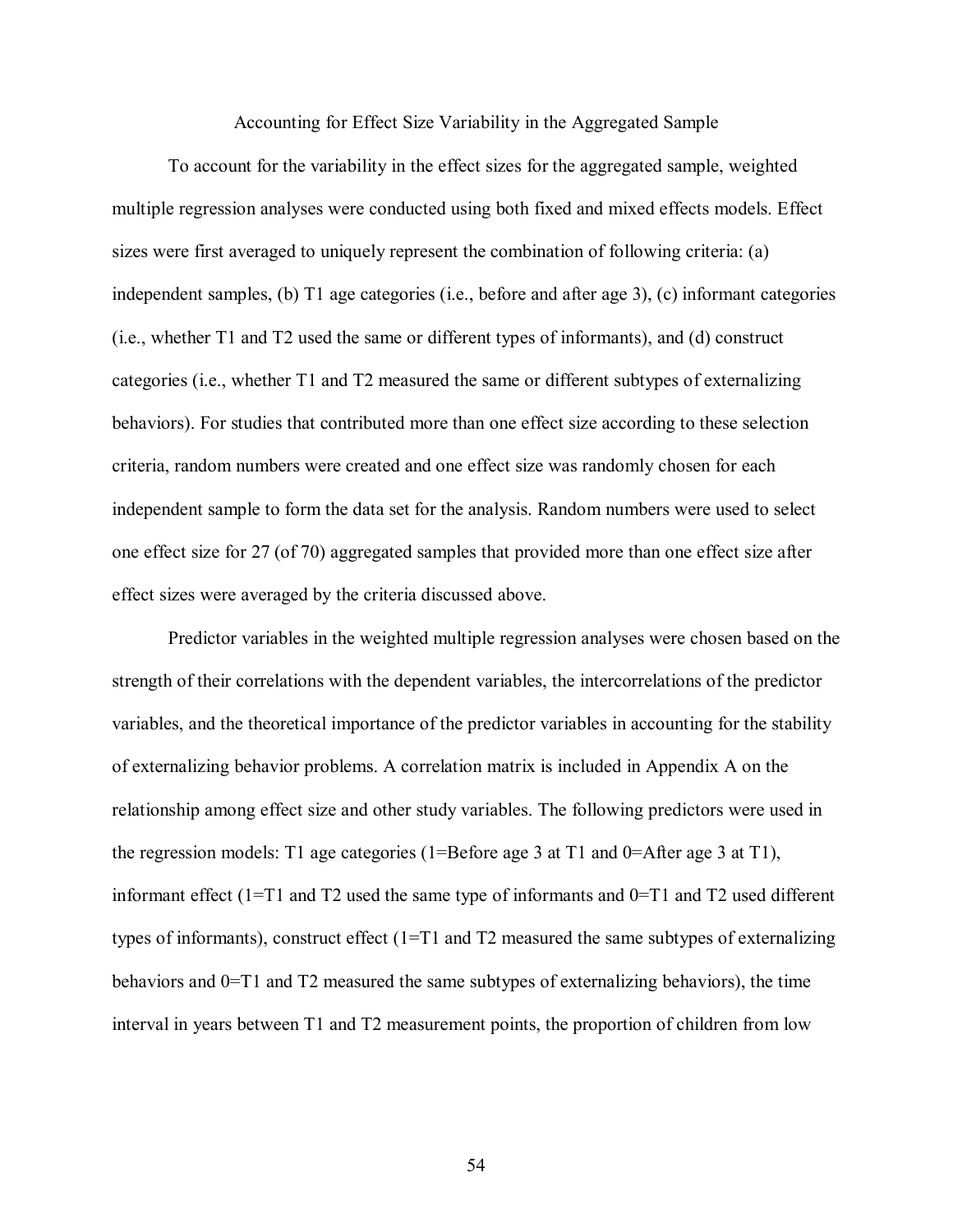SES backgrounds, and the proportion of Caucasian children in the sample. The results of the fixed and mixed effects models are summarized in Table 16.

| Table 16. Summary of the weighted regression analysis for the aggregated sample |         |                  |            |                      |                  |        |    |  |  |
|---------------------------------------------------------------------------------|---------|------------------|------------|----------------------|------------------|--------|----|--|--|
| Variable                                                                        | R       | $\boldsymbol{B}$ | $-95\% CI$ | $+95\% CI$           | $\boldsymbol{Q}$ | Ŋ      | df |  |  |
|                                                                                 |         |                  |            | Fixed effects model  |                  |        |    |  |  |
| T1 age categories                                                               | $-0.08$ | $-0.05$          | $-0.10$    | 0.01                 | 2.68             | 0.10   |    |  |  |
| Informant effects                                                               | 0.51    | 0.24             | 0.19       | 0.29                 | 87.24            | 0.00   |    |  |  |
| Construct effects                                                               | 0.19    | 0.10             | 0.04       | 0.15                 | 12.09            | 0.00   |    |  |  |
| Time interval                                                                   | $-0.16$ | $-0.01$          | $-0.01$    | 0.00                 | 7.76             | 0.01   |    |  |  |
| Low SES                                                                         | $-0.15$ | $-0.10$          | $-0.18$    | $-0.02$              | 6.77             | 0.01   |    |  |  |
| Race                                                                            | $-0.12$ | $-0.09$          | $-0.18$    | $-0.01$              | 4.52             | 0.03   |    |  |  |
| Constant                                                                        | 0.00    | 0.34             | 0.21       | 0.46                 | 29.42            | 0.00   |    |  |  |
| Overall model                                                                   |         |                  |            |                      |                  | 282.72 | 6  |  |  |
| Residual                                                                        |         |                  |            |                      |                  | 227.14 | 65 |  |  |
| R-square: .56                                                                   |         |                  |            |                      |                  |        |    |  |  |
|                                                                                 |         |                  |            | Random effects model |                  |        |    |  |  |
| T1 age categories                                                               | $-0.06$ | $-0.03$          | $-0.13$    | 0.07                 | 0.36             | 0.55   |    |  |  |
| Informant effects                                                               | 0.43    | 0.23             | 0.12       | 0.35                 | 16.91            | 0.00   |    |  |  |
| Construct effects                                                               | 0.19    | 0.10             | $-0.01$    | 0.22                 | 3.26             | 0.07   |    |  |  |
| Time interval                                                                   | $-0.18$ | $-0.01$          | $-0.03$    | 0.00                 | 2.62             | 0.11   |    |  |  |
| Low SES                                                                         | $-0.07$ | $-0.04$          | $-0.21$    | 0.12                 | 0.26             | 0.61   |    |  |  |
| Race                                                                            | $-0.09$ | $-0.06$          | $-0.25$    | 0.13                 | 0.41             | 0.52   |    |  |  |
| Constant                                                                        | 0.00    | 0.32             | 0.06       | 0.57                 | 5.76             | 0.02   |    |  |  |
| Overall model                                                                   |         |                  |            |                      | 49.05            | 0.00   | 6  |  |  |
| Residual                                                                        |         |                  |            |                      | 68.70            | 0.35   | 65 |  |  |
| R-square: .417                                                                  |         |                  |            |                      |                  |        |    |  |  |

 $T_{\rm{t}}$  11.  $T_{\rm{t}}$  summary of the aggregated regression and the aggregated samples for the aggregated samples of the aggregated samples of the aggregated samples of the aggregated samples of the aggregated samples of

Results from the fixed effects model indicated all predictors had significant independent effects on the magnitude of effect sizes. The externalizing behaviors tended to be more stable if T1 measures were taken when children were after than before 3 years old. Effect sizes using the same type of informants at T1 and T2 were much larger than the ones using different informants. Similarly, effect sizes measured on the same subtype of externalizing behaviors at T1 and T2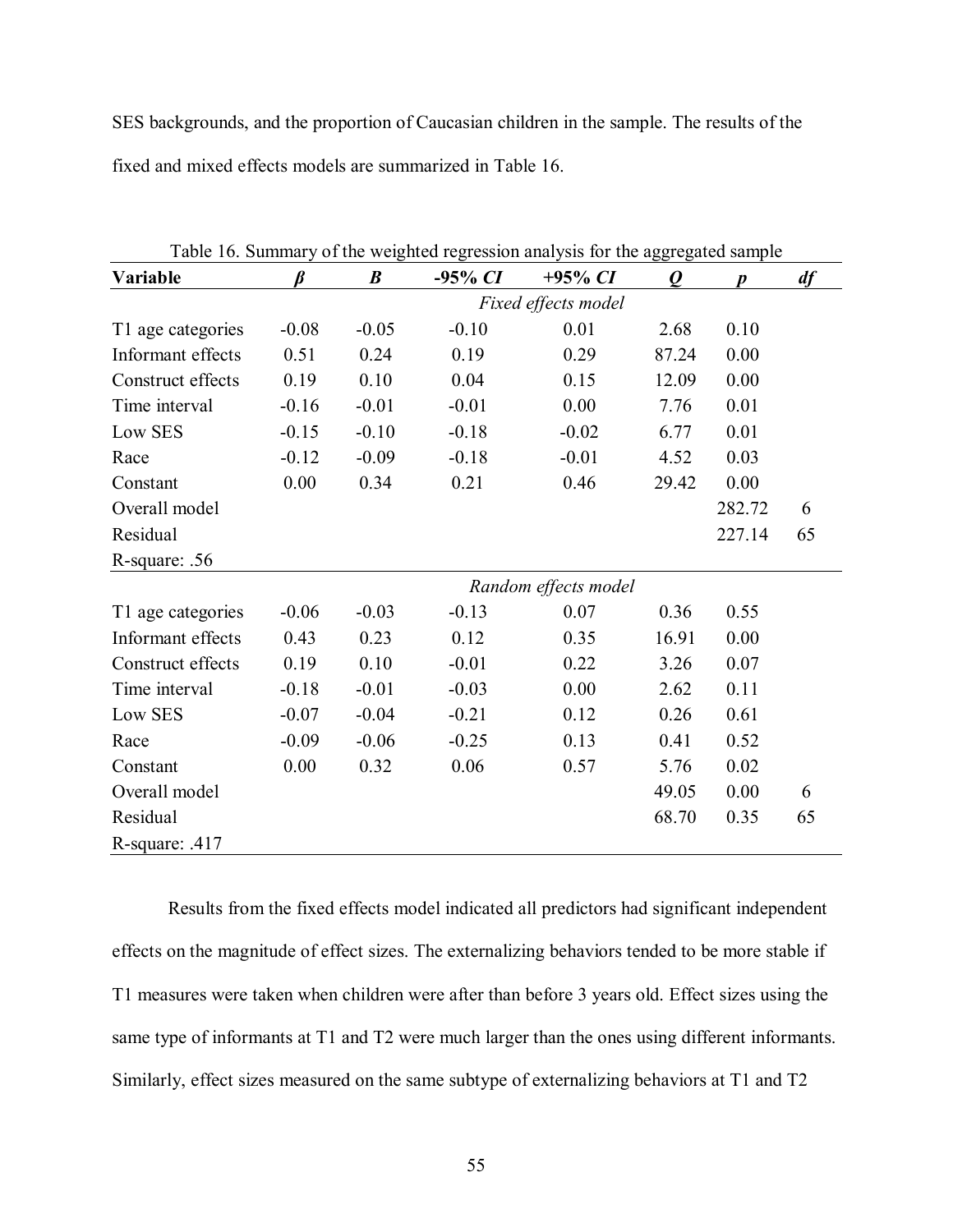were much larger than the ones measured on different subtypes of externalizing behaviors at the two measurement points. As the time interval between T1 and T2 measurements increased, the stability of externalizing behaviors decreased. Externalizing behaviors were less stable in samples of children from low SES and Caucasian backgrounds. The fixed effects model was significant and accounted for 56% of the variation in the effect sizes.

 Result from the mixed effects model showed that only informant and construct predictors had significant independent effects on the effect sizes. The effect of time interval between T1 and T2 measurements on effect sizes was approaching significance  $(p = 11)$ . The standardized beta weights were similar in the mixed and fixed effects models. The direction of effects of these significant predictors in the mixed effects model was the same as in the fixed effects model. The mixed effects model was significant and accounted for 42% of the variation in the effect sizes.

Accounting for Effect Size Variability in the Matched Gender Studies

Because of the relatively small number of the aggregated effect sizes in matched gender groups, there was not enough statistical power to test all the predictors and their interaction effects with gender simultaneously in a single weighted multiple regression analysis. Therefore, the examination of variability in the effect sizes for matched gender samples was done in three steps. First, weighted multiple regression analyses were conducted to test the effects of gender, T1 age categories, informant effects, and construct effects. Second, if any main effects were found for these predictors, the significant predictors were entered in a second weighted multiple regression model along with the interaction terms between gender and those significant predictors. Third, a weighted multiple regression analysis was performed by choosing the aggregated effect sizes measured on the same subtype of externalizing behaviors and using the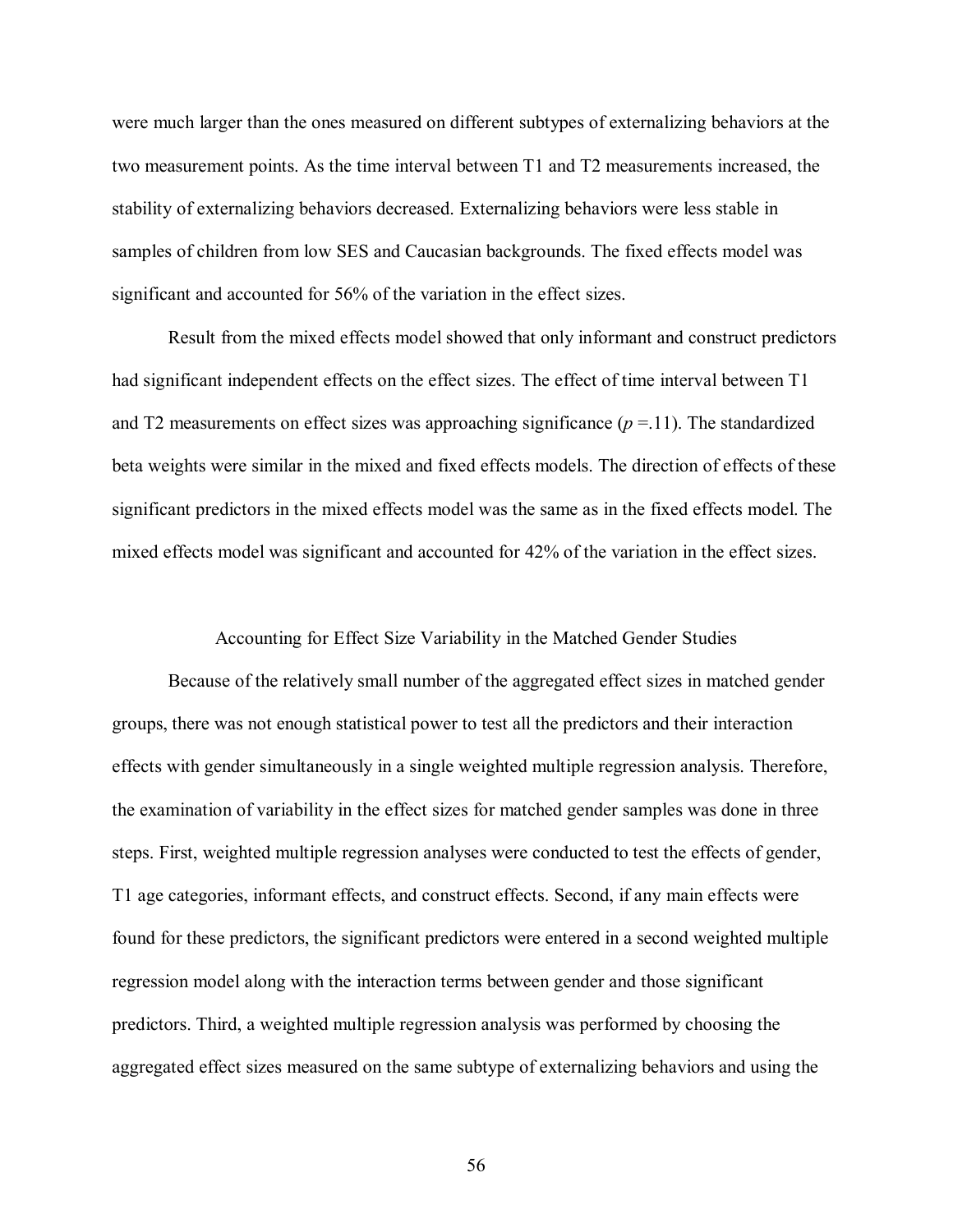same type of informant at both T1 and T2 to determine the contribution of demographic variables on the variability of effect sizes while keeping the informant and construct effects constant. A correlation matrix is included in Appendix B on the relationship among effect size and other study variables for the matched gender sample.

# *Step 1*

A weighted multiple regression analysis was conducted to determine the main effect of gender, T1 age categories, informant effects, and construct effects. Effect sizes for this analysis were first averaged to uniquely represent the combination of the following criteria: (a) independent matched gender samples, (b) T1 age categories (i.e., before and after age 3), c) informant effect (whether T1 and T2 used the same or different types of informants), and (d) construct effect (i.e., whether T1 and T2 measured the same or different subtypes of externalizing behaviors). For studies that contributed more than one effect size on these selection criteria, random numbers were created and one effect size was randomly chosen for each independent sample to form the data set for the analysis.

The weighted multiple regression analyses using fixed and mixed effects models were conducted with the following predictors: gender  $(1 = \text{Girls}$  and  $2 = \text{Boys})$ , T1 age categories (1=Before age 3 and 0=After age 3), informant effect (1=T1 and T2 used the same type of informants and 0= T1 and T2 used different types of informants), and construct effect (1=T1 and T2 measured the same subtypes of externalizing behaviors and 0=T1 and T2 measured different subtypes of externalizing behaviors). The results of the weighted regression analyses (see Table 17) indicated the significant main effect of informant and subtypes of externalizing problem behaviors using both fixed and random effects models. The effect sizes measured on the same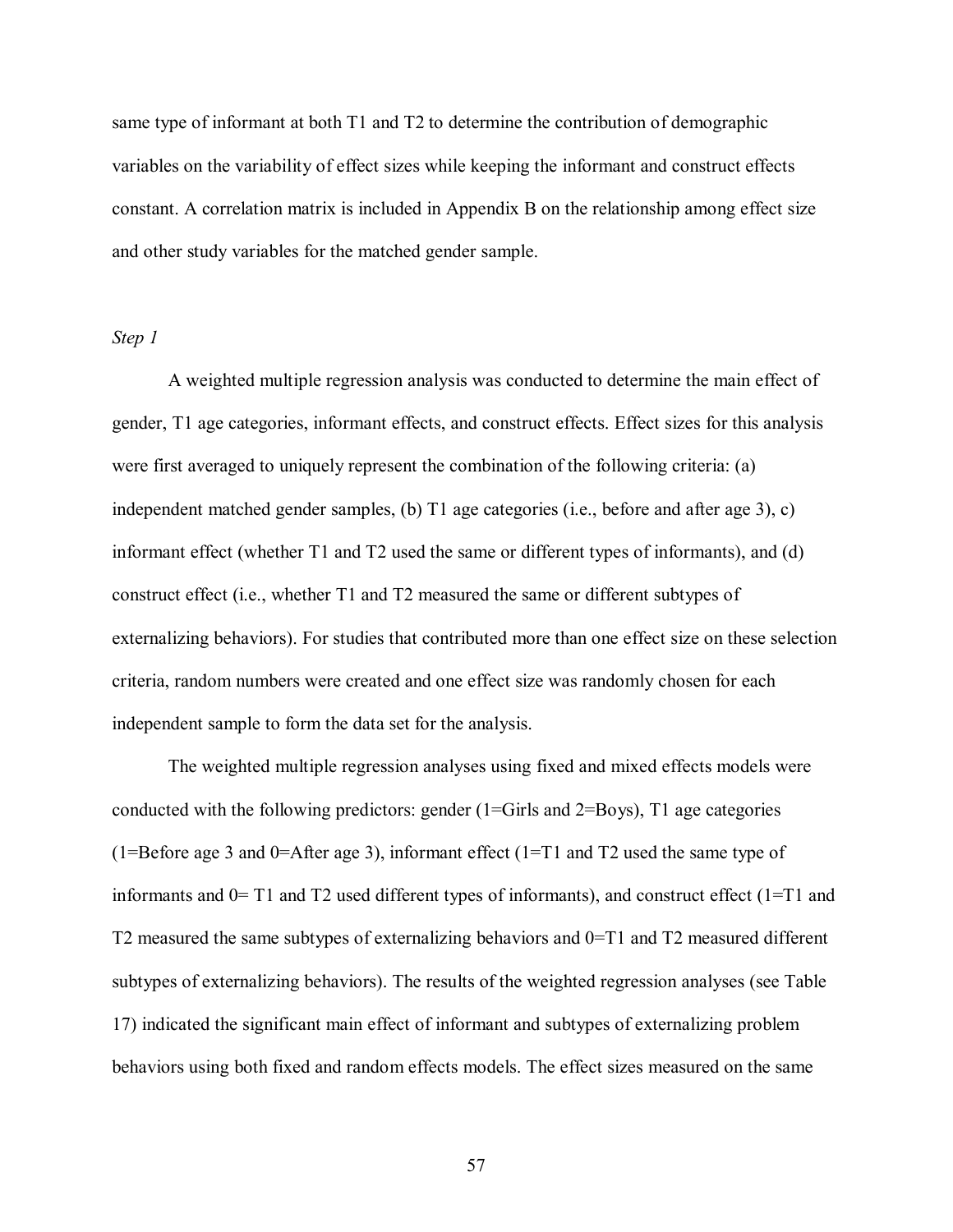| Variable          | ß                   | $\boldsymbol{B}$ | $-95\% CI$ | $+95\% CI$           | $\boldsymbol{Q}$ | Ŋ    | df             |  |  |  |
|-------------------|---------------------|------------------|------------|----------------------|------------------|------|----------------|--|--|--|
|                   | Fixed effects model |                  |            |                      |                  |      |                |  |  |  |
| Gender            | $-0.16$             | $-0.66$          | $-1.25$    | $-0.07$              | 4.81             | 0.03 |                |  |  |  |
| T1 age categories | $-0.04$             | $-0.20$          | $-0.94$    | 0.55                 | 0.27             | 0.60 |                |  |  |  |
| Informant effects | 0.31                | 1.88             | 1.00       | 2.77                 | 17.44            | 0.00 |                |  |  |  |
| Construct effects | 0.21                | 0.96             | 0.30       | 1.61                 | 8.16             | 0.00 |                |  |  |  |
| Constant          | 0.00                | 0.36             | 0.30       | 0.41                 | 165.38           | 0.00 |                |  |  |  |
| Overall model     |                     |                  |            |                      | 40.44            | 0.00 | 4              |  |  |  |
| Residual          |                     |                  |            |                      | 152.84           | 0.00 | 49             |  |  |  |
| R-square: .21     |                     |                  |            |                      |                  |      |                |  |  |  |
|                   |                     |                  |            | Random effects model |                  |      |                |  |  |  |
| Gender            | $-0.14$             | $-0.62$          | $-1.75$    | 0.51                 | 1.17             | 0.28 |                |  |  |  |
| T1 age categories | 0.02                | 0.12             | $-1.19$    | 1.43                 | 0.03             | 0.86 |                |  |  |  |
| Informant effects | 0.24                | 1.65             | $-0.14$    | 3.44                 | 3.25             | 0.07 |                |  |  |  |
| Construct effects | 0.24                | 1.11             | $-0.08$    | 2.30                 | 3.33             | 0.07 |                |  |  |  |
| Constant          | 0.00                | 0.37             | 0.27       | 0.48                 | 53.31            | 0.00 |                |  |  |  |
| Overall model     |                     |                  |            |                      | 9.29             | 0.05 | $\overline{4}$ |  |  |  |
| Residual          |                     |                  |            |                      | 50.24            | 0.42 | 49             |  |  |  |
| R-square: $.16$   |                     |                  |            |                      |                  |      |                |  |  |  |

Table 17. Summary of weighted regression analysis for the matched gender sample—Step I

subtype of externalizing behaviors rated by the same type of informant at T1 and T2 were significantly larger than those measured on different subtypes of externalizing behaviors rated by different informants. This result on the effects of informant and construct replicated the findings in the aggregated sample. Gender had significant independent effect on effect sizes in the fixed effects model: externalizing behaviors were more stable for boys than for girls. Gender had limited generalizability because its effect was not significant in the mixed effects model. T1 age categories had negligible effects in either the fixed or mixed effects models. Both fixed and mixed effects models were significant, accounting for 21% and 16% variances respectively.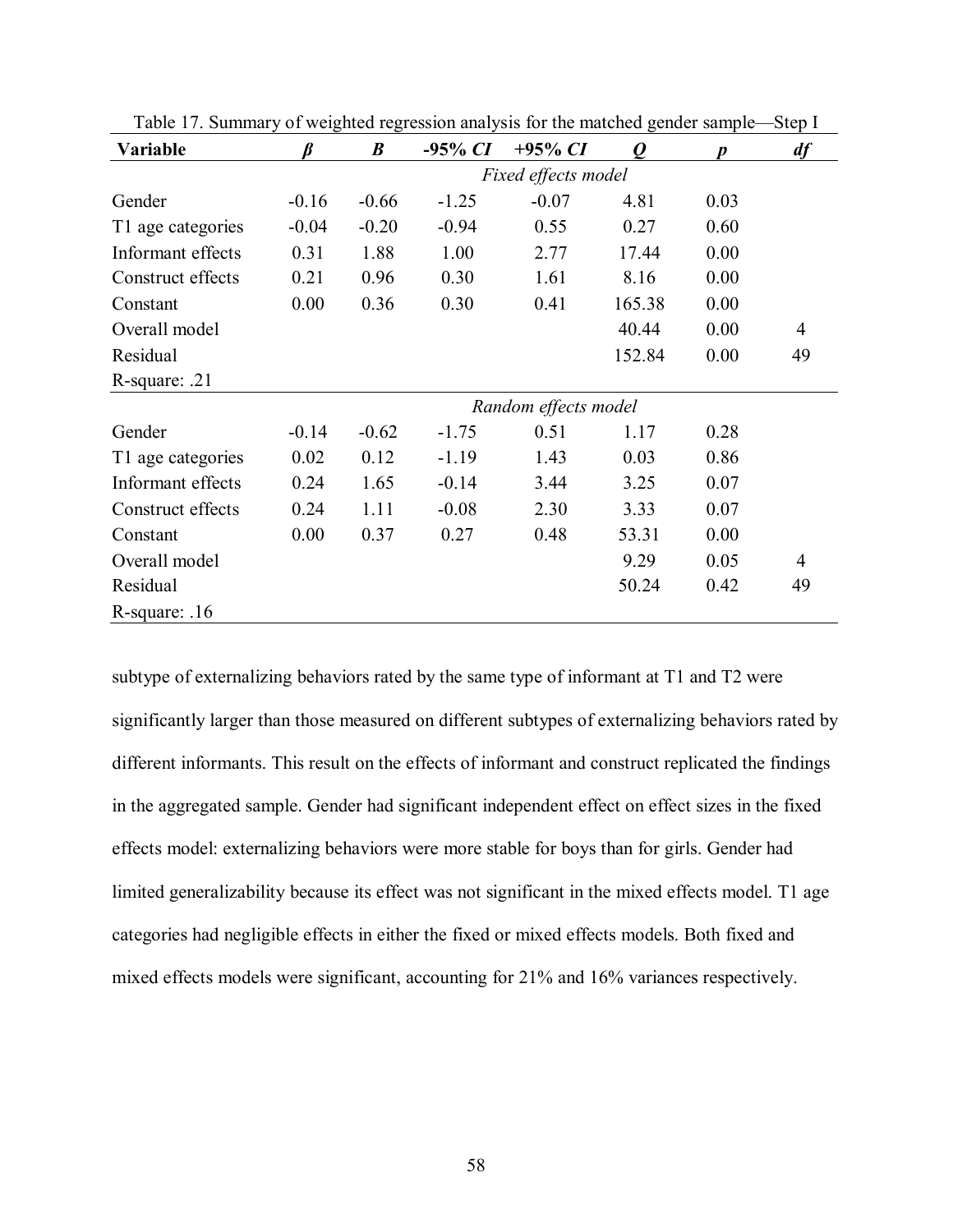*Step 2* 

 The second weighted multiple regression analysis was conducted to determine if there were any interaction effects between gender and the variables that had significant main effects in the first regression models. Because the stability effect sizes were not influenced by children's age at T1 as indicated in the results from the first regression analysis, the variable of T1 age category was not entered in the second regression model. The predictors tested in the weighted multiple regression models were: gender, informant effect, construct effect, the interaction between gender and informant effect, and the interaction between gender and construct effect (see Table 18).

| Variable                         | ß                   | $\boldsymbol{B}$ |          | $-95\% CI +95\% CI$ | $\boldsymbol{\varrho}$ |      | df |
|----------------------------------|---------------------|------------------|----------|---------------------|------------------------|------|----|
|                                  |                     |                  |          | Fixed effects model |                        |      |    |
| Gender                           | $-0.19$             | $-0.75$          | $-1.85$  | 0.34                | 1.81                   | 0.18 |    |
| Informant effects                | 0.31                | 1.88             | 0.83     | 2.93                | 12.31                  | 0.00 |    |
| Construct effects                | 0.21                | 0.97             | 0.31     | 1.62                | 8.40                   | 0.00 |    |
| Gender and informant interaction | 0.02                | 1.69             | $-19.28$ | 22.66               | 0.02                   | 0.87 |    |
| Gender and construct interaction | 0.01                | 0.78             | $-12.32$ | 13.88               | 0.01                   | 0.91 |    |
| Constant                         | 0.00                | 0.35             | 0.30     | 0.41                | 158.74                 | 0.00 |    |
| Overall model                    |                     |                  |          |                     | 40.21                  | 0.00 | 5  |
| Residual                         |                     |                  |          |                     | 153.07                 | 0.00 | 48 |
| $R$ -square: .21                 |                     |                  |          |                     |                        |      |    |
|                                  | Mixed effects model |                  |          |                     |                        |      |    |
| Gender                           | $-0.15$             | $-0.66$          | $-2.60$  | 1.29                | 0.44                   | 0.51 |    |
| Informant effects                | 0.24                | 1.62             | $-0.29$  | 3.54                | 2.76                   | 0.10 |    |
| Construct effects                | 0.24                | 1.08             | $-0.11$  | 2.27                | 3.17                   | 0.07 |    |
| Gender and informant interaction | $-0.01$             | $-1.09$          | $-39.38$ | 37.20               | 0.00                   | 0.96 |    |
| Gender and construct interaction | 0.05                | 4.74             | $-19.08$ | 28.57               | 0.15                   | 0.70 |    |
| Constant                         | 0.00                | 0.38             | 0.28     | 0.48                | 58.79                  | 0.00 |    |
| Overall model                    |                     |                  |          |                     | 9.115                  | 0.11 | 5  |
| Residual                         |                     |                  |          |                     | 48.77                  | 0.44 | 48 |
| R-square: $.16$                  |                     |                  |          |                     |                        |      |    |

Table 18. Summary of weighted regression analysis for the matched gender sample—Step II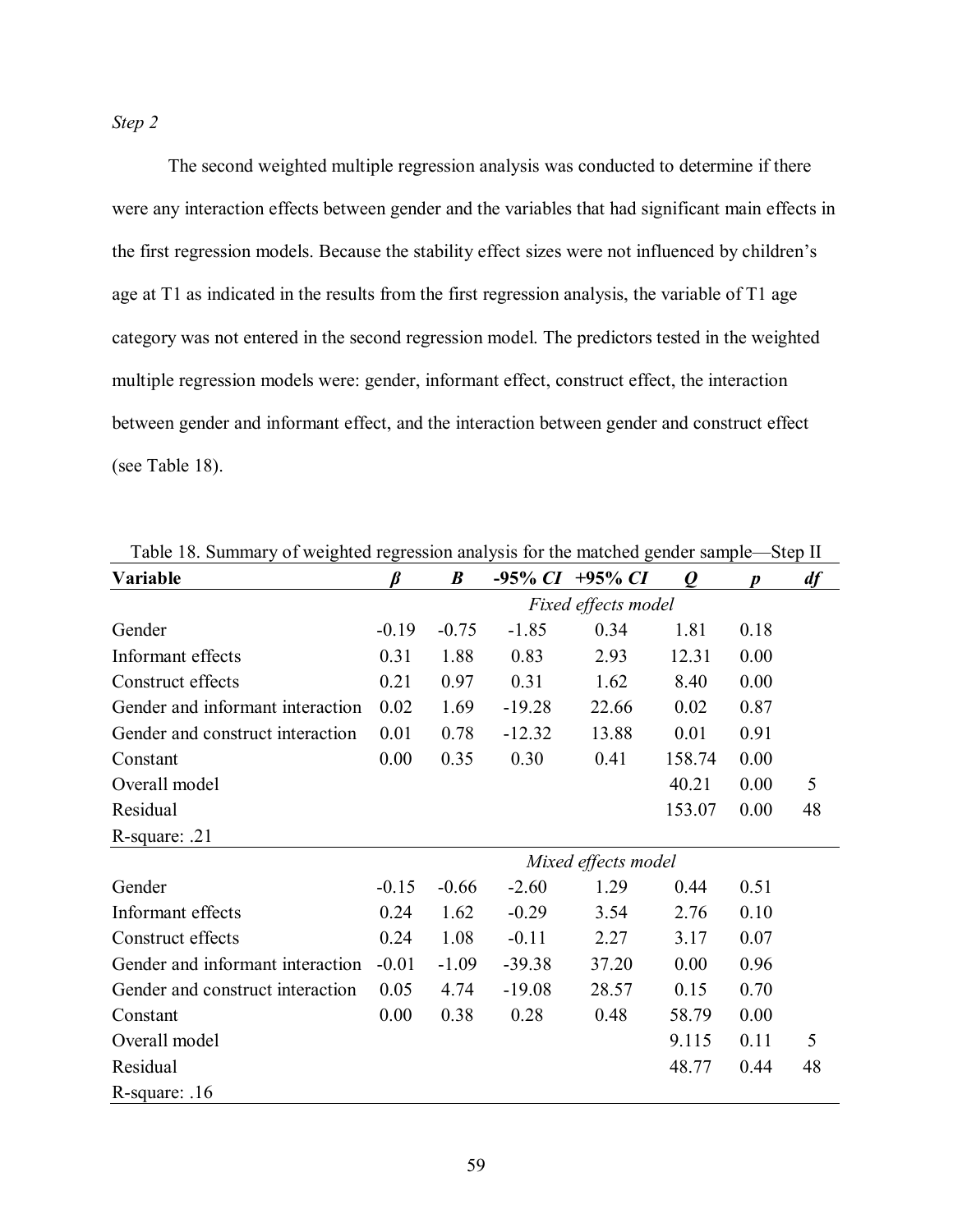Similar findings were seen using the fixed and mixed effects models. Gender had no significant main effect; however, both informants and constructs had significant main effects in the model. The effect sizes were significantly higher if they were measured on the same subtype of externalizing behaviors rated by the same type of informant at T1 and T2. The effects of informant and construct were the same for the boy and girl samples because the interaction effects between gender and informant and between gender and construct were not statistically significant. The fixed effect model was significant, accounting for 21% of the variance. The mixed effects model approached the significance level  $(p=11)$ , accounting for 16% of the variance.

### *Step 3*

 Because informants and constructs had significant effects on the magnitude of effect sizes, their effects needed to be kept constant when testing the effects of other important variables. To accomplish this, effect sizes were aggregated by samples, informant (i.e., whether T1 and T2 used the same or different types of informants), and construct (i.e., whether T1 and T2 measured the same or different subtypes of externalizing behaviors). Only those effect sizes measured on the same subtype of externalizing behaviors rated by the same type of informants at T1 and T2 were chosen for the third weighted multiple regression analysis to keep the informant and construct effect constant. Because T1 age category was not a significant predictor for effect sizes for the matched gender studies, effect sizes were aggregated across different T1 age categories.

 The following predictors were entered in the third weighted multiple regression model simultaneously: gender (0=Girls and 1=Boys), the time interval in years between T1 and T2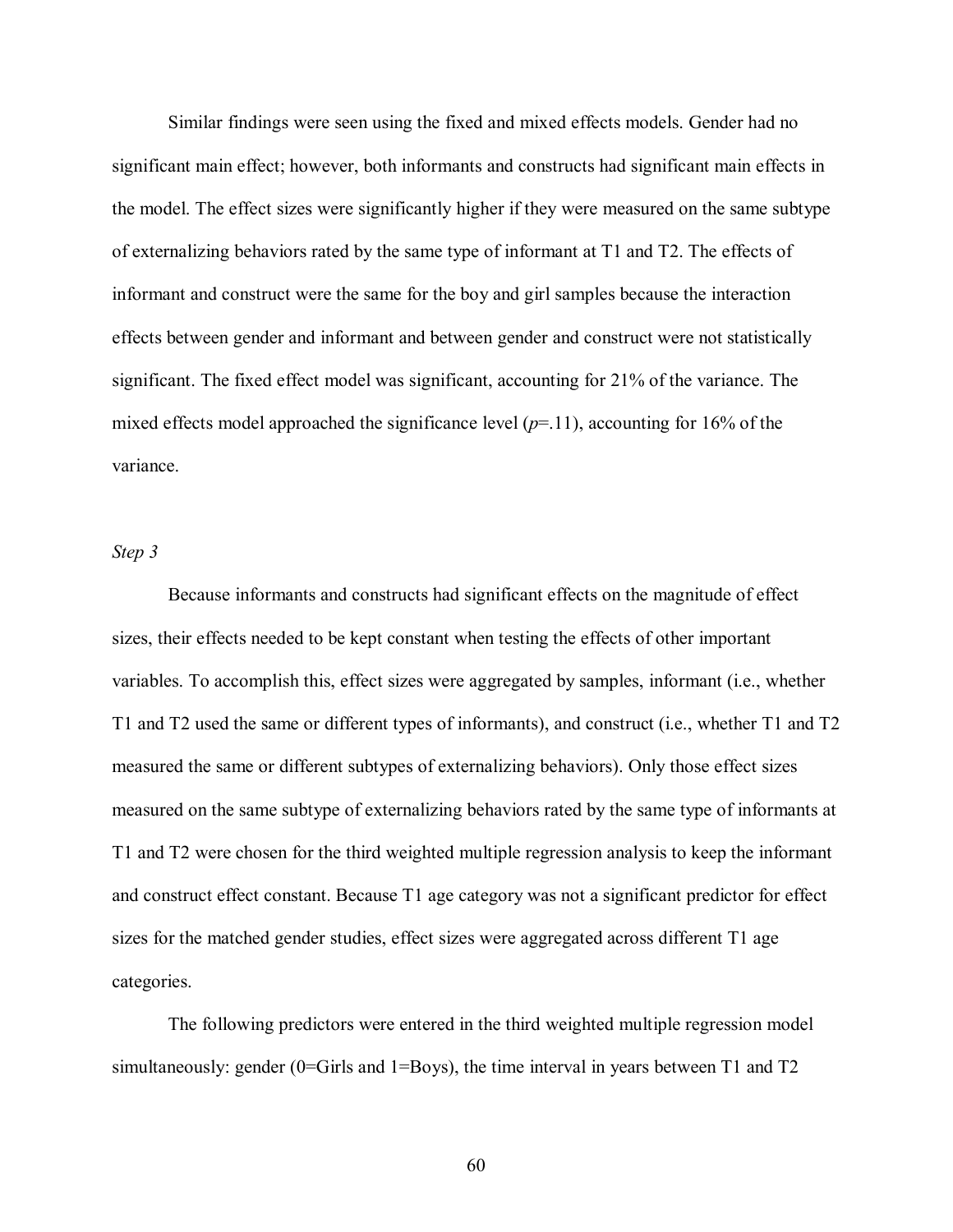measurement points, the proportion of children from low SES in the sample, the interaction between gender and time interval, and the interaction between gender and low SES. The fixed effects model was significant and accounted for 29% of the variance (see Table 19). In the fixed

| Table 19. Building you weighted regression analysis for the materied genuer sample<br>Variable |         | $\boldsymbol{B}$ | $-95\% CI$ | $+95\% CI$          | $\boldsymbol{Q}$ | D    | $\mathsf{D}\mathsf{L}\mathsf{L}\mathsf{P}$ III<br>df |
|------------------------------------------------------------------------------------------------|---------|------------------|------------|---------------------|------------------|------|------------------------------------------------------|
|                                                                                                |         |                  |            | Fixed effects model |                  |      |                                                      |
| Gender                                                                                         | 0.28    | 0.12             | $-0.02$    | 0.25                | 2.90             | 0.09 |                                                      |
| Time interval                                                                                  | $-0.49$ | $-0.04$          | $-0.06$    | $-0.02$             | 19.23            | 0.00 |                                                      |
| Low SES                                                                                        | 0.26    | 0.17             | 0.02       | 0.32                | 5.22             | 0.02 |                                                      |
| Gender and time interval<br>interaction                                                        | 0.05    | 0.00             | $-0.02$    | 0.03                | 0.08             | 0.77 |                                                      |
| Gender and SES interaction                                                                     | $-0.38$ | $-0.31$          | $-0.52$    | $-0.11$             | 8.77             | 0.00 |                                                      |
| Constant                                                                                       | 0.00    | 0.58             | 0.49       | 0.68                | 140.37           | 0.00 |                                                      |
| Overall model                                                                                  |         |                  |            |                     | 48.31            | 0.00 | 5                                                    |
| Residual                                                                                       |         |                  |            |                     | 119.02           | 0.00 | 36                                                   |
| R-square: .29                                                                                  |         |                  |            |                     |                  |      |                                                      |
|                                                                                                |         |                  |            | Mixed effects model |                  |      |                                                      |
| Gender                                                                                         | 0.33    | 0.15             | $-0.12$    | 0.42                | 1.22             | 0.27 |                                                      |
| Time interval                                                                                  | $-0.35$ | $-0.04$          | $-0.08$    | 0.01                | 2.87             | 0.09 |                                                      |
| Low SES                                                                                        | 0.20    | 0.12             | $-0.13$    | 0.36                | 0.88             | 0.35 |                                                      |
| Gender and time interval<br>interaction                                                        | $-0.05$ | $-0.01$          | $-0.06$    | 0.05                | 0.03             | 0.86 |                                                      |
| Gender and SES interaction                                                                     | $-0.38$ | $-0.28$          | $-0.62$    | 0.06                | 2.53             | 0.11 |                                                      |
| Constant                                                                                       | 0.00    | 0.56             | 0.37       | 0.75                | 33.88            | 0.00 |                                                      |
| Overall model                                                                                  |         |                  |            |                     | 9.97             | 0.08 | 5                                                    |
| Residual                                                                                       |         |                  |            |                     | 39.21            | 0.33 | 36                                                   |
| R-square: .20                                                                                  |         |                  |            |                     |                  |      |                                                      |

Table 19. Summary of weighted regression analysis for the matched gender sample—Step III

effects model, three variables showed significant main effects: gender, time interval, and low SES. Externalizing behaviors were much more stable for boys than for girls. The stability of externalizing behaviors decreased when the time interval between T1 and T2 measurement points increased. Children from low socioeconomic backgrounds had more stable externalizing behaviors than children from high SES backgrounds. The significant interaction effect between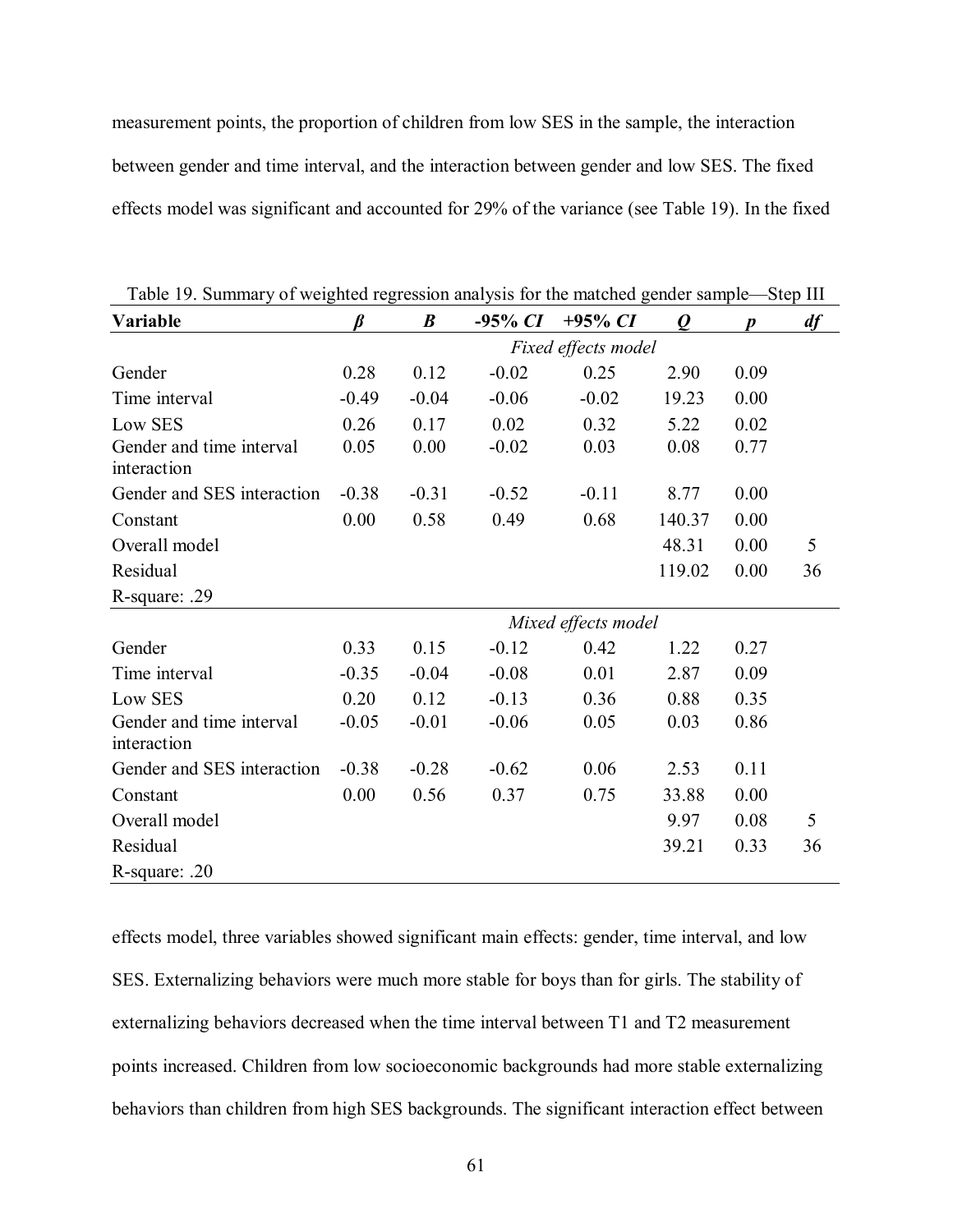gender and low SES indicated the differential effect of low SES on boys and girls. For girls, coming from low SES families resulted in more stable externalizing behaviors while for boys, coming from low SES families resulted in less stable externalizing behaviors. The interaction effect between gender and time interval was not statistically significant.

To graphically examine the relationship between effect sizes and low SES for matched gender groups, the effect sizes were plotted against the percentage of children from low SES backgrounds in the sample in Figure 1. Separate prediction lines were drawn for boys and girls. The prediction lines pointed to different directions indicating the differential effects of low SES for boys and girls. Externalizing problem behaviors were more stable for girls from low SES families than for boys.



Proportion of Children From Low-income Families

Figure 1. Interaction effect between low SES and children's gender. Regression lines indicating the relationship between stability effect sizes and proportion of children from low-income families in the boys' and girls' samples.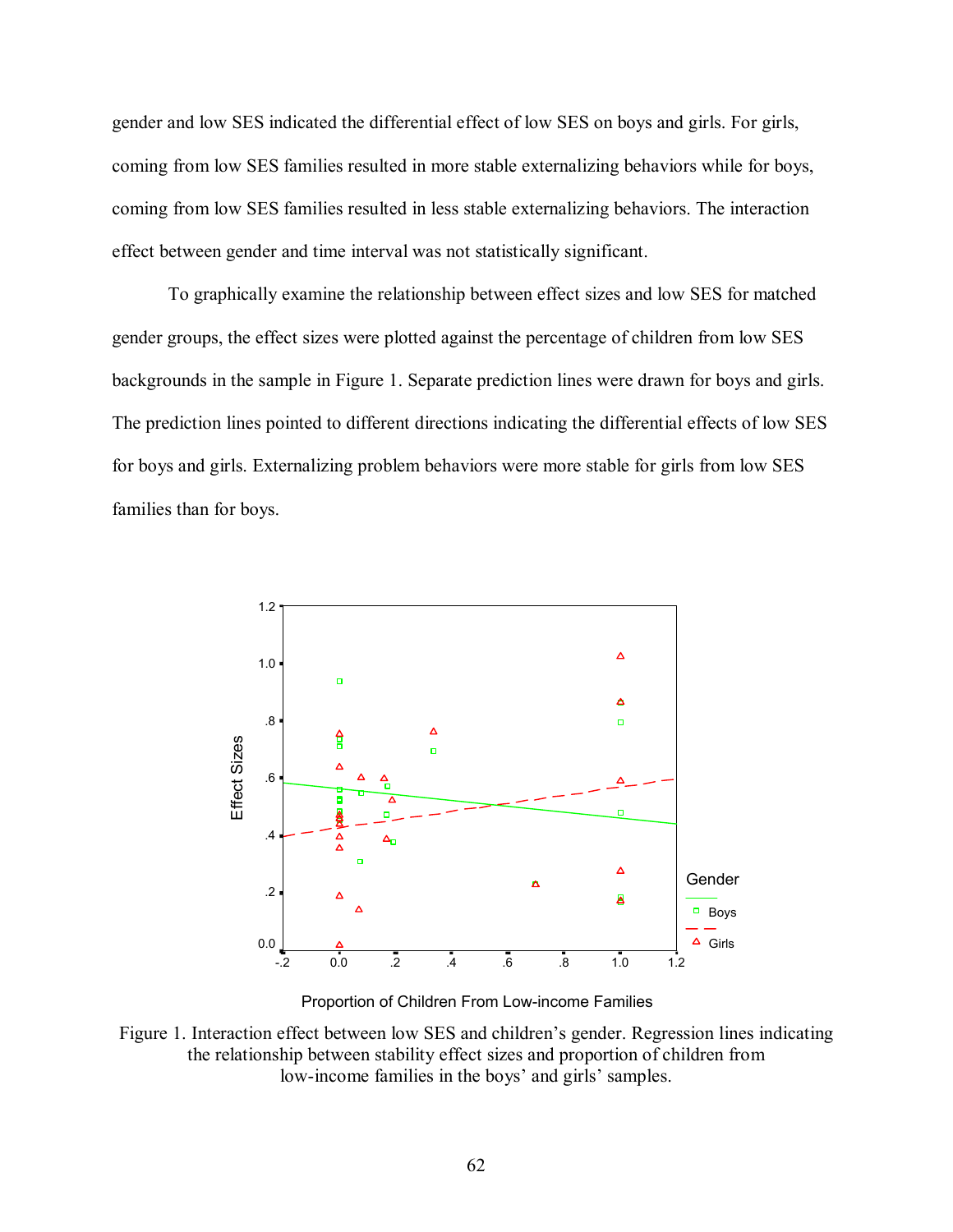The relationship between effect sizes and the time interval between T1 and T2 measurements in years was plotted in Figure 2. Although the prediction line for the girl sample was steeper than that of the boy sample indicating that boys' externalizing behaviors were more stable than girls' over time, there was no significant difference between the slopes for the two groups. Effect sizes decreased significantly with increasing time intervals between measurement points and the time interval effect was similar for both the boy and girl samples.



Figure 2. Interaction effect between time interval in years and children's gender. Regression line indicating the relationship between stability coefficients and time interval in years between T1 and T2 measurement points for the boys' and girls' samples.

Results from the random effects model showed that only the time interval between T1 and T2 measurements had a significant independent effect. The longer the interval between measurement points, the smaller the effect sizes. The interaction effect between gender and low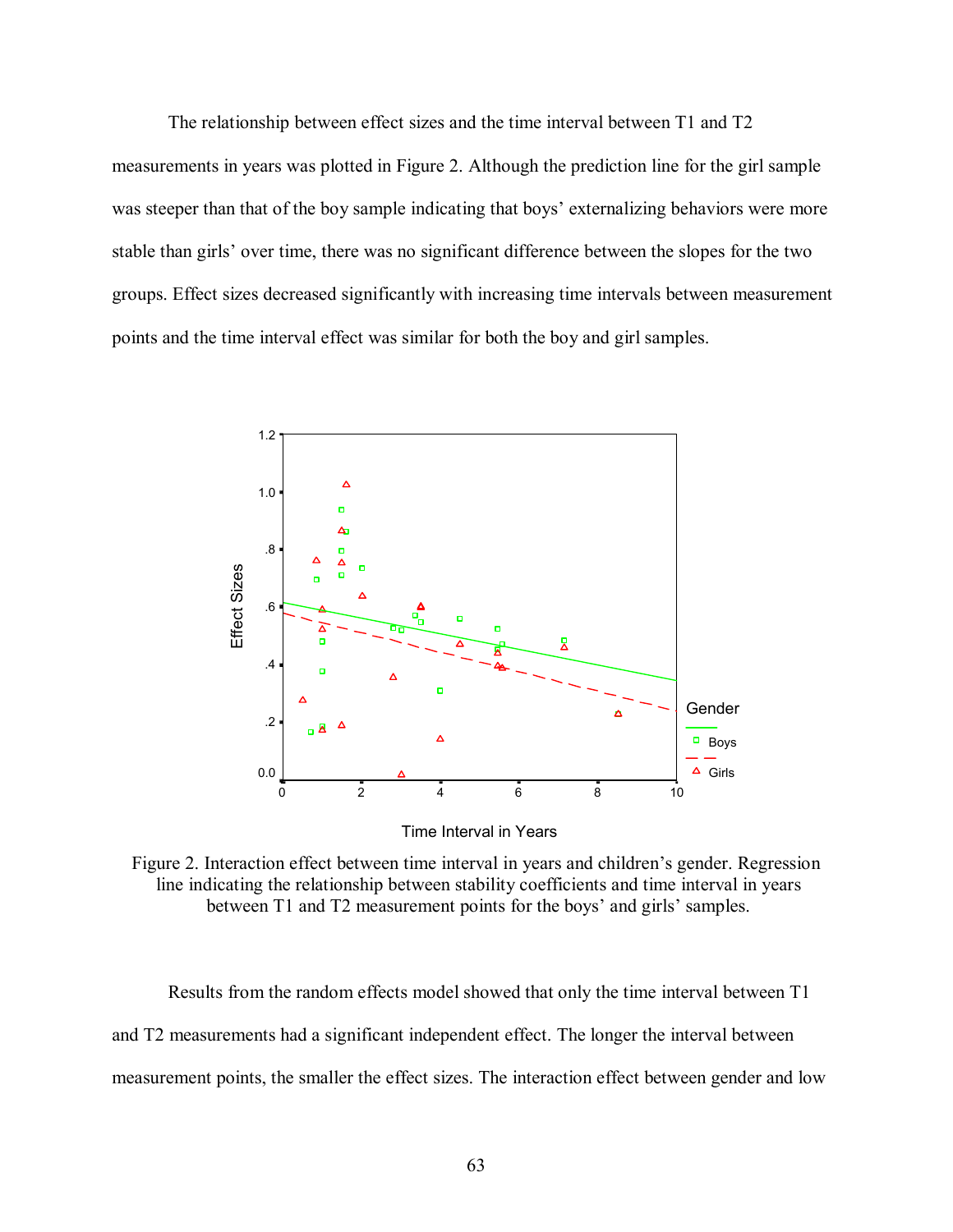SES approached significance  $(\beta = .38, p = .11)$ . The random effects model was significant, accounting for 20% of the variance in the effect sizes.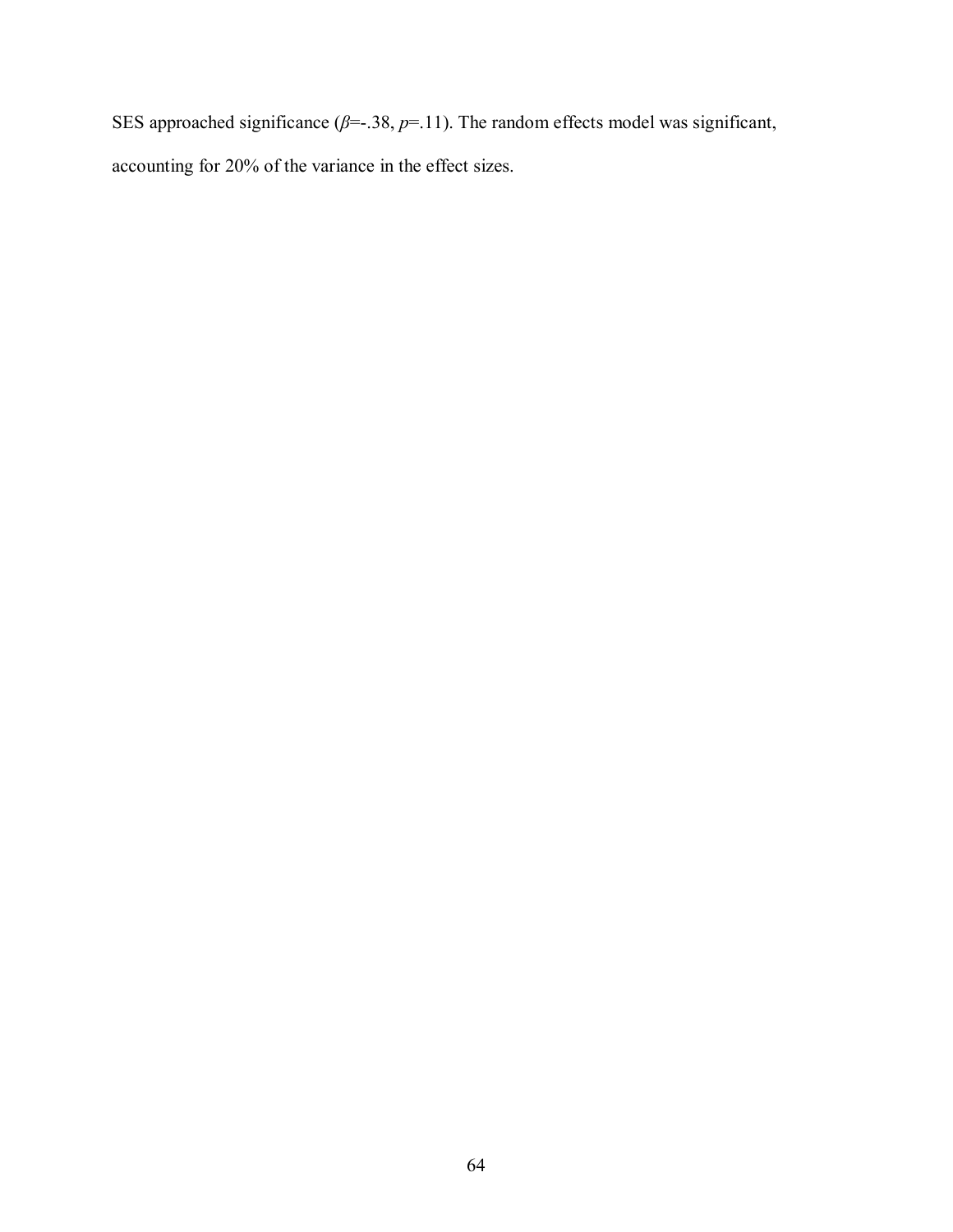# CHAPTER V

## **DISCUSSION**

This meta-analysis study synthesized the empirical research on the issues of longitudinal continuity of externalizing behaviors in children before they entered elementary school. The present investigation is the first study that systematically examined the empirical evidence on stability of externalizing behaviors with onset in early childhood. Although the sample aggregated mean effect sizes for stability of externalizing behaviors in young children were in the rage of .40, the magnitude of mean effect sizes aggregated by sample, informant types, subtypes of externalizing behaviors varied considerably. There were two types of findings with different levels of generalizability. Findings from the fixed effects models of the weighted regression analyses may be generalized to studies similar to the studies included in this metaanalysis. Findings from the mixed effects models may have a greater generalizability. Several variables including measurement features, time effects, and sample characteristics were found to account for the variability in the stability effect sizes in the fixed effects models. Those effects were replicated across aggregated and matched gender samples in this study. Findings related to informant and construct effects were robust and were supported by results from both the fixed and mixed effects models. In this study, boys' externalizing behaviors were more enduring than girls, and different sample characteristics (i.e., SES) had differential effects on the stability of externalizing behaviors in boys and girls.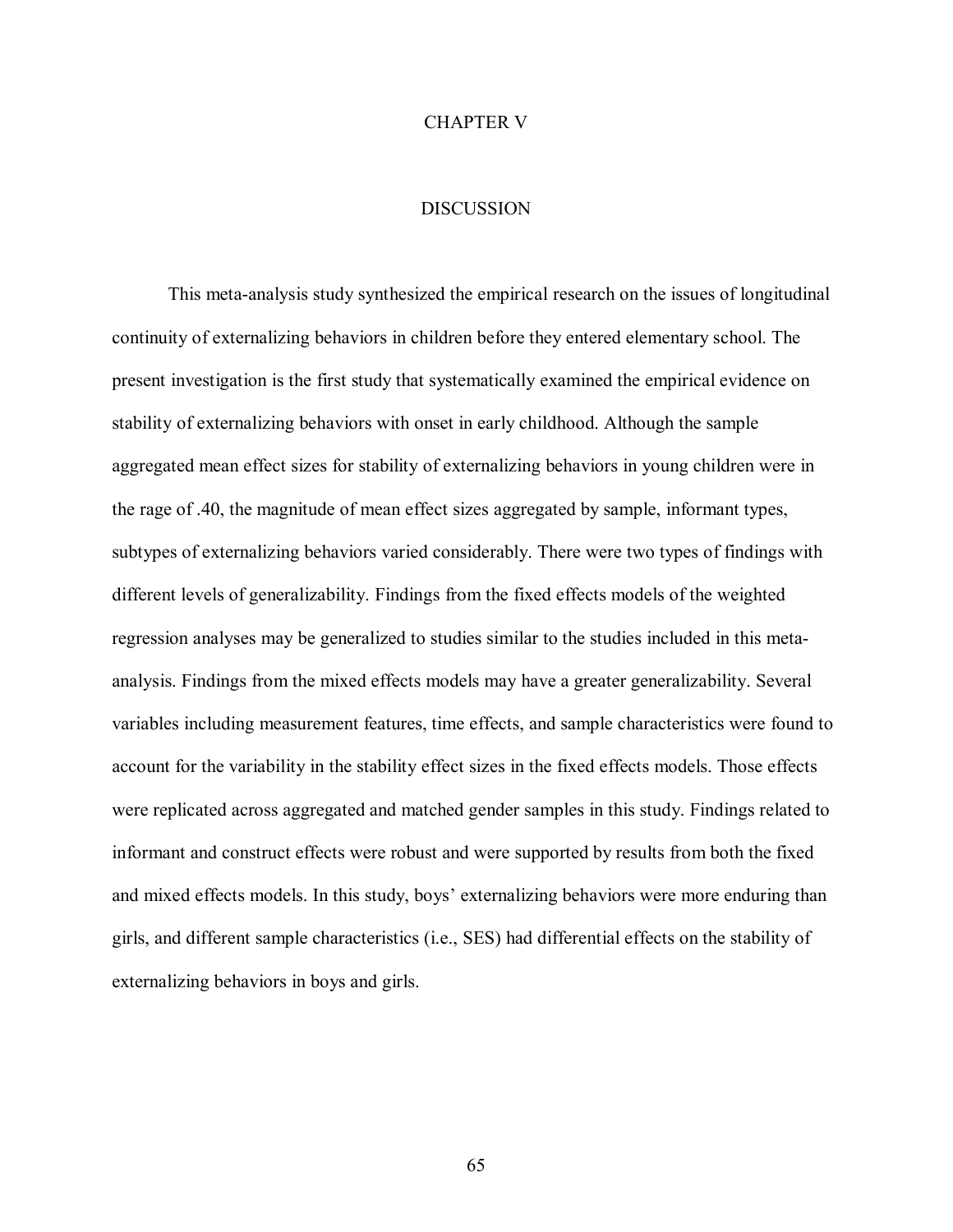#### Limitations of the Current Study

Several major weaknesses of the current study should be noted before discussing implications of the findings. First, the weighted mean effect sizes, such as the weighted mean effect sizes measured on different constructs using different types of informants at T1 and T2 for the matched gender samples, were calculated from a very small number of aggregated effect sizes. Because homogeneity tests and effect sizes estimates are less reliable for small samples, the confidence in these results is limited. Second, because the meta-analytic techniques for calculating effect sizes are limited, and the information that was reported in some research reports was not adequate to derive a correlational effect size, many studies were excluded from the present meta-analysis. For example, effect sizes cannot be calculated for many multivariate statistical tests, such as growth curve analysis, if descriptive statistics are not provided in the research reports. As a result, the range of the studies included in this study is limited. However, a thorough and exhaustive search had been done to include as many relevant reports as possible. The current study should reflect the reality of empirical research on the stability of externalizing behaviors in young children. Third, the stability effect sizes in the correlation format only imply whether the relative position of individuals on externalizing problem behaviors changed over time. These correlations do not indicate how externalizing problem behaviors change over time, or which participant continues to show high levels of externalizing behaviors. The magnitude of the stability effect sizes does not indicate the severity of externalizing problem behaviors. Further, stability effect sizes might be under- or over-estimated because of the time of measurement (Loeber, 1990). Some children might be in remission from severe externalizing behaviors at the time of measurement but continue to show previous pattern of high level externalizing behaviors when behavior assessments are not taken. It is also possible that some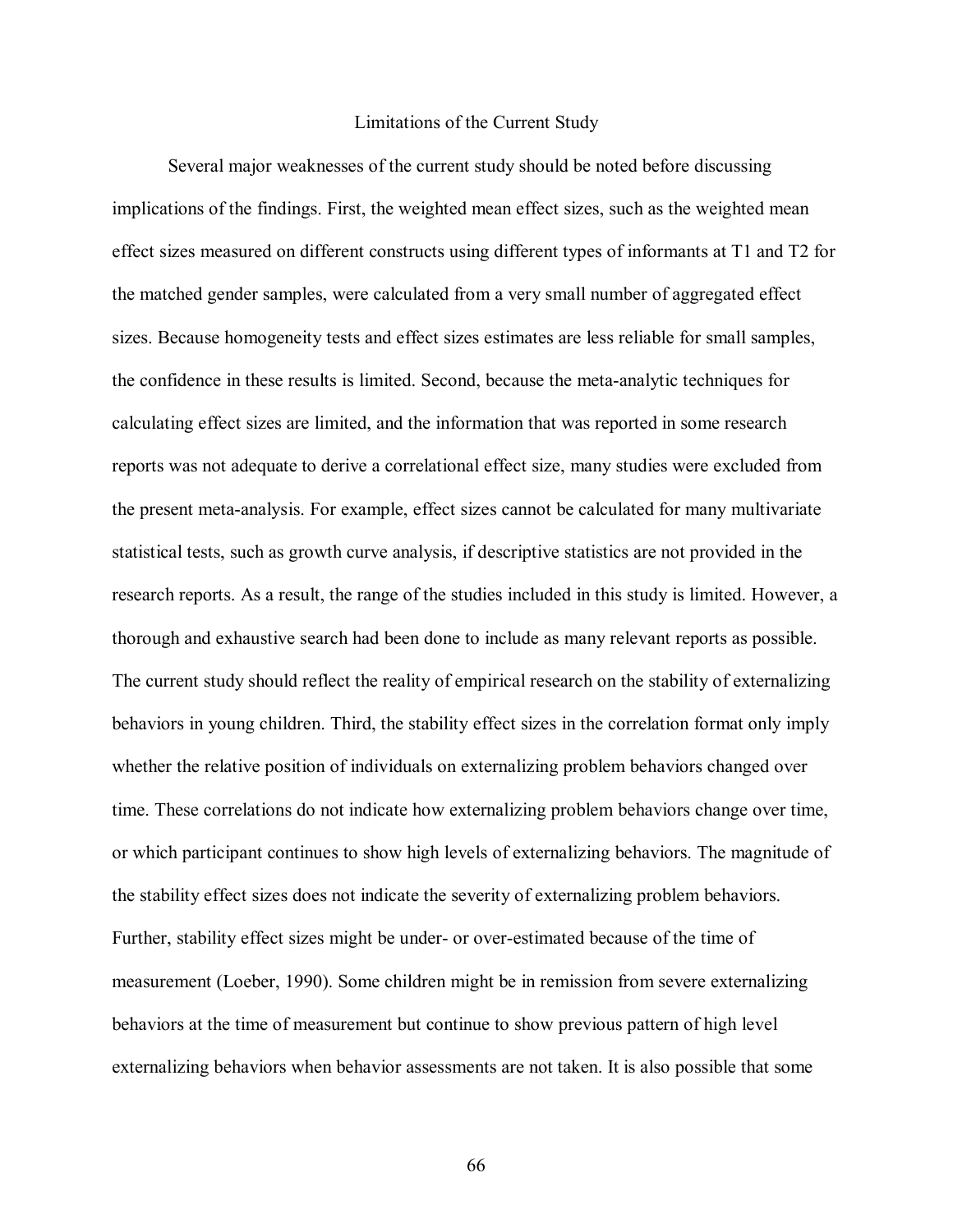children demonstrate escalated externalizing behaviors at the time of measurement and desist later in life. Therefore, the correlational effect sizes are not an absolute index of the true magnitude of stability of externalizing problem behaviors in children.

## Effects of Informants and Behavior Constructs

Despite these limitations, the present study extended the research on preschool problem behaviors in several important ways. Results from the mixed effects model indicated a strong effect of informants on the stability of externalizing problem behaviors in longitudinal studies of young children. Empirical evidence regarding informant effects on behavioral assessment in cross-sectional studies is very strong. For example, in their meta-analysis of 119 studies Achenbach et al. (1987) reported a mean correlation of .60 between similar informants, and .28 between different informants on children's behavioral/emotional functioning. The present study indicated an informant effect in the longitudinal consistency of externalizing behaviors in young children. The stability effect sizes on externalizing behaviors rated by the same informants at Time 1 and Time 2 were generally bigger than by different informants. Both the fixed and random effects models of the weighted multiple regression analyses showed significant informant effects for the stability of effect sizes across different samples suggesting that informant effects might be found in other longitudinal studies on children's problem behaviors. The consistent large informant effect suggests that a significant amount of the longitudinal continuity of externalizing behaviors may be an artifact of informants and externalizing behaviors with onset in early childhood might not be as stable as previously thought.

Another robust finding from the mixed effects model was the effect of constructs in the stability of externalizing behavior problems in young children. Different subtypes of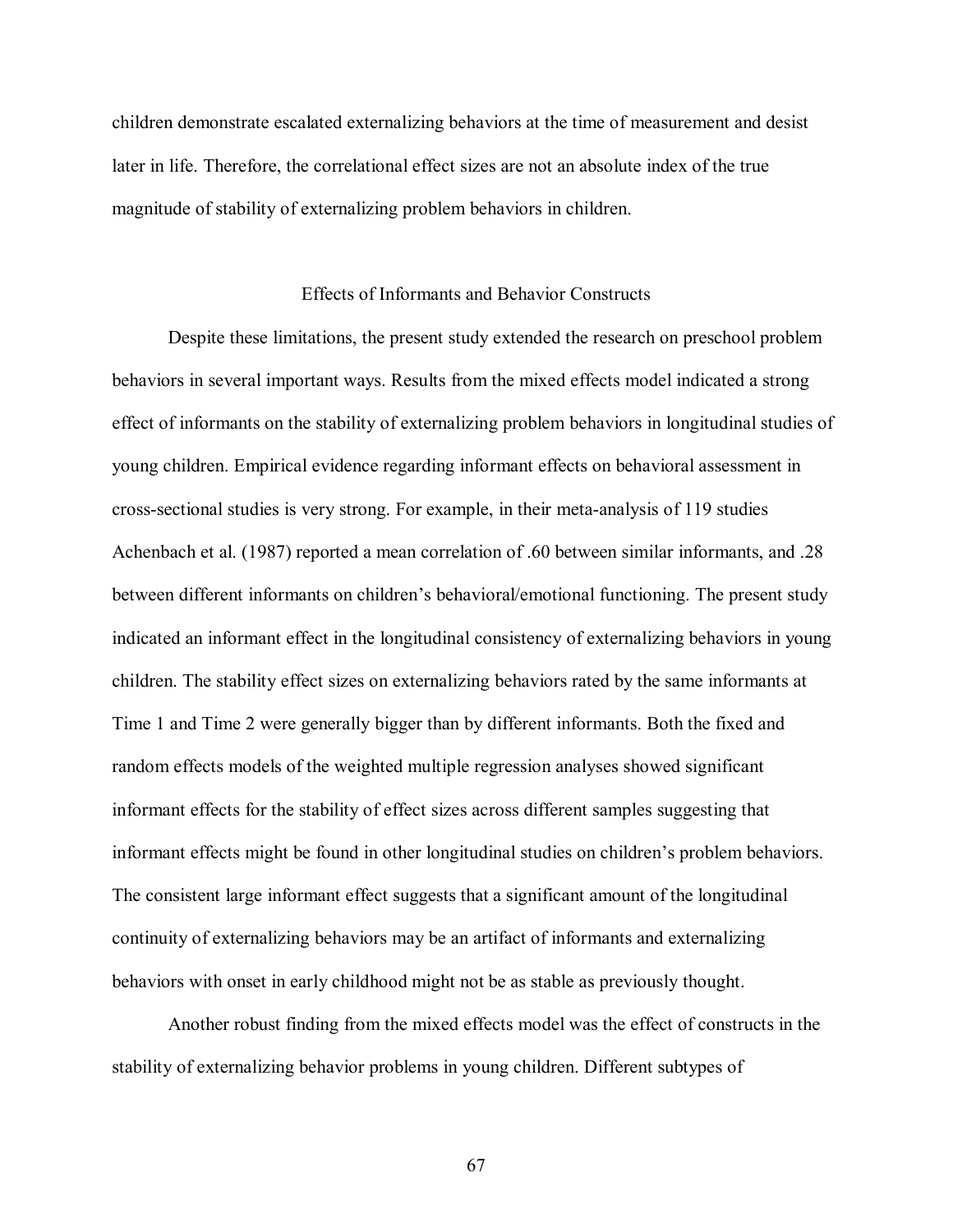externalizing behaviors were not identical and externalizing behaviors in general were not unidemensional. Attention deficits/hyperactivity, aggression/construct disorders, and the combined behaviors (i.e., attention/hyperactivity plus aggression/conduct disorders) measured at T1 correlated much higher with the same construct counterparts at T2 than with the different construct counterparts. Attention deficits/hyperactivity, aggression/conduct disorders, and the combined behaviors apparently are at least partially distinct types of externalizing behaviors (Campbell et al., 2000; Hinshaw, 1987; Hinshaw et al., 1993). This finding is consistent with other research studies (Hinshaw, 1992; Moffitt, 1990) indicating that different subtypes of externalizing behaviors might have different etiologies and developmental trajectories.

Effects of Time Interval, Time 1 Age, and Sample Characteristics

In addition to informant and behavior construct variables, time intervals, T1 age, and sample characteristics were found to account for the variability in the stability effect sizes. The interval between T1 and T2 measurement points was a significant predictor of stability effect sizes. This effect was replicated across aggregated and matched gender samples. The stability of externalizing problem behaviors decreased over time. Similar time interval effects were reported by Olweus (1979) and Zumkley (1994) although both Olweus and Zumkley used male samples mainly in the school age. The declining trend in the stability effect sizes over time found in this study was not as strong as informant and construct effects.

Findings from the fixed effects model for the aggregated sample suggested that externalizing behavior problems were less enduring for children assessed before age 3 than after age 3. Several lines of research in developmental psychology may shed light on why toddler's externalizing behaviors are less stable than preschoolers' externalizing behaviors. First, children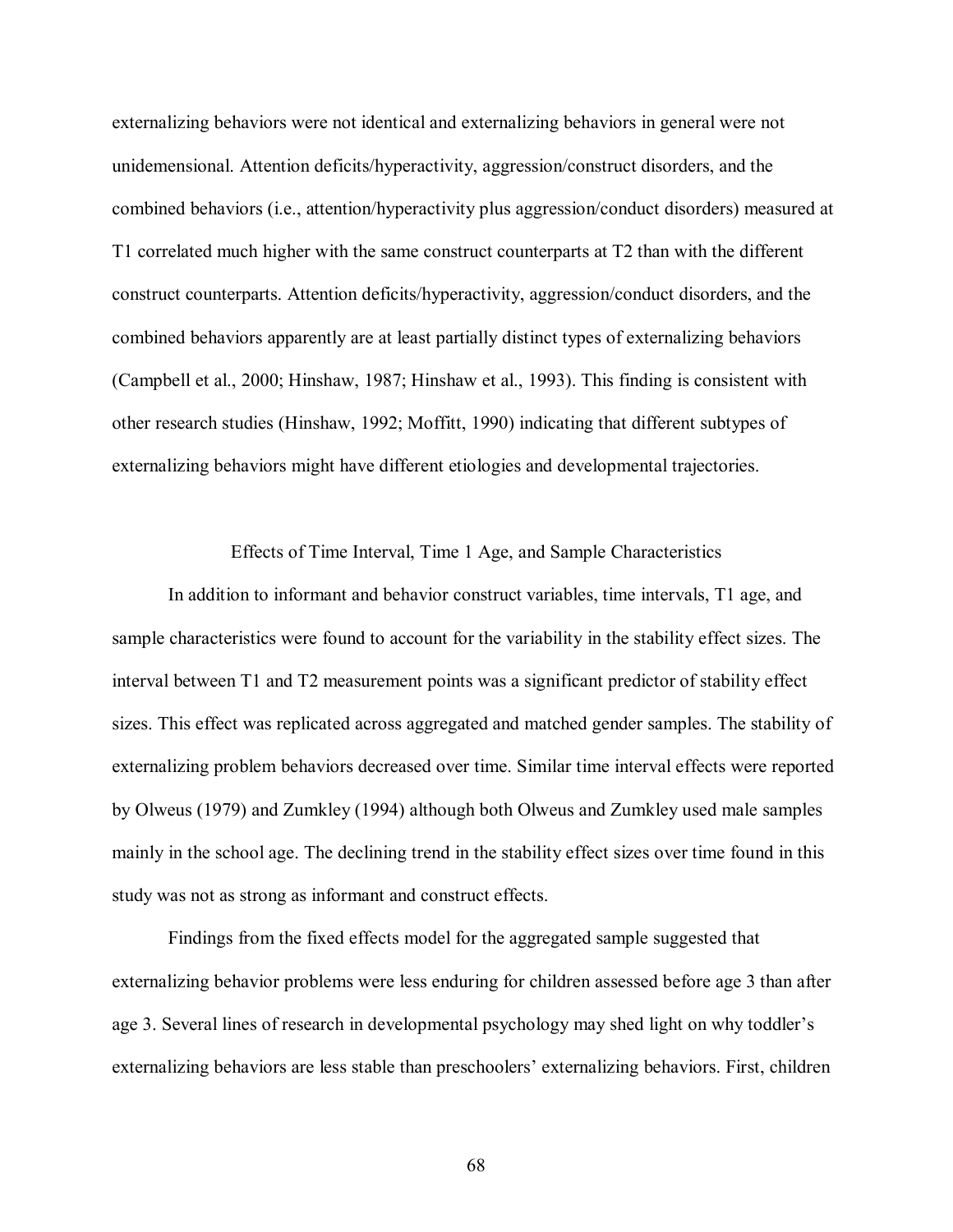before the age of 3 experience a period of intense exploration and independent seeking, therefore, they are more likely to be noncompliant with parents and other adults (Campbell, 1990; Erikson, 1963). Second, during toddlerhood, children's self-control is just emerging and they are less capable of controlling their behaviors as preschoolers (Kopp, 1982). Third, not until age 3 do children master complex language structure, and empirical findings indicate that children's noncompliance behaviors in toddlers are mainly due to their failure to understand the directions (Kaler & Kopp, 1990). Due to these developmental factors, children's externalizing behavior problems might be more temporary in the toddlerhood. As children's develop social, language, and self-control skills, their behavior pattern may become more stable over time.

Low socioeconomic status also contributed to the variability in the stability effect sizes in the aggregated and in the matched gender samples in this study. Children from low SES backgrounds had less stable externalizing problem behaviors. The finding on low SES as a predictor for the stability of externalizing behaviors might be consistent with the contextual theory that environmental factors have a significant impact on children's problem behaviors. Children's SES status was measured only at the T1 measurement point in empirical reports included in the current study. It is possible that children's SES status changed over time. Children's problem behaviors may improve or deteriorate if they move out of poverty or move into a deeper level of poverty (Kolvin et al., 1990). As a result, externalizing problem behaviors were less stable in children from low SES backgrounds. Future research is warranted to determine the relationship between the trajectories of SES and children's problem behaviors to further test the contextual theory. Results from this study also demonstrated the effect of minority backgrounds on the stability of externalizing behavior problems: externalizing behavior problems were more stable in children from minority backgrounds. Further research is needed to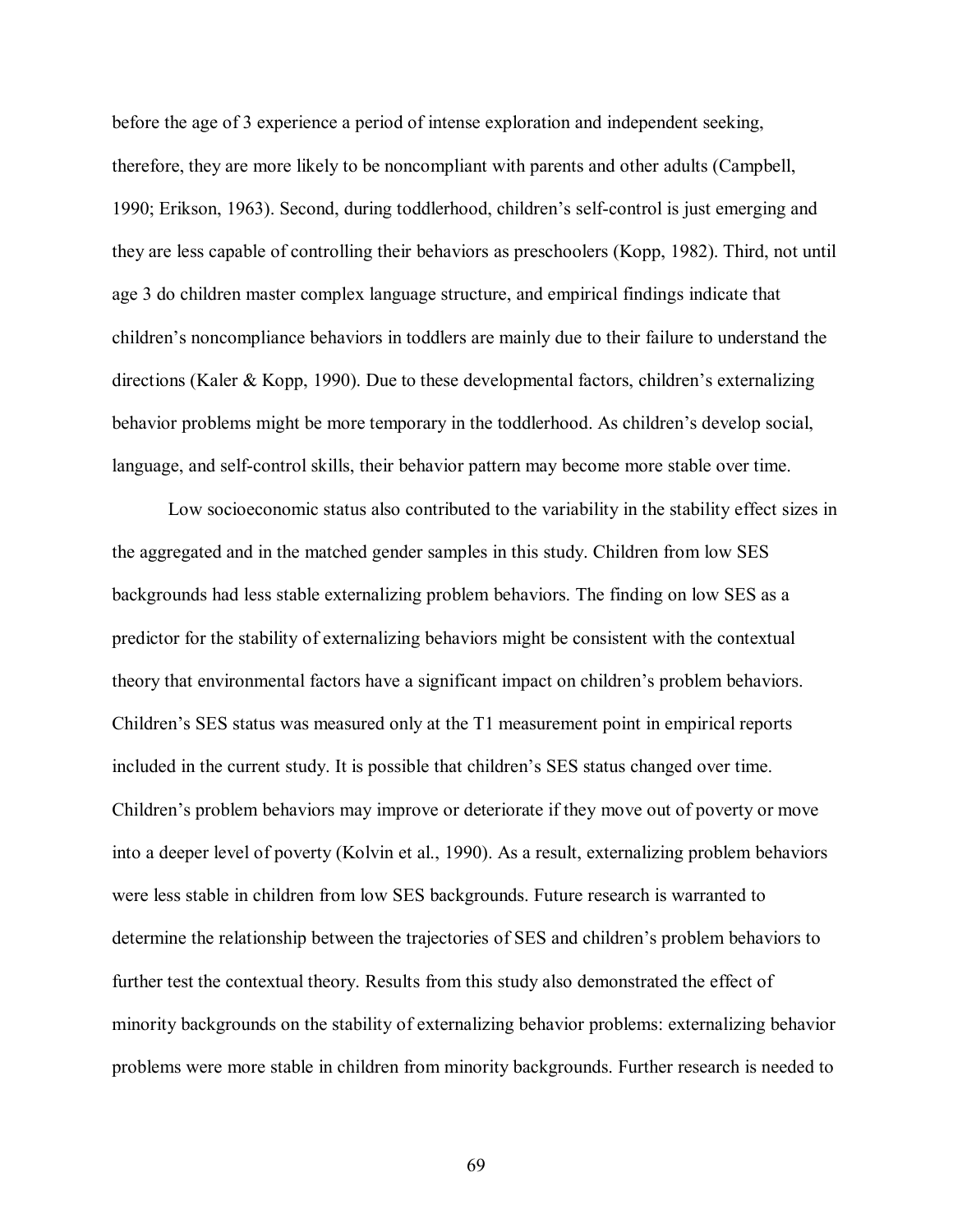identify specific risk variables in minority children and in their environment that may cause these children's externalizing behaviors to persist.

## Gender Differences

The effects of gender on the stability of externalizing behaviors were examined in the current study. Boys' externalizing behaviors were more enduring than girls' externalizing behaviors. Girls' externalizing behaviors also achieved a degree of stability. In addition, great variability exists in the stable effect sizes in both boy and girl samples. A portion of the heterogeneity in their stability effect sizes could be accounted for by informant, construct, time, and sample characteristic variables. Most of the predictors, such as informant, construct, and time effects, had similar impact on boys' and girls' stability effect sizes. For example, for both the boy and girl samples, the stability of externalizing behaviors declined as the time between measurement occasions increased; no gender differences were found in the rate of decline. Only low SES had differential effects on the stability of externalizing behaviors in boys and girls. Externalizing problem behaviors in boys from low SES backgrounds were less stable. In contrast, externalizing problem behaviors in girls from low SES backgrounds were more stable. Such finding extends the contextual theory and provides some evidence that developmental trajectories of externalizing problem behaviors might be different for boys and girls from low SES backgrounds.

#### Implications

There are several implications for research and practice related to early externalizing behavior problems in young children. First, the magnitude of stability of externalizing behaviors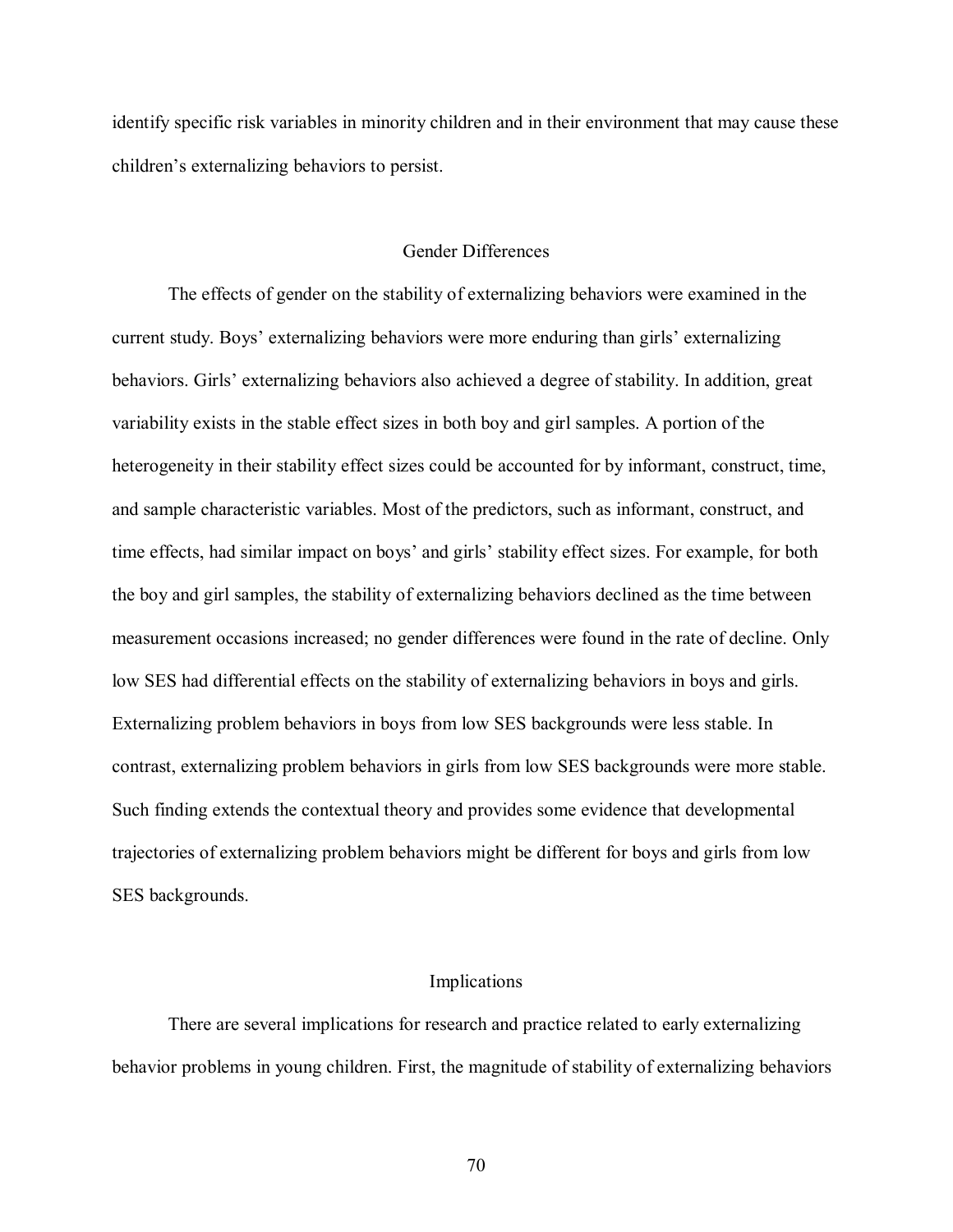in young children is lower than that reported for school age children. In his review of stability of aggressive behaviors in boys, Olweus (1979) concluded that the degree of stability of aggressive behaviors was not much lower than the stability of IQ. However, in the current study the stability effect sizes for externalizing behaviors with onset before age 6 were much lower than the stability of IQ first tested in early childhood. For example, the stability effect sizes for externalizing behaviors across aggregated and matched gender samples by informant and construct ranged from -.01 to .56 with most of the effect sizes around .30. In contrast, the stability effect sizes of children's IQ first tested between 12 months to 6 years are in the range of .31 to .87 with majority of the effect sizes around .50 and .60 (Bartels, Rietveld, Van Baal, & Boomsma, 2002; Schuerger & Witt, 1989; Wilson, 1983). Young children's externalizing behaviors are not as stable as externalizing behaviors in school age children.

Second, because of the low stability of externalizing behaviors, high levels of prediction errors are inevitable when early externalizing behavior status is used to predict later antisocial behaviors. To illustrate this point, we translated the correlational effect sizes into predictive accuracy for different prevalence rates of externalizing behaviors at different measurement points. The overall pattern of findings suggested that T1 externalizing behavior status was not an accurate predictor of T2 externalizing behaviors. The current study challenges propensity theory. In early childhood, antisocial tendency as indicated by early externalizing behavior problems may not be a stable trait that would necessarily lead to later antisocial behaviors. This finding has important implications for intervention and prevention programs targeting externalizing behaviors problems in young children. Successful intervention and prevention programs begin with accurate identification of children with externalizing behavior problems. Early externalizing problem behavior alone is not sufficient to accurately predict later antisocial behaviors in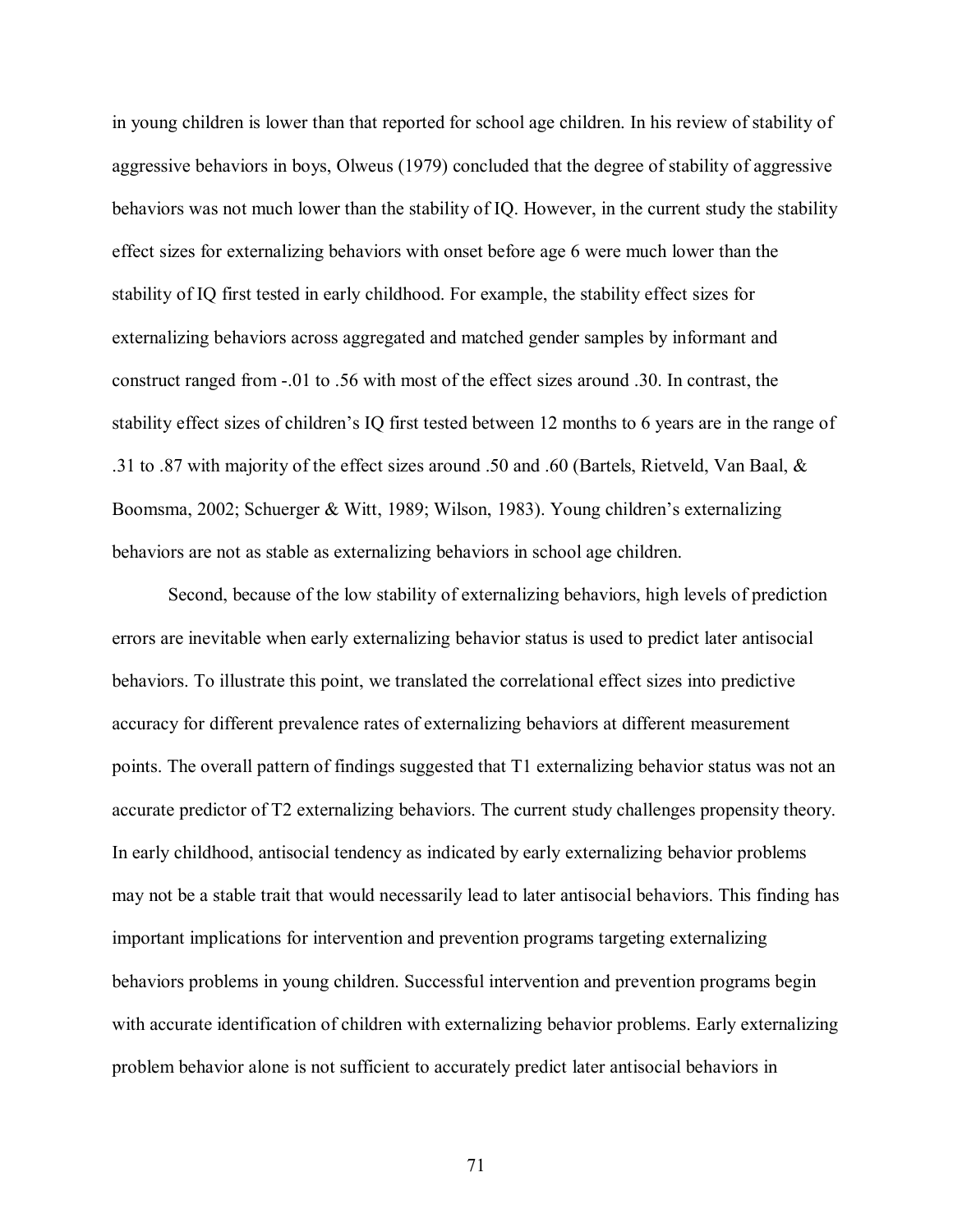nonreferred children (Bennett et al., 1998). Information about children's externalizing behavior problems along with assessment of impairments in other areas of development (e.g., internalizing behaviors, language, cognitive development) and risks (e.g., parenting, family environment) should be considered in identifying children for intervention and prevention services (Bennett, Lipman, Brown, Racine, Boyle, & Offord, 1999; White et al., 1990).

Third, attention deficits/hyperactivity, aggression/conduct disorders, and the combined behaviors of attention/hyperactivity and aggression/conduct disorders appeared to be somewhat distinct subtypes of externalizing behaviors. At the same time, a longitudinal correlational relationship also existed among these constructs suggesting some common variance these subtypes of externalizing behaviors all share. Future research studies should examine whether there are common or different mechanisms underlying these common types of childhood externalizing behaviors and differential treatment for these behaviors.

Fourth, although the current study examined the construct effect on the stability of externalizing behaviors using the classification of three broad subtypes of externalizing problem behaviors, there are still subcategories of behaviors within each of these categories. For example, longitudinal continuity of physical vs. verbal aggression or proactive vs. reactive aggression might be quite distinctive rather than similar. In this meta-analysis, there were not enough studies to allow further examination of these important differences. With increased research on early childhood behavior problems, future meta-analytical reviews may be able to fill this void in the literature.

Fifth, although much current research has focused attention on boys' externalizing behaviors, girls' externalizing behaviors should not be neglected. Findings from the present study showed that girls from low SES background were more likely to have enduring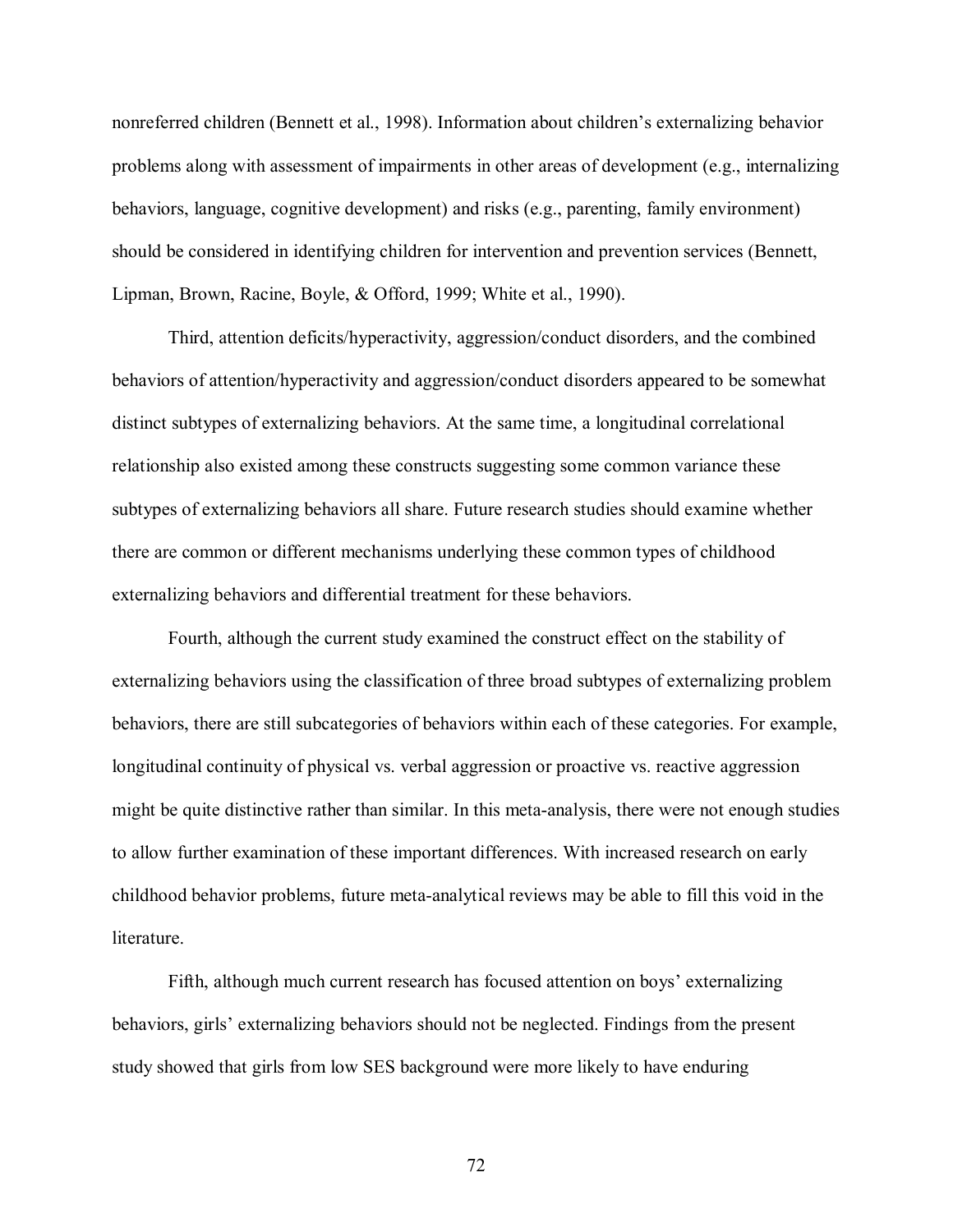externalizing behavior problems. Therefore, prevention and intervention programs should include girls from low-income background who exhibit clinical range of externalizing behavior problems. Early intervention and prevention might reduce later antisocial behaviors in girls since their early externalizing behaviors are more like to continue.

Finally, it might be inappropriate for intervention and prevention programs to target externalizing behavior problems alone in toddlers because some of the externalizing problem behaviors might be considered normal rather than psychopathological. With improvement in the areas of cognitive, language, self-control, and social development, toddlers might outgrow some of their problem behaviors without intervention or prevention efforts.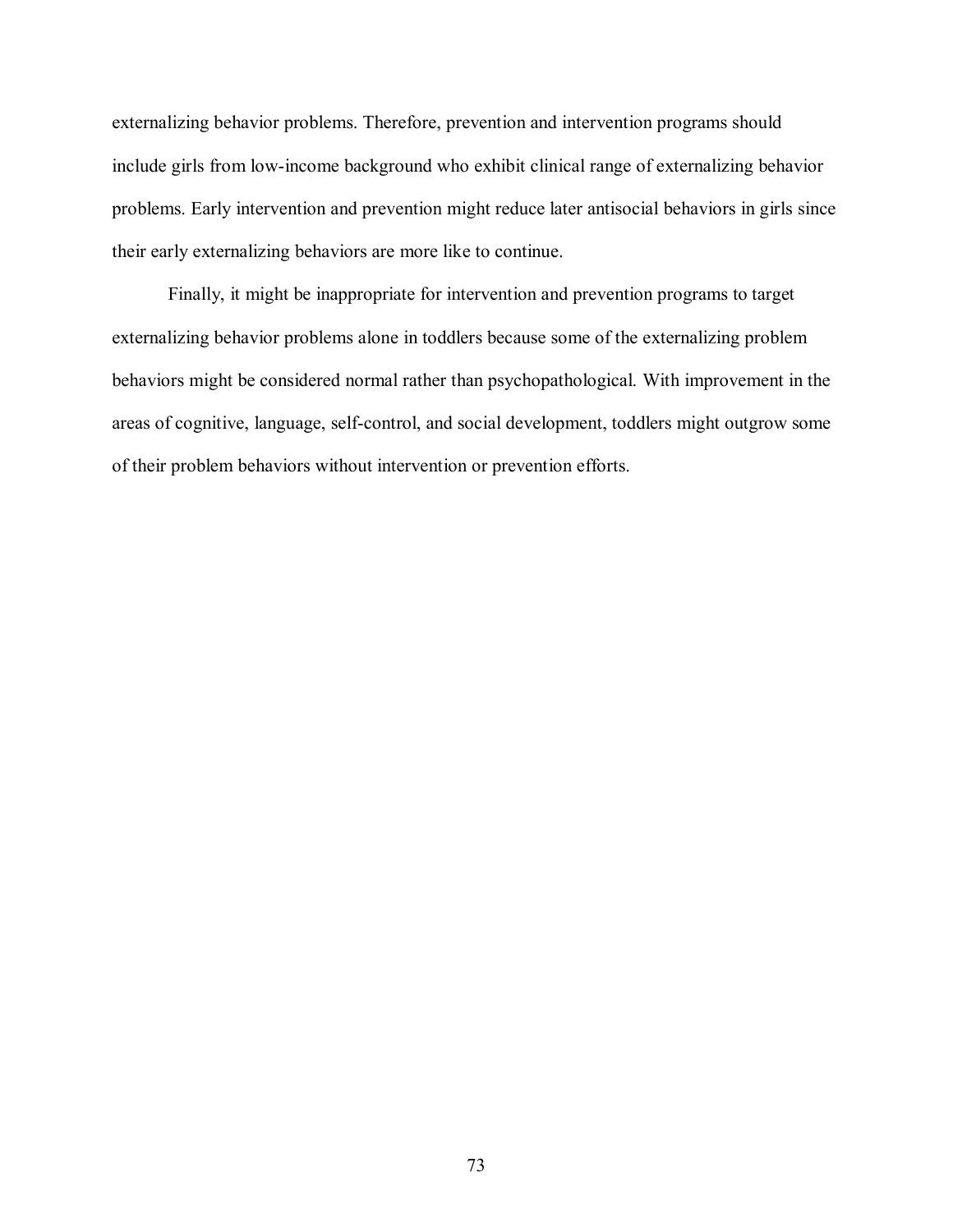APPENDIX A APPENDIX A

> Correlation Matrix for the Aggregated Sample Correlation Matrix for the Aggregated Sample

| 1 Effect size            | $1.00 - 0.21$   | $\frac{3}{10.34}$<br>0.01 |                                         |                                          |                                                   |                                                                                                               |                                                                                                                                                                                                                                                                                                                                                                                                                                      |  |                                                                                                                                                                                                                                                              |                                                                                                                                                                                                                                                                |  |  |
|--------------------------|-----------------|---------------------------|-----------------------------------------|------------------------------------------|---------------------------------------------------|---------------------------------------------------------------------------------------------------------------|--------------------------------------------------------------------------------------------------------------------------------------------------------------------------------------------------------------------------------------------------------------------------------------------------------------------------------------------------------------------------------------------------------------------------------------|--|--------------------------------------------------------------------------------------------------------------------------------------------------------------------------------------------------------------------------------------------------------------|----------------------------------------------------------------------------------------------------------------------------------------------------------------------------------------------------------------------------------------------------------------|--|--|
| 2 Time 1 age category    | $\overline{00}$ |                           |                                         |                                          |                                                   |                                                                                                               |                                                                                                                                                                                                                                                                                                                                                                                                                                      |  |                                                                                                                                                                                                                                                              |                                                                                                                                                                                                                                                                |  |  |
| 3 Time interval in years |                 |                           | $\frac{4}{0.18}$<br>$\frac{0.80}{0.23}$ | $\frac{5}{0.29}$<br>0.94<br>0.94<br>0.10 | $\frac{6}{0.63}$<br>0.08 322<br>0.09 9.25<br>0.01 | $\frac{7}{10}$<br>$\frac{35}{30}$<br>$\frac{36}{30}$<br>$\frac{36}{30}$<br>$\frac{36}{30}$<br>$\frac{40}{30}$ | $\begin{array}{r} \n 8 \\  \hline\n 964 \\  \hline\n 913 \\  \hline\n 913 \\  \hline\n 914 \\  \hline\n 914 \\  \hline\n 914 \\  \hline\n 914 \\  \hline\n 914 \\  \hline\n 914 \\  \hline\n 914 \\  \hline\n 914 \\  \hline\n 914 \\  \hline\n 914 \\  \hline\n 914 \\  \hline\n 914 \\  \hline\n 914 \\  \hline\n 914 \\  \hline\n 914 \\  \hline\n 914 \\  \hline\n 914 \\  \hline\n 914 \\  \hline\n 914 \\  \hline\n 914 \\  \$ |  | $\frac{1}{10}$ $\frac{1}{8}$ $\frac{8}{3}$ $\frac{8}{3}$ $\frac{3}{3}$ $\frac{8}{3}$ $\frac{8}{3}$ $\frac{8}{3}$ $\frac{1}{2}$ $\frac{9}{3}$ $\frac{5}{3}$ $\frac{8}{3}$ $\frac{8}{3}$ $\frac{1}{3}$ $\frac{9}{3}$ $\frac{5}{3}$ $\frac{8}{3}$ $\frac{8}{3}$ | $\frac{1}{10}$ $\frac{1}{10}$ $\frac{1}{10}$ $\frac{1}{10}$ $\frac{1}{10}$ $\frac{1}{10}$ $\frac{1}{10}$ $\frac{1}{10}$ $\frac{1}{10}$ $\frac{1}{10}$ $\frac{1}{10}$ $\frac{1}{10}$ $\frac{1}{10}$ $\frac{1}{10}$ $\frac{1}{10}$ $\frac{1}{10}$ $\frac{1}{10}$ |  |  |
| 4 Time 1 age             |                 |                           |                                         |                                          |                                                   |                                                                                                               |                                                                                                                                                                                                                                                                                                                                                                                                                                      |  |                                                                                                                                                                                                                                                              |                                                                                                                                                                                                                                                                |  |  |
| 5 Time 2 age             |                 |                           |                                         |                                          |                                                   |                                                                                                               |                                                                                                                                                                                                                                                                                                                                                                                                                                      |  |                                                                                                                                                                                                                                                              |                                                                                                                                                                                                                                                                |  |  |
| 6 Informant effect       |                 |                           |                                         |                                          |                                                   |                                                                                                               |                                                                                                                                                                                                                                                                                                                                                                                                                                      |  |                                                                                                                                                                                                                                                              |                                                                                                                                                                                                                                                                |  |  |
| 7 Construct effect       |                 |                           |                                         |                                          |                                                   |                                                                                                               |                                                                                                                                                                                                                                                                                                                                                                                                                                      |  |                                                                                                                                                                                                                                                              |                                                                                                                                                                                                                                                                |  |  |
| 8 Percent of low SES     |                 |                           |                                         |                                          |                                                   |                                                                                                               |                                                                                                                                                                                                                                                                                                                                                                                                                                      |  |                                                                                                                                                                                                                                                              |                                                                                                                                                                                                                                                                |  |  |
| 9 Percent White          |                 |                           |                                         |                                          |                                                   |                                                                                                               |                                                                                                                                                                                                                                                                                                                                                                                                                                      |  |                                                                                                                                                                                                                                                              |                                                                                                                                                                                                                                                                |  |  |
| 10 Percent male          |                 |                           |                                         |                                          |                                                   |                                                                                                               |                                                                                                                                                                                                                                                                                                                                                                                                                                      |  |                                                                                                                                                                                                                                                              |                                                                                                                                                                                                                                                                |  |  |
| 11 Time 1 scale type     |                 |                           |                                         |                                          |                                                   |                                                                                                               |                                                                                                                                                                                                                                                                                                                                                                                                                                      |  |                                                                                                                                                                                                                                                              |                                                                                                                                                                                                                                                                |  |  |
| 12 Time 2 scale type     |                 |                           |                                         |                                          |                                                   |                                                                                                               |                                                                                                                                                                                                                                                                                                                                                                                                                                      |  |                                                                                                                                                                                                                                                              |                                                                                                                                                                                                                                                                |  |  |
| 13 Publication year      |                 |                           |                                         |                                          |                                                   |                                                                                                               |                                                                                                                                                                                                                                                                                                                                                                                                                                      |  |                                                                                                                                                                                                                                                              |                                                                                                                                                                                                                                                                |  |  |
| 14 Publication type      |                 |                           |                                         |                                          |                                                   |                                                                                                               |                                                                                                                                                                                                                                                                                                                                                                                                                                      |  |                                                                                                                                                                                                                                                              |                                                                                                                                                                                                                                                                |  |  |
| 15 Attrition rate        |                 |                           |                                         |                                          |                                                   |                                                                                                               |                                                                                                                                                                                                                                                                                                                                                                                                                                      |  |                                                                                                                                                                                                                                                              |                                                                                                                                                                                                                                                                |  |  |
| 16 Sample size           |                 |                           |                                         |                                          |                                                   |                                                                                                               |                                                                                                                                                                                                                                                                                                                                                                                                                                      |  |                                                                                                                                                                                                                                                              |                                                                                                                                                                                                                                                                |  |  |
|                          |                 |                           |                                         |                                          |                                                   |                                                                                                               |                                                                                                                                                                                                                                                                                                                                                                                                                                      |  |                                                                                                                                                                                                                                                              |                                                                                                                                                                                                                                                                |  |  |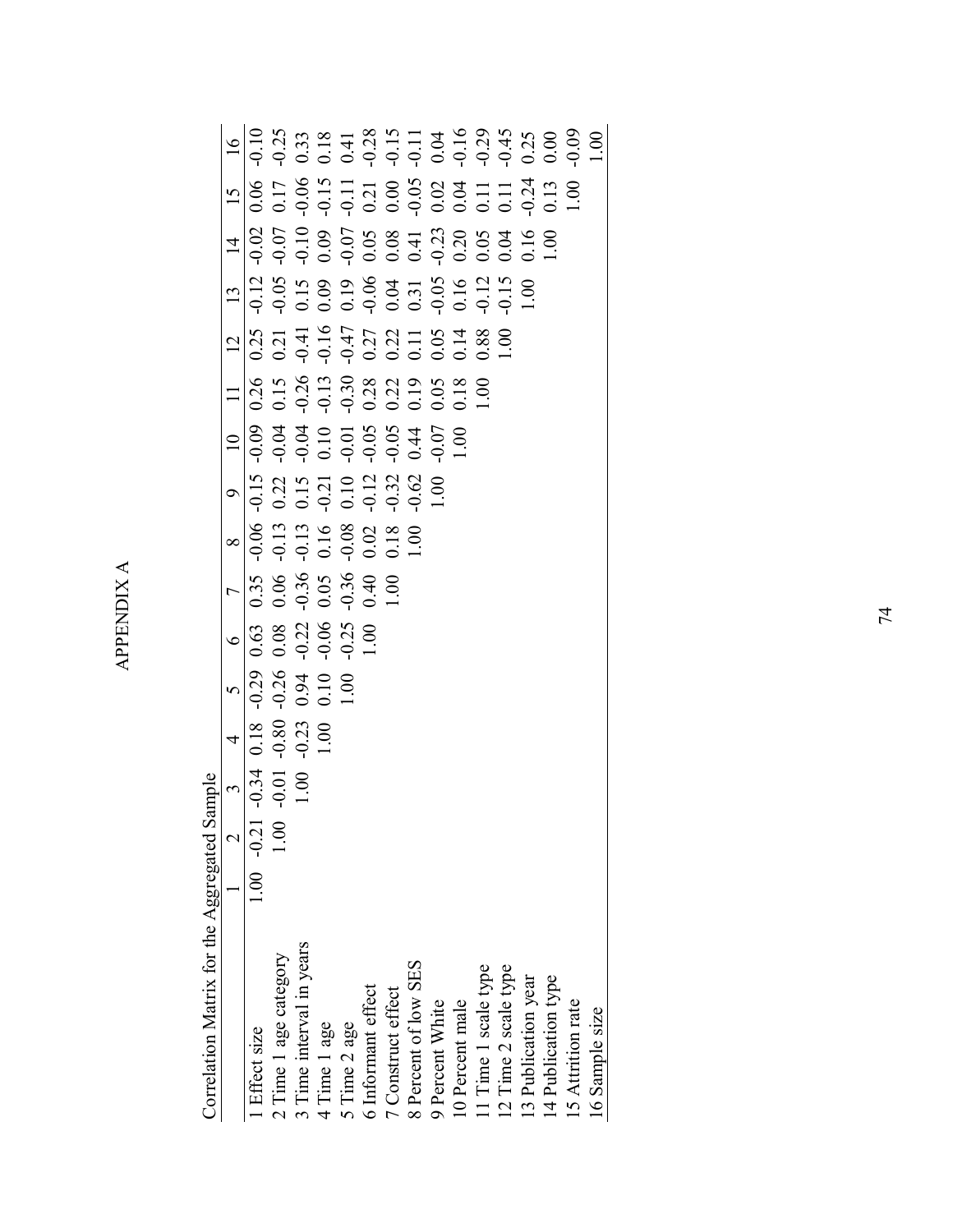**APPENDIX B** APPENDIX B

> Correlation Matrix for the Matched Gender Sample Correlation Matrix for the Matched Gender Sample

|                          | $\overline{\mathcal{L}}$ | $\tilde{\phantom{0}}$ | $\overline{4}$ | $\tilde{c}$ | $\circ$ | $\overline{a}$ | $\infty$ | $\circ$ | $\overline{a}$ | $\overline{1}$ | $\overline{c}$  | 13               | $\overline{4}$ | $\overline{15}$ | $\overline{16}$                                     |
|--------------------------|--------------------------|-----------------------|----------------|-------------|---------|----------------|----------|---------|----------------|----------------|-----------------|------------------|----------------|-----------------|-----------------------------------------------------|
| Effect size              | $-0.21$                  | $-0.31$               | 0.24           | $-0.18$     | 0.33    | 0.12           | $-0.26$  | 0.23    | 0.19           | 0.11           | 0.10            | 0.04             | 0.01           | 0.03            | $-0.03$                                             |
| 2 Time 1 age category    | 1.00                     | $-0.11$               | $-0.92$        | $-0.48$     | 0.03    | $-0.01$        | 0.02     | 0.00    | 0.02           | 0.05           | $0.07$          | $-0.26$          | 0.18           | $-0.04$         | $-0.44$                                             |
| 3 Time interval in years |                          | 1.00                  | 0.08           | 0.91        | 0.08    | 0.12           | $-0.13$  | 0.14    | 0.00           | 0.06           | 0.06            | 0.34             | $-0.45$        | $-0.03$         | 0.34                                                |
| 4 Time 1 age             |                          |                       | 1.00           | 0.48        | $-0.02$ | 0.05           | $-0.07$  | $-0.01$ | $-0.02$        | 0.02           | 0.00            | 0.23             | $-0.15$        | $-0.04$         | 0.45                                                |
| 5 Time 2 age             |                          |                       |                | 00.1        | 0.05    | 0.13           | $-0.13$  | 0.11    | 0.00           | 0.06           | 0.05            | 0.39             | $-0.45$        | $-0.06$         | 0.48                                                |
| 6 Informant effect       |                          |                       |                |             | 1.00    | 0.28           | $-0.47$  | 0.47    | $0.00\,$       | $-0.09$        | $-0.08$         | 0.22             | $-0.30$        | 0.04            | 0.19                                                |
| 7 Construct effect       |                          |                       |                |             |         | 1.00           | $-0.03$  | 0.01    | $-0.01$        | 0.17           | 0.17            |                  | $-0.29$        | $-0.29$         | 0.27                                                |
| 8 Percent of low SES     |                          |                       |                |             |         |                | 1.00     | 0.82    | 0.01           | 0.03           | 0.03            | $0.24$<br>$0.02$ | 0.19           | $-0.12$         | $-0.02$                                             |
| 9 Percent White          |                          |                       |                |             |         |                |          | 1.00    | 0.00           | 0.08           | 0.08            | 0.26             | $-0.33$        | $0.07\,$        | 0.17                                                |
| 10 Gender                |                          |                       |                |             |         |                |          |         | 1.00           | 0.01           | 0.01            | 0.02             | 0.00           | $-0.03$         |                                                     |
| 11 Time 1 scale type     |                          |                       |                |             |         |                |          |         |                | 1.00           | 0.96            | $-0.08$          | $-0.18$        | $-0.15$         | $\begin{array}{c} 0.02 \\ 0.11 \\ 0.10 \end{array}$ |
| 12 Time 2 scale type     |                          |                       |                |             |         |                |          |         |                |                | 00 <sub>1</sub> | $-0.09$          | $-0.17$        | $-0.14$         |                                                     |
| 13 Publication year      |                          |                       |                |             |         |                |          |         |                |                |                 | 1.00             | $-0.76$        | $-0.29$         | 0.68                                                |
| 14 Publication type      |                          |                       |                |             |         |                |          |         |                |                |                 |                  | 1.00           | 0.33            | $-0.79$                                             |
| 15 Attrition rate        |                          |                       |                |             |         |                |          |         |                |                |                 |                  |                | 1.00            | $-0.24$                                             |
| 16 Sample size           |                          |                       |                |             |         |                |          |         |                |                |                 |                  |                |                 | 00 <sub>1</sub>                                     |
|                          |                          |                       |                |             |         |                |          |         |                |                |                 |                  |                |                 |                                                     |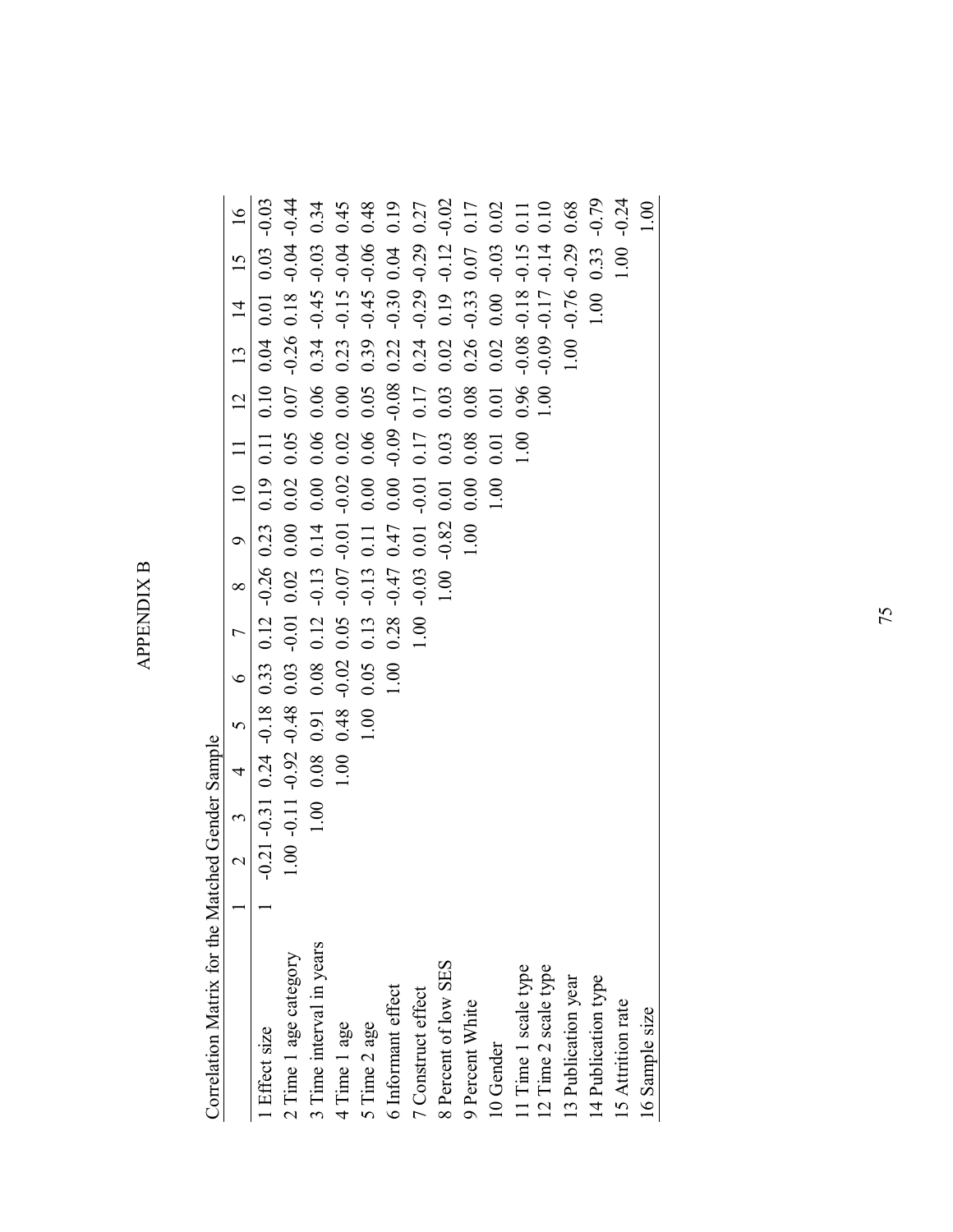### REFERENCES

- Achenbach, T. M. (1991). *Manual for the Child Behavior Checklist/4-18 and 1991 Profile.* University of Vermont: Department of Psychiatry.
- Achenbach, T. M., Edelbrock, C., & Howell, C. T. (1987a). Empirically based assessment of the behavioral/emotional problems of 2- and 3-year-old children. *Journal of Abnormal Child Psychology, 15*, 629-650.
- Achenbach, T. M., McConaughy, S. H., & Howell, C. T. (1987b). Child/adolescent behavioral and emotional problems: Implications of cross-informant correlations for situational specificity. *Psychological Bulletin, 41,* 213-232.
- Achenbach, T. M., & Rescorla, L. A. (2000). *Manual for the ASEBA Preschool Forms & Profiles*. Burlington, VT: University of Vermont, Department of Psychiatry.
- American Psychiatric Association. (2000). *Diagnostic and statistical manual of mental*  disorders (4<sup>th</sup> ed.--Text Revision). Washington, DC: Author.
- \*Anderson, D. R. (1984). Stability of behavioral and emotional disturbance in a sample of disadvantaged preschool-aged children. *Child Psychiatry and Human Development, 14*, 249-260.
- \*Baker, B. L., Blacher, J., & Crnic, K. (2003). *Once a problem, always a problem?: Parenting and the continuity of child disorders from ages 3 to 5.* Paper presented at the 36th Annual Gatlinburg Conference, Annapolis, MD.
- Barkley, R. A., Fischer, M., Edelbrock, C. S., & Smallish, L. (1990). The Adolescent outcome of hyperactive children diagnosed by research criteria: I. An 8-year prospective follow-up study. *Journal of the American Academy of Child and Adolescent Psychiatry, 29*, 546-557.
- Barkley, R. A., Fischer, M., Edelbrock, C., & Smallish, L. (1991). The adolescent outcome of hyperactive children diagnosed by research criteria: III. Mother-child interactions, family conflicts and maternal psychopathology. *Journal of Child Psychology and Psychiatry and Allied Disciplines, 32*, 233-255.
- Bartels, M., Rietveld, M. J. H., Van Baal, G. C. M., & Boomsma, D. I. (2002). Genetic and environmental influences on the development of intelligence. *Behavior Genetics, 32*, 237-249.
- \*Bates, J. E., Bayles, K., Bennett, D. S., Ridge, B., & Brown, M. M. (1989). Origins of externalizing behavior problems at eight years of age. In D. J. Pepler & K. H. Rubin (Eds.), *The development and treatment of childhood aggression* (pp. 93-120). Hillsdale, NJ: Lawrence Erlbaum.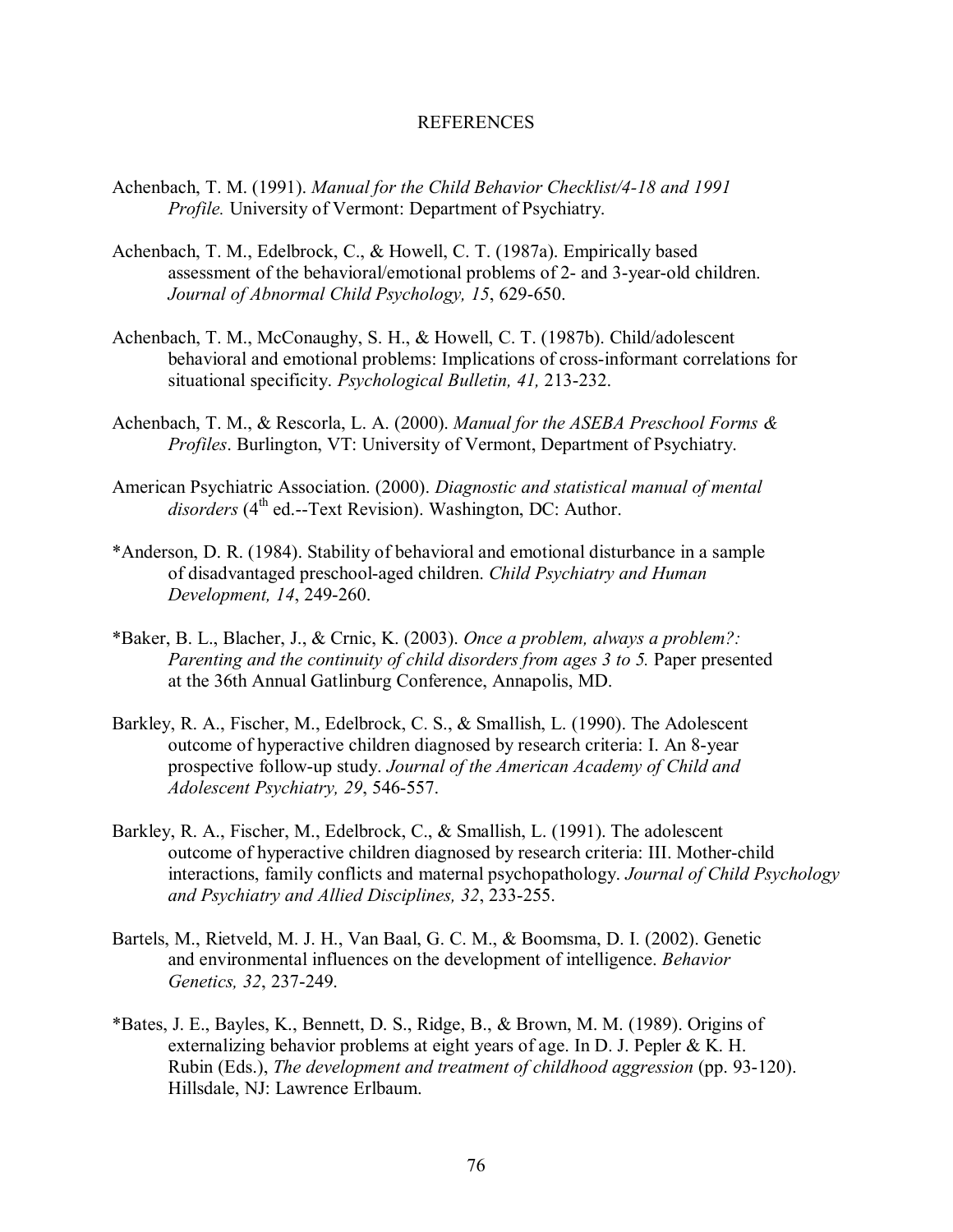- Bates, J. E., Pettit, G. S., Dodge, K. A., & Ridge, B. (1998). Interaction of temperamental resistance to control and restrictive parenting in the development of externalizing behaviors. *Developmental Psychology, 34,* 982-995.
- Becker, B. J. (2000). Multivariate meta-analysis. In H. E. A. Tinsley & S. D. Brown (Eds.), *Handbook of applied multivariate statistics and mathematical modeling*  (pp. 499-526). San Diego: Academic Press.
- Becker, B. J., & Schram, C. M. (1994). Examining explanatory models through research synthesis. In J. Cooper & L.V. Hedges (Eds.), *The handbook of research synthesis*  (pp. 357-382). New York: Russell Sage Foundation.
- Bennett, K. J., Lipman, E. L., Brown, S., Racine, Y., Boyle, M. H., & Offord, D. R. (1999). Predicting conduct problems: Can high-risk children be identified in kindergarten and grade I? *Journal of Consulting and Clinical Psychology, 67*, 470-480.
- Bennett, K. J., Lipman, E. L., Racine, Y., Offord, D. R. (1998). Annotation: Do measures of externalizing behavior in normal populations predict later outcome?: Implications for targeted interventions to prevent conduct disorder. *Journal of Child Psychology and Psychiatry, 39*, 1059-1070.
- Biederman, J., Newcorn, J., & Sprich, S. (1991). Comorbidity of attention deficit hyperactivity disorder with conduct, depressive, anxiety, and other disorders. *American Journal of Psychiatry, 148*, 564-577.
- Bird, H. R. (1996). Epidemiology of childhood disorders in a cross cultural context. *Journal of Child Psychology and Psychiatry, 37,* 35-49.
- Bird, H. R. (2001). Psychoanalytic perspectives on theories regarding the development of antisocial behavior. *Journal of the American Academy of Psychoanalysis, 29*, 57-71.
- \*Bhandari, R. P. (2003). Parenting and socio-emotional development: A longitudinal study of African American and Caucasian families (Doctoral dissertation, Wayne State University, 2003). *Dissertation Abstracts International, 63,* 5547.
- \*Bradley, M. E. (1999). Internalization of maternal descriptors in children at risk for the development of disruptive behavior disorder (Doctoral dissertation, University of Maryland, 1999). *Dissertation Abstracts International, 60,* 0853.
- Campbell, S.B. (1990). *Behavioral problems in preschool children: Clinical and developmental issues.* New York: Guilford.
- Campbell, S.B. (1995). Behavior problems in preschool children: A review of recent research. *Journal of Child Psychology and Psychiatry, 36,* 113-149.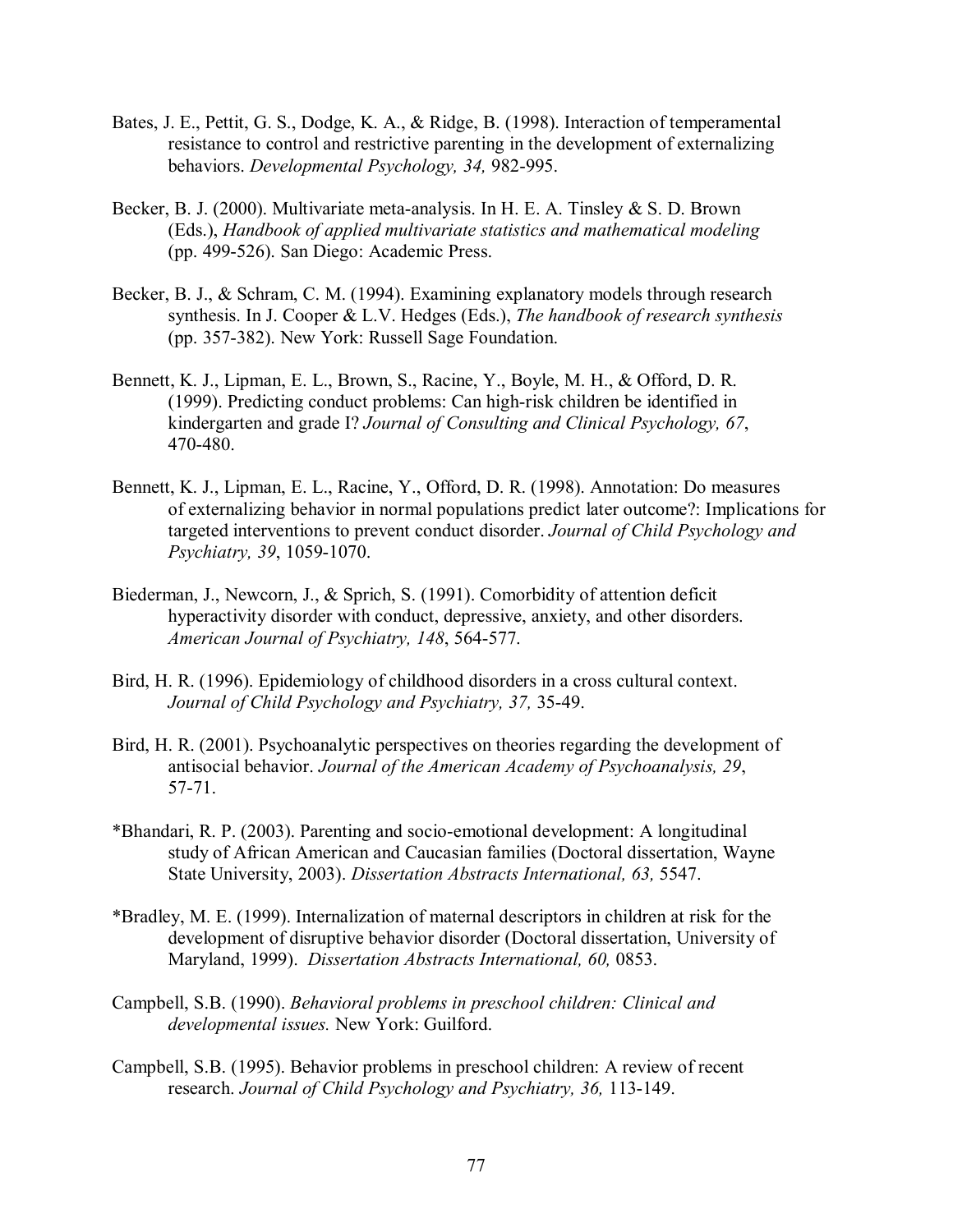- Campbell, S. B., Shaw, D., & Gilliom, M. (2000). Early externalizing behavior problems: Toddlers and preschoolers at risk for later maladjustment. *Development and Psychopathology, 12*, 467-488.
- \*Carlson, E. A., Jacobvitz, D., & Sroufe, L. A. (1995). A developmental investigation of inattentiveness and hyperactivity. *Child Development, 66*, 37-54.
- Caruso, G., & Corsini, D.A. (1994). The prevalence of behavior problems among toddlers in child care. *Early Education and Development, 5,* 27-40.
- \*Caspi, A., Moffitt, T. E., Morgan, J., Rutter, M., Talor, A., Arseneault, L., Tully, L., Jacobs, C., Kim-Cohen, J., & Polo-Tomas, M. (2004). Maternal expressed emotion predicts children's antisocial behavior problems: Using monozygotic twin differences to identify environmental effects on behavioral development. *Developmental Psychology, 40*, 149-161.
- Center for Evaluation Research and Methodology. (2001). *Coding manual for the meta analysis of antecedent risk predictors of antisocial behavior.* Unpublished Manuscript.
- \*Chamberlin, R. W. (1976). Can we identify a group of children at age 2 who are at high risk fro the development of behavior or emotional problems in kindergarten and first grade? *Pediatrics, 59*, 971-981.
- Coie, J. D., & Dodge, K. A. (1998). Aggression and antisocial behavior. In W. Damon & N. Eisenberg (Eds.), *Handbook of child psychology* (5th ed., Vol. 3, pp. 779-862). New York: NY: John Wiley & Sons, Inc.
- Cottle, C. C., Lee, R. J., & Heilbrun, K. (2001). The prediction of criminal recidivism in juveniles: A meta-analysis. *Criminal Justice and Behavior, 28*, 367-394.
- Coy, K., Speltz, M. L., DeKlyen, M., & Jones, K. (2001). Social-cognitive processes in preschool boys with and without oppositional defiant disorder. *Journal of Abnormal Child Psychology, 29*, 107-119.
- \*Cummings, E. M., Iannotti, R. J., & Zahn-Waxler, C. (1989). Aggression between peers in early childhood: Individual Continuity and development change. *Child Development, 60*, 887-895.
- \*Deater-Deakard, K., Pinkerton, R., & Scarr, S. (1996). Child care quality and children's behavioral adjustment: A four-year longitudinal study. *Journal of Child Psychology and Psychiatry, 37*, 937-948.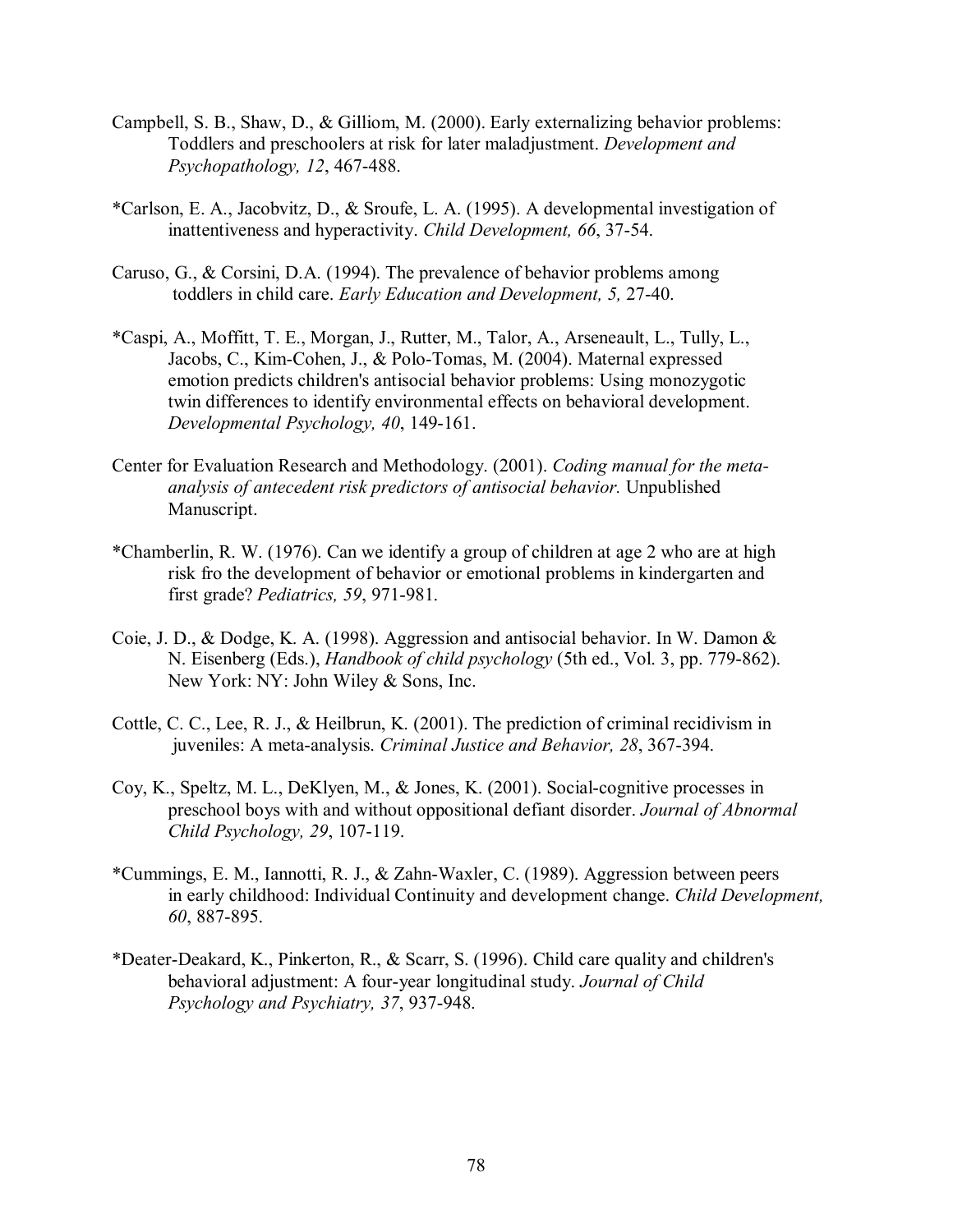- \*Denham, S. A., Caverly, S., Schmidt, M., Blair, K., DeMulder, E., Caal, S., Hamada, H., & Mason, E. (2002). Preschool understanding of emotions: Contributions to classroom anger and aggression. *Journal of Child Psychology and Psychiatry, 43*, 901-916.
- Derzon, J. H., & Lipsey, M. W. (1999). A synthesis of the relationship of marijuana use with delinquent and problem behaviors. *School Psychology International, 20*, 57-68.
- Dodge, K. A., Pettit, G. S., & Bates, J. E. (1994). Socialization mediators of the relation between socioeconomic status and child conduct problems. *Child Development, 65*, 649-665.
- \*Dodge, K. A., Pettit, G. S., Bates, J. E., & Valente, E. (1995). Social informationprocessing patterns mediate the effect of early physical abuse on later conduct problems. *Journal of Abnormal Psychology, 104*, 632-643.
- Duncan, G. J., Brooks-Gunn, J., & Klebanov, P. K. (1994). Economic deprivation and early childhood development. *Child Development, 64*, 296-318.
- Earls, F. (1987). Sex differences in psychiatric disorders: Origins and developmental influences. *Psychiatric Developments, 1*, 1-23.
- Eaves, L., Rutter, M., Silberg, J. L., Shillady, L., Maes, H. H., & Pickles, A. (2000). Genetic and environmental causes of covariation in interview assessments of disruptive behavior in child and adolescent twins. *Behavior Genetics, 30*, 321- 334.
- \*Emmerich, W. (1966). Continuity and stability in early social development: II. Teacher ratings. *Child Development, 37*, 17-27.
- Erikson, E. H. (1963). *Childhood and society* (2nd ed.). New York: W. W. Norton & Company, Inc.
- \*Fagan, J., & Iglesias, A. (2000). The relationship between fathers' and children's communication skills and children's behavior problems: A study of Head Start children. *Early Education and Development, 11*, 307-320.
- \*Fagot, B. I. (1984). The consequents of problem behavior in toddler children. *Journal of Abnormal Child Psychology, 12*, 385-396.
- \*Fagot, B. I., & Kavanagh, K. (1990). The prediction of antisocial behavior from avoidant attachment classifications. *Child Development, 61*, 864-873.
- \*Fagot, B. I., & Leve, L. D. (1998). Teacher ratings of externalizing behaviors at school entry for boys and girls: similar predictors and different correlates. *Journal of Child Psychology and Psychiatry, 39*, 555-566.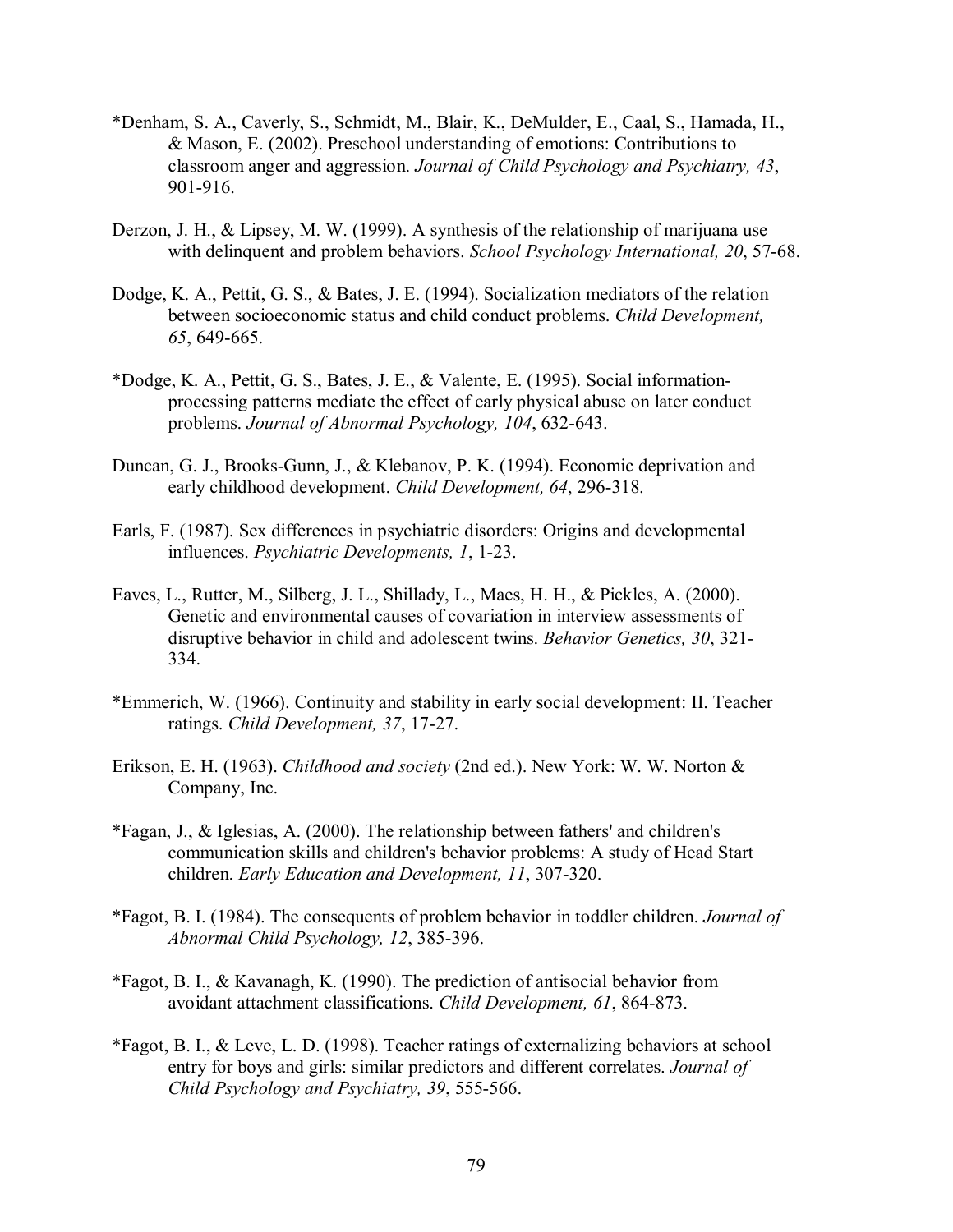- Feld, B. C. (1999). *Bad kids: Race and the transformation of the juvenile court*. New York: Oxford University Press.
- Farrington, D. P. (1995). The development of offending and antisocial behavior from childhood: Key findings from the Cambridge Study in Delinquent Development. *Journal of Child Psychology and Psychiatry, 360*, 929-964.
- Fergusson, D. M., & Horwood, L. J. (1995). Early disruptive behavior, IQ, and later school achievement and delinquent behavior. *Journal of Abnormal Child Psychology, 23*, 183-200.
- Fergusson, D. M., Horwood, L. J., & Lynskey, M. T. (1993). The effects of conduct disorder and attention deficit in middle childhood on offending and scholastic ability at age 13. *Journal of Child Psychology and Psychiatry, 34*, 899-916.
- \*Fischer, M., Rolf, J. E., Hasazi, J. E., & Cummings, L. (1984). Follow-up of a preschool epidemiological sample: Cross-age continuities and predictions of later adjustment with internalizing and externalizing dimensions of behavior. *Child Development, 55*, 137-150.
- Gagnon, C., Craig, W. M., Tremblay, R. E., Zhou, R. M., & Vitaro, F. (1995). Kindergarten predictors of boys' stable behavior problems at the end of elementary school. *Journal of Abnormal Child Psychology, 23*, 751-766.
- \*Garcia, M. M., Shaw, D. S., Winslow, E. B., & Yaggi, K. E. (2000). Destructive sibling conflict and the development of conduct problem in young boys. *Developmental Psychology, 36*, 44-56.
- Garrison, W. T., & Earls, F. (1985). The Child Behavior Checklist as a screening instrument for young children. *Journal of the American Academy of Child and Adolescent Psychiatry, 24*, 76-80.
- \*Garrison, W., & Earls, F. (1985). Change and continuity in behavior problems from the pre-school period through school entry: An analysis of mothers' reports. In J. E. Stevenson (Ed.), *Recent research in developmental psychopathology* (Vol. 4, pp. 51-65). Oxford: Pergamon Press.
- \*Gilliam, W. S. (1996). Developmental correlates and predictors of teacher-rated behavior problems in preschool children from low-income families: A longitudinal analysis (Doctoral dissertation, University of Kentucky, 1996). *Dissertation Abstracts International, 57*, 4055.
- Gottfredson, M. R., & Hirschi, T. (1990). *A general theory of crime.* Stanford, California: Stanford University Press.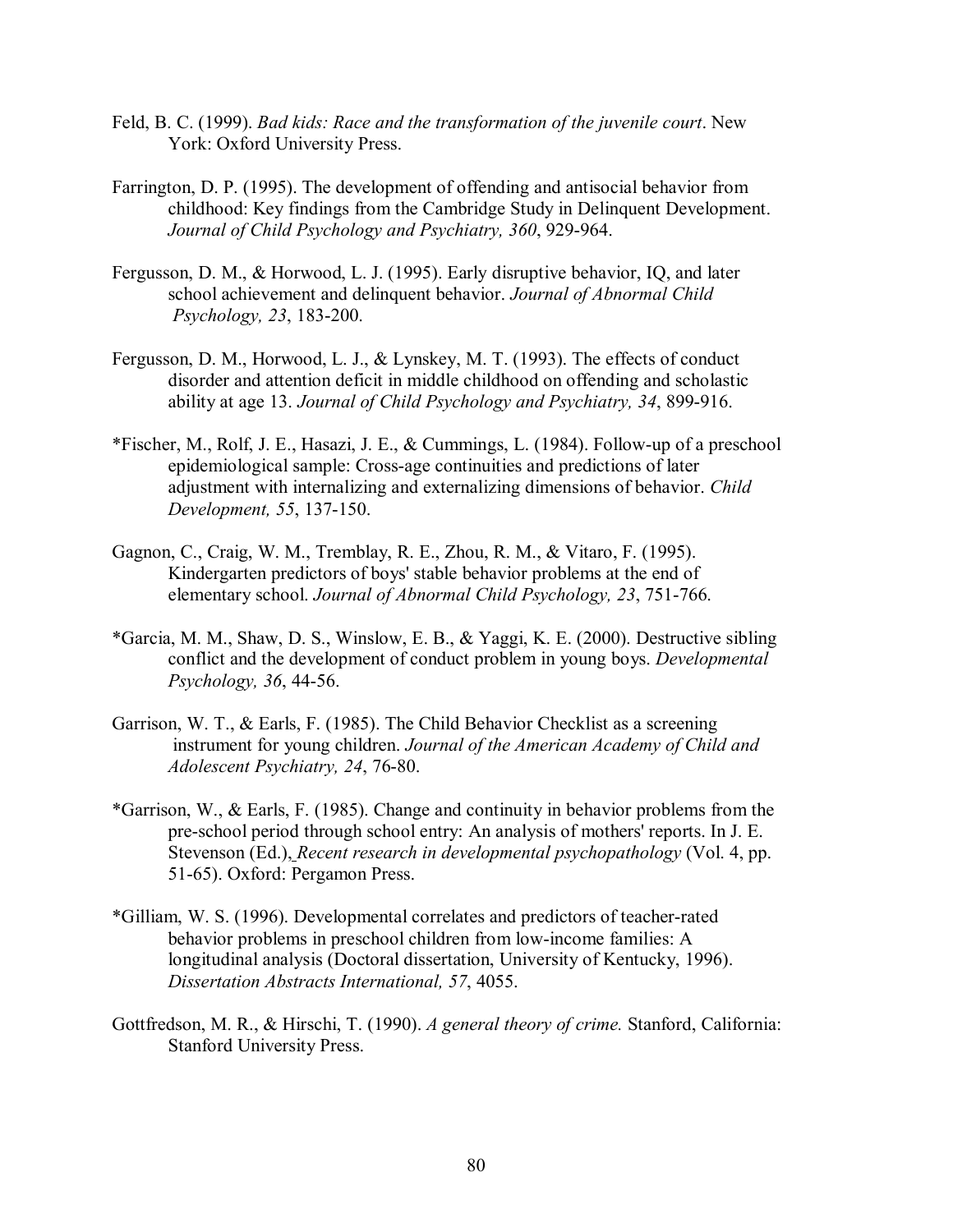- Greenberg, M. T., Lengua, L. J., Coie, J. D., Pinderhughes, E. E., & the Conduct Problems Prevention Research Group (1999). Predicting developmental outcomes at school entry using a multiple-risk model: Four American communities. *Developmental Psychology, 35*, 403-417.
- Greenhouse, J. B., & Iyengar, S. (1996). Sensitivity analysis and diagnostics. In J. Cooper & L.V. Hedges (Eds.), *The handbook of research synthesis* (pp. 383-398). New York: Russell Sage Foundation.
- \*Haapasalo, J., Tremblay, R. E., Boulerice, B., & Vitaro, F. (2000). Relative advantages of person- and variable-based approaches for predicting problem behaviors from kindergarten assessments. *Journal of Quantitative Criminology, 16*, 145-168.
- \*Hagekull, B., & Bohlin, G. (1995). Day care quality, family, and child characteristics and socioemotional development. *Early Childhood Research Quarterly, 10*, 505- 526.
- \*Harnish, J. D., Dodge, K. A., Valence, E., & Group, C. P. P. R. (1995). Mother-child interaction quality as a partial mediator of the roles of maternal depressive symptomatology and socioeconomic status in the development of child behavior problems. *Child Development, 66*, 769-753.
- Hedges, L. V. (1994). Fixed effects models. In J. Cooper & L.V. Hedges (Eds.), *The handbook of research synthesis* (pp. 285-300). New York: Russell Sage Foundation.
- Hedges, L. V., & Olkin, I. (1985). *Statistical methods for meta-analysis.* Orlando, FL: Academic Press.
- \*Hetherington, E. M., Cox, M., & Cox, R. (1985). Long-term effects of divorce and remarriage on the adjustment of children. *Journal of the American Academy of Child and Adolescent Psychiatry, 24*, 518-530.
- Hinshaw, S. P. (1987). On the distinction between attentional deficits/hyperactivity and conduct problems/aggression in child psychopathology. *Psychological Bulletin, 101,*  443-463.
- Hinshaw, S. P. (1992). Externalizing behavior problems and academic underachievement in childhood and adolescence: Causal relationships and underlying mechanisms. *Psychological Bulletin, 111*, 127-135.
- Hinshaw, S. P., & Anderson, C. A. (1996). Conduct and oppositional defiant disorders. In E. J. Mash & R. A. Barkley (Eds.), *Child psychopathology* (pp. 113-149). New York: NY: The Guilford Press.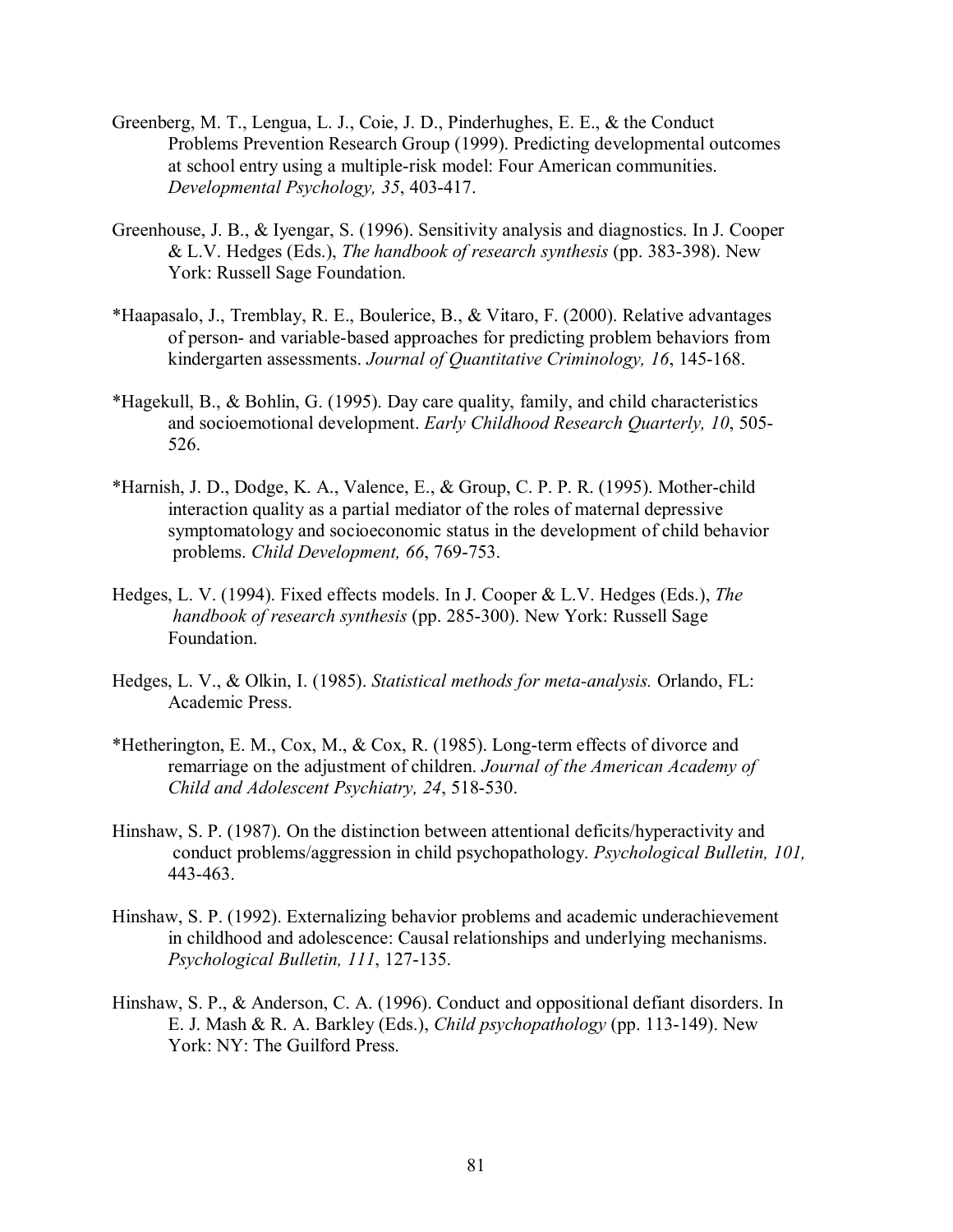- Hinshaw, S. P., Lahey, B. B., & Hart, E. L. (1993). Issues of taxonomy and comorbidity in the development of conduct disorder. *Development and Psychopathology, 5*, 31-49.
- Hubbard, D. J., & Pratt, T. C. (2002). A meta-analysis of the predictors of delinquency among girls. *Journal of Offender Rehabilitation, 34*, 1-13.
- Hunter, J. E., & Schmidt, F. L. (1990). Methods of meta-analysis: Correcting error and bias in research findings. Newbury Park: Sage Publications.
- \*Ingoldsby, E. M. (2002). Neighborhood contextual factors and early-starting antisocial behavior (Doctoral dissertation, University of Pittsburgh, 2002). *Dissertation Abstracts International, 63,* 4906.
- \*Johnson, D. R. (2003). The relationship between relational aggression in preschool children and friendship stability, mutuality, and popularity (Doctoral dissertation, Alliant International University, 2003). *Dissertation Abstracts International, 63,*  3958.
- Jensen, P. S., Martin, D., & Cantwell, D. P. (1997). Comobidiy in ADHD: Implications for research, practice. and DSM-V. *Journal of the American Academy of Child*  and Adolescent Psychiatry, 36, 1065-1079.
- Kagan, J. (1969). The three faces of continuity in human development. In D. A. Goshin (Ed. ), *Handbook of socialization theory and research* (pp. 983-1002). Chicago: Rand McNally.
- Kaler, S. R., & Kopp, C. B. (1990). Compliance and comprehension in very young toddlers. *Child Development, 61*, 1997-2003.
- Kazdin, A. E. (1982). *Single-case research designs: Methods for clinical and applied settings*. New York: Oxford University Press.
- \*Keenan, K., & Shaw, D. S. (1994). The development of aggression in toddlers: A study of low-income families*. Journal of Abnormal Child Psychology, 22*, 53-78.
- Keenan, K., & Shaw, D. S. (1997). Developmental and social influences on young girls' early problem behavior. *Psychological Bulletin, 121*, 95-113.
- \*Keenan, K., Shaw, D. S., Delliquadri, E., Giovannelli, J., & Walsh, B. (1998). Evidence for the continuity of early problem behaviors: Application of a developmental model. *Journal of Abnormal Child Psychology, 26*, 441-454.
- Keenan, K., Shaw, D.S., Walsh, B., Delliquadri, E., & Giovannelli, E (1996). DSM-II-R disorders in preschool children from low-income families. *Journal of the American Academy of Child and Adolescent Psychiatry, 36*, 620-627.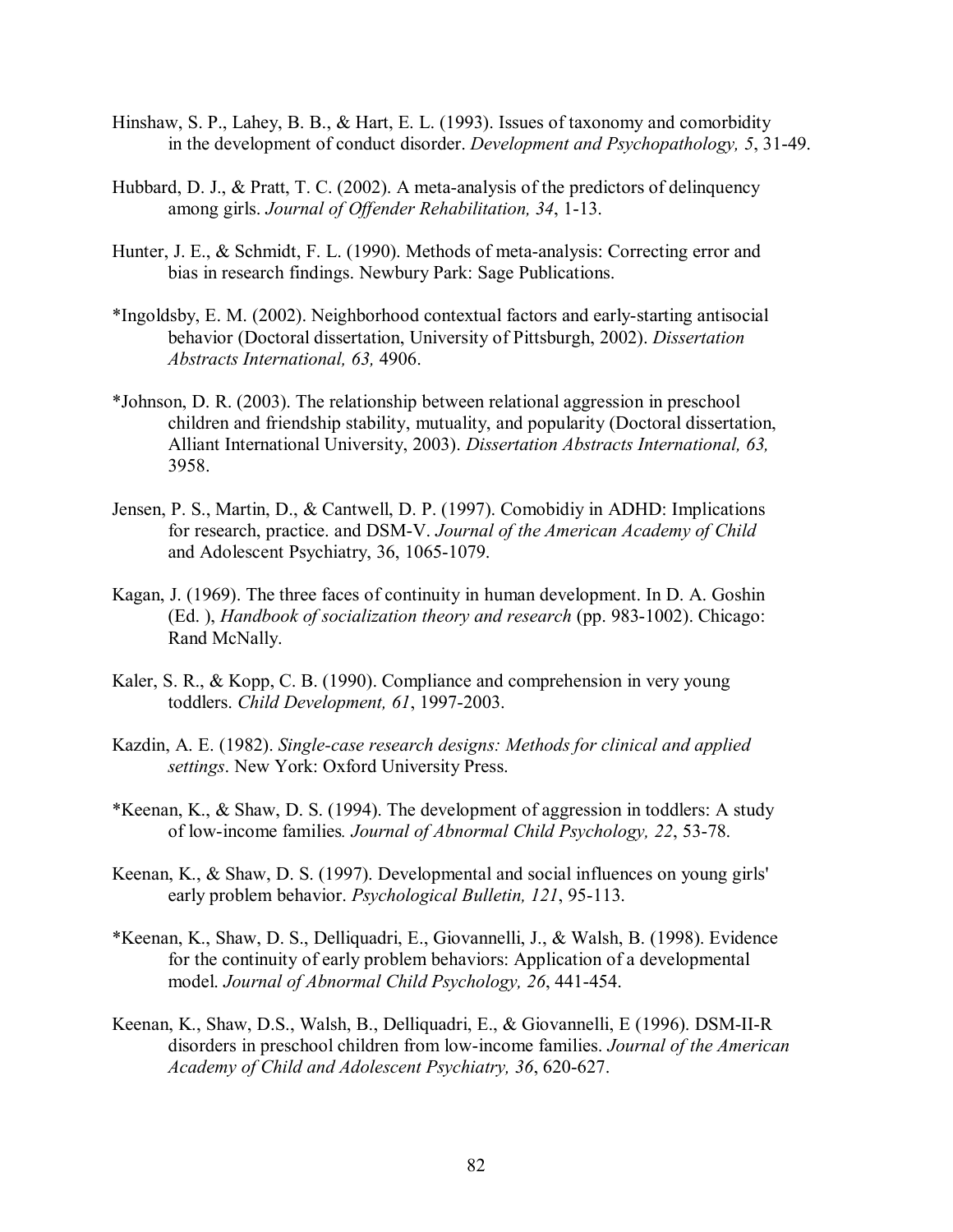- Keenan, K., & Wakschlag, L. S. (2000). More than the terrible twos: The nature and severity of behavior problems in clinic-referred preschool children. *Journal of Abnormal Child Psychology, 28*, 33-46.
- \*Kilgore, K., Snyder, J., & Lentz, C. (2000). The contribution of parental discipline, parental monitoring, and school risk to early-onset conduct problems in African American boys and girls. *Developmental Psychology, 36*, 835-845.
- \*Kohn, M., & Rosman, B. L. (1972). A social competence scale and symptom checklist for the preschool children: Factor dimensions, their cross-instrument generality, and longitudinal persistence. *Developmental Psychology, 6*, 430-444.
- Knight, G. P., Fabes, R. A., & Higgins, D. A. (1996). Concerns about drawing causal inferences from meta-analysis: An example in the study of gender differences in aggression. *Psychological Bulletin, 119*, 410-421.
- Kolvin, I., Miller, F., Scott, D. M., Gatzanis, S., & Fleeting, M. (1990). *Continuities of deprivation? The Newcastle 1000 family study*. Aldershot: Avebury.
- Kopp, C. B. (1982). antecedents of self-regulation: A developmental perspective. *Developmental Psychology, 18*, 199-214.
- \*Ladd, G. W., & Burgess, K. B. (1999). Charting the relationship trajectories of aggressive, withdrawn, and aggressive/withdrawn children during early grade school. *Child Development, 70*, 910-929.
- \*Ladd, G. W., & Troop-Gordon, W. (2003). The role of chronic peer difficulties in the development of children's psychological adjustment problems. *Child Development, 74*, 1344-1367.
- Lahey, B. B., Waldman, I. D., & McBurnett, K. (1999). Annotation: The development of antisocial behavior: An integrative causal model. *Journal of Child Psychology and Psychiatry, 40*, 669-682.
- \*Laucht, M., Esser, G., & Schmidt, M. H. (2001). Differential development of infants at risk for psychopathology: The moderating role of early maternal responsivity. *Developmental Medicine and Child Neurology, 43*, 292-300.
- Lavigne, J. V., Gibbons, R. D., Christoffel, K. K., Arend, R., Rosenbaum, D., Binns, H., Dawson, N., Sobel, H., & Issacs, C. (1996). Prevalence rates and correlates of psychiatric disorders among preschool children. *Journal of the American Academy of Child and Adolescent Psychiatry, 35*, 204-214.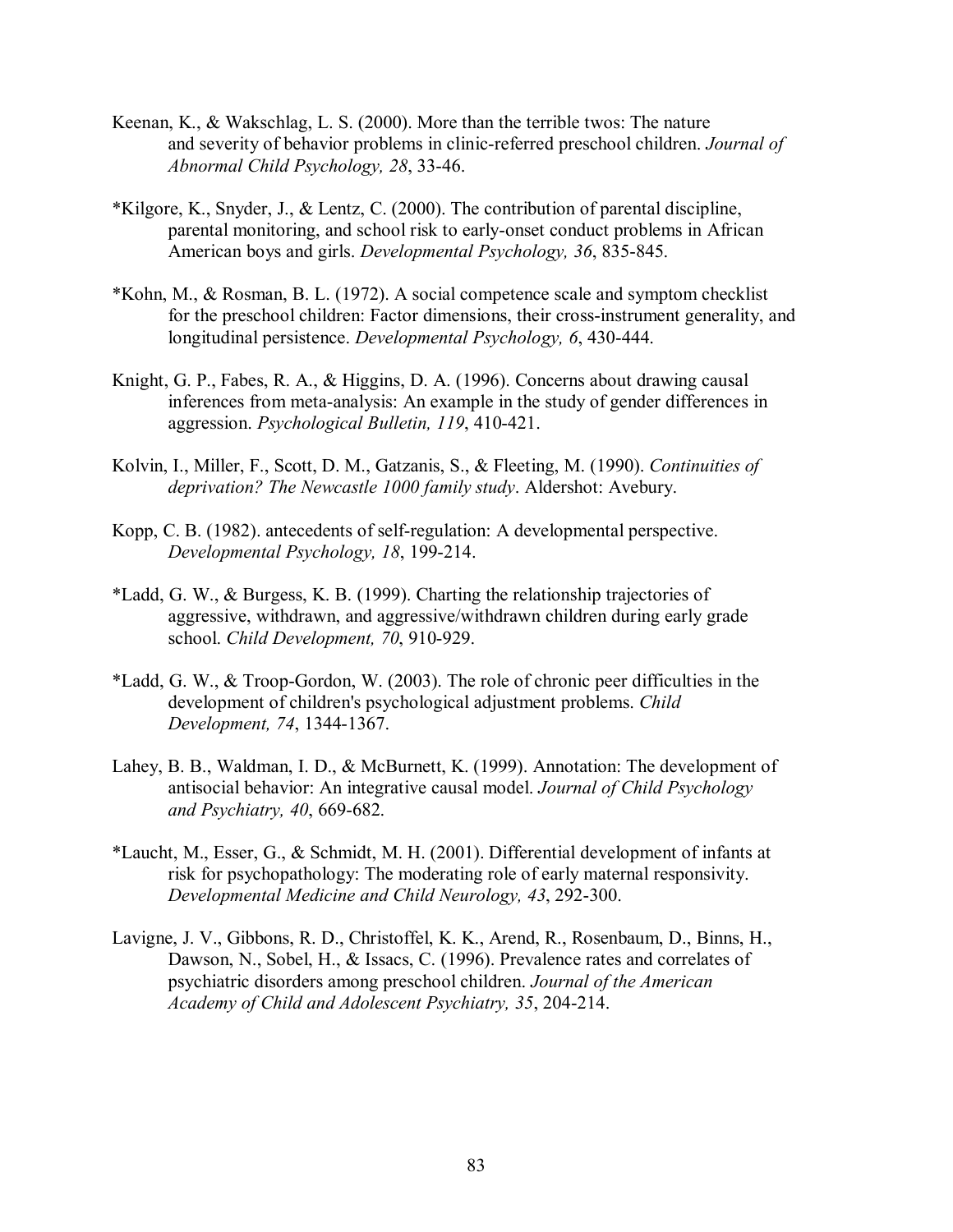- Lewis, M. (1990). Models of developmental psychopathology. In M. Lewis & S. M. Miller (Eds.), *Handbook of developmental psychopathology* (pp. 15-28). New York: Plenum Press.
- Lewis, M. (1999). Contextualism and the issue of continuity. *Infant Behavior and Development, 22*, 431-444.
- \*Lipman, E. L., Bennett, K. J., Racine, Y. A., Mazumdar, R., & Offord, D. R. (1998). What does early antisocial behaviour predict? A follow-up of 4- and 5-year-olds from the Ontario Child Health Study. *Canadian Journal of Psychiatry, 43*, 605- 613.
- Lipsey, M. W. (1998). Design sensitivity: Statistical power for applied experimental research. In L. Bickman & D. J. Rog (Eds.), *Handbook of applied social research methods*. Thousand Oaks, CA: Sage Publications, Inc.
- Lipsey, M. W., & Derzon, J. H. (1998). Predictors of violent or serious delinquency in adolescence and early adulthood: A synthesis of longitudinal research. In R. Loeber & D. P. Farrington (Eds.), *Serious and violent juvenile offenders: Risk factors and successful interventions.* Thousand Oaks: CA: SAGE Publications.
- Lipsey, M. W., & Wilson, D. B. (2001). *Practical meta-analysis*. Thousand Oaks, CA: SAGE Publications.
- \*Lochman, J. E., & Group, T. C. P. P. R. (1995). Screening of child behavior problems for prevention programs at school entry. *Journal of Consulting and Clinical Psychology, 63*, 549-559.
- Loeber, R., & Dishion, T. (1983). Early predictors of male delinquency: A review. *Psychological Bulletin, 94,* 68-99.
- Loeber, R. (1990). Antisocial behavior: More enduring than changeable? *Journal of the American Academy of Child and Adolescent Psychiatry, 30*, 393-397.
- \*Loughran, S. B. (1998). Assessing attention-deficit/hyperactivity disorder in preschool children: A longitudinal study (Doctoral dissertation, Fordham University, 1998) *Dissertation Abstracts International, 59,* 1068.
- \*Loukas, A., Fitzgerald, H. E., Zucker, R. A., & von Eye, A. (2001). Parental alcoholism and co-occurring antisocial behavior: Prospective relationships to externalizing behavior problems in their young sons. *Journal of Abnormal Child Psychology, 29*, 91- 106.
- \*Marchand, J. F., Hock, E., & Widaman, K. (2002). Mutual relations between mothers' depressive symptoms and hostile-controlling behavior and young children externalizing and internalizing behavior problems. *Parenting: Science and Practice, 2*, 335-353.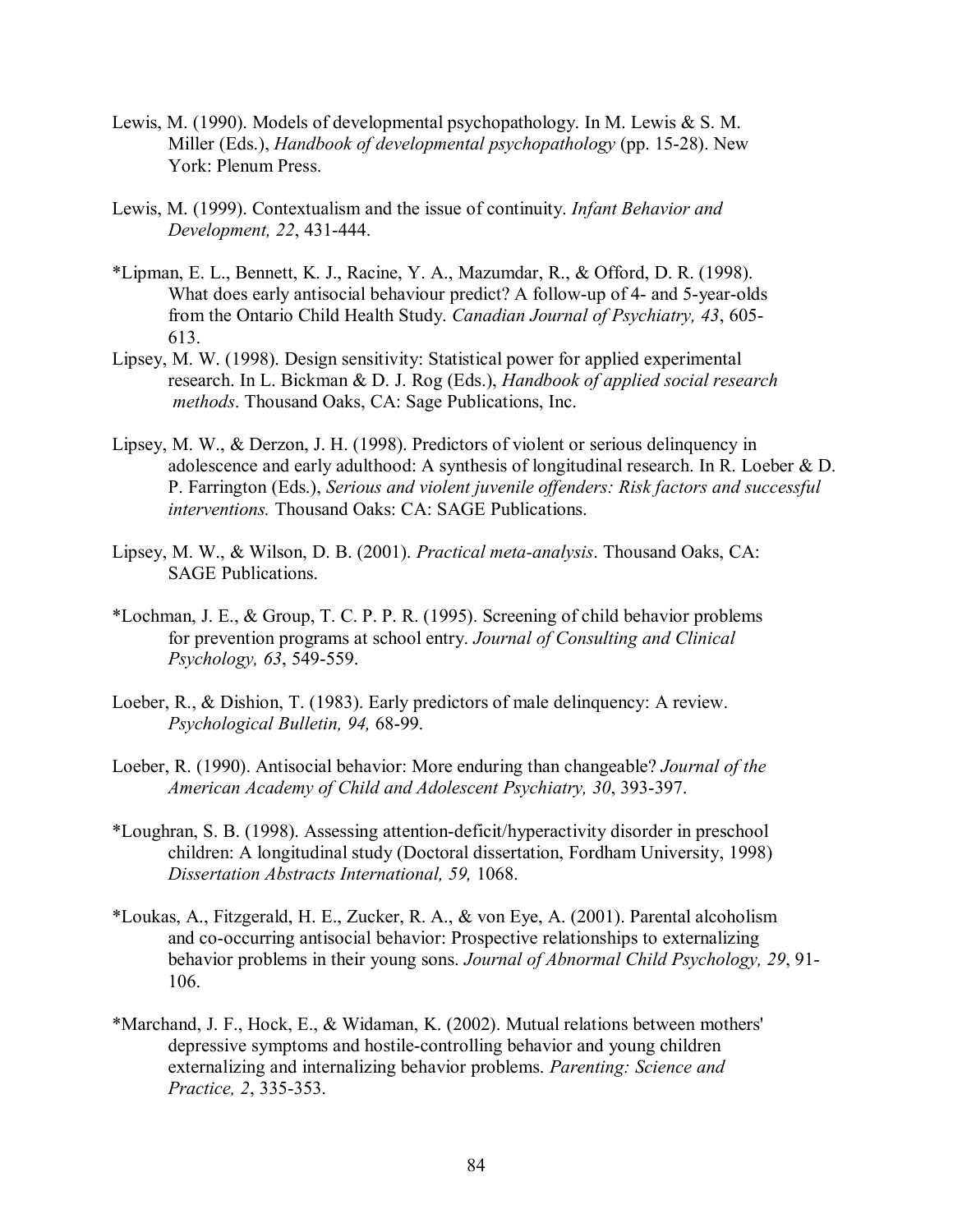- McConaughy, S. H., & Achenbach, T. M. (1994). Comorbidity of empirically based syndromes in matched general population and clinical samples. *Journal of Child Psychology and Psychiatry, 35*, 1141-1157.
- \*McElwain, N. L., Olson, S. L., & Volling, B. L. (2002). Concurrent and longitudinal associations among preschool boys' conflict management, disruptive behavior, and peer rejection. *Early Education and Development, 13*, 245-263.
- McGee, R., Williams, S., & Silva, P. A. (1985). Factor structure and correlates of ratings of inattention, hyperactivity, and antisocial behavior in a large sample of 9-yearold children from the general population. *Journal of Consulting and Clinical Psychology, 53*, 480-490.
- \*Miller, E. M. (1992). Impulsivity in middle childhood: Components, stability, antecedents, and relation to overall behavior problems (Doctoral dissertation, Indiana University, 1992). *Dissertation Abstracts International, 53,* 569.
- Moffitt, T. E. (1990). Juvenile delinquency and attention-deficit disorder: Boys' developmental trajectories from age 3 to 15. *Child Development, 61,* 893-910.
- Moffitt, T. E. (1993). Adolescence-limited and life-course-persistent antisocial behavior: A developmental taxonomy. *Psychological Review, 100*, 674-701.
- \*Moffitt, T. E., Caspi, A., Rutter, M., & Silva, P. A. (2001). *Sex differences in antisocial behaviour: Conduct disorder, delinquency, and violence in the Dunedin Longitudinal Study*. Cambridge: UK: Cambridge University Press.
- Nadder, T. S., Rutter, M., Silberg, J. L., Maes, H. H., & Eaves, L. J. (2002). Genetic effects on the variation and covariation of attention deficit-hyperactivity disorder (ADHD) and oppositional-defiant disorder/conduct disorder (ODD/CD) symptomatologies across informant and occasion of measurement. *Psychological Medicine, 32*, 39-53.
- Nadder, T. S., Silberg, J. L., Rutter, M., Maes, H. H., & Eaves, L. J. (2001). Comparison of multiple measures of ADHD Symptomatology: A multivariate genetic analysis. *Journal of Child Psychology and Psychiatry, 42*, 475-486.
- Nagin, D. S., & Farrington, D. P. (1992). The stability of criminal potential from childhood to adulthood. *Criminology, 30*, 235-260.
- Offord, D. R., Boyle, M. H., Racine, Y., Szatmari, P., Fleming, J. E., Sanford, M., & Lipman, E. L. (1996). Integrating assessment data from multiple informants. *Journal of the American Academy of Child and Adolescent Psychiatry, 35*, 1078- 1085.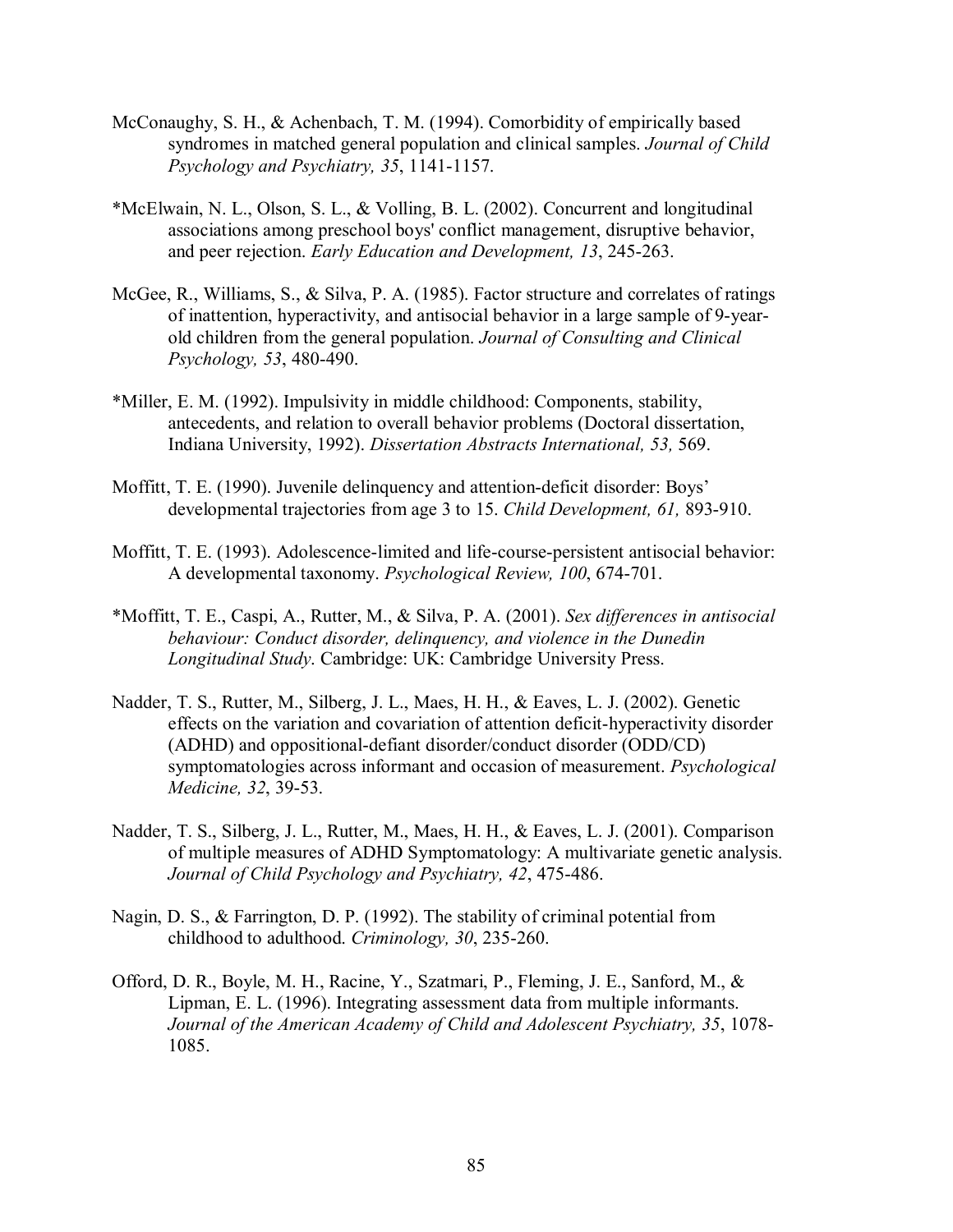- \*O'Leary, S. G., Slep, A. M. S., & Reid, M. J. (1999). A longitudinal study of mothers' overreactive discipline and toddlers' externalizing behavior. *Journal of Abnormal Child Psychology, 27*, 331-341.
- \*Olson, S. L. (1992). Development of conduct problem and peer rejection in preschool children: A social system analysis. *Journal of Abnormal Child Psychology, 20*, 327-350.
- \*Olson, S. L., & Brodfeld, P. L. (1991). Assessment of peer rejection and externalizing behavior problems in preschool boys: A short-term longitudinal study. *Journal of Abnormal Child Psychology, 19*, 493-503.
- Overton, R. C. (1998). A comparison of fixed-effects and mixed (random-effects) models for meta-analysis tests of moderator variable effects. *Psychological Methods, 3*, 354-379.
- Pagani, L., Boulerice, B., Vitaro, F., & Tremblay, R. E. (1999). Effects of poverty on academic failure and delinquency in boys: A change and process model approach. *Journal of Child Psychology and Psychiatry, 40*, 1209-1219.
- \*Patterson, G. R., Littman, R. A., & Bricker, W. (1967). Assertive behavior in children: A step toward a theory of aggression. *Monographs of the Society for Research in Child Development, 32*(5, Serial No. 113).
- Pettit, G. S., Clawson, M., Dodge, K. A.; Bates, J. E. (1996). Stability and change in peer-rejected status: The role of child behavior, parenting, and family ecology. *Merrill-Palmer Quarterly, 42*, 267-294.
- \*Pianta, R. C., & Caldwell, C. B. (1990). Stability of externalizing symptoms from kindergarten to first grade and factors related to instability. *Development and Psychopathology, 2,* 247-258.
- Pulkkinen, L. (2001). Reveller or striver? How childhood self-control predicts adult behavior. In A. C. Bohart & D. J. Stipek (Ed.), *Constructive and destructive behavior: Implications for family, school, and society* (pp. 167-185)*.* Washington, DC: American Psychological Association.
- Quay, H. C. (1979). Classification. In H. C. Quay & J. S. Werry (Eds.), *Psychopathological disorders of childhood.* (2nd ed., pp. 1-42). New York: Wiley.
- Olweus, D. (1979). Stabilities of aggressive reaction patterns in males: A review. *Psychological Bulletin, 86,* 852-875.
- Olweus, D. (1984). Stability of aggressive and withdrawn, inhibited behavior patterns. In R. M. Kaplan & V. J. Konecni & R. W. Novaco (Eds.), *Aggression in Children and Youth* (pp. 104-137). Boston: The Hague.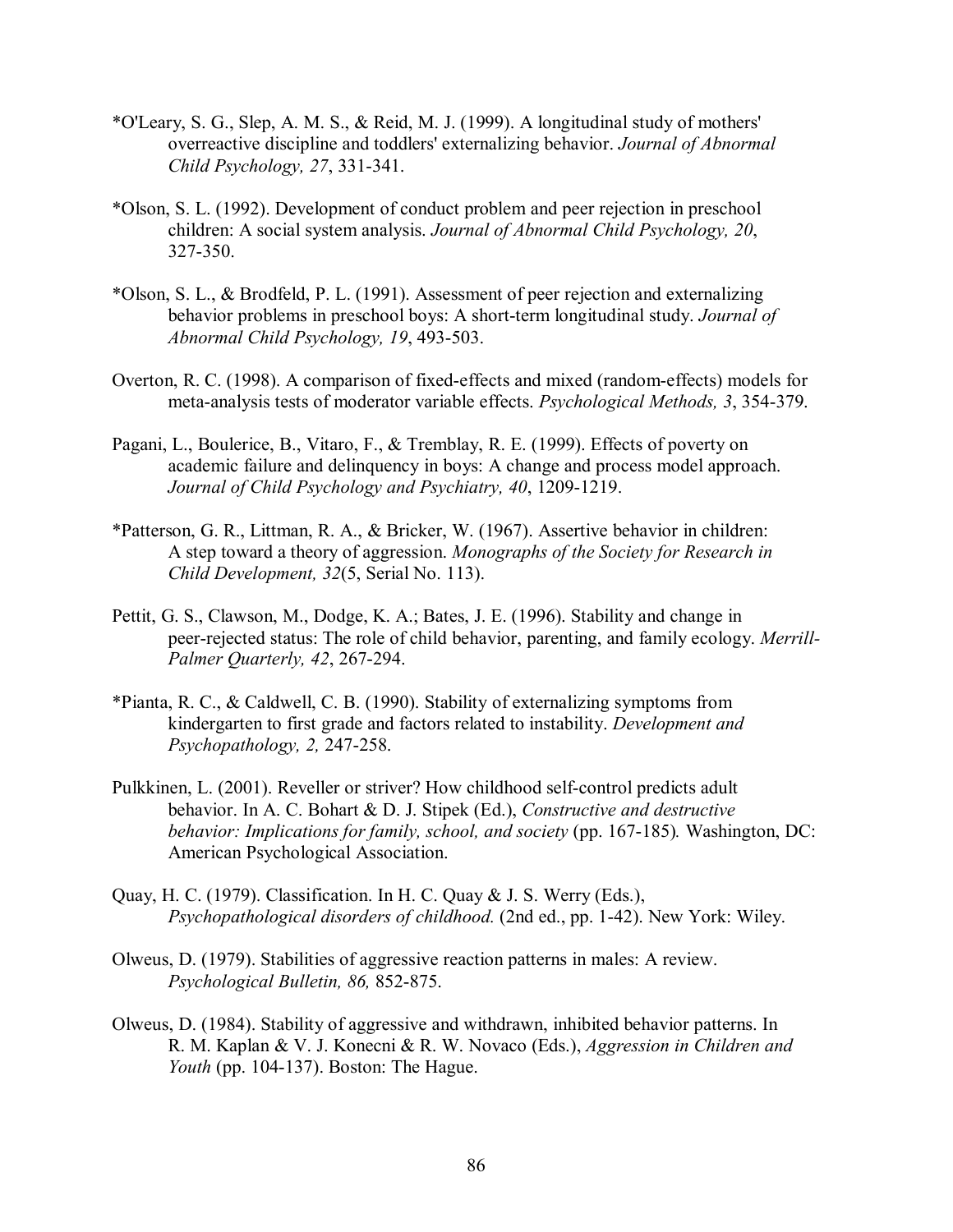- Overton, R. C. (1998). A comparison of fixed-effects and mixed (random-effects) models for meta-analysis tests of moderator variable effects. *Psychological Methods, 3*, 354-379.
- Raudenbush, S. W. (1994). Random effects models. In J. Cooper & L.V. Hedges (Eds.), *The handbook of research synthesis* (pp. 301-322). New York: Russell Sage Foundation.
- Richman, N., Stevenson, J., & Graham, P. (1982). *Preschool to school: A behavioral study*. London: Academic Press.
- Rietveld, M. J. H., Hudziak, J. J., Bartels, M., van Beijsterveldt, C. E. M., & Boomsma, D. I. (2004). Heritability of attention problems in children: Longitudinal results from a study of twins, age 3 to 12. *Journal of Child Psychology and Psychiatry, 45*, 577-588.
- Robins, L. N. (1978). Sturdy childhood predictors of adult antisocial behavior: Replications from longitudinal studies. *Psychological Medicine, 8*, 611-622.
- Robins, L. N. (1966). *Deviant children grown up*. Baltimore: Williams and Wilkins.
- \*Rose, S. L., Rose, S. A., & Feldman, J. F. (1989). Stability of behavior problems in very young children. *Development and Psychopathology*, 5-19.
- \*Rose, S. A., Feldman, J. F., Rose, S. L., Wallace, I. F., & McCarton, C. (1992). Behavior problems at 3 and 6 years: Prevalence and continuity in full-terms and preterms. *Development and Psychopathology, 4*, 361-374.
- \*Roseblum, K. L., & Olson, S. L. (1997). Assessment of peer neglect in the preschool years: A short-term longitudinal study. *Journal of Clinical Child Psychology, 26*, 424-432.
- Rutter, M., & Sroufe, A. A. (2000). Developmental psychopathology: concepts and challenges. *Development and Psychopathology, 12*, 265-296.
- Schmitz, S., & Fulker, D. W. (1995). Continuity due to which factors? An extension to the rater bias model. *Behavior Genetics, 25*, 287.
- \*Schmitz, S., Fulker, D. W., & Mrazek, D. A. (1995). Problem behavior in early and middle childhood: An initial behavior genetic analysis. *Journal of Child Psychology and Psychiatry, 36*, 1443-1458.
- \*Shaw, D. S., Keena, K., & Vondra, J. I. (1994). Developmental precursors of externalizing behavior: Ages 1 to 3. *Developmental Psychology, 30*, 355-364.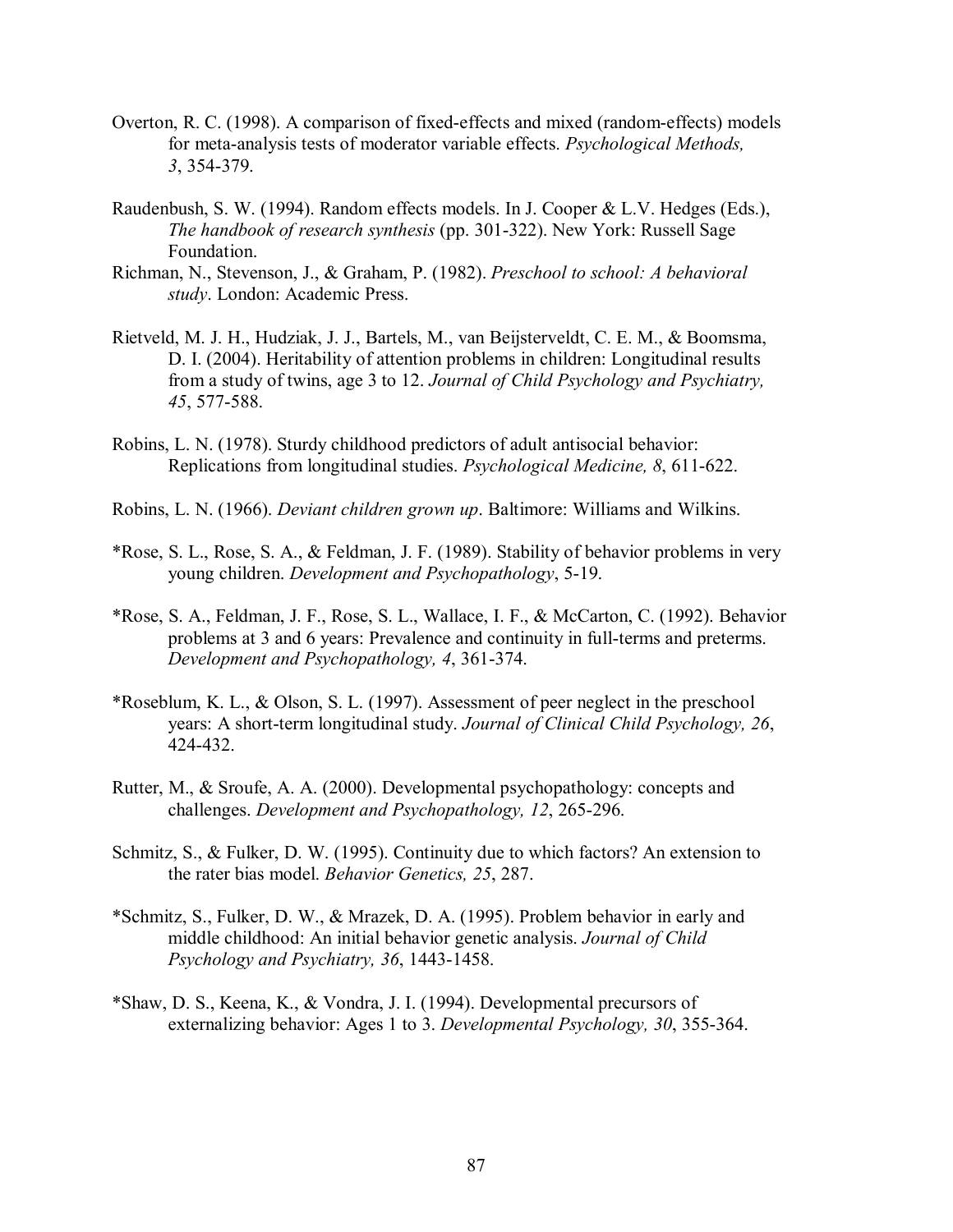- \*Shaw, D. S., Winslow, E. B., Owens, E. B., Vondra, J. I., Cohn, J. F., & Bell, R. Q. (1998). The development of early externalizing problems among children from low-income families: A transformational perspective. *Journal of Abnormal Child Psychology, 26*, 95-107.
- Schuerger, J. M., & Witt, A. C. (1989). The temporal stability of individually tested intelligence. *Journal of Clinical Psychology, 45*, 294-302.
- \*Spieker, S. J., Larson, N. C., Lewis, S. M., Keller, T. E., & Gilchrist, L. (1999). Developmental trajectories of disruptive behavior problems in preschool children of adolescent mothers. *Child Development, 70*, 443-458.
- \*Spivack, G., Arcus, J., & Swift, M. (1986). Early classroom behaviors and later misconduct. *Developmental Psychology, 22*, 124-131.
- \*Spivack, G., & Cianci, N. (1987). High-risk early behavior pattern and later delinquency. In J. D. Burchard & S. N. Burchard (Eds.), *Prevention of delinquent behavior* (pp. 44-74). Beverly Hills, CA: SAGE Publications Inc.
- \*Stanger, C. (1990). The developmental impact of stress and social network size on psychopathology in adolescence (Doctoral dissertation, Rutgers, The State University of New Jersey, 1990). *Dissertation Abstracts International, 51,* 1173.
- \*Stattin, H., & Trost, K. (2000). When do preschool conduct problems link to future social adjustment problems and when do they not? In L. R. Bergman & R. B. Cairns (Eds.), *Developmental science and the holistic approach* (pp. 349-375). Mahwah, NJ:: Lawrence Erlbaum Associates, Inc.
- \*Stevenson, J., & Goodman, R. (2001). Association between behaviour at age 3 years and adult criminality. *The British Journal of Psychiatry, 179*,197-202.
- \*Stillwell, R., & Dunn, J. (1985). Continuities in sibling relationships: Patterns of aggression and friendliness. *Journal of Child Psychology and Psychiatry, 26*, 627- 637.
- Taylor, H. C., & Russell, J. T. (1939). The relationship of validity coefficients to the practical effectiveness of tests in selection: Discussion and tables. *Journal of Applied Psychology, 23,* 565-578.
- Thapar, A., Holmers, J., Poulton, K., & Harrington, R. (1999). Genetic basis of attention deficit and hyperactivity. *The British Journal of Psychiatry, 174*, 105-111.
- \*Verhulst, F. C., & Althaus, M. (1988). Persistence and change in behavioral/emotional problems reported by parents of children aged 4-14: An epidemiological study. *Acta Psychiatrica Scandinavica, 77*, 1-28.